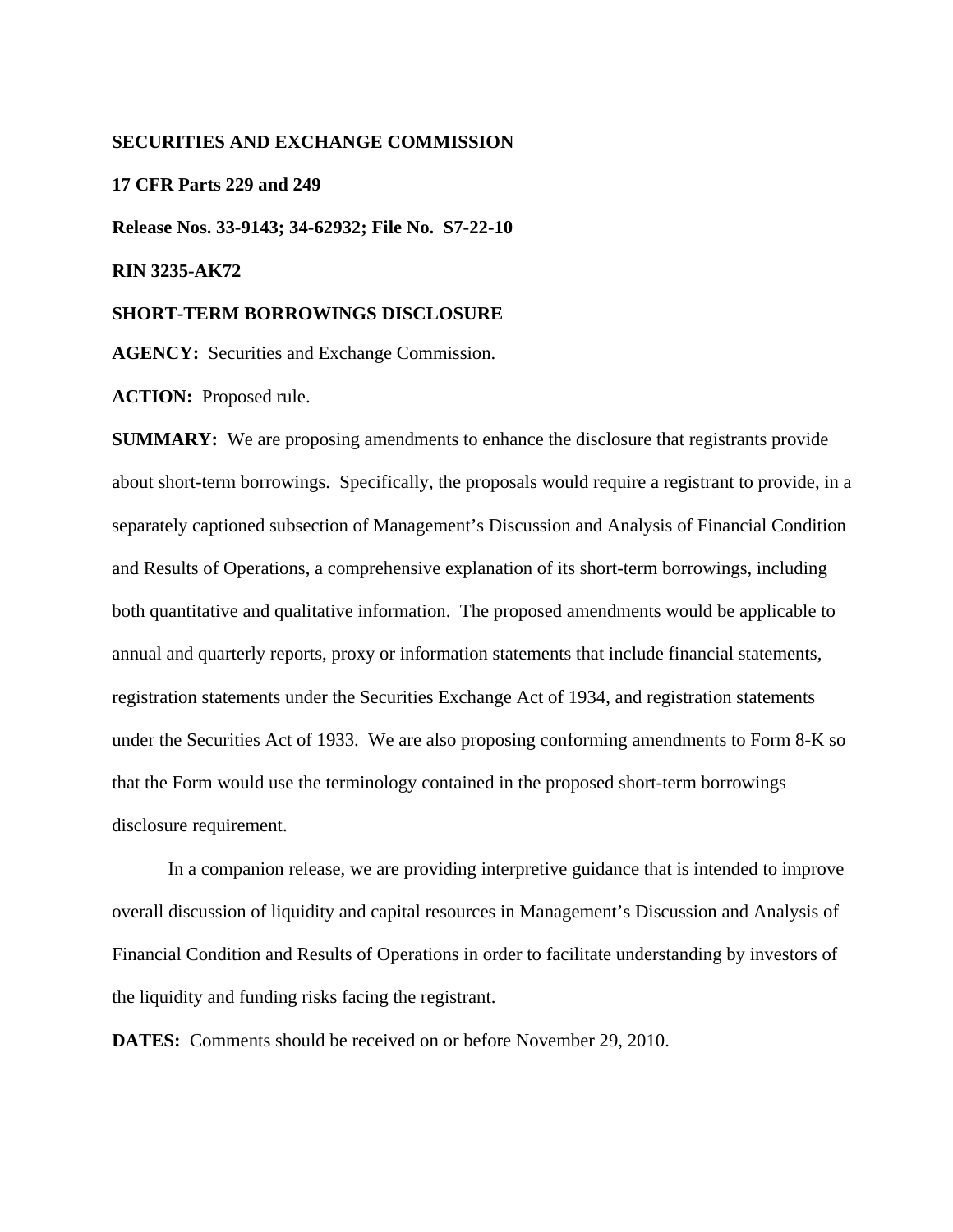**ADDRESSES:** Comments may be submitted by any of the following methods:

## Electronic Comments:

- Use the Commission's Internet comment form (http://www.sec.gov/rules/proposed.shtml);
- Send an e-mail to rule-comments@sec.gov. Please include File Number S7-22-10 on the subject line; or
- Use the Federal Rulemaking ePortal (http://www.regulations.gov). Follow the instructions for submitting comments.

## Paper Comments:

• Send paper comments in triplicate to Elizabeth M. Murphy, Secretary, Securities and Exchange Commission, 100 F Street, NE, Washington, DC 20549-1090.

All submissions should refer to File Number S7-22-10. This file number should be included on the subject line if e-mail is used. To help us process and review your comments more efficiently, please use only one method. The Commission will post all comments on the Commission's Internet website (http://www.sec.gov/rules/proposed.shtml). Comments are also available for website viewing and printing in the Commission's Public Reference Room, 100 F Street, NE, Washington, DC 20549, on official business days between the hours of 10:00 a.m. and 3:00 p.m. All comments received will be posted without change; we do not edit personal identifying information from submissions. You should submit only information that you wish to make available publicly.

**FOR FURTHER INFORMATION CONTACT:** Christina L. Padden, Attorney Fellow in the Office of Rulemaking, at (202) 551-3430, or Stephanie L. Hunsaker, Associate Chief Accountant, at (202) 551-3400, in the Division of Corporation Finance; or Wesley R. Bricker, Professional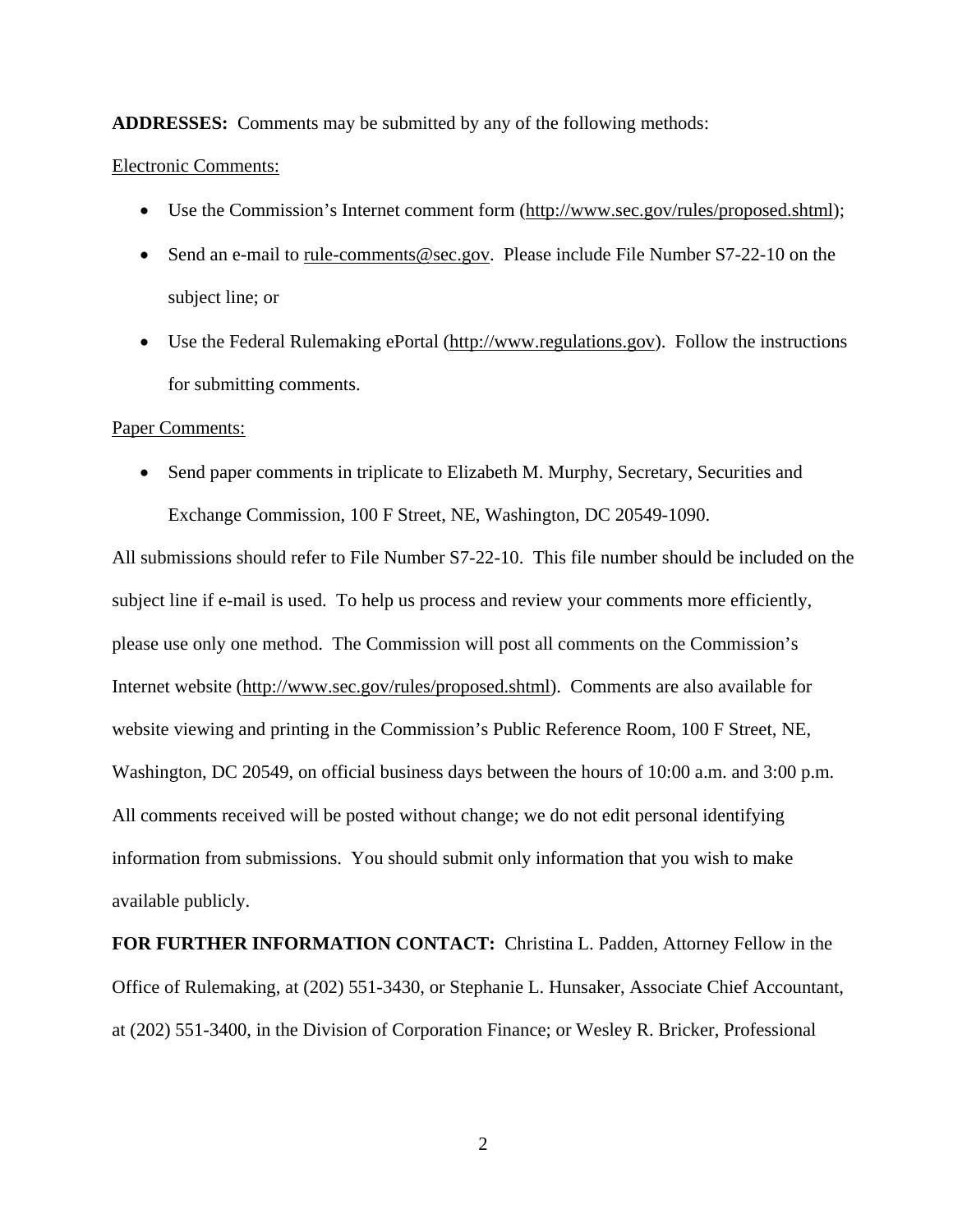Accounting Fellow, Office of the Chief Accountant at (202) 551-5300; U.S. Securities and Exchange Commission, 100 F Street, NE, Washington, DC 20549.

**SUPPLEMENTARY INFORMATION:** We are proposing amendments to Item 303<sup>1</sup> of Regulation S- $K^2$  and amendments to Forms 8- $K^3$  and 20- $F^4$  under the Securities Exchange Act of 1934 ("Exchange Act").<sup>5</sup>

The proposed amendments include:

- a new disclosure requirement in Management's Discussion and Analysis of Financial Condition and Results of Operations ("MD&A") relating to short-term borrowings that would be designated as Item 303(a)(6) of Regulation S-K;
- amendments to Item 303(b) of Regulation S-K that would require interim period disclosure of short-term borrowings with the same level of detail as is proposed for annual presentation;
- conforming amendments to Item 5 of Form 20-F to add short-term borrowings disclosure requirements;
- conforming amendments to the definition of "direct financial obligations" in Items 2.03 and 2.04 of Form 8-K; and
- revisions to Item 303 of Regulation S-K and Item 5 of Form 20-F to update the references to United States generally accepted accounting principles ("U.S. GAAP") to reflect the

 $\overline{a}$ 

<sup>17</sup> CFR 229.303.

 $\overline{c}$ 17 CFR 229.10 et al.

 $\overline{3}$ 3 17 CFR 249.308.

 $\overline{4}$ 17 CFR 249.220f.

<sup>5</sup> 5 15 U.S.C. 78a et seq.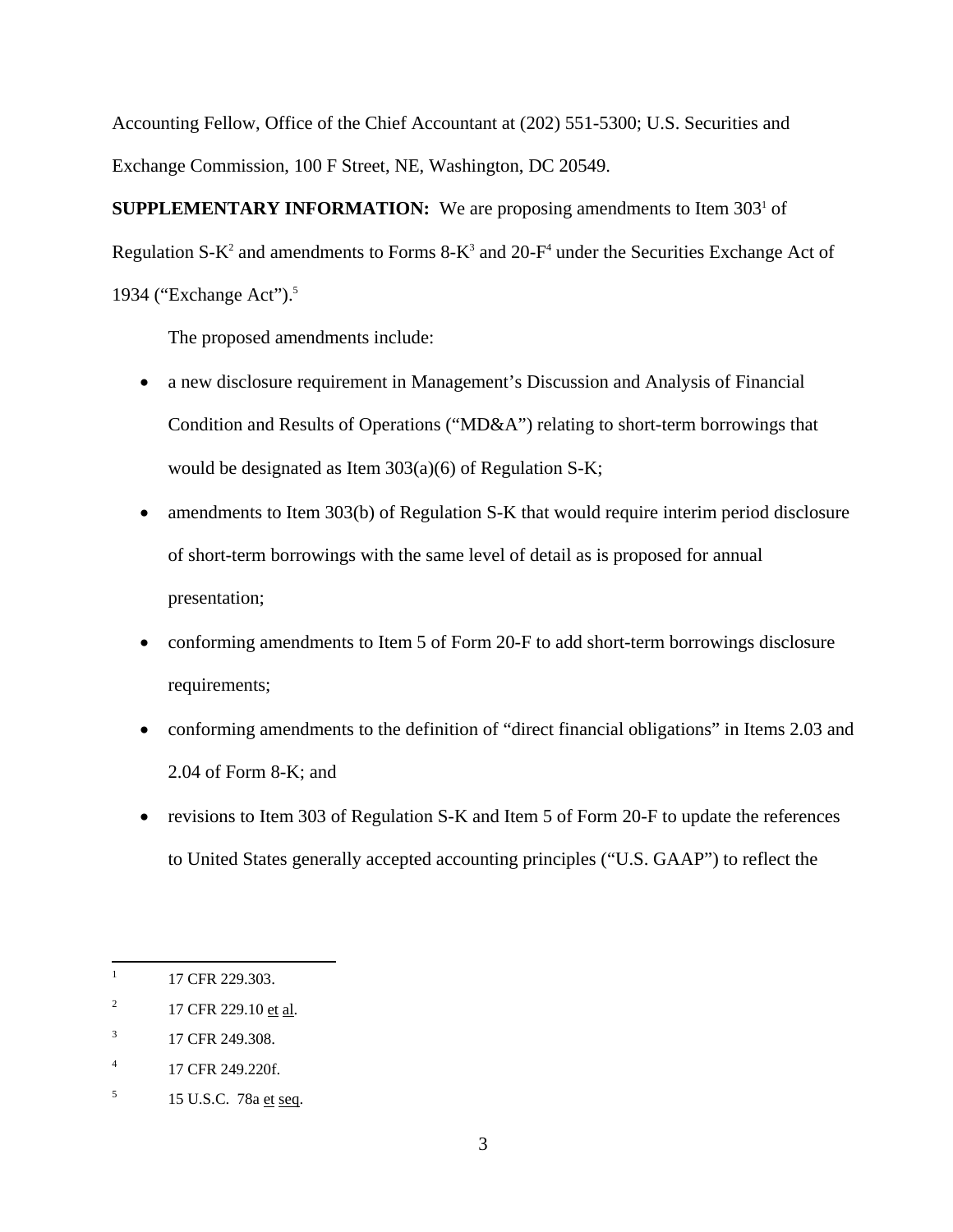release by the Financial Accounting Standards Board ("FASB") of its FASB Accounting Standards Codification ("FASB Codification").

# TABLE OF CONTENTS

I. BACKGROUND AND SUMMARY

# II. DISCUSSION OF THE PROPOSED AMENDMENTS

- A. Short-Term Borrowings Disclosure
- B. Treatment of Foreign Private Issuers and Smaller Reporting Companies
- C. Leverage Ratio Disclosure Issues
- D. Technical Amendments Reflecting FASB Codification
- E. Conforming Amendments to Definition of "Direct Financial Obligation" in Form 8-K
- F. Transition

# III. GENERAL REQUEST FOR COMMENT

# IV. PAPERWORK REDUCTION ACT

- A. Background
- B. Burden and Cost Estimates Related to the Proposed Amendments
- C. Request for Comment

# V. COST-BENEFIT ANALYSIS

- A. Introduction and Objectives of Proposals
- B. Benefits
- C. Costs
- D. Request for Comment

# VI. CONSIDERATION OF IMPACT ON THE ECONOMY, BURDEN ON COMPETITION AND PROMOTION OF EFFICIENCY, COMPETITION AND CAPITAL FORMATION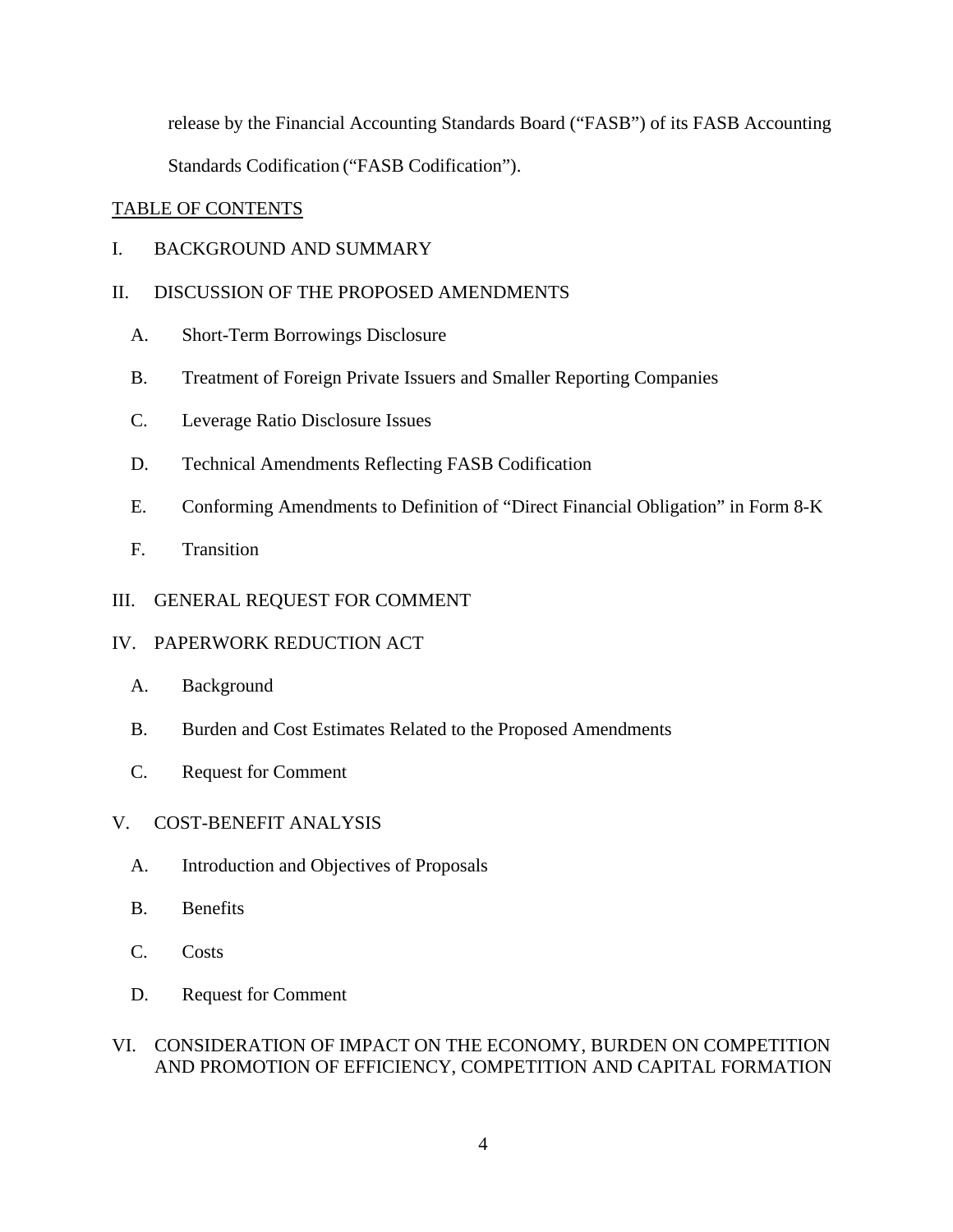# VII. SMALL BUSINESS REGULATORY ENFORCEMENT FAIRNESS ACT

# VIII. INITIAL REGULATORY FLEXIBILITY ACT ANALYSIS

- A. Reasons for, and Objectives of, the Proposed Action
- B. Legal Basis
- C. Small Entities Subject to the Proposed Action
- D. Reporting, Recordkeeping, and other Compliance Requirements
- E. Duplicative, Overlapping, or Conflicting Federal Rules
- F. Significant Alternatives
- G. Solicitation of Comments

# IX. STATUTORY AUTHORITY AND TEXT OF THE PROPOSED AMENDMENTS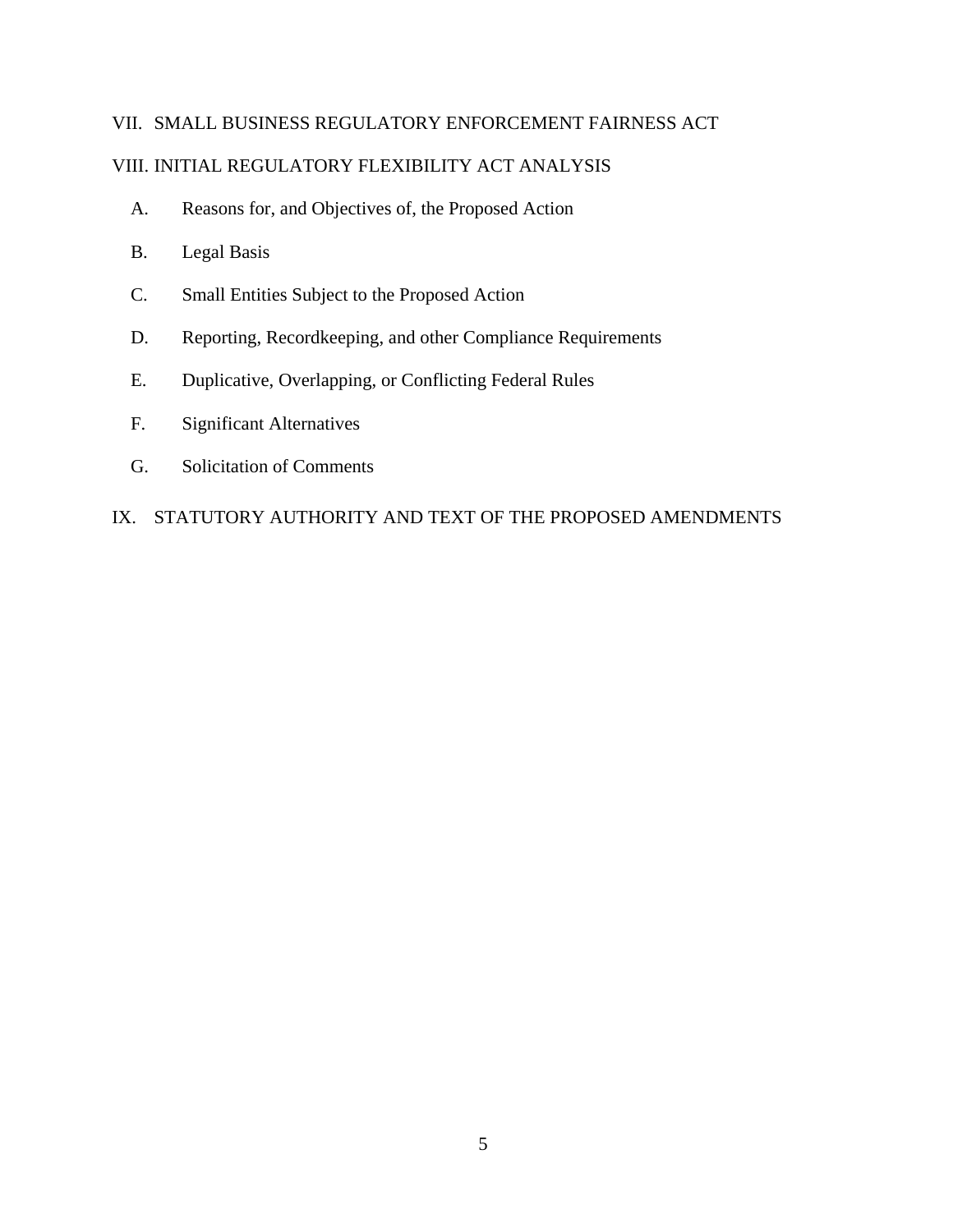# **I. BACKGROUND AND SUMMARY**

 $\overline{a}$ 

Over the past several years, we have provided guidance and have engaged in rulemaking initiatives to improve the presentation of information about funding and liquidity risk.<sup>6</sup> As we have emphasized in past guidance, MD&A disclosure relating to liquidity and capital resources is critical to an assessment of a company's prospects for the future and even the likelihood of its survival.<sup>7</sup> We believe that leverage and liquidity continue to be significant areas of focus for investors,<sup>8</sup> particularly as many failures in the financial crisis arose due to liquidity constraints.<sup>9</sup>

 Contractual Obligations and Contingent Liabilities and Commitments, Release No. 33-8144 (Nov. 4, 2002) [67 FR 68054] (the "OBS Proposing Release"); Disclosure in Management's Discussion and Analysis About disclosure in MD&A of off-balance sheet arrangements and aggregate contractual obligations); and See, e.g., Disclosure in Management's Discussion and Analysis About Off-Balance Sheet Arrangements, Off-Balance Sheet Arrangements, Contractual Obligations and Contingent Liabilities and Commitments, Release No. 33-8182 (Jan. 28, 2003) [68 FR 5982] (the "OBS Adopting Release") (adopting rules for Commission Guidance Regarding Management's Discussion and Analysis of Financial Condition and Results of Operations, Release No. 33-8350 (Dec. 19, 2003) [68 FR 75056] (the "2003 Interpretive Release") (providing interpretive guidance on disclosure in MD&A, including liquidity and capital resources).

 $\boldsymbol{7}$ See 2003 Interpretive Release, supra note 6, at 75062. See also Commission Statement About Management's Discussion and Analysis of Financial Condition and Results of Operations, Release No. 33-8056 (Jan. 22, 2002) [67 FR 3746] (the "2002 Interpretive Release") and the OBS Adopting Release, supra note 6.

 $\bf 8$  spilled over to other credit markets, money markets, convertible bonds, stocks and over-the-counter See L. H. Pedersen, When Everyone Runs for the Exit, 5 INT'L J. CENT. BANKING 177 (2009) ("[t]he global crisis that started in 2007 provides ample evidence of the importance of liquidity risk….[t]he crisis derivatives."); M. Brunnermeier, Deciphering the Liquidity and Credit Crunch 2007-2008, 23 J. ECON. PERSP. 77 (2009); M. Brunnermeier & L. Pedersen, Market Liquidity and Funding Liquidity, 22 REV. FIN. STUD. 2201 (2009); R. Huang, How Committed Are Bank Lines of Credit? Evidence from the Subprime Mortgage Crisis, (working paper) (Aug. 2010), available at http://www.phil.frb.org/research-anddata/publications/working-papers/2010/wp10-25.pdf; P. Strahan et al., Liquidity Risk Management and Credit Supply in the Financial Crisis, (working paper) (May 2010), available at http://papers.ssrn.com/sol3/papers.cfm?abstract\_id=1601992.

 $\mathbf{Q}$ Dry, ECONOMIST, Feb. 11, 2010 ("Many of those clobbered in the crisis were struck down by a sudden lack of cash or funding sources, not because they ran out of capital."). See, e.g., K. Ayotte & D. Steele, Bankruptcy or Bailouts?, 35 J. CORP. L. 469 (2010) (discussing illiquidity and insolvency for financial institutions in the context of the recent financial crisis); When the River Runs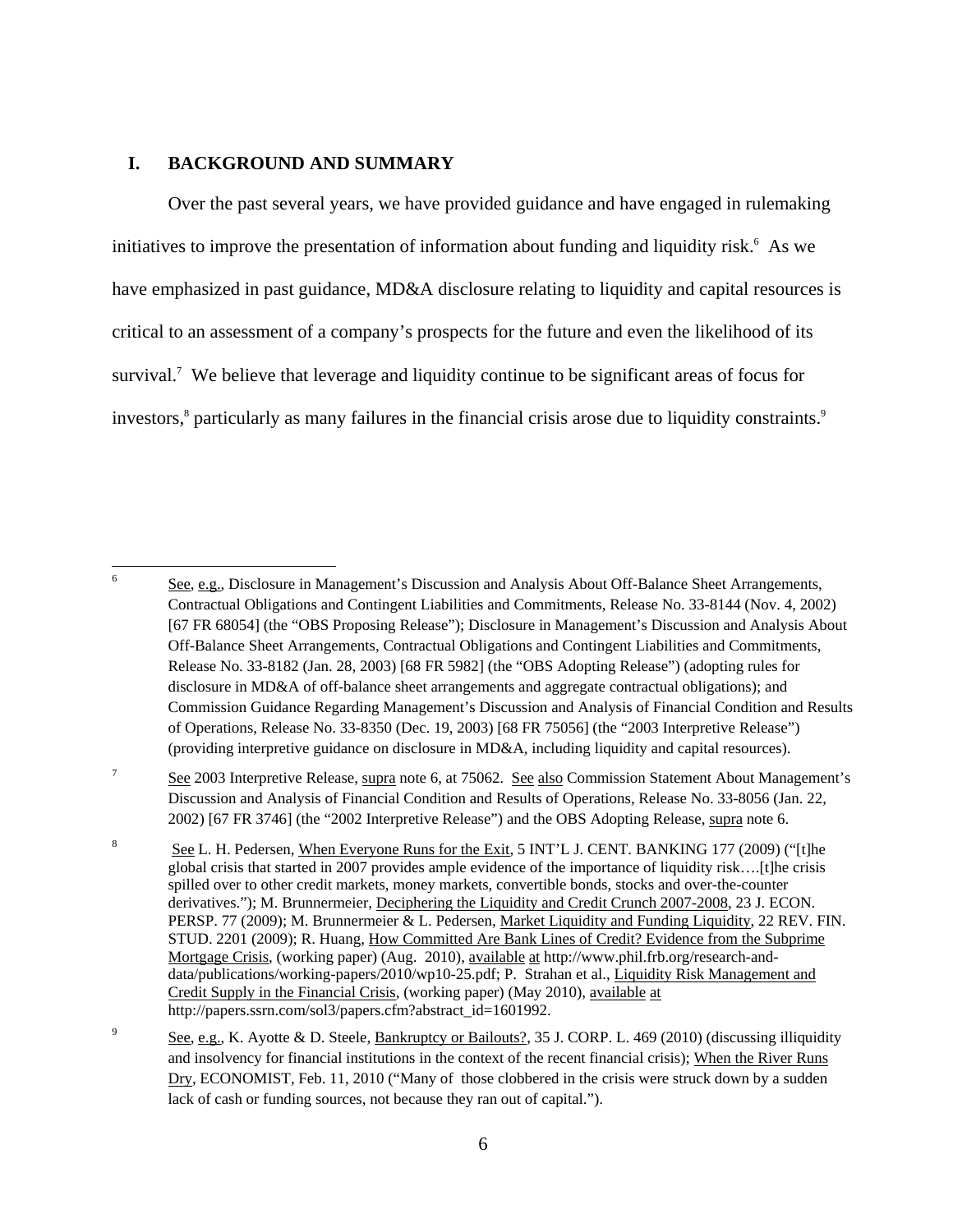A critical component of a company's liquidity and capital resources is often its access to short-term borrowings for working capital and to fund its operations.<sup>10</sup> Traditional sources of funding, such as trade credit, bank loans, and long-term or medium-term debt instruments, remain important for many types of businesses.<sup>11</sup> However, other short-term financing techniques, including commercial paper, repurchase transactions and securitizations, have become increasingly common among financial institutions and industrial companies alike.12

Recent events have shown that these types of arrangements can be impacted, sometimes severely and rapidly, by illiquidity in the markets as a whole.<sup>13</sup> When market liquidity is low, short-term borrowings present increased risks: that financing rates will increase or terms will

 $\overline{a}$ See D. Booth & J. Renier, Fed Policy in the Financial Crisis: Arresting the Adverse Feedback Loop, FRBD Economic Letter (Sept. 2009), available at http://www.dallasfed.org/research/eclett/2009/el0907.html ("Many businesses were hampered by the squeeze on short-term financing, a key source of working capital needed to prevent deeper reductions in inventories, jobs and wages.").

 $11\,$  Management and Corporate Investment During a Financial Crisis (July 2010) (working paper) (examining See, generally, B. Becker & V. Ivashina, Cyclicality of Credit Supply: Firm Level Evidence (May 2010) (Harvard Working Paper); C. M. James, Credit Market Conditions and the Use of Bank Lines of Credit, FRBSF Economic Letter 2009-27 (Aug. 2009), available at http://www.frbsf.org/publications/economics/letter/2009/el2009-27; M. Campello et al., Liquidity how non-financial companies choose among various sources of liquidity), available at http://faculty.fuqua.duke.edu/~charvey/Research/Working\_Papers/W99\_Liquidity\_management\_and.pdf; V. Ivashina & D. Scharfstein, Bank Lending During the Financial Crisis of 2008, J. FIN. ECON. (forthcoming), available at http://ssrn.com/abstract=1297337 (examining the increase in draw-downs or threats of drawdowns of existing credit lines by commercial and industrial firms and the related impact on bank lending).

 $12$ See S. Sood, Is the Ride Coming to an End?, GLOBAL INVESTOR, May 1, 2009 ("Treasurers need to look harder at a broader range of funding alternatives, e.g., debt factoring, invoice factoring and trade finance which are essentially forms of collateralized financing"); M. Lemmon et al., The Use of Asset-backed Securitization and Capital Structure in Industrial Firms: An Empirical Investigation (May 2010), available at http://www.fma.org.

<sup>13</sup> See J. Tirole, Illiquidity and All Its Friends (Bank for International Settlements, Working Paper No. 303, 2010), available at http://www.bis.org ("[t]he recent crisis, we all know, was characterized by massive illiquidity." In addition, "Overall there has been a tremendous increase in the proportion of short-term liabilities in the financial sector"). See also, e.g., P. Eavis, Lehman's Racy Repo, WALL ST. J., Mar. 12, 2010 (suggesting that repo financing "is highly vulnerable in times of panic, as the credit crisis showed"); A. Martin et al., Repo Runs, FRBNY Staff Report No. 444 (Apr. 2010) (demonstrating that institutions funded by short-term collateralized borrowings are subject to the threat of runs similar to those faced by commercial banks).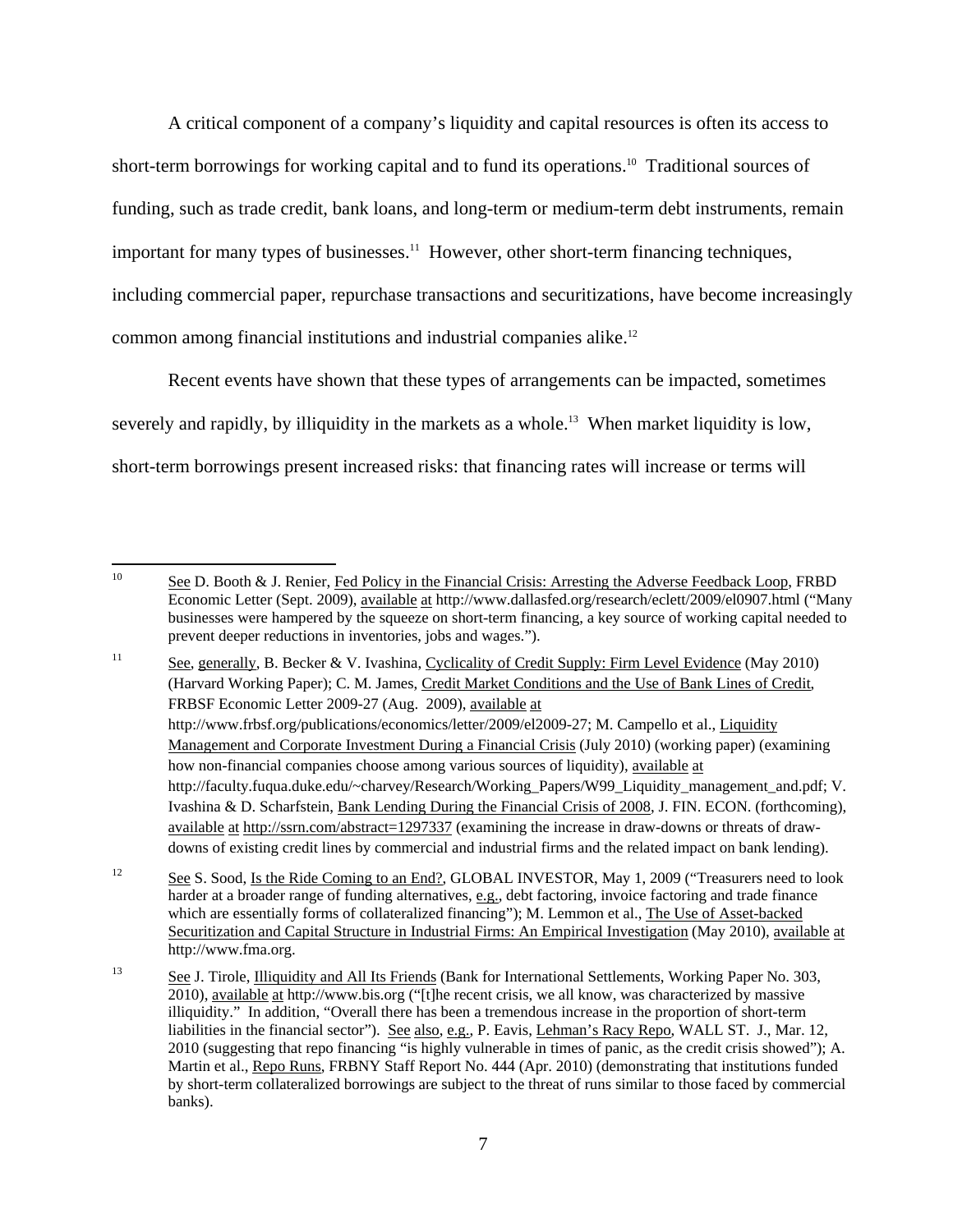become unfavorable, that it will be more costly or impossible to roll over short-term borrowings, or for financial institutions, that demand depositors will withdraw funds.<sup>14</sup>

Moreover, short-term financing arrangements can present complex accounting and disclosure issues, even when market conditions are stable.<sup>15</sup> Due to their short-term nature, a company's use of such arrangements can fluctuate materially during a reporting period, which means that presentation of period-end amounts of short-term borrowings alone may not be indicative of that company's funding needs or activities during the period. For example, a bank that routinely enters into repurchase transactions during the quarter might curtail that activity at quarter-end,<sup>16</sup> resulting in a period-end amount of outstanding borrowings that does not necessarily reflect its business operations or related risks. Likewise, a retailer may have significant short-term borrowings during the year to finance inventory that is sold by year-end (and where those shortterm borrowings are repaid by year-end). In that case, where the need to finance inventory purchases fluctuates, impacted by the timing and volume of inventory sales, the ability to have access to short-term borrowings may be very important to the company. Therefore, although the financial services sector has been in the spotlight, the issues arising from short-term borrowings are not limited to that sector.<sup>17</sup>

<u>.</u>

See, e.g., Brunnermeier, supra note 8, at 79-80; see also C. Borio, Market Distress and Vanishing Liquidity: Anatomy and Policy Options (Bank for International Settlements, Working Paper No. 158, 2004), available at http://www.bis.org ("Under stress, risk management practices, funding liquidity constraints, and in the most severe cases, concerns with counter-party risk become critical.").

<sup>15</sup> See, e.g., the Division of Corporation Finance, Sample Letter Sent to Public Companies Asking for Information Related to Repurchase Agreements, Securities Lending Transactions, or Other Transactions Involving the Transfer of Financial Assets (Mar. 2010) (the "2010 Dear CFO Letter"), available at http://www.sec.gov/divisions/corpfin/guidance/cforepurchase0310.htm.

<sup>16</sup> See V. Kotomin & D. Winters, Quarter-End Effects in Banks: Preferred Habitat or Window Dressing?, 29 J. FIN. RES. 1 (2006); M. Rappaport & T. McGinty, Banks Trim Debt, Obscuring Risks, WALL ST. J., May 25, 2010.

<sup>17</sup> See, e.g., W. Dudley, President & CEO, FRBNY, Remarks at the Center for Economic Policy Studies Symposium: More Lessons From the Crisis, (Nov. 13, 2009), available at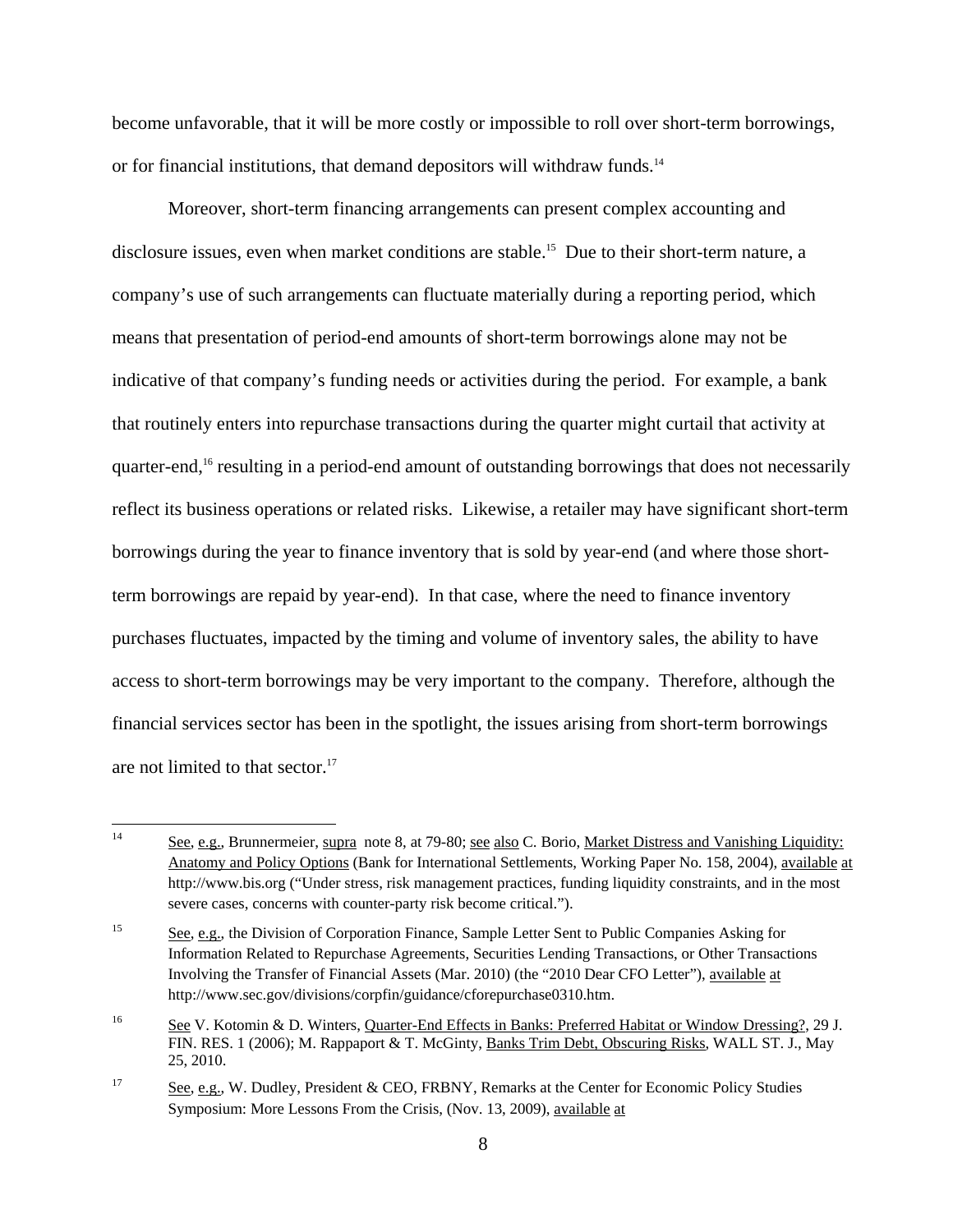Recent events have suggested that investors could benefit from additional transparency about companies' short-term borrowings, including particularly whether these borrowings vary materially during reporting periods compared to amounts reported at period-end without investor appreciation of those variations.<sup>18</sup> Although current MD&A rules generally require disclosure of a registrant's use of short-term borrowing arrangements and the registrant's exposure to related risks and uncertainties,<sup>19</sup> without a specific requirement to disclose information about intra-period shortterm borrowings, investors may not have access to sufficient information to understand companies' actual funding needs and financing activities or to evaluate the liquidity risks faced by companies during the reporting period. To address these issues, we are proposing to amend the MD&A requirements to enhance disclosure that registrants provide regarding the use and impact of shortterm financing arrangements during each reporting period. The principal aspects of the proposals are outlined below.

First, the proposed amendments would add new disclosure requirements relating to shortterm borrowings, similar to the provisions for annual disclosure of short-term borrowings that are currently applicable to bank holding companies in accordance with the disclosure guidance set forth in Industry Guide 3, Statistical Disclosure by Bank Holding Companies ("Guide 3").<sup>20</sup> The

 $18\,$ See, e.g., Financial Crisis Inquiry Commission, Hearing on "The Shadow Banking System" (May 5, 2010) (transcript available at http://www.fcic.gov/hearings/pdfs/2010-0505-Transcript.pdf).

 be the misplaced assumption that securities dealers and others would be able to obtain very large amounts of http://newyorkfed.org/newsevents/speeches/2009/dud091113.html (noting "[a] key vulnerability turned out to short-term funding even in times of stress."); J. Lahart, U.S. Firms Build Up Record Cash Piles, WALL ST. J., June 10, 2010 ("In the darkest days of late 2008, even large companies faced the threat that they wouldn't be able to do the everyday, short-term borrowing needed to make payrolls and purchase inventory.").

<sup>19</sup> See Item 303(a)(1) and (2) of Regulation S-K and Instruction 5 to paragraph 303(a) [17 CFR 229.303] (noting that liquidity generally shall be discussed on both a long-term and short-term basis); see also 2002 Interpretive Release, supra note 7 (providing interpretive guidance on MD&A, noting "registrants should consider describing the sources of short-term funding and the circumstances that are reasonably likely to affect those sources of liquidity").

<sup>20</sup> See 17 CFR 229.801, Item VII.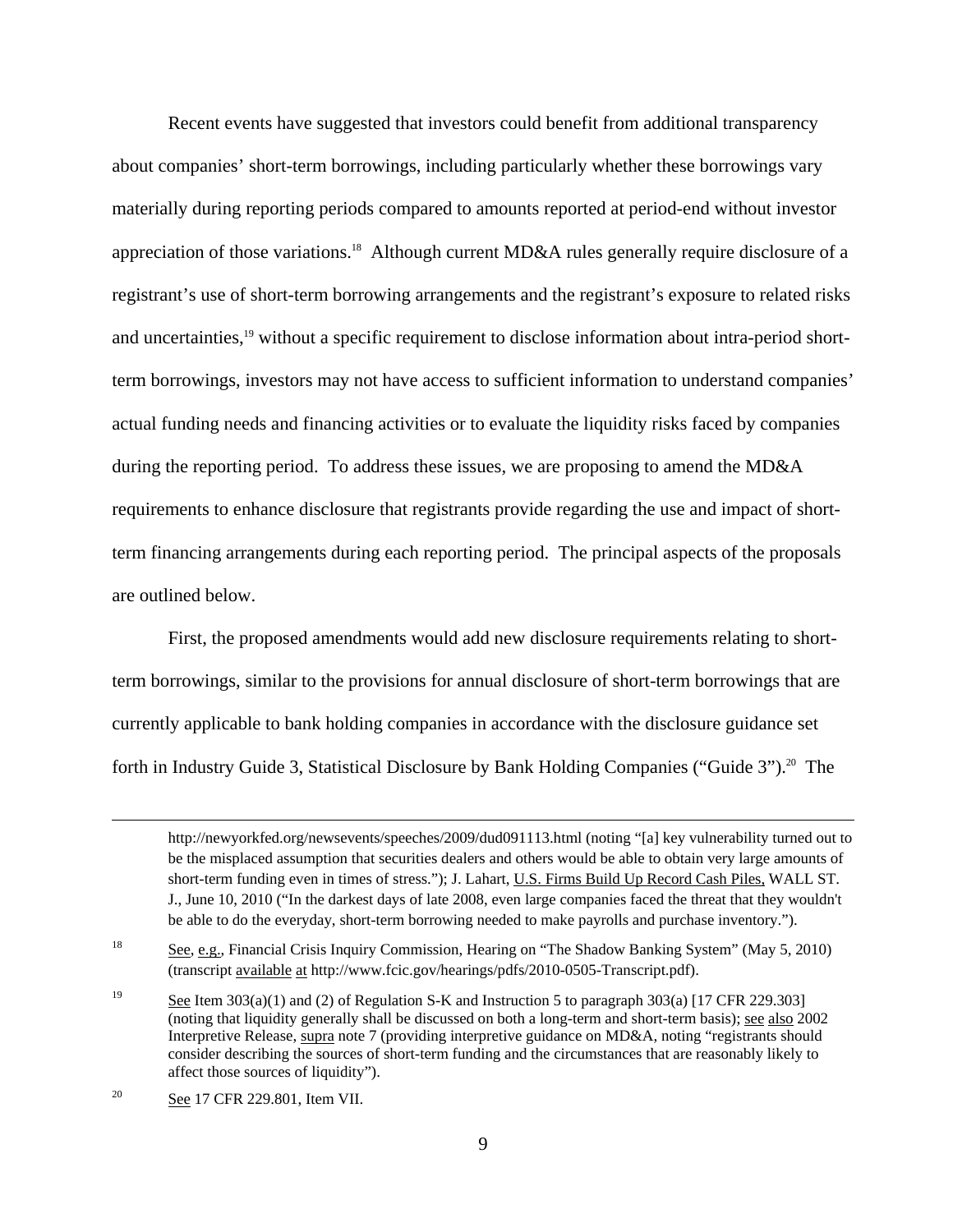proposed amendments would codify the Guide 3 provisions for disclosure of short-term borrowings in Regulation S-K, would require disclosure on an annual and quarterly basis, and would be expanded to apply to all companies that provide MD&A disclosure, not only to financial institutions. If the proposals are adopted, we expect to authorize the Commission's staff to eliminate the corresponding provisions of Guide 3 to avoid redundant disclosure requirements.<sup>21</sup>

Second, we are proposing amendments to the requirements applicable to "foreign private issuers" in the "Operating and Financial Review and Prospects" item in Form 20-F to add shortterm borrowings disclosure requirements, which would be substantially similar to the proposed amendments to MD&A, but without the requirement for quarterly reporting since foreign private issuers are not subject to quarterly reporting requirements.

Third, we are proposing conforming amendments to the definition of "direct financial obligations" in Items 2.03 and 2.04 of Form 8-K.

Finally, the proposed amendments would update the references to U.S. GAAP in Item 303

of Regulation S-K and Item 5 of Form 20-F to reflect the FASB Codification.

1

Over time, to enhance the information provided to investors through MD&A we have supplemented the principles-based disclosure requirements governing MD&A with more detailed and specific MD&A disclosure requirements, such as the contractual obligations table and the off-

 21 Filing of Registration Statements, Release No. 33-4936 (Dec. 9, 1968) [33 FR 18617]. In 1982, these guides Rescission of Guides and Redesignation of Industry Guides, Release No. 33-6384 [47 FR 11476], at 11476 Guide 3, as originally promulgated in 1968 under the designations Guide 61 and Guide 3, served as an expression of the policies and practices of the Commission's Division of Corporation Finance in order to assist issuers in the preparation of their registration statements and reports. See Guides for Preparation and were redesignated as Securities Act Industry Guide 3 and Exchange Act Industry Guide 3, and were included in the list of industry guides in Items 801 and 802 of Regulation S-K, but were not codified as rules. See ("The list of industry guides has been moved to into Regulation S-K, which serves as the central repository of disclosure requirements under the Securities Act and Exchange Act, in order to more effectively put registrants on notice of their existence. These guides remain as an expression of the policies and practices of the Division of Corporation Finance and their status is unaffected by this change.") If the proposed amendments are adopted, the Commission would authorize its staff to amend Guide 3 to eliminate Item VII in its entirety.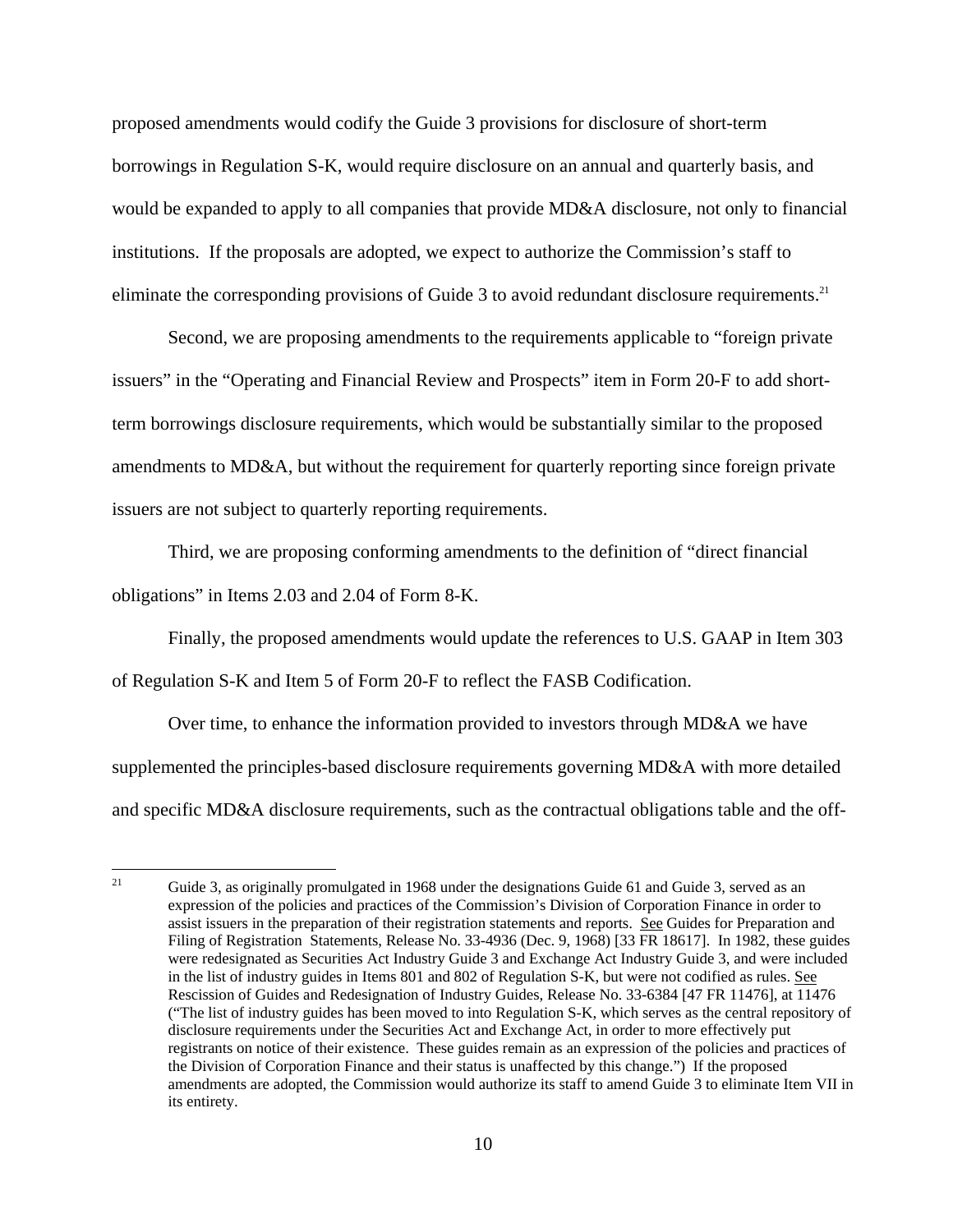business as seen through the eyes of management. $^{23}$ balance sheet arrangements disclosure requirements.<sup>22</sup> Our proposal to require quantitative and qualitative information about short-term borrowings is similarly designed to enhance investor understanding of a company's financial position and liquidity. We emphasize, however, that the addition of these specific disclosure requirements to MD&A supplements, and is not a substitute for, the required discussion and analysis that enables investors to understand the company's

In a companion release, we are providing interpretive guidance that is intended to improve the overall discussion of liquidity and funding in MD&A in order to facilitate understanding by investors of the liquidity and funding risks facing registrants.

# **II. DISCUSSION OF THE PROPOSED AMENDMENTS**

# **A. Short-Term Borrowings Disclosure**

## **1. Existing Requirements for Disclosure of Short-Term Borrowings**

Existing MD&A requirements call for discussion and analysis of a registrant's liquidity and capital resources. With respect to liquidity, registrants must identify any known trends or any known demands, commitments, events or uncertainties that will result in or that are reasonably likely to result in the registrant's liquidity increasing or decreasing in any material way.<sup>24</sup> Registrants are also required to identify and separately describe internal and external sources of liquidity.<sup>25</sup> With respect to capital resources, a registrant is required to describe any known material trends, favorable or unfavorable, in its capital resources, indicating any expected material

 $\overline{a}$ 

See Items  $303(a)(4)$  and (5) of Regulation S-K [17 CFR 229.303(a)(4) and (5)].

 $23\,$ See 2003 Interpretive Release, supra note 6, at 75056.

<sup>24</sup> See Item 303(a)(1) of Regulation S-K [17 CFR 229.303(a)(1)].

 $25$ Id.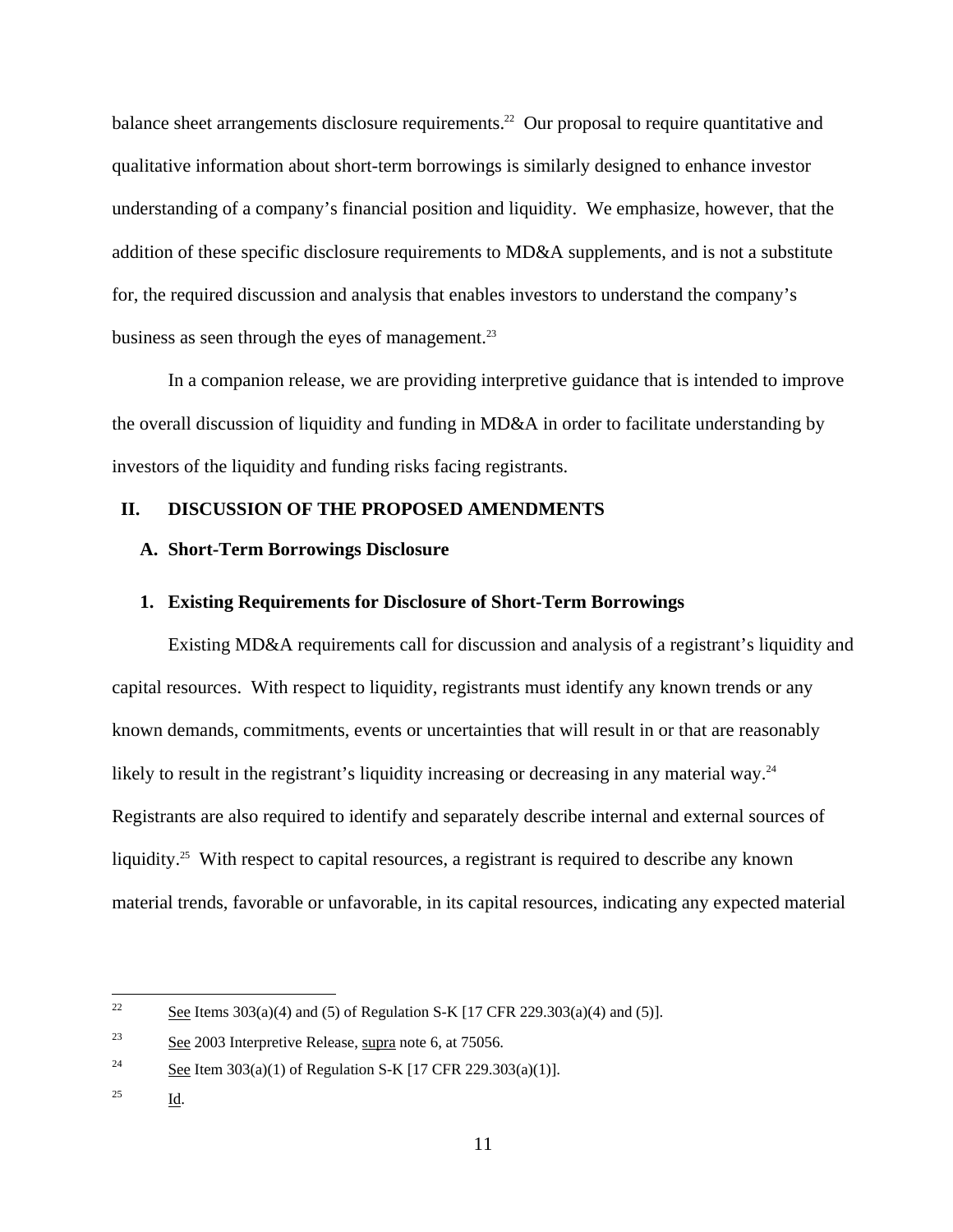changes in the mix and relative cost of such resources.26 In its discussion of capital resources, a registrant is also required to consider changes between equity, debt and any off-balance sheet financing arrangements.<sup>27</sup> However, other than in connection with this discussion of liquidity and capital resources under Item 303(a)(1) and (2) of Regulation S-K, companies that do not provide Guide 3 disclosure are not subject to any line item requirements for the reporting of specific data regarding short-term borrowing amounts or information about intra-period borrowing levels.

Registrants that are bank holding companies provide statistical disclosures in accordance with the industry guidance set forth in Guide 3.<sup>28</sup> Guide 3 is primarily intended to provide supplemental data to facilitate analysis and to allow for comparisons of sources of income and evaluations of exposures to risk.<sup>29</sup> One of the important provisions of Guide 3 is annual disclosure of average, maximum month-end, and period-end amounts of short-term borrowings.<sup>30</sup> Registrants that follow the provisions of Guide 3 provide three years of annual data, broken out into three categories of short-term borrowings, namely: federal funds purchased and securities sold under agreements to repurchase, commercial paper, and other short-term borrowings.<sup>31</sup> We believe that this data is useful to show the types of short-term financings constituting a portion of the bank holding company's liquidity profile, as well as to highlight differences between period-end and

 $\overline{a}$ 

See Item 303(a)(2)(ii) of Regulation S-K [17 CFR 229.303(a)(2)].

<sup>27</sup>  $Id.$ 

<sup>28</sup> See 17 CFR 229.801. Bank holding companies typically include this disclosure in the MD&A section of their filings.

<sup>29</sup> 29 See Proposed Revision of Financial Statement Requirements and Industry Guide Disclosures for Bank Holding Companies, Release No. 33-6417 (July 9, 1982) [47 FR 32158] at 32159.

 $30^{\circ}$ See Item VII of Guide 3.

 $31$  that is reported in the financial statements pursuant Article 9 of Regulation S-X. Rule 9-03.13(3) of 31 Id. Item VII of Guide 3 calls for the presentation of information for each category of short-term borrowings Regulation S-X [17 CFR 210.9-03.13(3)] requires separate balance sheet disclosure of "amounts payable for (1) federal funds purchased and securities sold under agreements to repurchase, (2) commercial paper, and (3) other short-term borrowings."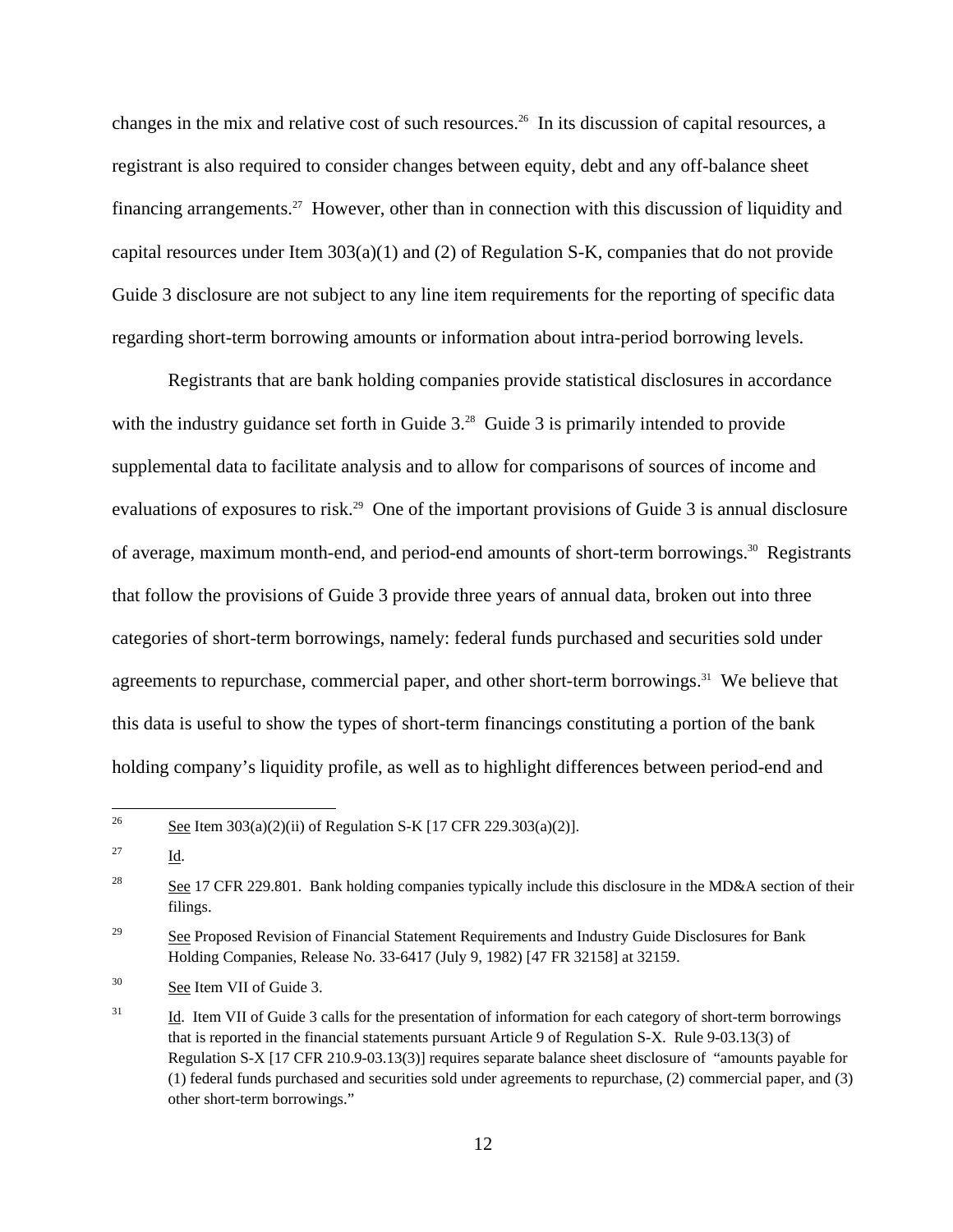intra-period short-term financing activity and the overall liquidity risks it faces during the period. Given the utility of this data in analyzing liquidity and funding risks, we are proposing to require all registrants to provide disclosure in their MD&A similar to the short-term borrowings information called for by Guide  $3<sup>32</sup>$  Further, since liquidity and funding risks can change rapidly over the course of a year, we are proposing to require the information for both annual and interim periods.

We note that, in 1994, in connection with the elimination of various financial statement disclosure schedules, the Commission eliminated a short-term borrowings disclosure requirement for registrants that were not bank holding companies, which was similar to the existing Guide 3 short-term borrowings disclosure guidance.<sup>33</sup> Former Rule 12-10 of Regulation S- $X^{34}$  required those registrants to include with their financial statements a schedule of short-term borrowings that disclosed the maximum amount outstanding during the year, the average amount outstanding during the year, and the weighted-average interest rate during the period, with amounts broken out into specified categories of short-term borrowings.35

While former Rule 12-10 of Regulation S-X was similar to the short-term borrowing requirements proposed in this release, we believe there are important differences. In proposing to

 $\overline{a}$ 32 S-K, we are proposing several changes from the existing provisions of Item VII of Guide 3. The changes basis; requiring a discussion and analysis of short-term borrowings arrangements; and requiring quarterly As described below in this release, in codifying the Guide 3 short-term borrowings provisions in Regulation include: expanding the categories of short-term borrowings that require disclosure; expanding the applicability to all registrants that are required to provide MD&A disclosure; requiring financial companies to provide disclosure of the daily maximum amount during the period, as well as averages on a daily average reporting of short-term borrowings. See "Proposed New Short-Term Borrowings Disclosure in MD&A."

<sup>33</sup> See Financial Statements of Significant Foreign Equity Investees and Acquired Foreign Businesses of Domestic Issuers and Financial Schedules, Release No. 33-7118 (Dec. 13, 1994) [59 FR 65632].

<sup>34</sup> 17 CFR 210.12-10.

<sup>35</sup> The categories in former Rule 12-10 were amounts payable to: banks for borrowings; factors or other financial institutions for borrowings; and holders of commercial paper.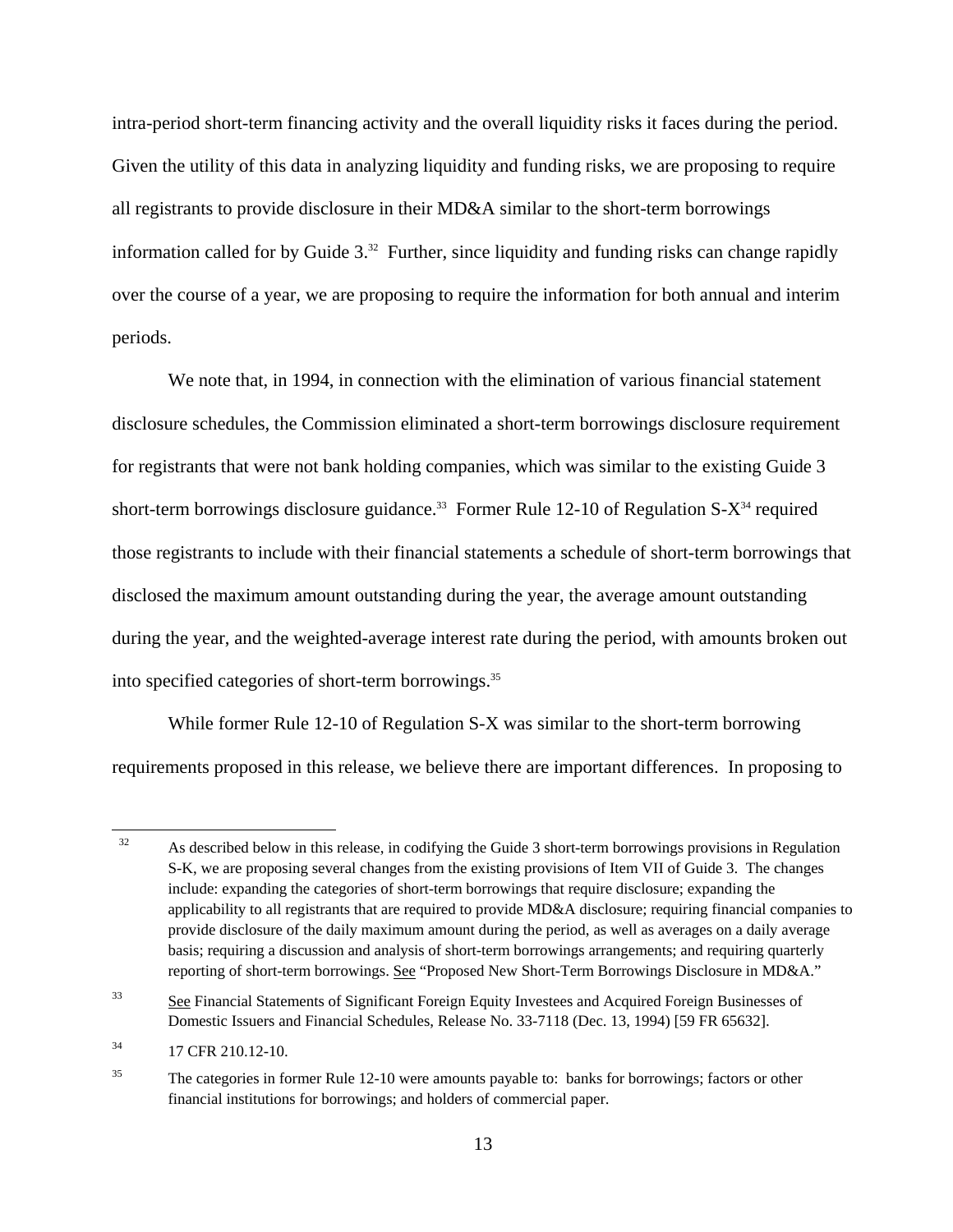eliminate the schedule, the Commission noted that "the disclosures concerning the registrant's liquidity and capital resources that are required in MD&A would appear to be sufficiently informational to permit elimination of the short-term borrowing schedule."36 Although we believe that a thorough discussion of liquidity and capital resources under existing MD&A requirements often would provide qualitative information comparable to that elicited by the proposed requirements, we expect that the proposed requirements would serve as a useful framework for the provision of both quantitative and qualitative information about short-term borrowings that would supplement the registrant's discussion of liquidity and capital resources. We also believe that, in contrast to the presentation required in the financial statement schedule that was eliminated in 1994, the information would be more useful to investors if it is provided in MD&A, in tabular form, coupled with a discussion and analysis to provide context for the quantitative data.

Among the primary reasons cited for the repeal of Rule 12-10 were the practical difficulties involved in gathering the data and preparing meaningful disclosure.<sup>37</sup> We note that some of those practical difficulties may be less relevant today because of technological advancements in accounting systems that have become more widely used by companies since 1994. In addition, the requirements proposed today contain a number of features designed to address some of the practical difficulties cited by prior commentators in connection with former Rule 12-10. More importantly, however, recent events suggest that more detailed information about average shortterm borrowings would facilitate a better understanding of whether a registrant's period-end figures are indicative of levels during the period. In light of these changes, we believe the balance

 $\overline{a}$ 

<sup>36</sup> See Financial Statements of Significant Foreign Equity Investees and Acquired Foreign Businesses of Domestic Issuers and Financial Schedules, Release No. 33-7055 (Apr. 19, 1994) [59 FR 21814], at 21818.

<sup>37</sup> See Release No. 33-7118, supra note 30, at 65635.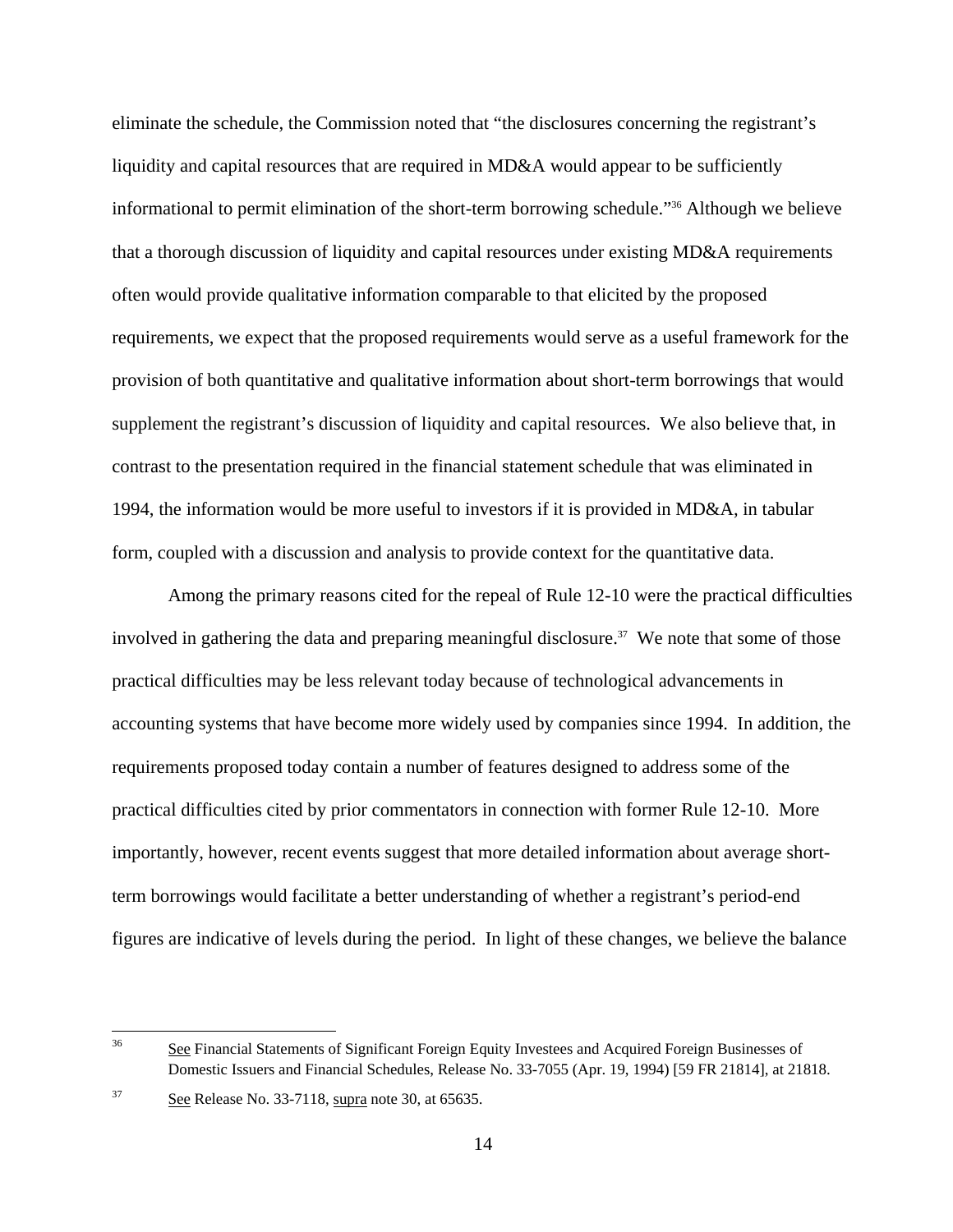of factors may have shifted, such that the utility of the disclosure justifies the burden of preparing it.

### **2. Proposed New Short-Term Borrowings Disclosure in MD&A**

## Summary of Proposed Requirements

We are proposing to amend our MD&A requirements to include a new section that would provide tabular information about a company's short-term borrowings, as well as a discussion and analysis of those short-term borrowings. We note that the current Guide 3 disclosure of short-term borrowings does not call for a qualitative discussion of the reasons for use by a registrant of the particular types of financing techniques, or of the drivers of differences between average amounts and period-end amounts outstanding for the period. We believe that including a requirement for a narrative explanation together with tabular data would provide important information so that investors can better understand the role of short-term financing and its related risks to the registrant as viewed through the eyes of management.

The proposed amendments would codify in Regulation S-K the Guide 3 provisions for disclosure of short-term borrowings applicable to bank holding companies and would apply to all companies that provide MD&A disclosure, not only to bank holding companies and other financial institutions. If the proposals are adopted, we expect to authorize the Commission's staff to eliminate the corresponding provisions of Guide 3 in their entirety to avoid redundant disclosure requirements for bank holding companies. As proposed, registrants would be required to provide disclosure in MD&A of:

• the amount in each specified category of short-term borrowings at the end of the reporting period and the weighted average interest rate on those borrowings;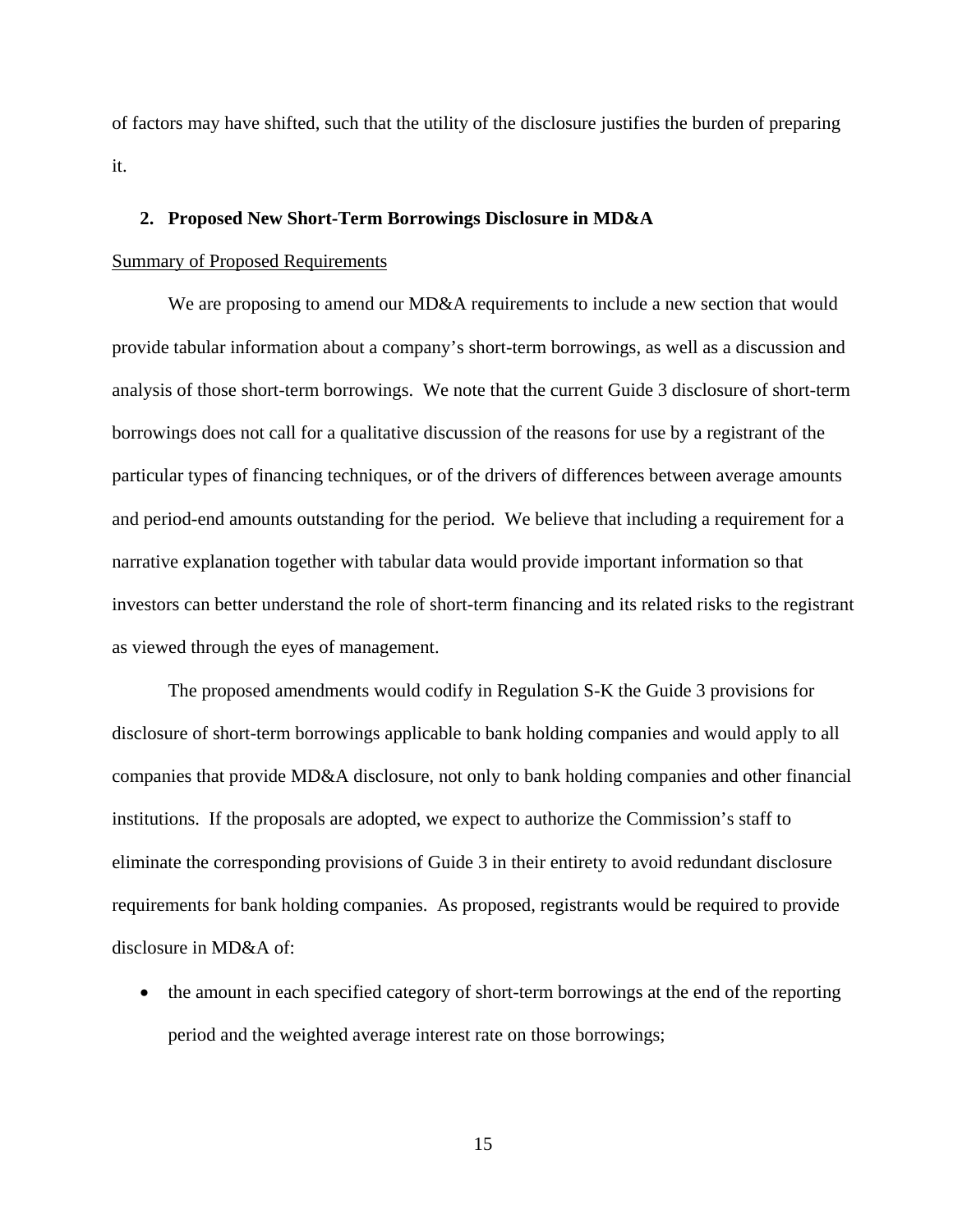- the average amount in each specified category of short-term borrowings for the reporting period and the weighted average interest rate on those borrowings;
- for registrants meeting the proposed definition of "financial company," the maximum daily amount of each specified category of short-term borrowings during the reporting period; and
- for all other registrants, the maximum month-end amount of each specified category shortterm borrowings during the reporting period.

We believe that the largest amount of short-term borrowings outstanding during the period is an important data point for assessing the intra-period fluctuation of short-term borrowings and, thus, of liquidity risk. Given the critical nature of liquidity and funding matters to a financial company's business activities, we believe it may be important for an investor to know the maximum amount that a financial company has borrowed in any given period as an indication of its short-term financing needs. We are proposing that financial companies be required to disclose the maximum daily amount of short-term borrowings outstanding. Both Guide 3 and former Rule 12-10 called for disclosure of the maximum month-end amounts, which is the standard we are proposing to require for registrants that are not "financial companies." As explained below, we are proposing monthly, rather than daily, maximum amounts for non-financial companies in view of the costs that non-financial companies may encounter in recording daily amounts and the information needs of investors.

# Definition of Short-Term Borrowings

Under the proposed rule, "short-term borrowings" would be defined by reference to the various categories of arrangements that comprise the short-term obligations reflected in a registrant's financial statements, and all registrants would be required to present information for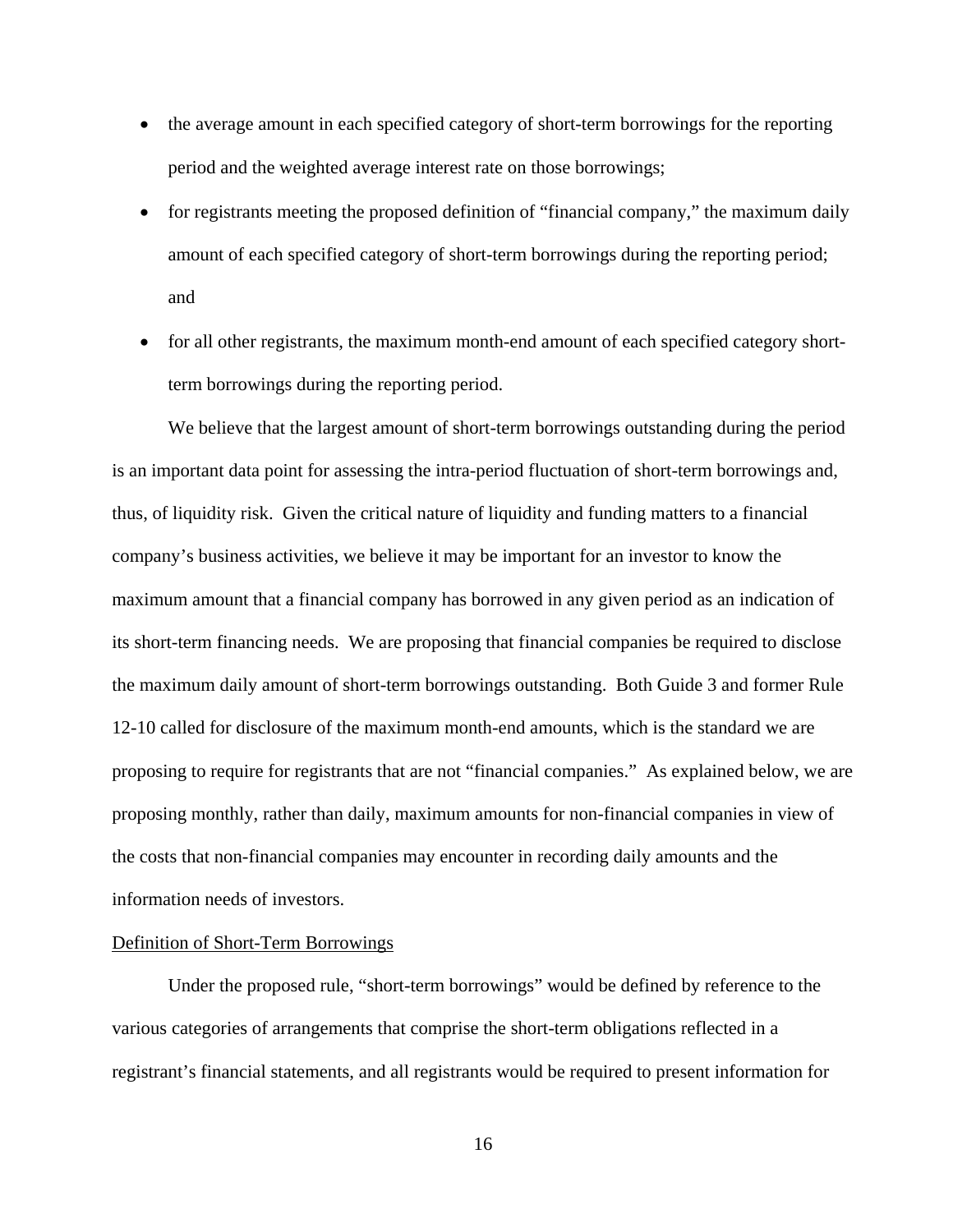each category of short-term borrowings.<sup>38</sup> Specifically, as proposed, "short-term borrowings" would mean amounts payable for short-term obligations that are:

- federal funds purchased and securities sold under agreements to repurchase;
- commercial paper;
- borrowings from banks;
- borrowings from factors or other financial institutions; and
- any other short-term borrowings reflected on the registrant's balance sheet.<sup>39</sup>

These categories are derived from the categories of short-term borrowings specified in Guide 3 and Rule 9-03 of Regulation S-X,<sup>40</sup> as well as certain categories of current liabilities set forth in Rule 5-02 of Regulation S-X<sup>41</sup> Registrants that are bank holding companies and other companies that follow Guide 3 prepare their financial statements in accordance with Article 9 of Regulation S-X and present separate line items for categories of short-term borrowings on the face of their balance sheets under Rule 9-03 of Regulation S-X. Registrants that are commercial or industrial

<sup>38</sup> within an entity's operating cycle that is longer than one year. See FASB ASC 210-10-20. As such, the proposed definition of short-term borrowings is intended to be a subset of short-term obligations under U.S. Consistent with the approach taken in Guide 3 and in former Rule 12-10 of Regulation S-X, we propose to define "short-term borrowings" by reference to the amounts payable for various categories of short-term obligations that are typically stated separately on the balance sheet in accordance with Regulation S-X. Under U.S. GAAP, short-term obligations are those that are scheduled to mature within one year after the date of an entity's balance sheet or, for those entities that use the operating cycle concept of working capital, GAAP.

 $39$  This last category is derived from the balance sheet line item in Rule 9-03.13(3) of Regulation S-X [17 CFR under a line item for "other short-term borrowings" that do not fall into one of the other proposed categories 210.9-03.13(3)] for "other short-term borrowings." Amounts that a registrant includes on its balance sheet would be disclosed under this category.

 $^{40}$  17 CFR 210.9-03.

 than related parties). Consistent with the approach taken in former Rule 12-10 of Regulation S-X and in <sup>41</sup> Rule 5-02.19(a) of Regulation S-X [17 CFR 210.5-02.19(a)] also requires separate disclosure in the balance sheet of amounts payable to trade creditors, related parties, and underwriters, promoters and employees (other existing Guide 3 provisions, we are proposing to define short-term borrowings more narrowly than "current liabilities" or "short-term obligations."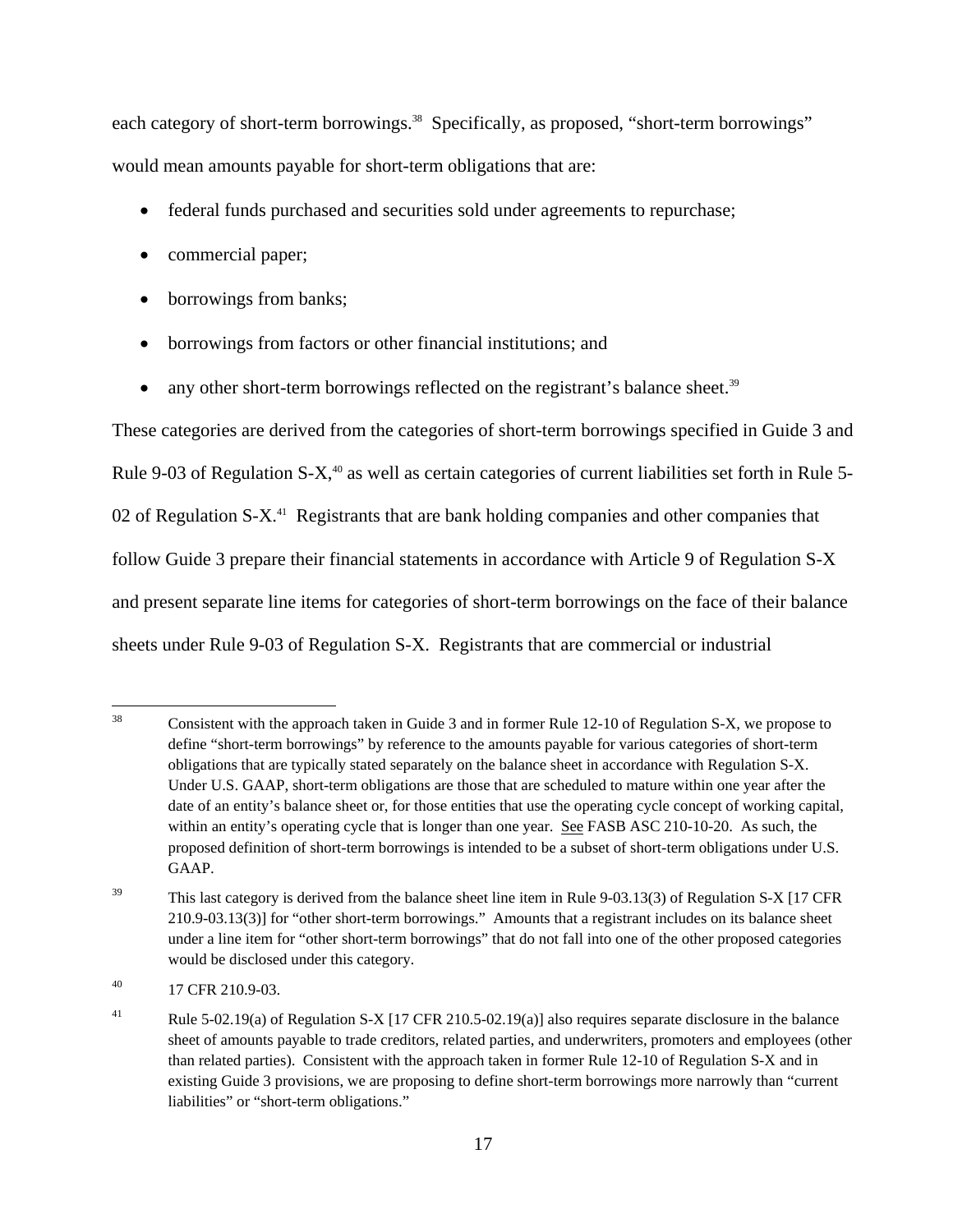companies prepare their financial statements in accordance with Article 5 of Regulation S-X and present separate categories of current liabilities on the face of their balance sheets under Rule 5-02 of Regulation S-X.42

## Categories and Disaggregation

Rather than creating different disclosure categories for registrants based solely on existing financial reporting rules applicable to certain types of entities, the proposed requirement draws on the categories from both Rule 9-03 and Rule 5-02 so that a registrant must present each of the categories that is relevant to the types of short-term financing activities it conducts, even if that category is not required to be reported as a separate line item on its balance sheet under Regulation S-X<sup>43</sup> As a result, for example, registrants currently subject to Guide 3 would need to provide disclosure for the same categories as all other registrants. We believe this approach will result in more meaningful disclosure, since it will elicit more specific information regarding the borrowing methods actually used by the registrant. Foreign private issuers that do not prepare financial statements under U.S. GAAP would be permitted to provide disclosure of categories that correspond to the classifications used for such types of short-term borrowings under the comprehensive set of accounting principles that the company uses to prepare its primary financial statements, so long as the disclosure is provided at a level of detail that satisfies the objective of the disclosure requirement.<sup>44</sup>

 $42$  standards of Article 5. For example, under Rule 7-03.16(b), insurance companies must include disclosure Registrants that are insurance companies follow Article 7 of Regulation S-X, which also incorporates certain required by Rule 5-02.19(b), if the aggregate short-term borrowings from banks, factors and other financial institutions and commercial paper issued exceeds five percent of total liabilities. See 17 CFR 210.5-02.19(b) and 17 CFR 210.7-03.16(b).

<sup>&</sup>lt;sup>43</sup> In such circumstances, a registrant should consider whether additional information should be provided to identify the financial statement line items where the period-end short-term borrowings amounts are reported.

 $\frac{44}{2}$  See proposed Instruction 1 to Item 5.H of Form 20-F. This approach is consistent with the existing Instruction 5 to Item 5 of Form 20-F for issuers that file financial statements that comply with International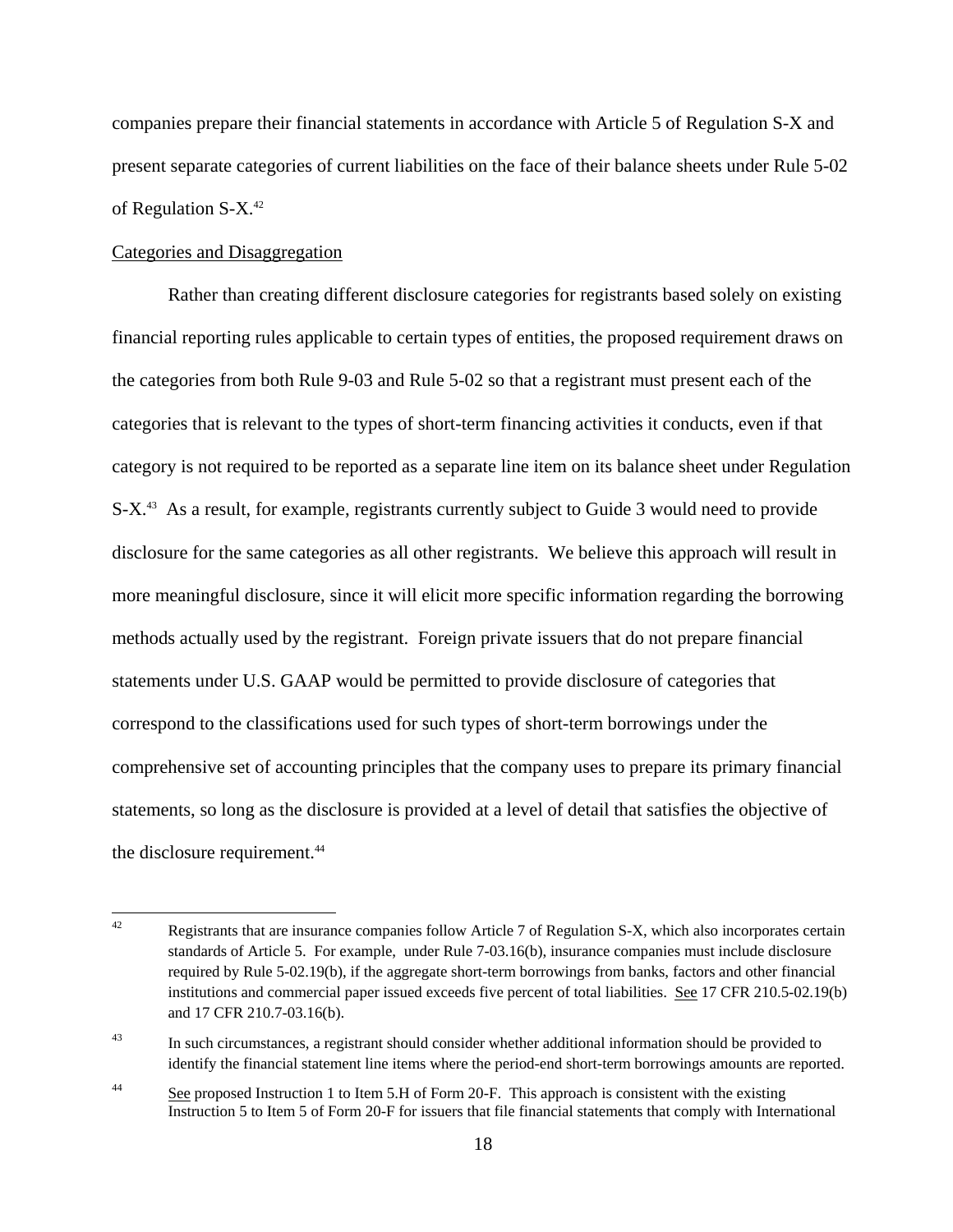where they do not exceed 30% of the company's stockholders' equity at the end of the period.<sup>45</sup> The proposed requirements do not include a quantitative threshold for purposes of disaggregating amounts into categories of short-term borrowings. For bank holding companies, this would be a change from existing Guide 3 instructions, which allow categories to be aggregated On the one hand, including such a threshold could ease the compliance burden for a company where the distinction among categories of short-term borrowings is not material. On the other hand, including such a quantitative threshold could diminish the comparability of information across companies and, more fundamentally, could defeat the objective of specifically highlighting the types of short-term borrowing arrangements that expose registrants to liquidity risks. Accordingly, the allocation of amounts into the various categories is intended to achieve this purpose so that investors can assess the proportionate exposure to the funding risk and market risk inherent in the borrowing arrangements.

In circumstances where aggregate amounts within a category of short-term borrowings are subject to a wide range of interest rates and exchange rates, we note that disclosure of those aggregate amounts may not be comparable or meaningful. For example, a company with operations outside of the United States may have, for a variety of reasons (such as the need to finance its subsidiaries in local currency or as a hedge against an asset denominated in that currency), foreign currency-denominated borrowings that have a significantly higher interest rate than the rate on its dollar-denominated borrowings. Under those circumstances, combining the dollar-denominated borrowings with the foreign currency-denominated borrowings could distort

 $\overline{a}$ 

Financial Reporting Standards ("IFRS") as issued by the International Accounting Standards Board ("IASB"). It is also consistent with the approach taken for tabular disclosure of contractual obligations in Form 20-F for filers that do not use U.S. GAAP.

See Instruction to Item VII of Guide 3. If the proposals are adopted, we expect to authorize our staff to eliminate Item VII of Guide 3 in its entirety. In that case, a registrant that provides Guide 3 information would need to follow the proposed Item 303(a)(6) for its short-term borrowings disclosure in MD&A. 45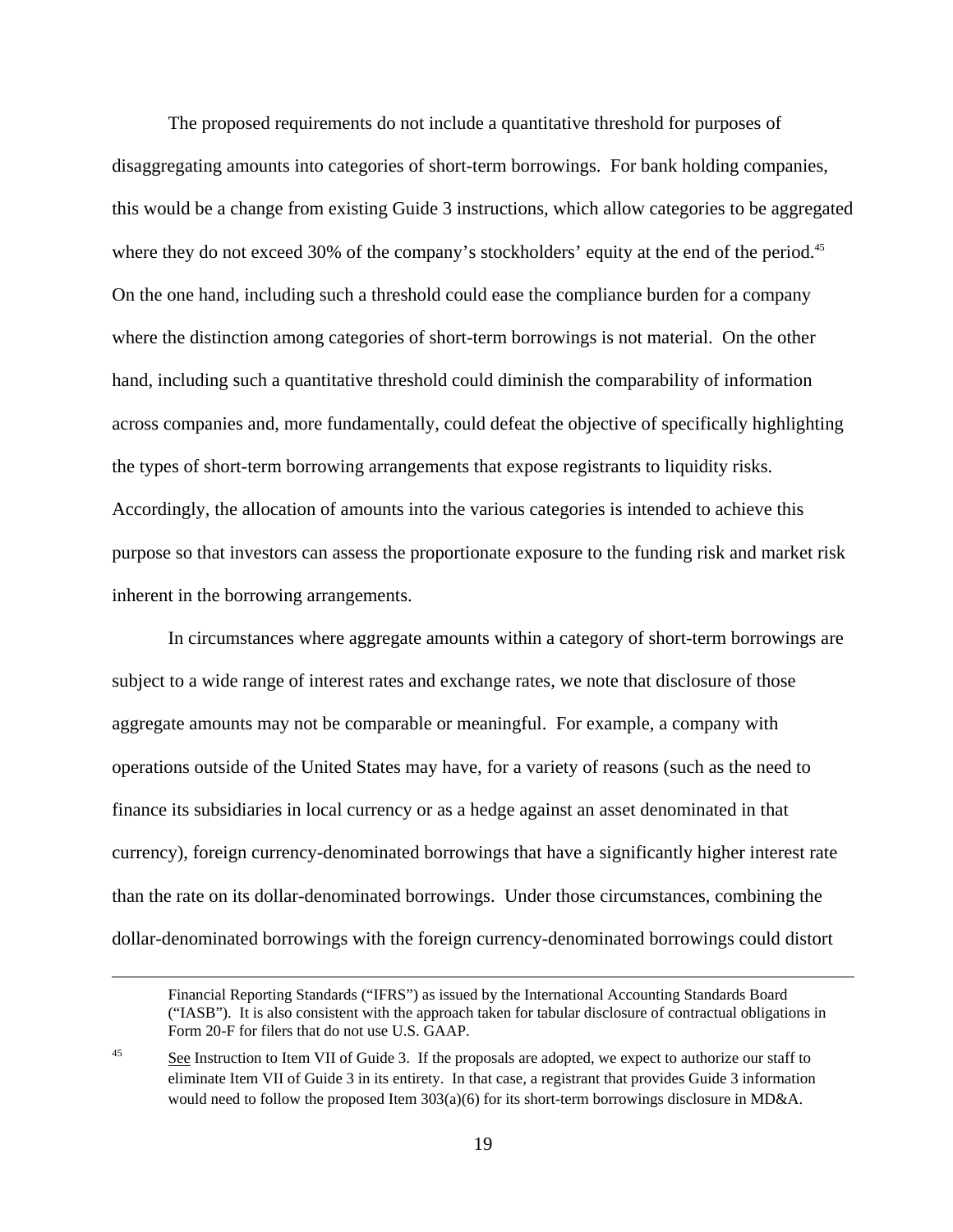the presentation of the interest rates for the company, causing the combined weighted average interest rate on the borrowings to be much higher than the company would incur to borrow in U.S. dollars alone. This would be particularly true if the borrowings are denominated in the currency of an economy that has experienced high rates of inflation. To address this issue, the proposal would include a requirement to further disaggregate amounts by currency or interest rate to the extent necessary to promote understanding or to prevent aggregate amounts from being misleading. Additional footnote disclosure describing the method for disaggregation is proposed to be required where necessary to an understanding of the data, stating, for example, the timing and exchange rates used for currency translations and any other pertinent data relating to the calculation of the amounts provided.

### Requirements for "Financial Companies" and Other Companies

As noted above, the proposed rule would distinguish between registrants that engage in financial activities as their business and all other registrants for purposes of calculating and reporting maximum amounts outstanding and average amounts outstanding during the reporting period. Registrants that are "financial companies" would be required to compile and report data for the maximum daily amounts outstanding (meaning the largest amount outstanding at the end of any day in the reporting period) and the average amounts outstanding during the reporting period computed on a daily average basis (meaning the amount outstanding at the end of each day, averaged over the reporting period). Registrants that are not "financial companies" would be required to report the maximum month-end amounts outstanding (meaning the largest amount outstanding at the end of the last day of any month in the reporting period) and would be required to disclose the basis used for calculating the average amounts reported. These registrants would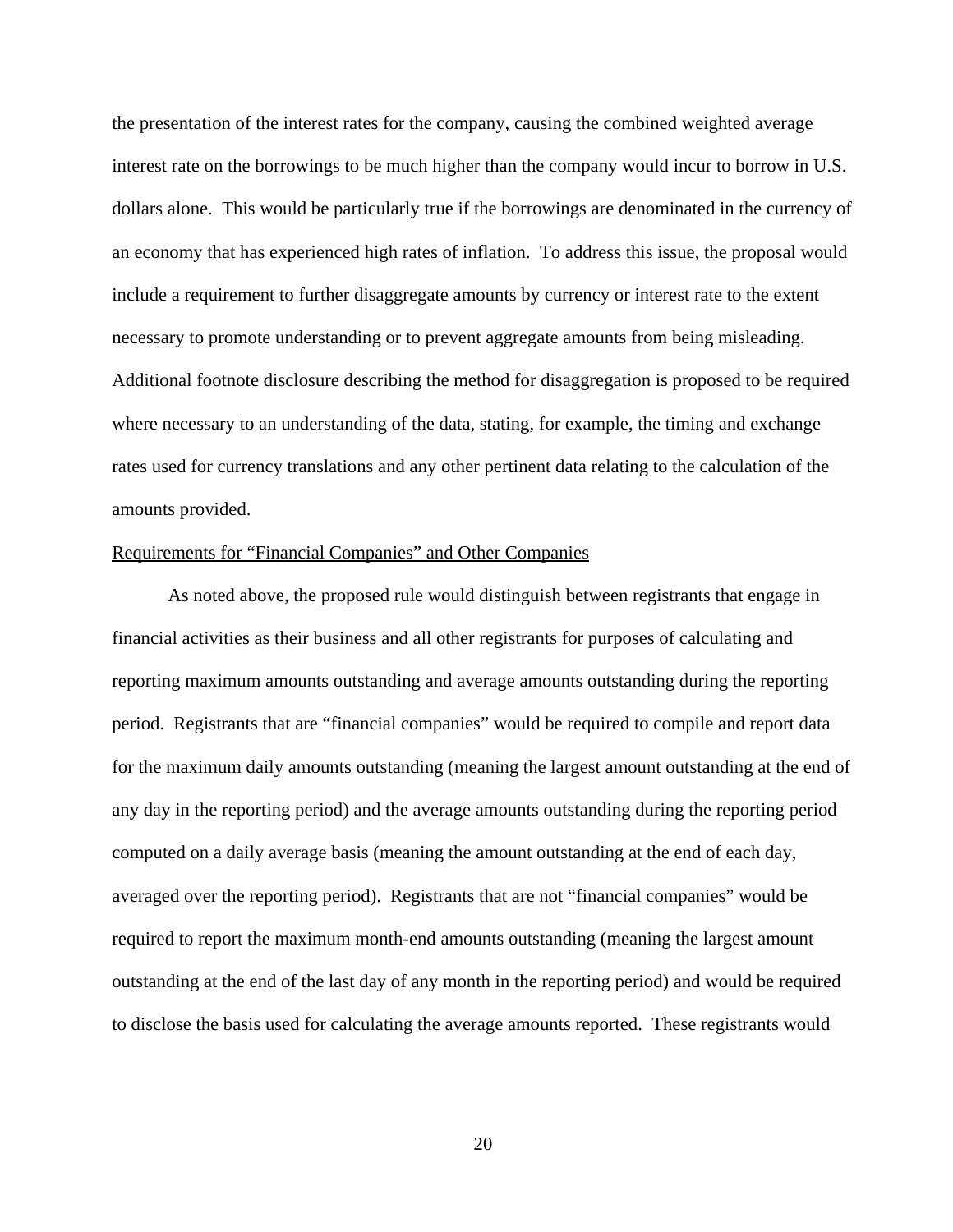not be required to present average outstanding amounts computed on a daily average basis, but, under the proposal, the averaging period used must not exceed a month.

For purposes of the proposed requirement, a "financial company" would mean a registrant that, during the relevant reported period, is engaged to a significant extent<sup>46</sup> in the business of lending, deposit-taking, insurance underwriting or providing investment advice, or is a broker or dealer as defined in Section 3 of the Exchange Act, $47$  and includes, without limitation, an entity that is, or is the holding company of, a bank, a savings association, an insurance company, a broker, a dealer, a business development company,<sup>48</sup> an investment adviser, a futures commission merchant, a commodity trading advisor, a commodity pool operator, or a mortgage real estate investment trust.<sup>49</sup> Although this non-exclusive list<sup>50</sup> would be provided in the rule as guidance to

 $46$ We are not proposing a specific threshold or definition of "significant" for this purpose. As described below, we are proposing an instruction that allows a registrant to present the short-term borrowings attributable to any non-financial operations separately using the reporting rules for non-financial companies.

<sup>&</sup>lt;sup>47</sup> 15 U.S.C. 78c. See also proposed Item  $303(a)(6)(iv)$  of Regulation S-K and Item 5.H.4 of Form 20-F.

<sup>48</sup> Business development companies are a category of closed-end investment companies that are not registered under the Investment Company Act of 1940, but are subject to certain provisions of that Act. See Section 2(a)(48) and Sections 54-65 of the Investment Company Act of 1940 [15 U.S.C. 80a-2(a)(48) and 80a-53-64].

<sup>49</sup>  registration under the Investment Company Act of 1940 provided by Section 3(c)(5)(C) of that Act. [15 U.S.C.  $80a-3(c)(5)(C)$ ]. A mortgage real estate investment trust, or mortgage REIT, is a type of real estate investment trust that invests in mortgages and interests in mortgages. Mortgage REITs typically rely on the exemption from

U.S.C. 80a-3(c)(5)(C)].<br><sup>50</sup> We note that the Dodd-Frank Wall Street Reform and Consumer Protection Act of 2010 (Pub. L. No. 111- bank financial company" which are used in various contexts in that legislation. Our proposed definition of 203) ("Dodd-Frank Act") includes defined terms for "financial institution," "financial company," and "non-"financial company" is informed by the terms used in the legislation, but is not exactly the same. Because each of those terms has a definition specific to the regulatory purpose of the section of the legislation in which it is used, none is perfectly aligned with the disclosure aim of our proposed requirement. Therefore, in keeping with the over-arching principles-based approach to MD&A requirements, we are proposing a definition of "financial company" based on the types of business activities that expose a company to similar liquidity risks that banks face.

The enumerated examples of entities that would be considered "financial companies" for purposes of the proposed rule are similar to the entities covered by the definition of "financial institution" contained in Sec. 803 of the Dodd-Frank Act, which includes: a depository institution, as defined in Section 3 of the Federal Deposit Insurance Act (12 U.S.C. 1813); a branch or agency of a foreign bank, as defined in Section 1(b) of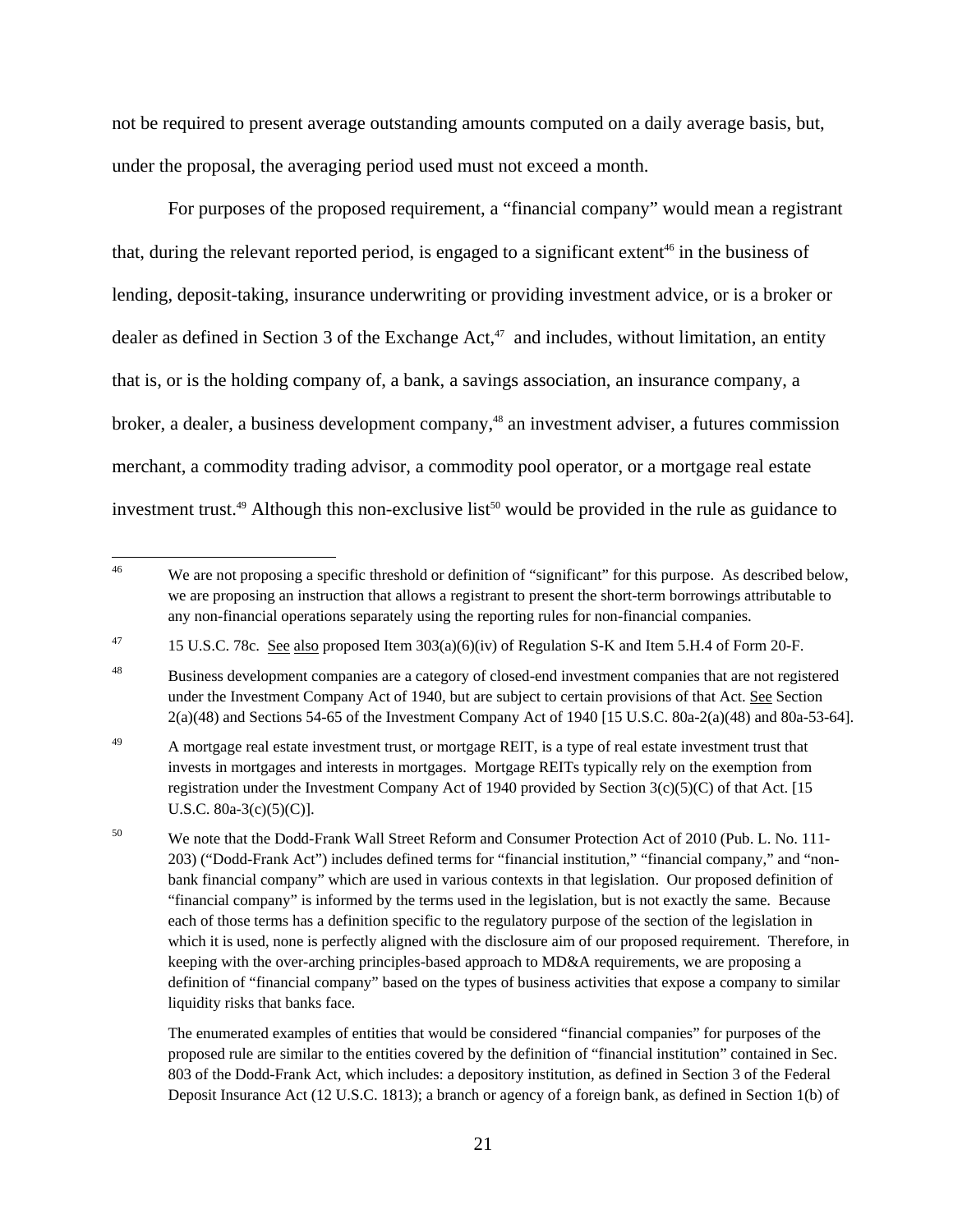registrants, the proposed definition itself is intentionally flexible, so that disclosure of maximum daily amount outstanding and the average amount outstanding during the reporting period computed on a daily average basis would be required to be provided by registrants that are engaged to a significant extent in the business of lending, deposit-taking, insurance underwriting, providing investment advice, or are brokers or dealers or any of the other enumerated types of entities, regardless of their nominal industry affiliation, organizational structure or primary regulator.

Some registrants that are engaged in both financial and non-financial businesses may meet the definition of "financial company," such as manufacturing companies that have a subsidiary that provides financing to its customers to purchase its products. For those registrants, the costs involved in providing averages computed on a daily average basis and maximum daily amounts of short-term borrowings may not be justified by the benefit to investors, where only a portion of their activities are financial in nature. To address this, the proposal would provide an instruction that would permit a company to provide separate short-term borrowings disclosure for its financial and non-financial business operations. A company relying on the instruction would be required to provide averages computed on a daily average basis and maximum daily amounts for the shortterm borrowings arrangements of its financial operations, and would be permitted to follow the

 $\overline{a}$ 

 of the Federal Reserve Act (12 U.S.C. 601–604a and 611 through 631); a credit union, as defined in Section 101 of the Federal Credit Union Act (12 U.S.C. 1752); a broker or dealer, as defined in Section 3 of the Securities Exchange Act of 1934 (15 U.S.C. 78c); an investment company, as defined in Section 3 of the Investment Company Act of 1940 (15 U.S.C. 80a–3); an insurance company, as defined in Section 2 of the Investment Company Act of 1940 (15 U.S.C. 80a–2); an investment adviser, as defined in Section 202 of the Investment Advisers Act of 1940 (15 U.S.C. 80b–2); a futures commission merchant, commodity trading advisor, or commodity pool operator, as defined in Section 1a of the Commodity Exchange Act (7 U.S.C. 1a); described in Section 4 of the Bank Holding Company Act of 1956 (12 U.S.C. 1843(k)). the International Banking Act of 1978 (12 U.S.C. 3101); an organization operating under Section 25 or 25A and any company engaged in activities that are financial in nature or incidental to a financial activity, as

In addition, we expect that registrants that meet the existing definition of "bank holding company" in Rule 1- 02 of Regulation S-X [17 CFR 210.1-02] would be "financial companies" under the proposed definition.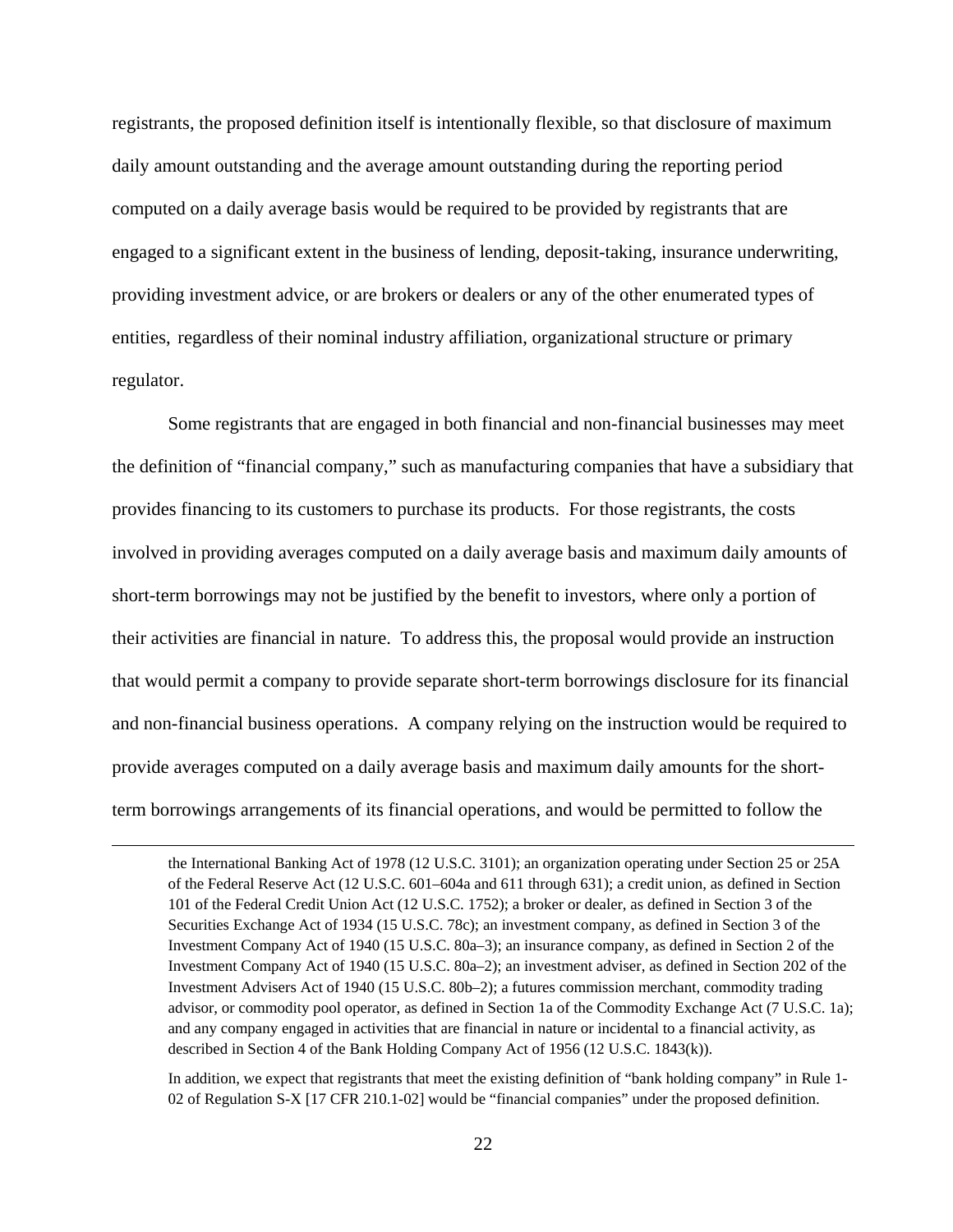requirements and instructions applicable to non-financial companies for purposes of the short-term borrowings arrangements of its non-financial operations. The instruction would also require the company to provide an explanatory footnote to the table with information to enable readers to understand how the operations were grouped for purposes of the disclosure.

Although investors could benefit from having all registrants provide data for maximum daily amounts and average amounts computed on a daily average basis, we preliminarily believe that it is appropriate to limit these daily requirements to entities that are engaged in activities that are financial in nature. Because of the nature of their business activities, we believe it may be important for an investor to have information about the daily amounts of borrowings of financial companies, particularly where borrowed funds are invested in assets that contribute to their earnings activities. We believe that most banks would be able to track daily short-term borrowings without unreasonable effort or expense, and some companies that engage in financial businesses may already track this type of information for their own risk management purposes.

We expect that many other non-bank companies that engage in these types of activities do not currently track this information on a daily basis, so this proposed requirement could impose significant costs on these entities. On balance, however, we preliminarily believe that the importance of the information in the financial company setting justifies the increased costs. By contrast, for companies that are not financial companies, we are not proposing to require maximum daily amounts or averages calculated on a daily average basis because we preliminarily believe that the information with respect to those issuers is less important to investors than in the context of financial companies, and that the combination of our existing and proposed requirements should provide sufficient information about their use of short-term borrowings. However, we request comment on this issue below.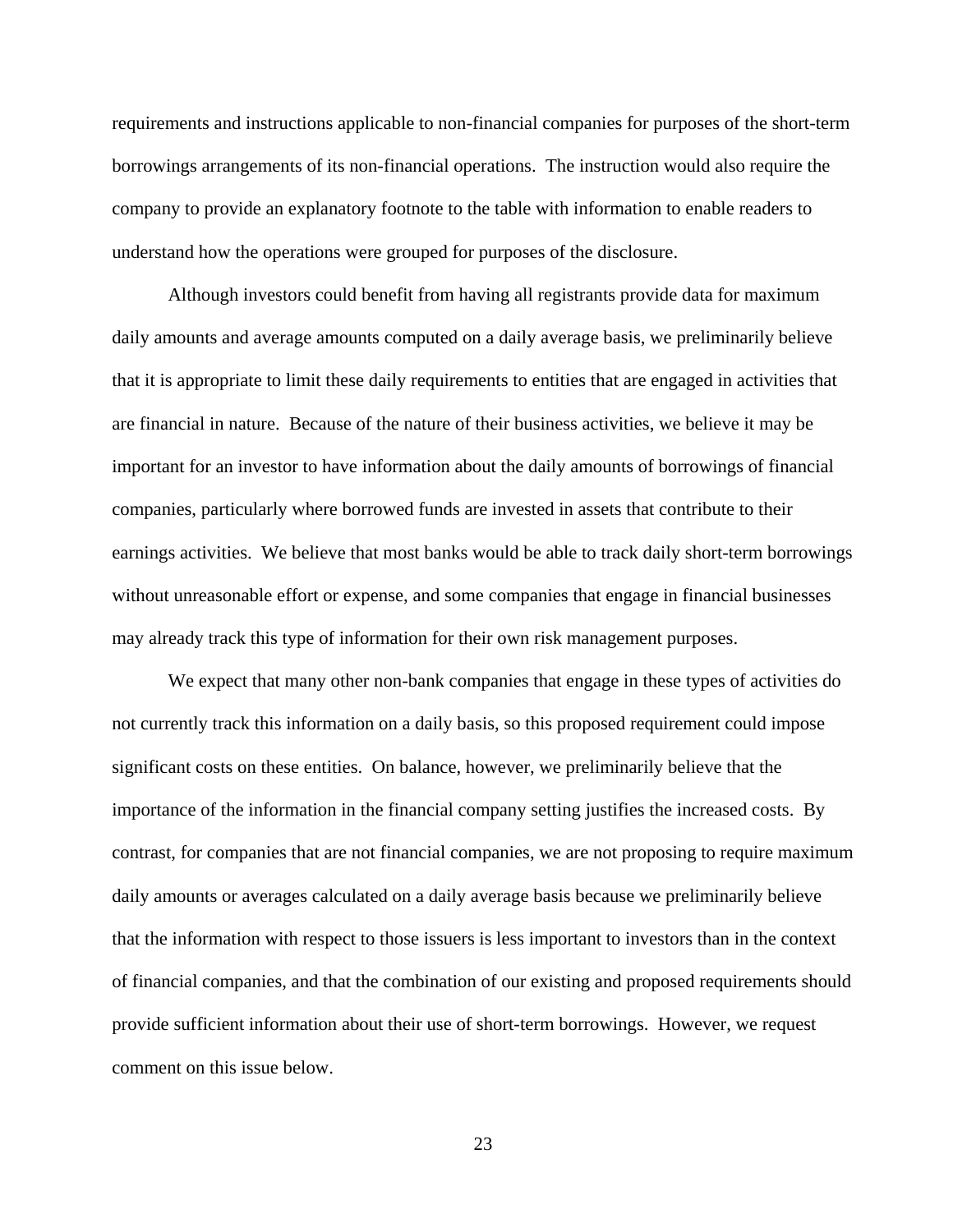## Narrative Discussion of Short-Term Borrowings

In order to provide context for the short-term borrowings data, we are also proposing to require a narrative discussion of short-term borrowings arrangements.<sup>51</sup> This narrative discussion is not currently included in Guide 3. The topics proposed to be included would be:

- a general description of the short-term borrowings arrangements included in each category (including any key metrics or other factors that could reduce or impair the registrant's ability to borrow under the arrangements and whether there are any collateral posting arrangements) and the business purpose of those arrangements; $52$
- the importance to the registrant of its short-term borrowings arrangements to its liquidity, capital resources, market-risk support, credit-risk support or other benefits;<sup>53</sup>
- the reasons for the maximum amount for the reporting period, including any non-recurring transactions or events, use of proceeds or other information that provides context for the maximum amount; and
- the reasons for any material differences between average short-term borrowings for the reporting period and period-end short-term borrowings.

This proposed short-term borrowings discussion and analysis is intended to highlight shortterm financing activities and to complement the other MD&A requirements relating to liquidity and capital resources, but it is not intended to be repetitive of other disclosures relating to liquidity and capital resources. In preparing the short-term borrowings disclosure, we anticipate that a

<sup>51</sup> See proposed Item  $303(a)(6)(ii)$  of Regulation S-K.

<sup>&</sup>lt;sup>52</sup> A discussion of the business purpose of the arrangements might encompass topics such as the use of proceeds of the borrowings and the reasons for the particular structure of the arrangements.

 $53$  Similar to the existing requirement in Item 303(a)(4)(i)(B) of Regulation S-K, this proposed requirement is intended to provide investors with an understanding of the importance to the registrant of its short-term borrowings as a financial matter and as they relate to the funding of its operations and to its risk management activities.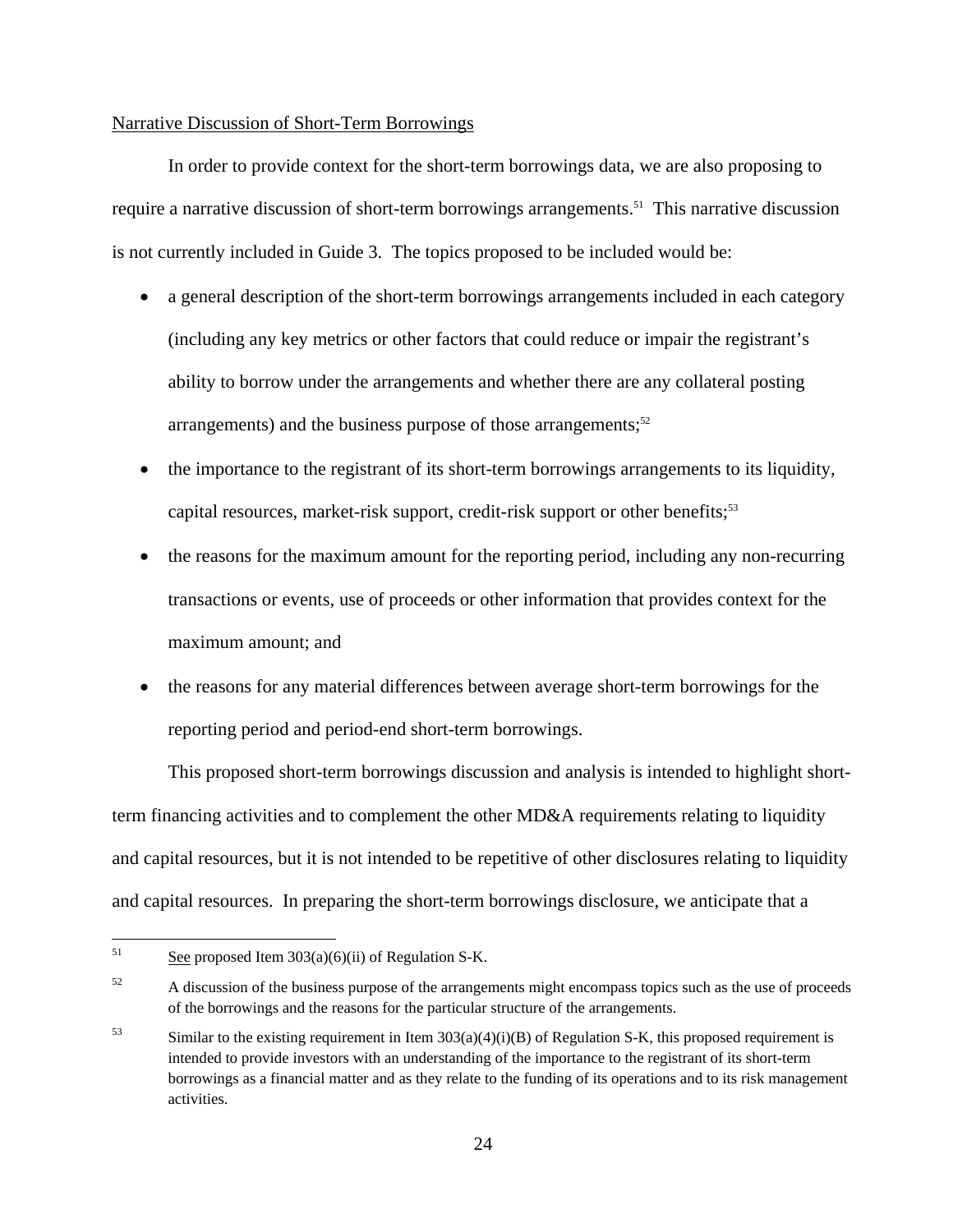registrant would need to consider its disclosures of cash requirements presented in the contractual obligations table, its disclosures of off-balance sheet arrangements, as well as its other liquidity and capital resources disclosures.<sup>54</sup> For example, the company may have significant payments under operating leases or may have entered into a significant repurchase agreement that is accounted for as a sale that will be settled shortly after the balance sheet date and that are disclosed in the contractual obligations table. To be able to settle these amounts, the company may plan to use existing short-term financing arrangements that will limit its ability to borrow for other purposes, such as making loans or financing inventory, which in turn can impact operations. In this example, the company should discuss these items together and explain the implications. A registrant would need to consider ways to integrate the proposed disclosures, together with disclosures made under existing MD&A requirements, into a clear, comprehensive description of its liquidity profile. For example, a registrant could consider organizing its discussion to address overall liquidity, and then short-term and long-term borrowings and liquidity needs.

As discussed above, we believe investors would benefit from an expanded discussion and analysis about a company's use of short-term borrowings. We believe that disclosure of a company's short-term borrowings data, with a comprehensive discussion of its overall approach to short-term financings and the role of short-term borrowings in the company's funding of its operations and business plan, can provide investors with additional information necessary to better evaluate a registrant's current short-term liquidity profile and potential future trends in its liquidity and funding risks.

See Item  $303(a)(1)$  and  $(a)(2)$  of Regulation S-K.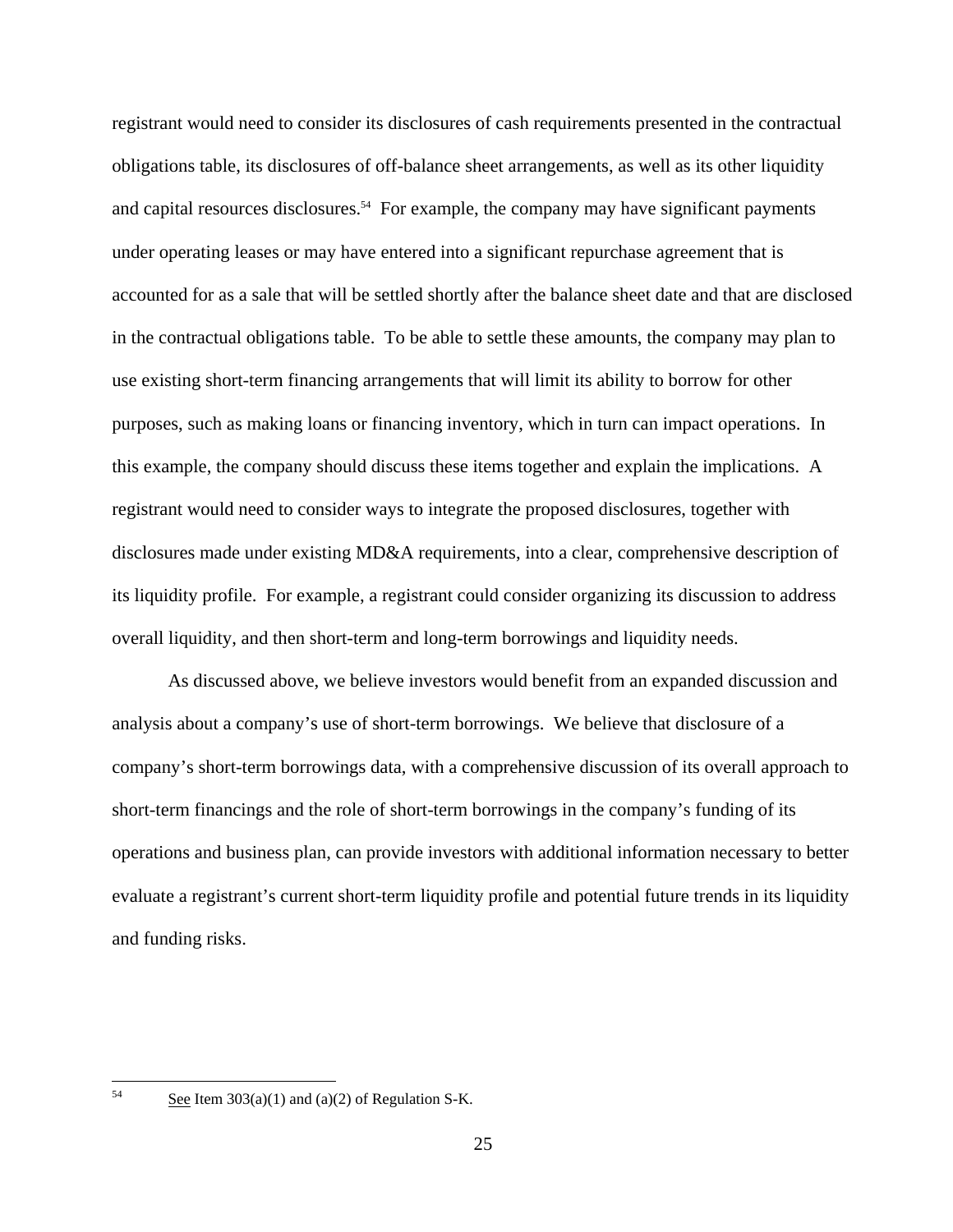# Request for Comment

 $\overline{a}$ 

- average interest rate on the short-term borrowings, as proposed? 1. Is information about short-term borrowings and intra-period variations in the level of short-term borrowings useful to investors? If so, should we require specific line item disclosure of this information in MD&A, as proposed, or would existing MD&A requirements for disclosure of liquidity and capital resources provide sufficient disclosure about these issues? If a specific MD&A requirement would be appropriate, does the proposed requirement capture the type of information about short-term borrowings that is important to investors? If not, how should we change the proposed requirement? For example, should we require disclosure of the weighted
- 2. Consistent with the approach taken in Guide 3 and in former Rule 12-10 of Regulation S-X, we propose to define "short-term borrowings" by reference to the amounts payable for various categories of short-term obligations that are typically reflected as short-term obligations on the balance sheet and stated as separate line items in accordance with Regulation S-X. Is the proposed definition sufficiently clear? If not, what changes should be made to the proposed definition? For example, should the definition refer to "short-term obligations" as defined in U.S. GAAP?<sup>55</sup> In connection with any response, please provide information as to the costs associated with the implementation of any changes to the proposed definition.

 55 See, e.g., FASB ASC 210-10-20 ("Short-term obligations are those that are scheduled to mature within one year after the date of an entity's balance sheet or, for those entities that use the operating cycle concept of working capital described in paragraphs 210-10-45-3 and 210-10-45-7, within an entity's operating cycle that is longer than one year.").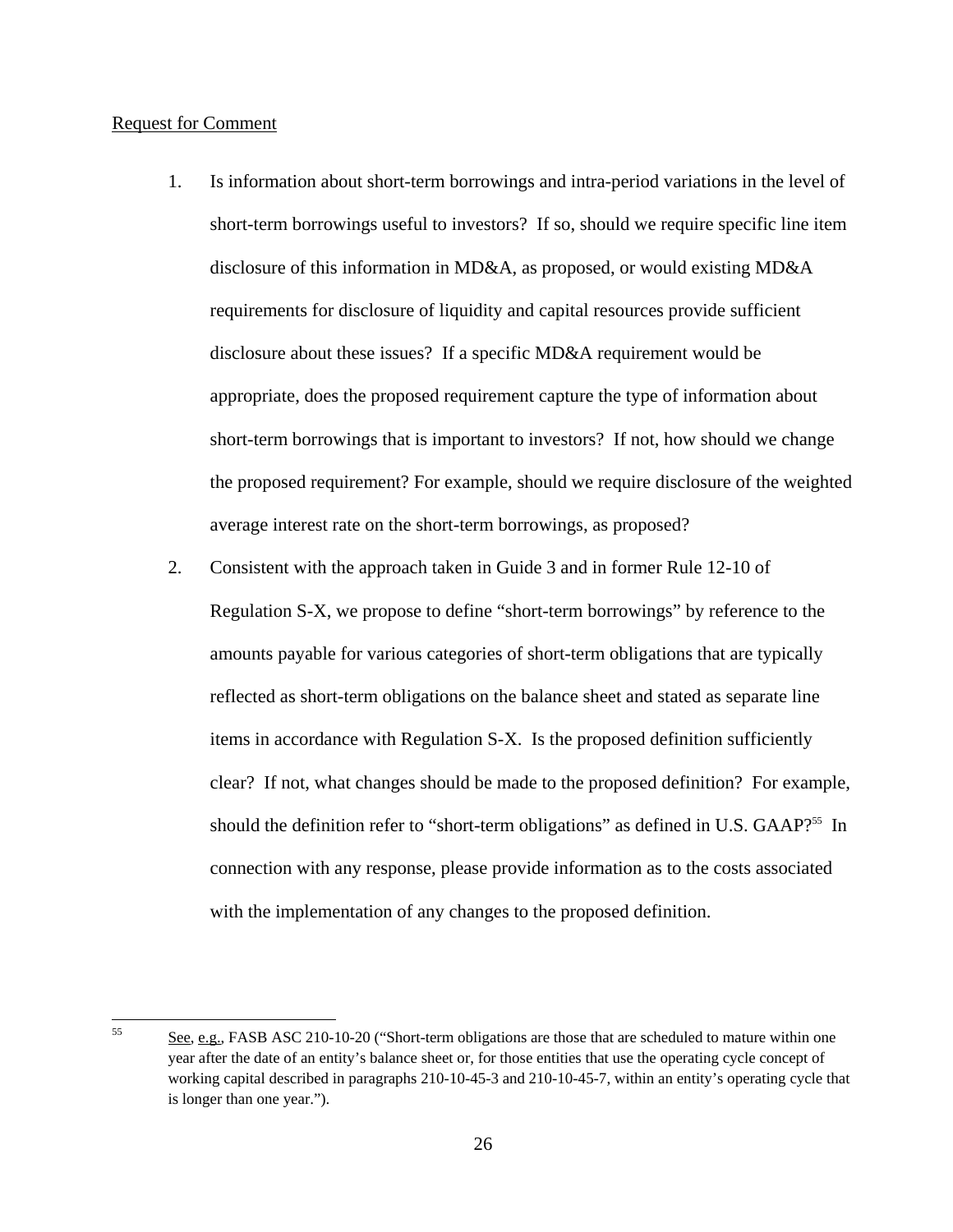- that are collateralized by other assets? If so, please include in your discussion the 3. Are the proposed categories of short-term borrowings appropriate? If not, why not, and how should we change the proposed requirement? For example, should we apply different categories to Guide 3 companies as compared to other companies, as was the case when former Rule 12-10 of Regulation S-X was in effect? Are the proposed categories appropriately tailored so that companies can monitor and provide the proposed disclosure? In particular, is the category for "any other short-term borrowings reflected on the registrant's balance sheet" too broad? If so, how should it be narrowed? Are there other categories of short-term borrowings that should be broken out? For example, should amounts relating to repurchase arrangements be disaggregated into those that are collateralized by U.S. Treasury securities and those reasons such information would be meaningful to investors and provide an indication of the costs and burdens associated with providing that level of detail.
- 4. Is disaggregation by currency or other grouping useful to the understanding of aggregate short-term borrowing amounts? Would the proposed requirement for disaggregation provide an appropriate level of detail? Is it sufficiently clear? Instead, should we prescribe a specified method or threshold for disaggregation? If so, describe it. For example, should we require information to be presented separately by currency where there is a significant amount of borrowings that are not denominated in the company's reporting currency? If so, should we specify a threshold amount (e.g., 5, 15 or 20% of borrowings) and what should that threshold be? Or should the amounts instead be disaggregated into more generalized categories, such as "domestic" and "foreign" borrowings? Please provide details about the costs and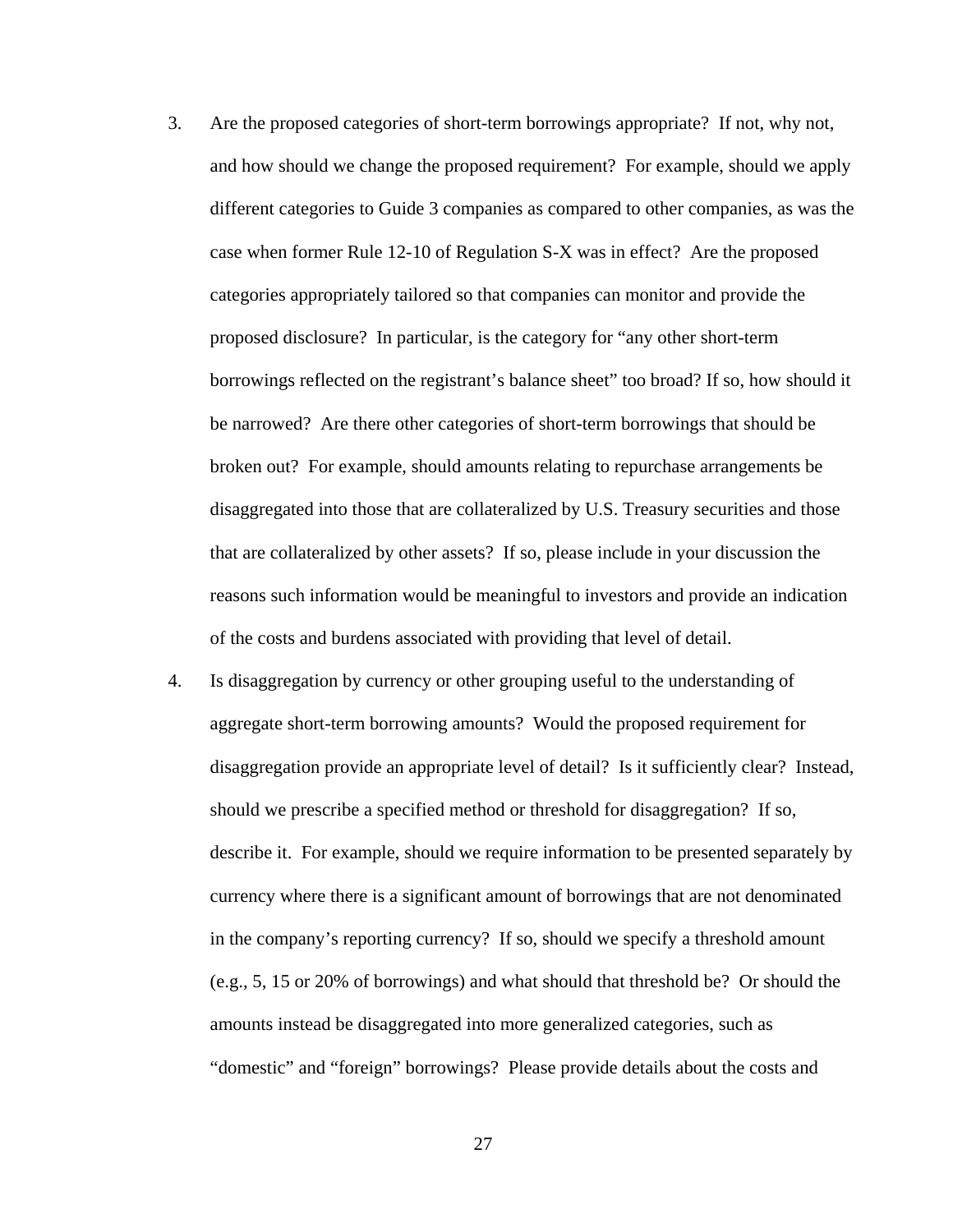benefits of any alternatives to the proposed disaggregation provision, and discuss whether requiring companies to follow a specific disaggregation method would impose practical difficulties on companies (or particular types of companies) when they are gathering and compiling the proposed short-term borrowings disclosure.

- 5. We note that Guide 3 currently provides a quantitative threshold for separate disclosure of short-term borrowings by category. The proposed short-term borrowings provision does not contain a specific quantitative disclosure threshold for separate disclosure of amounts in the different categories of short-term borrowings. Should we establish a quantitative disclosure threshold for the separate categories of short-term borrowings, such as above a specified percentage of liabilities or stockholders' equity (e.g., 5, 10, 20, 30 or 40%)? If so, how should the threshold be computed? Should this quantitative disclosure threshold apply to all companies?
- 6. As proposed, "financial companies" would be required to provide the largest daily amount of short-term borrowings. We understand that banks and bank holding companies track this information on a daily basis in connection with the preparation of reports to banking regulators. We also expect that other non-bank companies engaged in financial businesses that would fall within the scope of the proposed requirement do not currently track this type of information on a daily basis. Is this information useful to investors? What are the burdens and costs of requiring registrants that meet the definition of "financial company" but are not banks to meet that requirement?
- 7. Is the activities-based definition of "financial company" sufficiently clear? Are the activities identified (lending, deposit taking, insurance underwriting, providing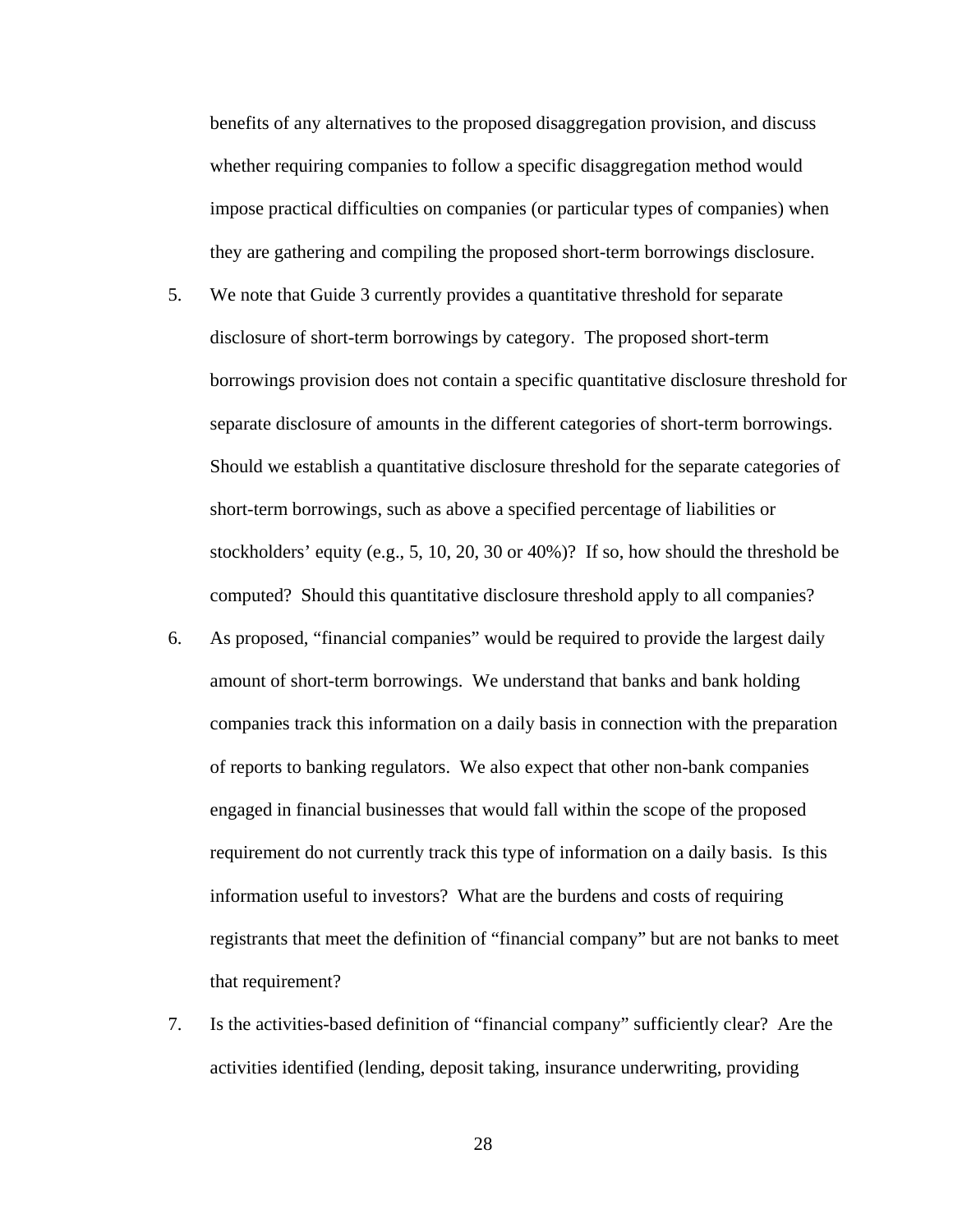the threshold be? Should it relate to assets or should it relate to revenues and income? investment advice, broker or dealer activities) as part of the definition appropriate, or are they overly-inclusive (or under-inclusive)? Should we provide a definition of the term "significant" as used in the proposed definition? If so, should we provide a numerical, threshold-based definition (e.g., 10% of total assets)? If so, what should Should we specify certain types of entities in the definition, as proposed? Should other entities be added to or excluded from the definition? If so, please provide details. Are there any circumstances that would cause an entity to come under the proposed definition that should be excluded, and if so, why?

- 8. Should all registrants that are financial companies be required to provide the maximum daily amount of short-term borrowings, as proposed? Should registrants that are not financial companies be required to provide the maximum daily amount of short-term borrowings, rather than permitting them to provide the maximum monthend amount as is proposed? Do registrants that are not financial companies have systems to track and calculate this information on a daily basis? What are the burdens and costs of requiring companies engaged in non-financial businesses to meet that requirement? Should registrants that are not financial companies be required to disclose each month-end amount rather than the maximum, as proposed? Should registrants also be required to provide the minimum month-end (or daily for financial companies) amount outstanding? What are the burdens and costs of requiring companies to meet those requirements?
- 9. Is the proposed accommodation for reporting that would allow financial companies to present information about their non-financial businesses on the same basis as other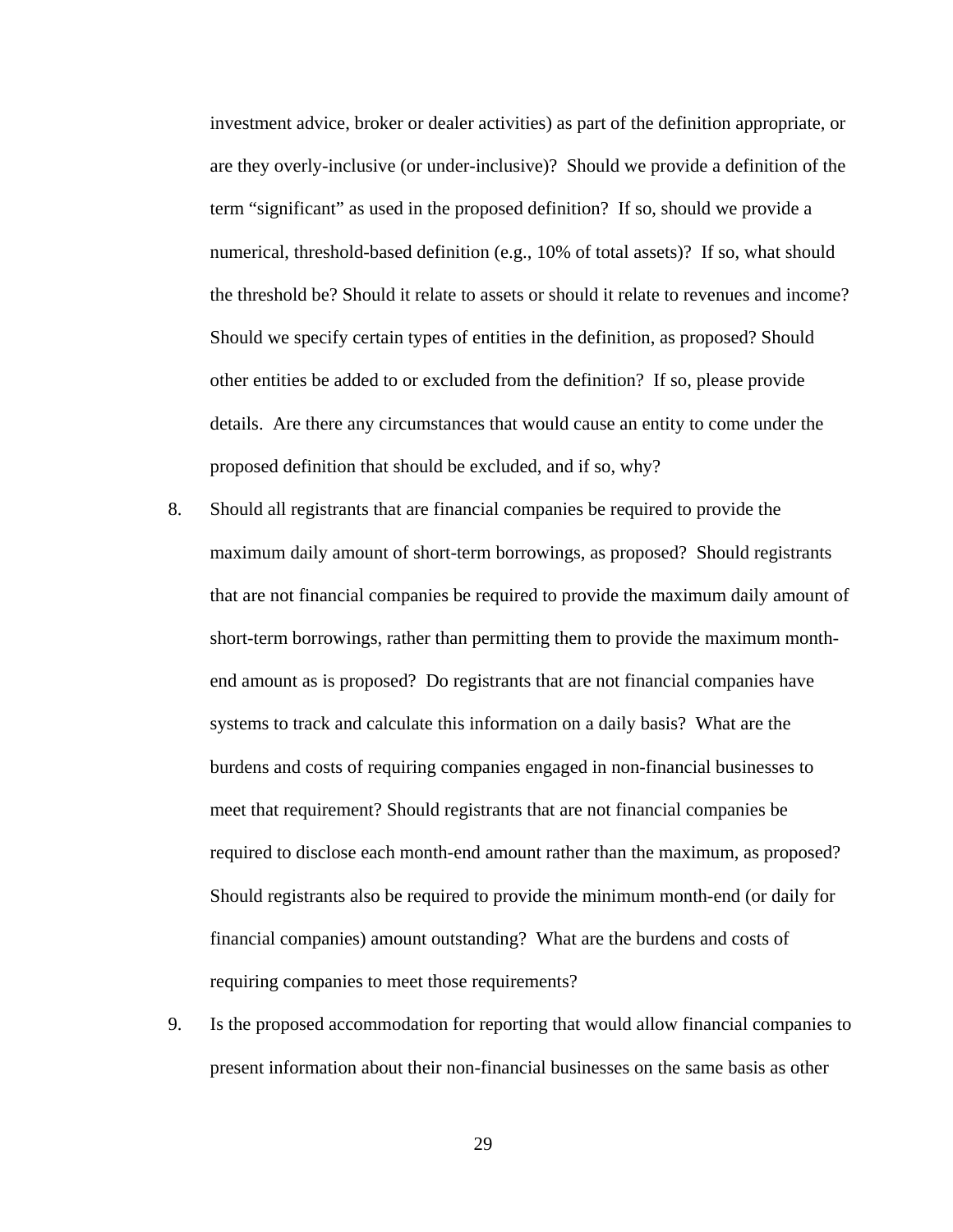non-financial companies appropriate? Would this address cost concerns for these companies? Is the proposed instruction to implement this accommodation sufficiently clear?

- 10. Should registrants be required to provide the largest amount of short-term borrowings outstanding at any time during the reporting period (meaning intra-day as opposed to close of business)? Would this amount be difficult for registrants to track?
- 11. As proposed, registrants that are financial companies would be required to provide average amounts outstanding computed on a daily average basis. Should averages computed on a daily average basis be required only for certain companies (for example, bank holding companies, banks, savings associations, broker-dealers)? If so, why and which companies? In this connection, please describe whether financial companies that are not banks typically close their books on a daily basis and whether they have the systems to track and calculate this daily balance information used to compute averages on a daily average basis. What are the burdens and costs for a registrant (that is not a bank) to meet the proposed requirement? Are some types of businesses, such as multi-nationals, disproportionately affected by such costs? If so, please explain why. Is there an alternative requirement for such a business that would still meet the disclosure objective?
- 12. As proposed, registrants that are not financial companies would be permitted to use a different averaging period, such as weekly or monthly, so long as the period used is not longer than a month. Is it appropriate to allow this type of flexibility given the possibility that longer averaging periods could mask fluctuations? Are certain borrowing practices more likely to be impacted than others, such as overdrafts used as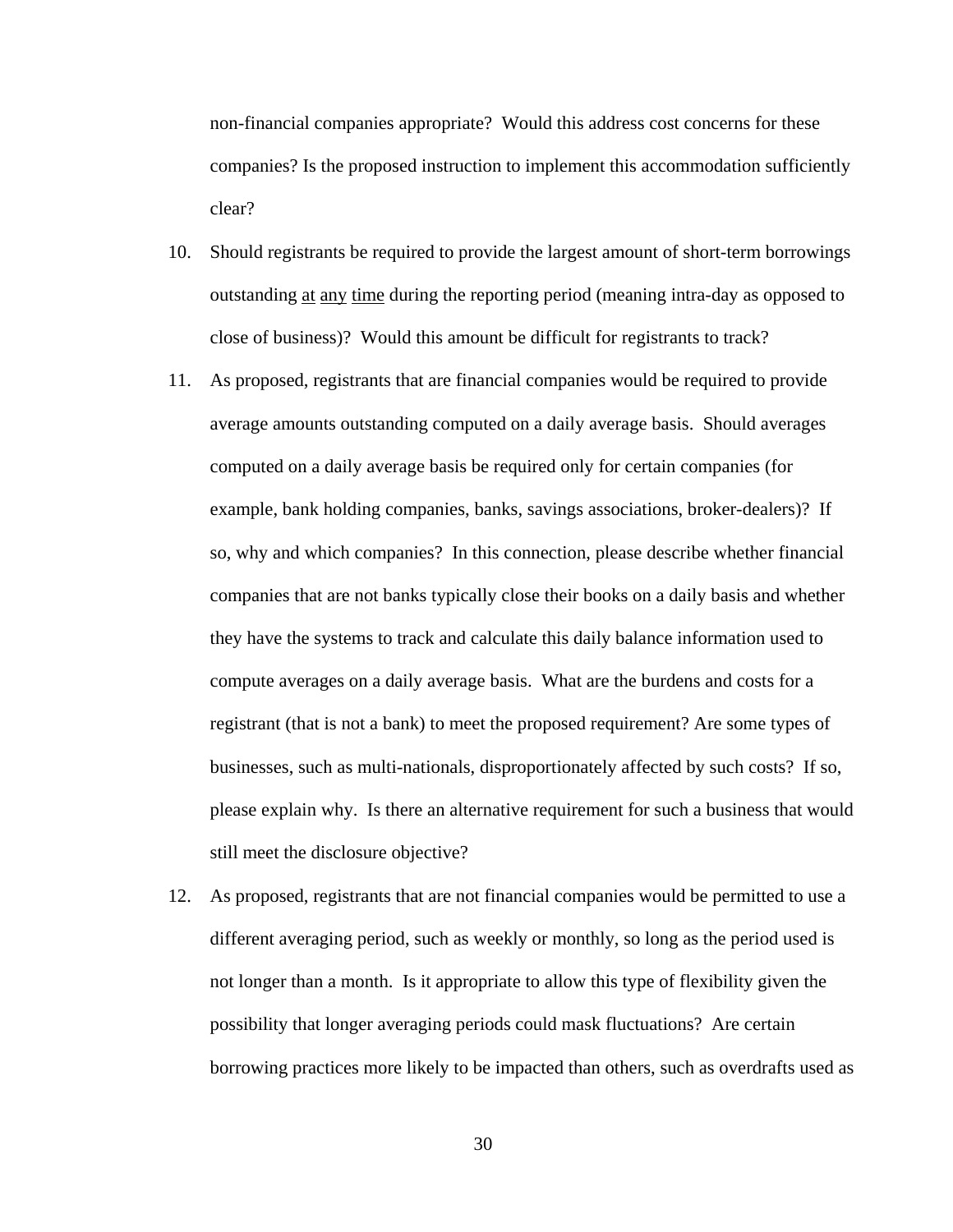financing? Is there an alternative requirement or instruction that could eliminate this issue while not imposing undue costs and burdens and still meeting the disclosure objective?

- 13. Should we require a narrative discussion of short-term borrowing arrangements, as proposed? Are the narrative discussion topics useful to investors? Are there other discussion topics that would be useful to investors? If so, what other topics should we require to be discussed? Should we tailor the disclosure to omit information that may be unimportant to investors? If so, what information, and why, and which registrants would be affected?
- 14. Do the proposed discussion topics provide enough flexibility to companies to fully and clearly describe their short-term borrowings arrangements?
- 15. If the proposals are adopted, we expect to authorize our staff to amend Guide 3 to eliminate Item VII in its entirety. Are there any other technical amendments that would be appropriate, such as the elimination of cross-references in other Commission rules or forms, if the staff removes Item VII from Guide 3?

# **3. Reporting Periods**

As proposed, the requirements would be applicable to annual and quarterly reports and registration statements. For annual reports, information would be presented for the three most recent fiscal years and for the fourth quarter. In addition, registrants preparing registration statements with audited full-year financial statements would be required to include short-term borrowings disclosure for the three most recent full fiscal year periods and interim information for any subsequent interim periods, consistent in each case with general MD&A requirements and instructions applicable to the relevant registration statement form requirements. For quarterly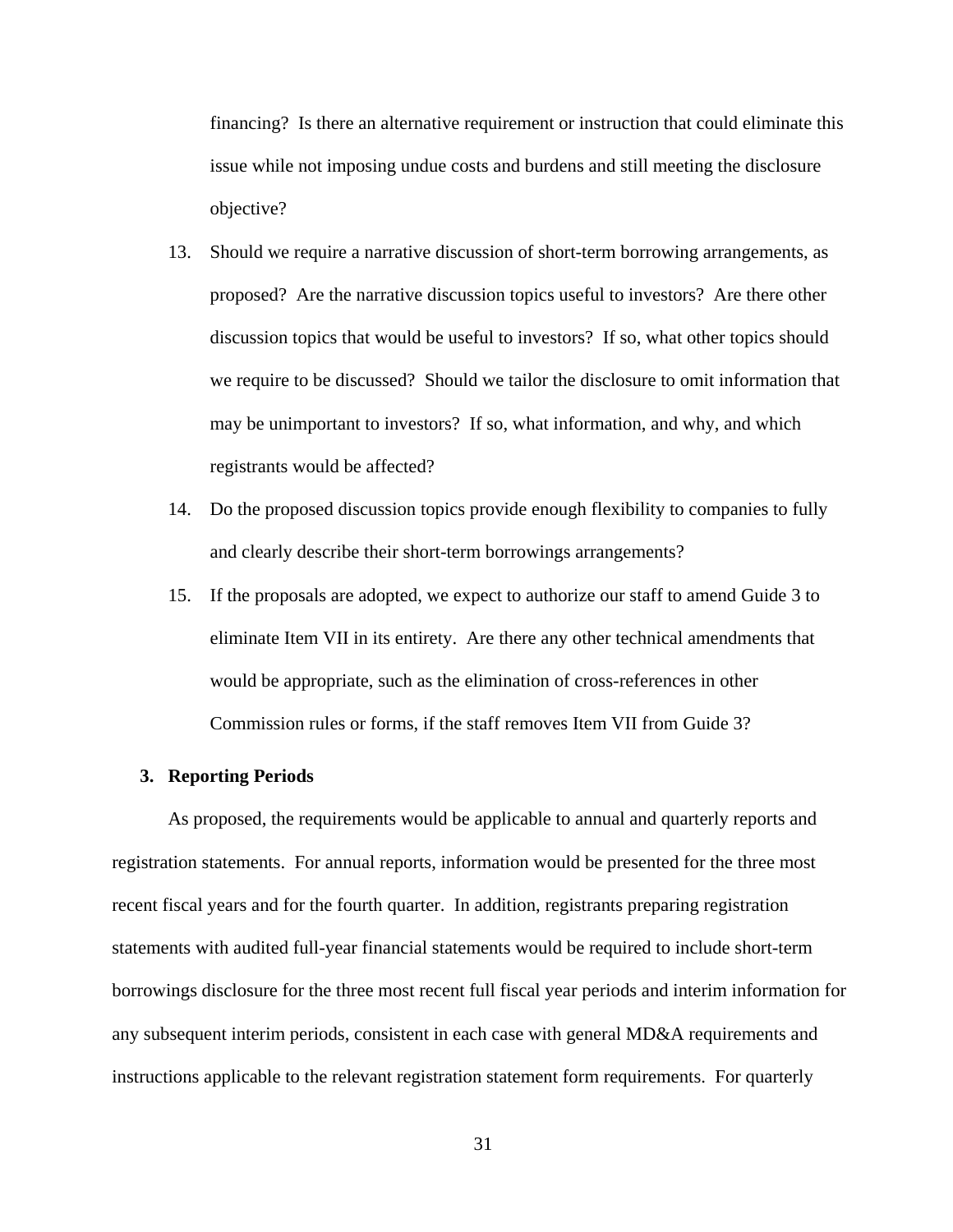reports, information would be presented for the relevant quarter, without a requirement for comparative data. For registrants that are not subject to Guide 3, we are proposing a yearly phasein of the requirements for comparative annual data until all three years are included in the annual presentation. This is described under the heading "Transition" in this release. Notwithstanding this transitional accommodation, all registrants would be permitted to provide three full years during the transition period.

A principal objective of the proposed disclosure is to provide transparency about intraperiod borrowings activity, as a supplement to disclosure of period-end amounts. To achieve this purpose in each reporting period, we are proposing that disclosure in quarterly reports and interim period disclosure in registration statements include short-term borrowings information presented with the same level of detail as would be provided for annual periods.<sup>56</sup> Companies would need to include the full presentation of quantitative and qualitative information for short-term borrowings during the interim period, rather than only disclosing material changes that have occurred since the previous balance sheet date. In addition, registrants would be required to identify material changes from previously reported disclosures in the discussion and analysis, so that any material changes would be highlighted. This layered approach is intended to enhance transparency of short-term borrowing activities during the specific quarterly period, while still emphasizing material changes so that investors can more easily understand how the exposures have evolved from past reporting periods.

In addition, registrants would be required to provide quarterly short-term borrowings information for the fourth fiscal quarter in their annual report. Because the disclosure is intended

 56 We are proposing to revise the "Instructions to Paragraph 303(b)" in Item 303 of Regulation S-K to accomplish this change to interim period reporting requirements. The proposed instructions would only apply to disclosure pursuant to Item 303(a)(6). See 17 CFR 229.303(b).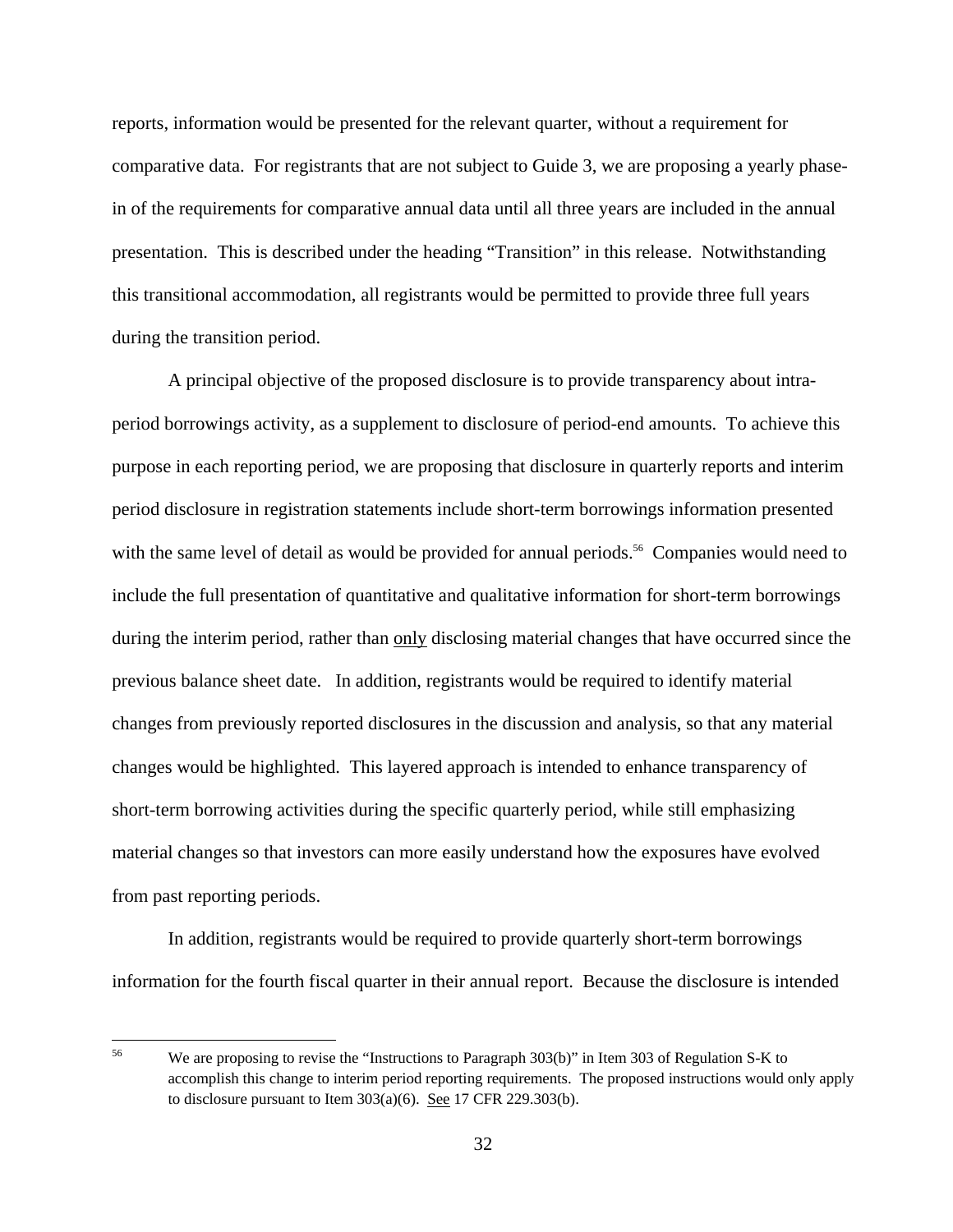to provide additional transparency about a registrant's short-term borrowing practices, including the ability of the registrant to obtain financing to conduct its business, and the costs of that financing, during the year, we believe that short-term borrowings data for the fourth quarter would be useful to investors. As this type of reporting requirement would be a departure from our longstanding approach to the presentation of fourth quarter financial information in MD&A contained in annual reports, we specifically request comment below on this issue, and particularly whether material information as to short-term borrowing activities prior to year-end would be lost without separate quarterly disclosure for the fourth quarter.

As proposed, interim period disclosures would be presented without comparative period data.57 We believe that this data is most meaningful to show changes from annual borrowing amounts and any intra-period variations from period-end amounts. In addition, because any seasonal trends in the information should generally already be disclosed under existing MD&A requirements, we preliminarily do not believe it is necessary to specifically require prior period comparisons to identify seasonality in borrowing levels. Moreover, other than the presentation of short-term borrowings information for the fourth fiscal quarter, registrants would not be required to include a quarterly breakdown of short-term borrowings information in their annual report. Because quarterly information would be available in Forms 10-Q for all quarters other than the fourth quarter, we do not believe that repeating that quarterly information in the annual report would be useful to investors.

These interim period requirements would not apply to registrants that are foreign private issuers or smaller reporting companies. In addition, smaller reporting companies would be

 $\overline{a}$ 

 57 Proposed Instruction 8 to Paragraph 303(b) would require the registrant to include narrative discussion that highlights any material changes from prior periods. In doing so, registrants should consider whether including comparative period data would make the presentation of those material changes more clear.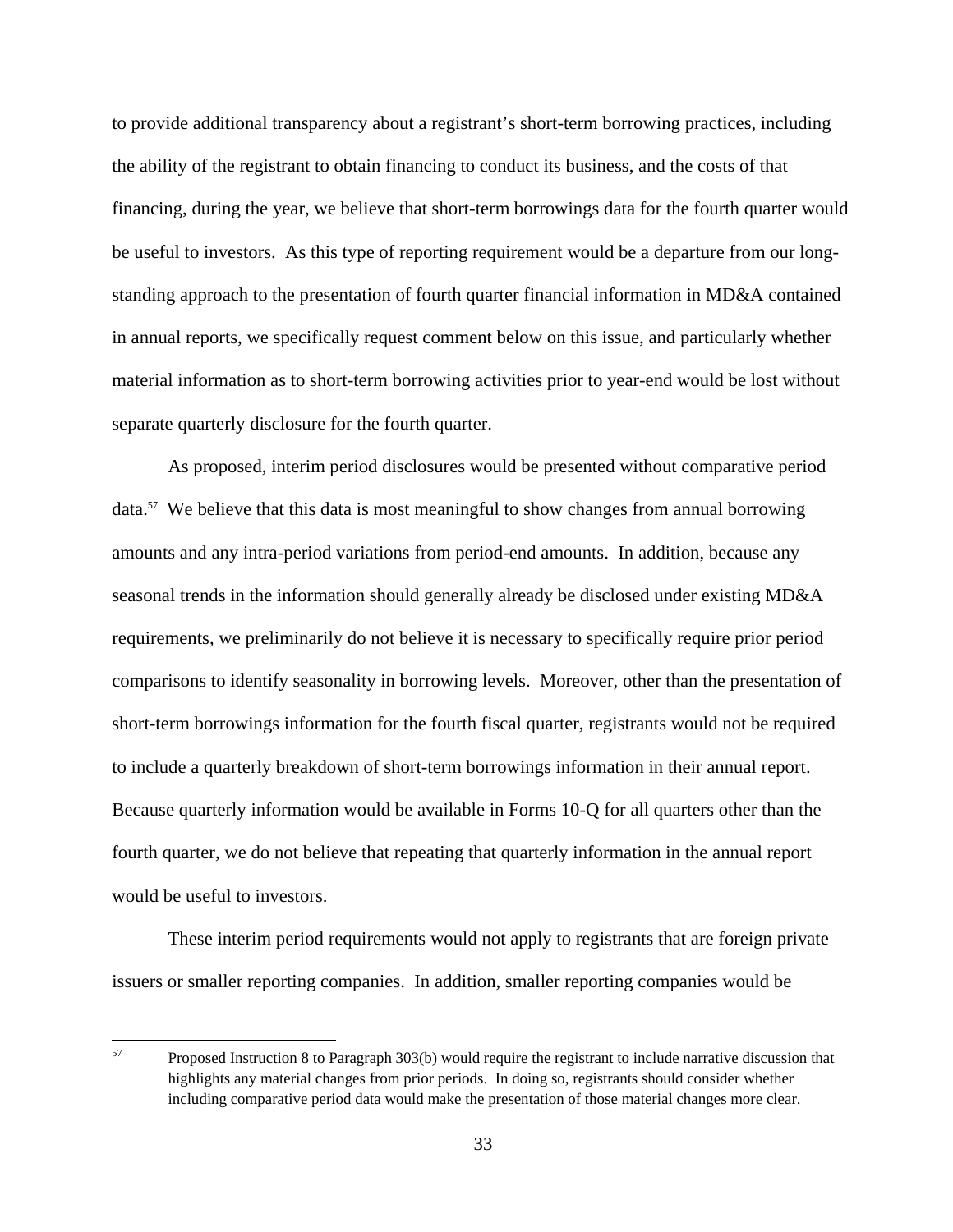permitted to disclose two fiscal years rather than three, in accordance with existing disclosure accommodations for small entities. For a discussion of the treatment of these types of entities, see the discussion under "Treatment of Foreign Private Issuers and Smaller Reporting Companies" in this release.

## Request for Comment

- term borrowings information in annual reports, as proposed? Should annual reports instead include a quarterly breakdown of short-term borrowings information? 16. Are the proposed reporting periods appropriate? Should we require annual short-Should annual reports include quarterly information for the fourth fiscal quarter in addition to annual information, as proposed? For example, would disclosure of information for the fourth fiscal quarter be necessary to highlight any efforts to reduce borrowings at year-end, below the levels prevailing throughout the fourth fiscal quarter? Is the presentation of this information for the fourth fiscal quarter, in isolation without corresponding quarterly financial statements and MD&A for that period, potentially misleading? If so, what additional information should be required? Should quarterly reports be required to include quarterly information, as proposed? Should registration statements be required to include annual and interim information, as proposed? In each case, explain the reasons for requiring the applicable reporting periods and provide information as to whether investors would find the information useful. Please also include details about additional costs involved.
- 17. Should we require quarterly disclosure at the same level of detail as annual period disclosure, as proposed? Does the proposed presentation provide information that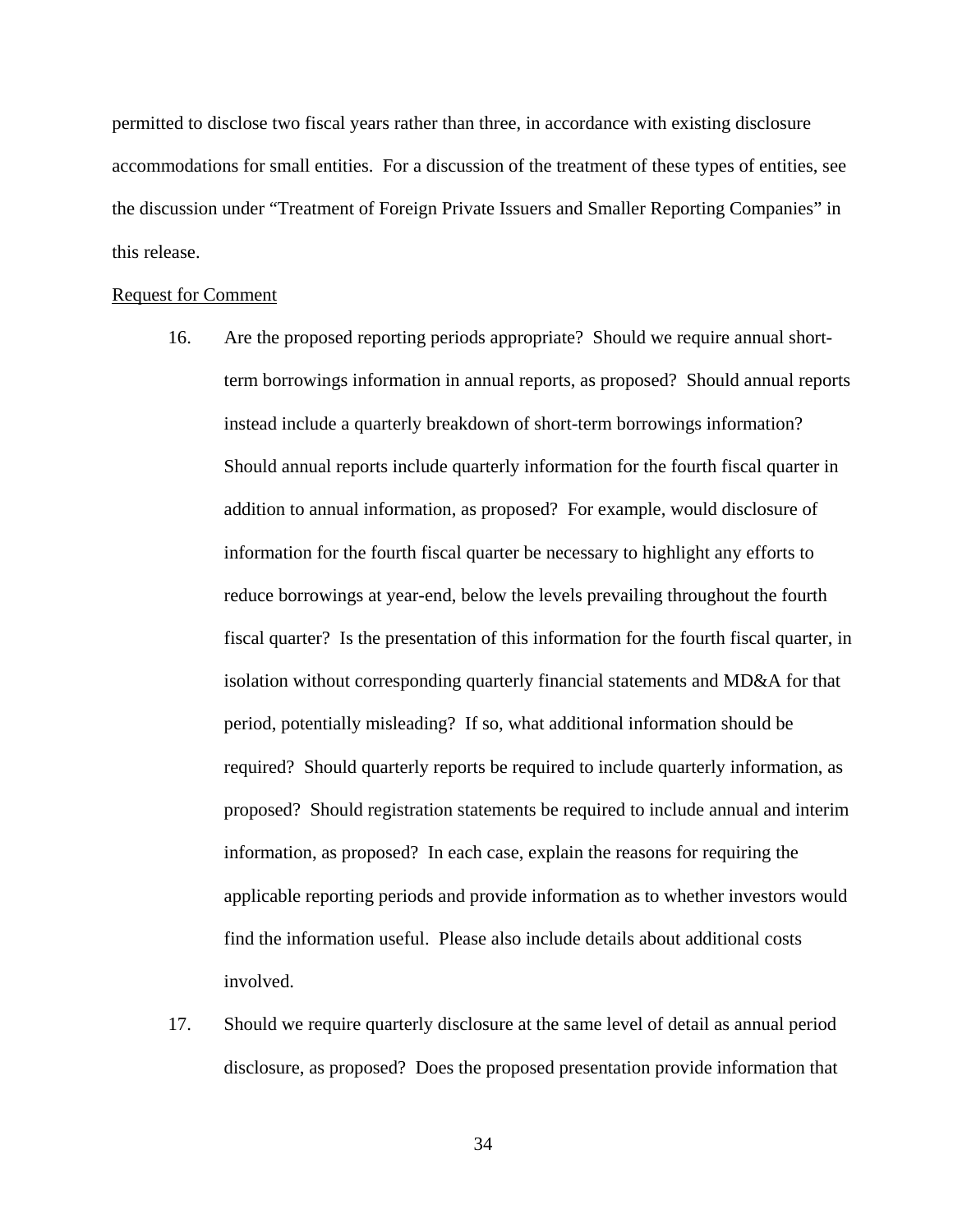is useful to investors? Describe in detail the costs and benefits of providing full (rather than material changes) interim period disclosures of the proposed short-term borrowings information. Instead, should we require quarterly reports to include disclosure of material changes only? If so, why? How would disclosure of material changes address the issue of transparency of intra-period borrowings?

- 18. For annual periods, should we require, as proposed, three years of comparative data? Or would data for the current year, without historical comparison periods, provide investors with adequate information? Describe in detail the costs and benefits of providing comparative period disclosures in this context.
- 19. Is the proposed disclosure for the current interim period sufficient, or should we also require comparative period data? If so, which comparative periods would be most useful? Explain how prior period comparisons would be useful to investors; for example, would prior period comparisons be needed to identify seasonality in borrowing levels? If so, instead of requiring comparative data, should we specifically require companies to qualitatively describe trends or seasonality in borrowing levels? Describe in detail the costs and benefits of providing comparative period disclosures in this context.
- 20. Should we require year-to-date information in addition to quarterly information for interim periods? Would year-to-date information be useful to investors? Describe in detail the costs and benefits of providing year-to-date information in this context.

## **4. Application of Safe Harbors for Forward-Looking Statements**

In some instances, the disclosure provided in response to the proposed short-term borrowings narrative discussion requirements could include disclosure of forward-looking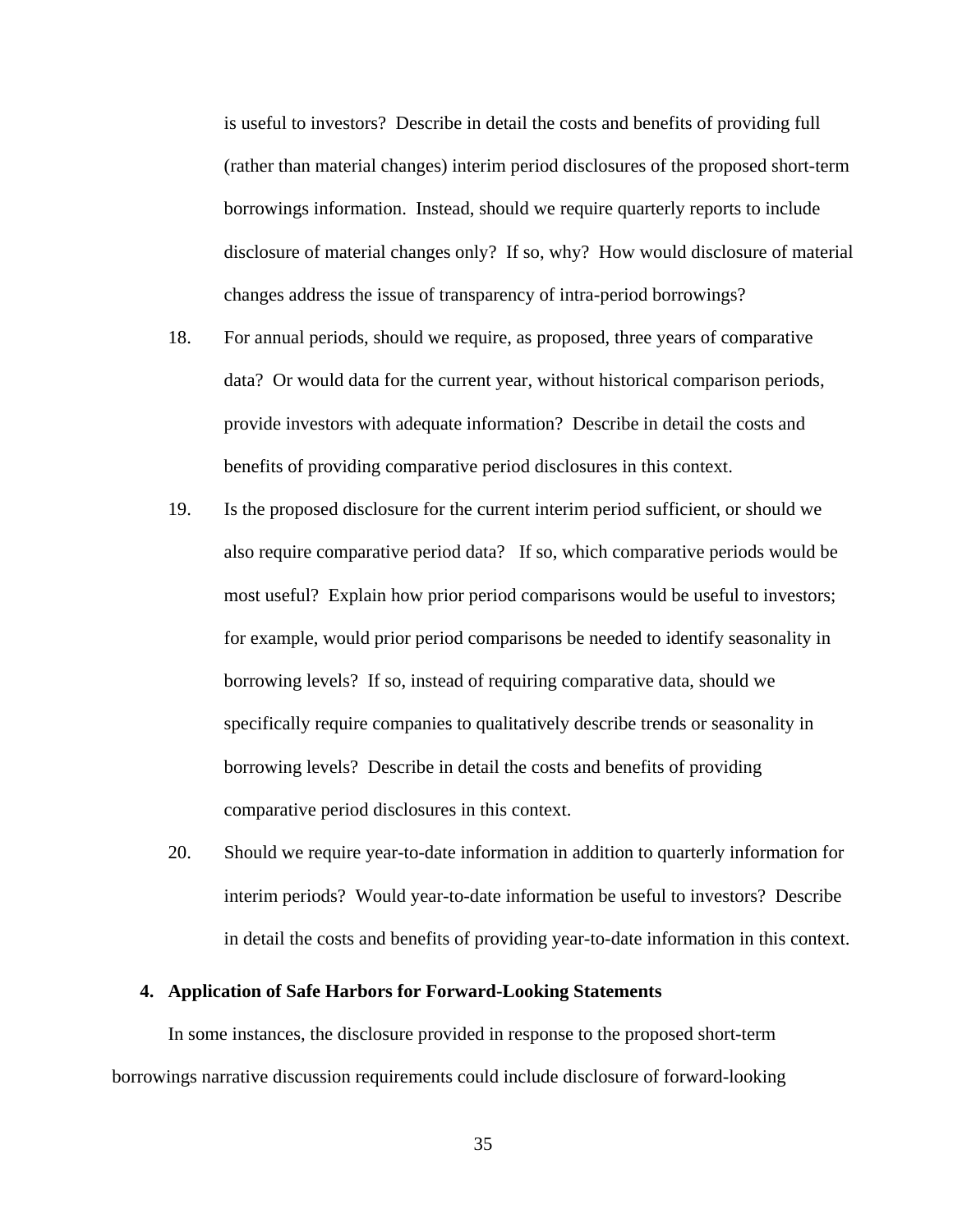information.<sup>58</sup> We are not, however, proposing to extend the safe harbor in Item  $303(c)$  of Regulation S-K to include disclosures of forward-looking information made pursuant to proposed Item  $303(a)(6)$ . This safe harbor was adopted in connection with the adoption of Items  $303(a)(4)$ and (a)(5) and explicitly applies the statutory safe harbors of Sections  $27A^{59}$  of the Securities Act and  $21E<sup>60</sup>$  of the Exchange Act to those Items in order to remove possible ambiguity about whether the statutory safe harbors would be available for that information.<sup>61</sup> The disclosure required by Items 303(a)(4) and (a)(5) consists primarily of forward-looking information, and as such, issuers and market participants expressed particular concerns about the application of existing safe harbors to that disclosure.<sup>62</sup> In the proposing release for Item  $303(c)$ , we requested comment as to whether the safe harbor in Item 303(c) should be expanded to cover all forward-looking information in MD&A.63 We declined to adopt such an expansion. We preliminarily believe that the proposed short-term borrowings disclosure requirements, which primarily concern disclosure of historical amounts together with qualitative information about the registrant's use of short-term borrowings, would not present any distinctive issues under the application of the statutory safe harbor, and, accordingly, we are not proposing to provide any specific provision or guidance as to its

 $62$  See, e.g., Letter of Committee on Federal Regulation of Securities of the American Bar Association's Section of Business Law in Response to the OBS Proposing Release, available at http://www.sec.gov/rules/proposed/s74202.shtml ("[B]ecause of the inherent predictive nature of disclosures of contingent liabilities and commitments….[W]e are concerned that the failure to include that provision would lead to a negative inference that such disclosure is not covered by the safe harbor.").

 Item 303(c) of Regulation S-K, the statutory safe harbor, by its terms, as well as the safe harbor rules under In the OBS Adopting Release, the Commission emphasized that notwithstanding the safe harbor provided in Securities Act Rule 175 [17 CFR 230.175] and Exchange Act Rule 3b-6 [17 CFR 240.3b-6] may be available for the forward-looking disclosure required by Items 303(a)(4) and (5) of Regulation S-K.

63 See OBS Proposing Release, supra note 6, at 68065-68066.

<sup>58</sup> See generally proposed Item  $303(a)(6)(ii)(B)$ , (C) and (D) of Regulation S-K.

<sup>59 15</sup> U.S.C. 77z-2.

 $^{60}$  15 U.S.C. 78u-5.

<sup>61</sup> See OBS Adopting Release, supra note 6, at 5993.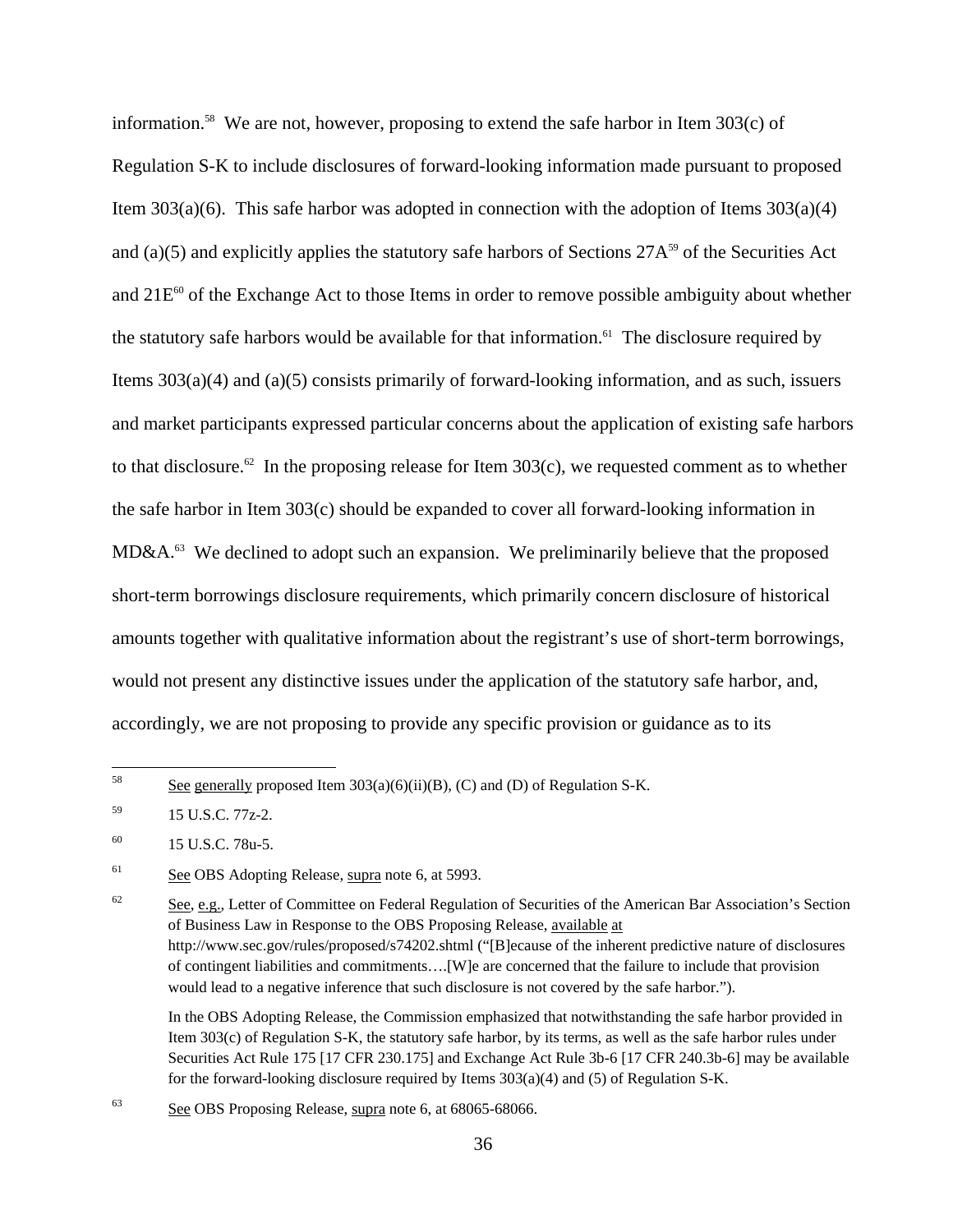application to this information. Companies would need to treat forward-looking information disclosed pursuant to proposed Item 303(a)(6) in the same manner as other MD&A disclosure for purposes of the statutory safe harbor. We further note that nothing in the proposed requirements would limit (or expand) the scope of the statutory safe harbor, the safe harbor rules under Securities Act Rule 175 or Exchange Act Rule 3b-6, or Item 303(c) of Regulation S-K.

# Request for Comment:

- 21. Is there any need for further guidance from the Commission with respect to the application of either the statutory or the rule-based safe harbors to the information called for by the proposed short-term borrowings disclosure requirement? If so, please provide details as to the potential ambiguity in the application of existing safe harbors. In particular, what information called for by the proposed requirements raises doubt as to the applicability of the statutory safe harbor or the safe harbor rules under Securities Act Rule 175 or Exchange Act Rule 3b-6?
- 22. Should Item 303(c) of Regulation S-K be revised to also cover forward-looking information disclosed pursuant to the proposed short-term borrowings disclosure requirement?

### **B. Treatment of Foreign Private Issuers and Smaller Reporting Companies**

## **1. Foreign Private Issuers (other than MJDS filers)**

The proposed amendments would apply to foreign private issuers that are not MJDS filers.<sup>64</sup> The existing MD&A-equivalent disclosure requirements in Form 20-F<sup>65</sup> currently mirror

 $rac{1}{64}$  issuer that has more than 50% of its outstanding voting securities held of record by U.S. residents and any of The term "MJDS filers" refers to registrants that file reports and registration statements with the Commission in accordance with the requirements of the U.S.-Canadian Multijurisdictional Disclosure System (the "MJDS"). The definition for "foreign private issuer" is contained in Exchange Act Rule 3b-4(c) [17 CFR 240.3b-4(c)]. A foreign private issuer is any foreign issuer other than a foreign government, except for an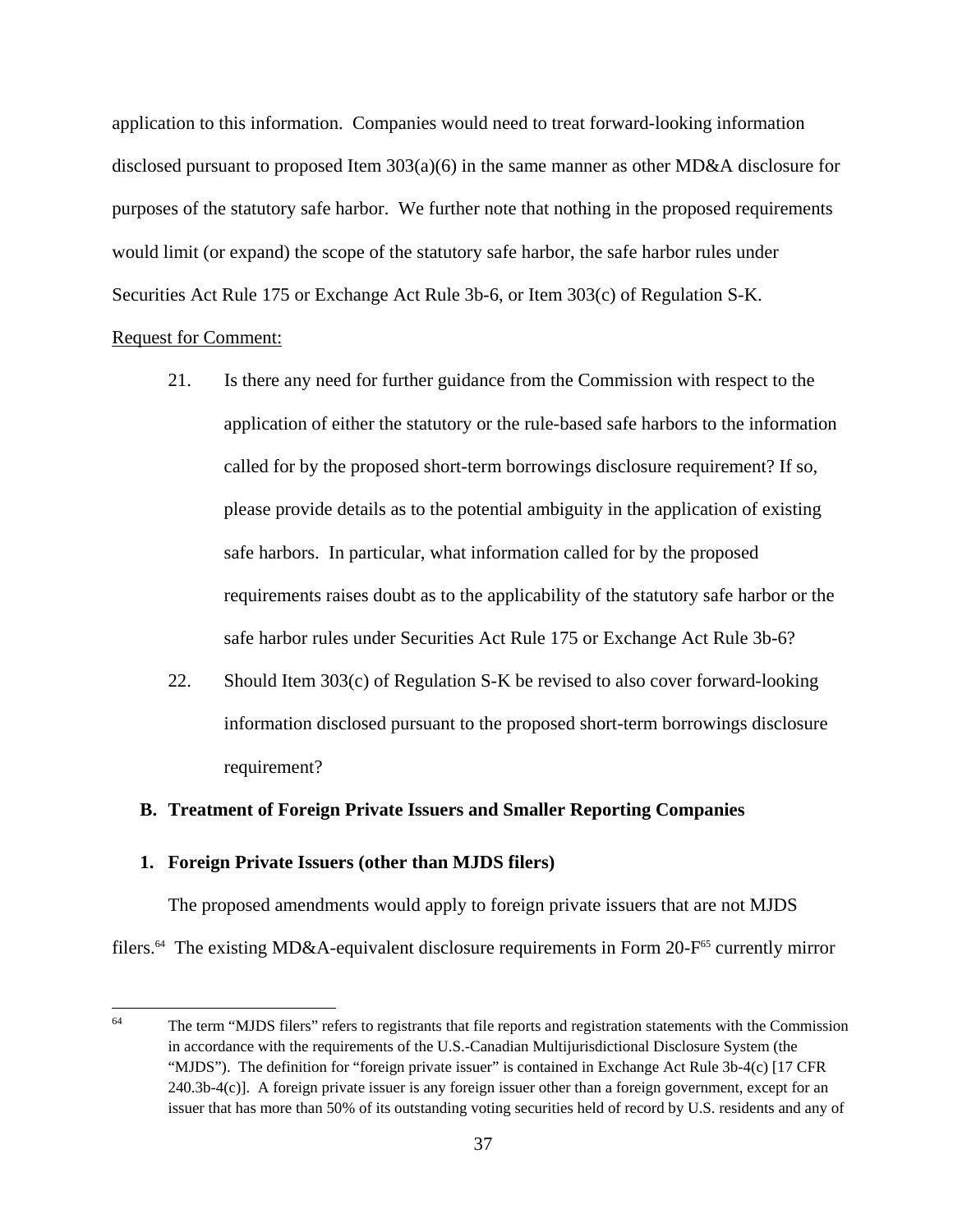the substantive MD&A requirements for U.S. companies, and we believe that our proposed changes to the MD&A requirements for U.S. companies would provide important disclosure to investors that should also be provided by foreign private issuers. Accordingly, we are proposing a new paragraph H under Item 5 (Operational and Financial Review and Prospects) in Form 20-F covering short-term borrowings.

Because foreign private issuers using a comprehensive set of accounting principles other than U.S. GAAP might capture data and prepare their financial statements using different categories of short-term borrowings, we propose to include an instruction to paragraph H that would permit a foreign private issuer to base the categories of short-term borrowings used in the rule on the classifications for such types of short-term borrowings under the comprehensive set of accounting principles which the company uses to prepare its primary financial statements, so long as the disclosure is provided in a level of detail that satisfies the objective of the Item 5.H

the following: a majority of its officers and directors are citizens or residents of the United States, more than 50% of its assets are located in the United States, or its business is principally administered in the United States.

65

 $\overline{a}$ 

 33-6360 (Nov. 20, 1981) [46 FR 58511]. As such, the requirements of Item 5 of Form 20-F are analogous to those in Item 303 of Regulation S-K. Although the wording is not identical, we interpret Item 5 as requiring Integrated Disclosure System for Foreign Private Issuers, Release No. 33-6360 (revising Form 20-F to add 1998); see also OBS Adopting Release, supra note 6, at 5992 n. 135. In designing the integrated disclosure regime for foreign private issuers the Commission endeavored to "design a system that parallels the system for domestic issuers but also takes into account the different circumstances of foreign registrants." Integrated Disclosure System for Foreign Private Issuers, Release No. the same disclosure as Item 303 of Regulation S-K. See Rules, Registration and Annual Report for Foreign Private Issuers, Release No. 34-16371 (Nov. 29, 1979) [44 FR 70132] (adopting Form 20-F and stating that the Commission would consider revisions when MD&A requirements in Regulation S-K were adopted); requirements consistent with the MD&A requirements in Regulation S-K); International Disclosure Standards, Release No. 33-7745 (Sept. 28, 1999)[64 FR 53900] (adopting revisions to Form 20-F to conform to international disclosure standards endorsed by the International Organization of Securities Commissions in

Form 20-F is the combined registration statement and annual report form for foreign private issuers under the Exchange Act. It also sets forth disclosure requirements for registration statements filed by foreign private issuers under the Securities Act.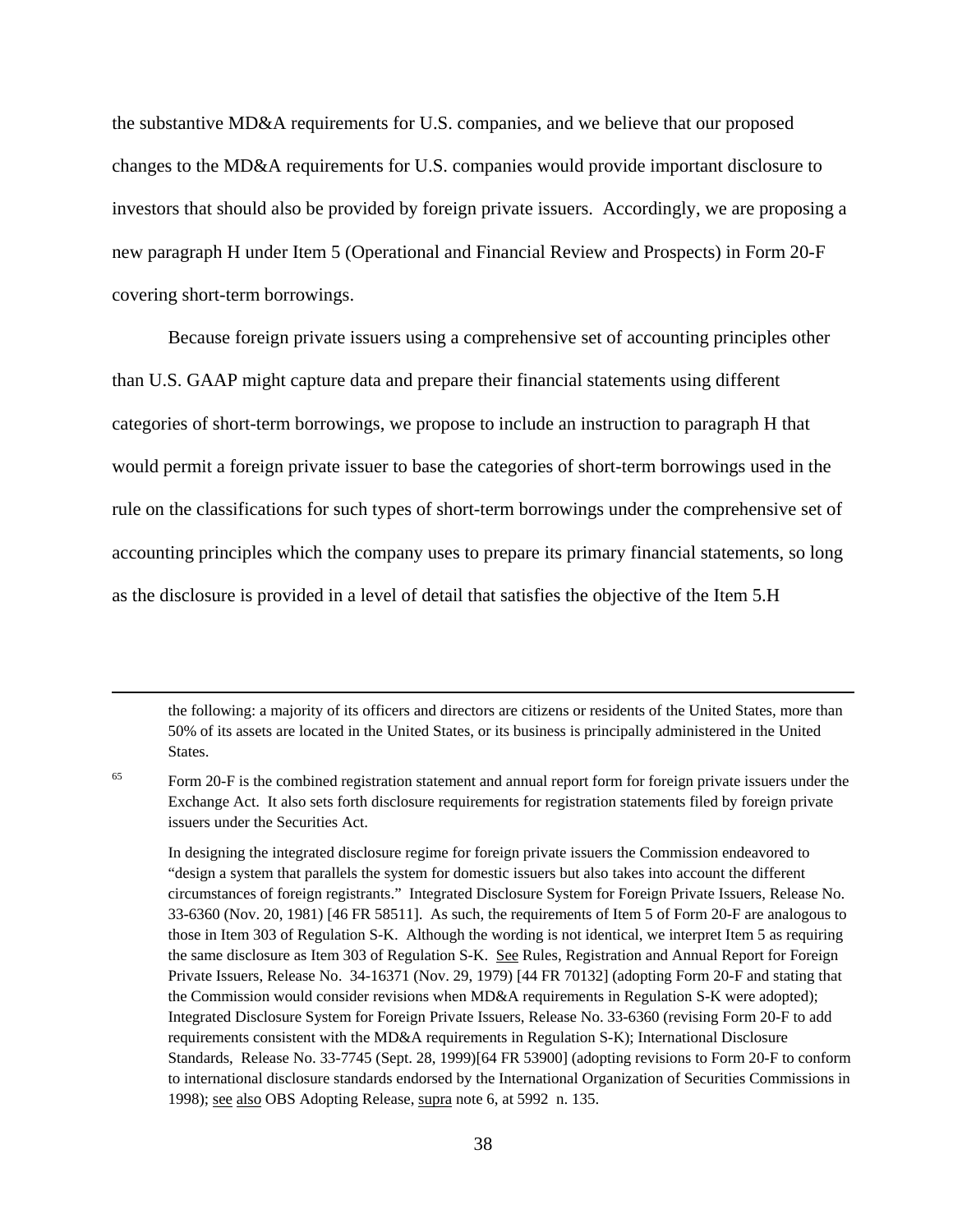disclosure requirement.<sup>66</sup> This approach is consistent with the approach to contractual obligations disclosure in Item 5.F, for which foreign private issuers are instructed to base their tabular disclosure on the classifications of obligations used in the generally accepted accounting principles under which the company prepares its primary financial statements.<sup> $67$ </sup> Similarly, in connection with references to FASB pronouncements used in Item 5 of Form 20-F, issuers that file financial statements that comply with IFRS as issued by the IASB are instructed to "provide disclosure that satisfies the objective of Item 5 disclosure requirements."<sup>68</sup> Other than this instruction regarding the categorization of short-term borrowings, the short-term borrowings disclosure requirement proposed for Form 20-F is substantially similar to the proposed provision applicable to U.S. issuers.

The reporting periods applicable to U.S. issuers are proposed to also apply to foreign private issuers, except with respect to quarterly reporting. For annual reports on Form 20-F, foreign private issuers would present three years of annual short-term borrowings data, subject to the proposed transition accommodation applicable to all registrants that are not bank holding companies. Foreign private issuers preparing registration statements with audited full-year financial statements would be required to include short-term borrowings disclosure for the three most recent full fiscal year periods and quarterly information for any subsequent interim periods included in the registration statement in accordance with the requirements of the relevant registration statement form. The proposed amendments for U.S. issuers would require quarterly disclosure of short-term borrowings in quarterly reports on Form 10-Q.<sup>69</sup> Foreign private issuers,

<sup>66</sup> See proposed Instruction 1 to Item 5.H of Form 20-F.

<sup>67</sup> See Instruction 2 to Item 5.F of Form 20-F.

<sup>68</sup> See Instruction 5 to Item 5 of Form 20-F.

<sup>69</sup> 69 17 CFR 249.308a. See proposed Instruction 8 to Item 303(b) of Regulation S-K [17 CFR 229.303(b)].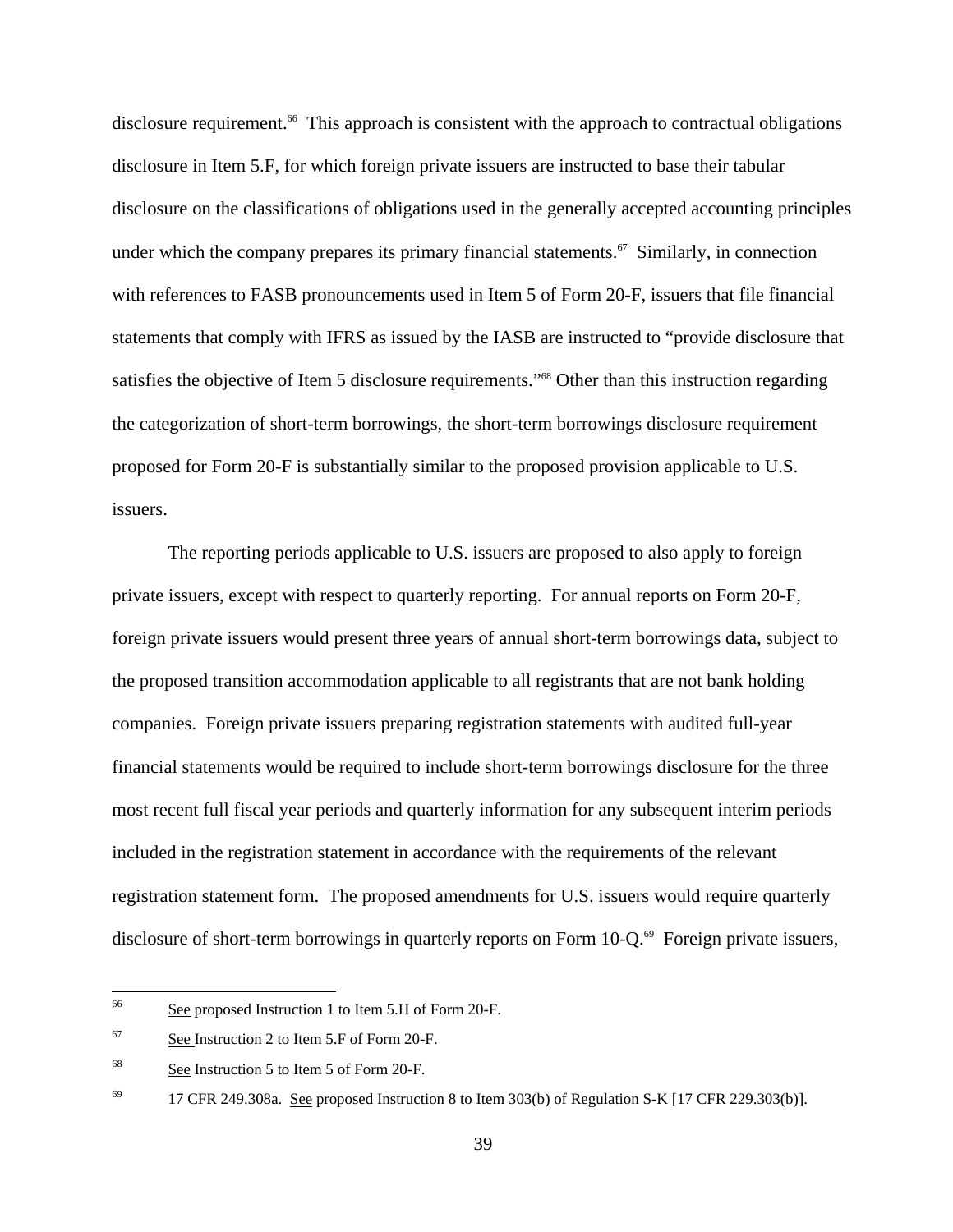however, are not required to file quarterly reports with the Commission, and therefore the proposed amendments would not apply to Form  $6-K<sup>70</sup>$  reports submitted by foreign private issuers.71 Thus, unless a foreign private issuer (other than an MJDS filer) files a Securities Act registration statement that must include interim period financial statements and related MD&Aequivalent disclosure,<sup>72</sup> it would not be required to update its disclosure under proposed Item 5.H of Form 20-F more than annually.

### Request for Comment

- 23. Should we apply the proposed amendments to foreign private issuers' annual reports on Form 20-F, as proposed? Or should we exclude these annual reports from the scope of the amendments? If so, why?
- 24. Should we apply the proposed amendments to foreign private issuers' registration statements, as proposed? Or should these registration statements be excluded from the scope of the proposed rules? In particular, should we not require the interim period short-term borrowings information to be included in the registration statements of foreign private issuers? If not, why?

 $70\,$  borrowings disclosure, although it would not be required to do so. 17 CFR 249.306. A foreign private issuer must furnish under cover of Form 6-K material information that it: makes public or is required to make public under its home country laws, files or is required to file with a stock exchange on which its securities are traded and which was made public by that exchange under the rules of the stock exchange or distributes or is required to distribute to security holders. In instances where a foreign private issuer is furnishing interim information on short-term borrowings under those circumstances, we would encourage the foreign private issuer to consider providing an update to its annual short-term

 $71$  This treatment is consistent with the approach we took when adopting off-balance sheet arrangements and contractual obligations disclosure. See OBS Adopting Release, supra note 6, at 5992 n. 139.

 $72$  The proposed amendments would apply to Securities Act registration statements on Forms F-1 [17 CFR] 239.31], F-3 [17 CFR 239.33] and F-4 [17 CFR 239.34]. Each of these registration statements references the disclosure requirements in Form 20-F.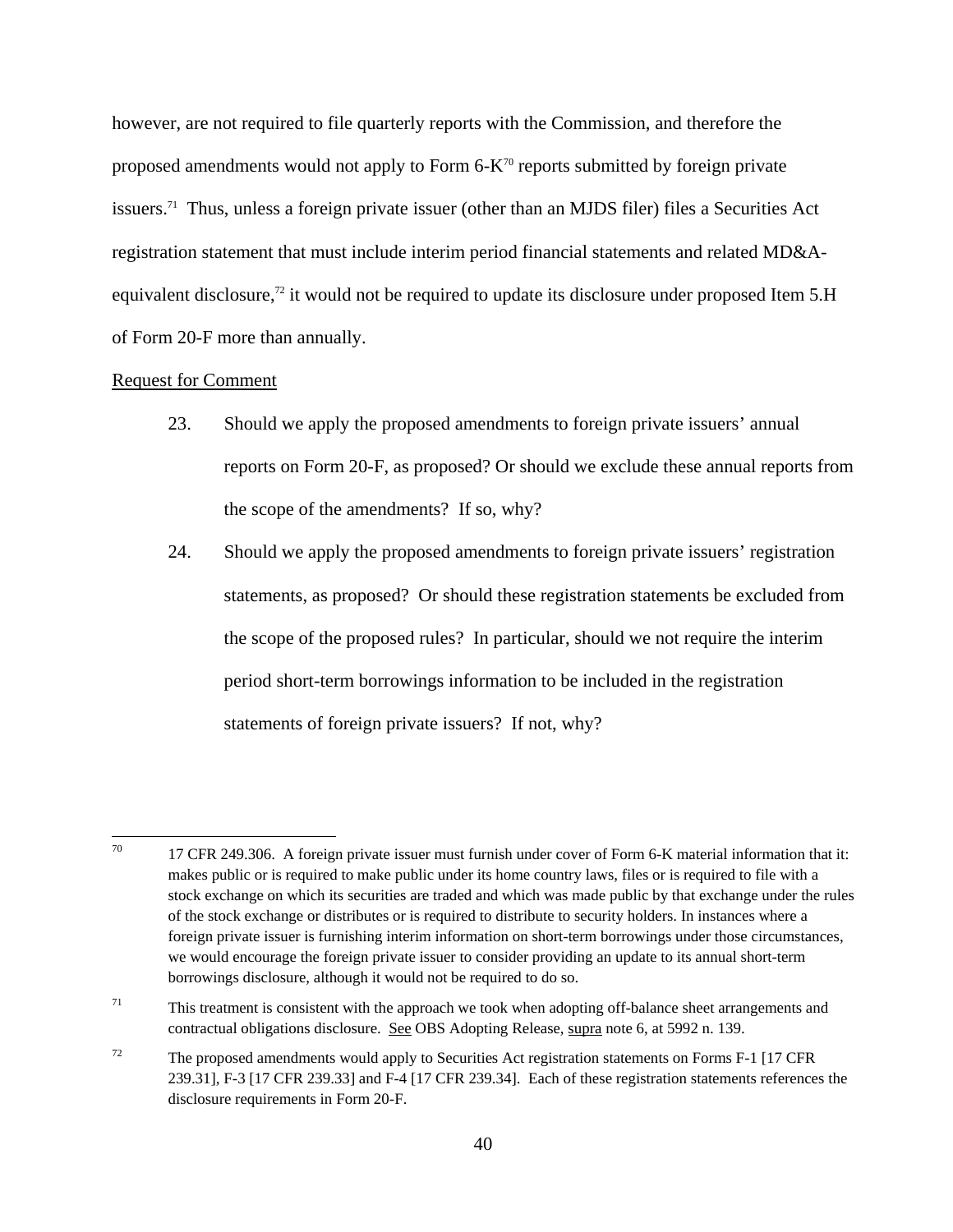- 25. Should we limit the application of the new disclosure requirements to foreign private issuers that are banks or bank holding companies, or that are financial companies? If so, why?
- 26. Is the instruction to proposed Item 5.H regarding the categories of short-term borrowings appropriate? Is the instruction clear? If not, how can it be clarified?

### **2. MJDS Filers**

The proposed amendments would not affect MJDS filers. The disclosure provided by Canadian issuers is generally that which is required under Canadian law, and we do not propose to depart from our approach with respect to financial disclosure provided by MJDS filers. Accordingly, we are not proposing to further amend Form 40-F at this time.

#### Request for Comment

27. Should we amend Form 40-F to include the new short-term borrowings disclosure requirements? If so, why?

### **3. Smaller Reporting Companies**

Smaller reporting companies currently provide disclosure pursuant to Item 303, subject to the special accommodation provided in Item 303(d) that, among other things, permits the exclusion of tabular disclosure of contractual obligations under Item  $303(a)(5)$ . The proposed short-term borrowings disclosure requirements would apply to smaller reporting companies, except that quarterly disclosures would not be required unless material changes have occurred during that interim period (as is the case under existing requirements for interim period disclosure) and information for the fourth fiscal quarter would not be required in annual reports. To this end, we propose to amend Item 303(d) to clarify that smaller reporting companies need only provide the proposed Item 303(a)(6) information on an annual basis and, in interim periods, if any material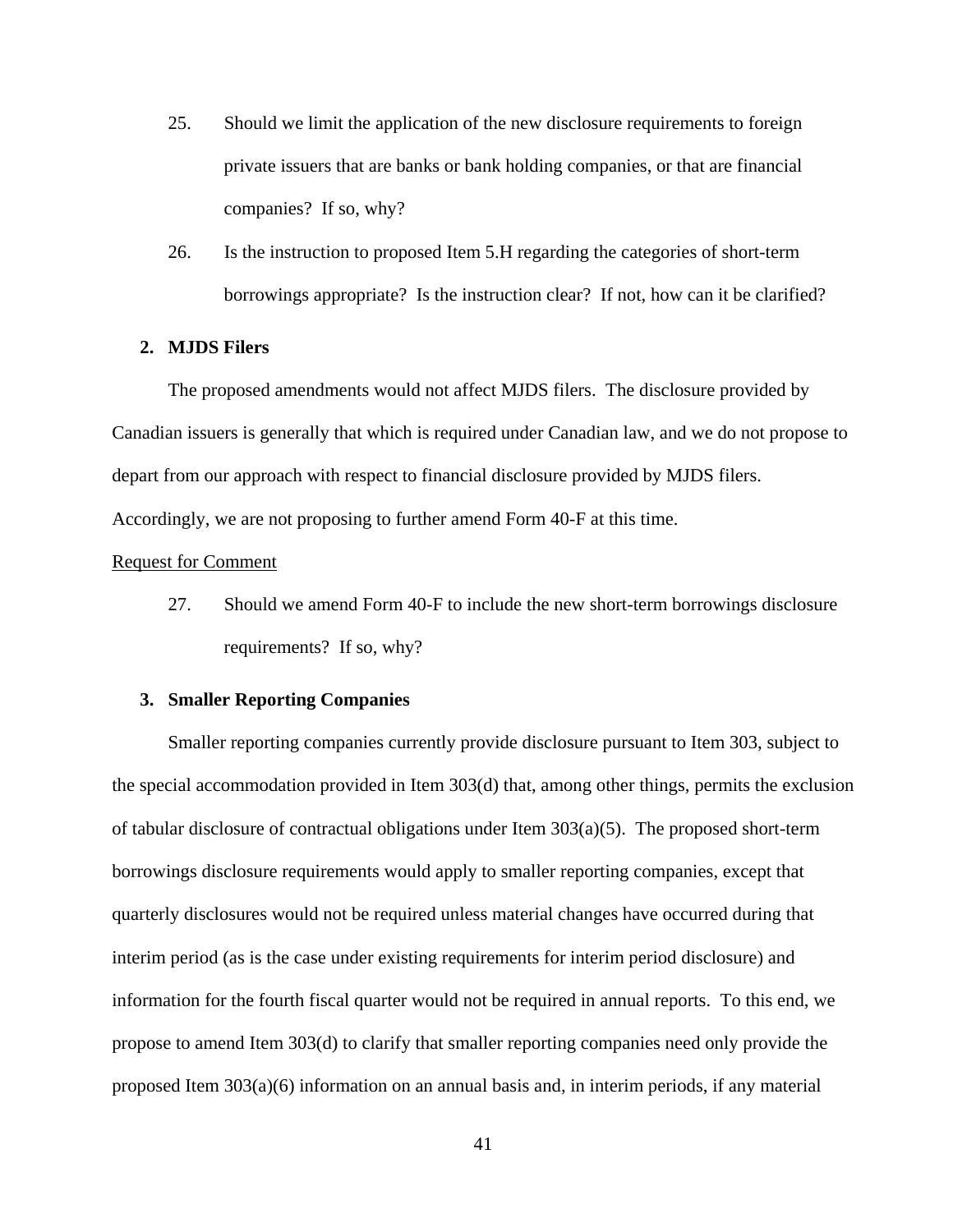changes have occurred.73 In addition, for smaller reporting companies providing financial information on net sales and revenues and on income from continuing operations for only two years, only two years of short-term borrowings information would be required, consistent with the scaled MD&A disclosure requirement for smaller reporting companies under existing Item 303(d).

reporting companies are likely to have fewer complex financing alternatives available. This accommodation for interim period disclosure is intended to balance the practical impact of the disclosure requirement with the need to enhance disclosure of liquidity risks facing smaller reporting companies. While liquidity risks, particularly those arising from short-term borrowings, are equally important for smaller reporting companies, we also believe that smaller Accordingly, we believe that smaller reporting companies would not likely have as many significant changes to the liquidity profile presented in periodic reports as other reporting companies. Thus, we do not believe that the burden of preparing expanded interim period reporting is justified by the incremental information that would be provided compared to that provided under the existing interim updating model applicable to smaller reporting companies.

## Request for Comment

28. Does the proposal strike the proper balance between imposing proportional costs and burdens on smaller reporting companies while providing adequate information to investors? Would the proposed new short-term borrowings disclosure be useful to investors in smaller reporting companies? Are there any features of the proposed requirements that would impose unique difficulties or significant costs for smaller

 $\frac{1}{73}$ Proposed "Instruction 8 to Paragraph 303(b)" would exclude smaller reporting companies from the requirement to provide all the information specified in paragraph (a)(6) in interim periods. As proposed, Item 303(d) would state that smaller reporting companies are only required to provide material changes to the information specified in proposed Item 303(a)(6) in interim periods. The proposed revisions to Item 303(d) would not affect the existing accommodation for disclosure of Item 303(a)(5) information.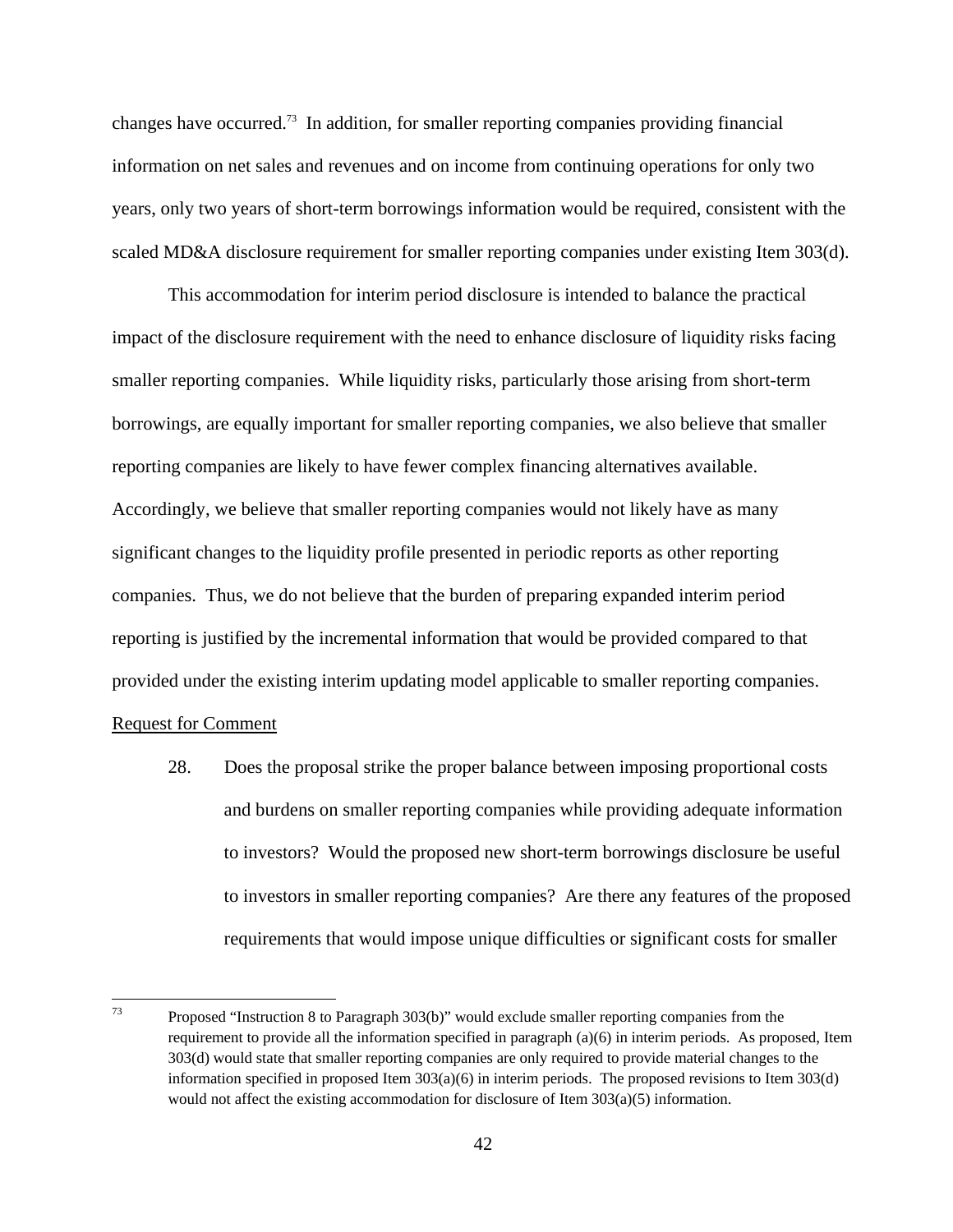reporting companies? If so, how should we change the requirements to reduce those difficulties or costs while still achieving the disclosure objective?

- 29. Should we provide the proposed exemption for interim period updating to smaller reporting companies? If not, please discuss whether the expanded level of interim period disclosure by smaller reporting companies would be useful to investors and why.
- 30. Would the gathering of data and preparation of expanded interim period disclosure be burdensome to smaller reporting companies? Could the proposed requirement be structured a different way for smaller reporting entities so as to enable interim period reporting without imposing a significant cost? If so, please provide details of such an alternative.
- 31. Are the nature of the short-term borrowings and the related risks different for smaller reporting companies such that additional or alternate disclosure would be appropriate? In particular, would the proposed annual requirement for disclosing short-term borrowings information cause a smaller reporting company to collect the same data it would need to collect for interim reporting, such that the expanded level of interim period disclosure proposed for registrants that are not smaller reporting companies would not be unduly burdensome?

### **C. Leverage Ratio Disclosure Issues**

Many observers believe that high leverage at financial institutions, in the U.S. and globally, was a contributing factor to the financial crisis.<sup>74</sup> As a result, investors and market participants are

<sup>&</sup>lt;sup>-</sup><br>74 See, e.g., Financial Stability Board, Report of the Financial Stability Forum on Addressing Pro-cyclicality in the Financial System (2009) available at http://www.financialstabilityboard.org/publications/r\_0904a.pdf; S. Deng, SIVs, Bank Leverage and Subprime Mortgage Crisis, (Dec. 2009), available at http://ssrn.com/abstract=1319431.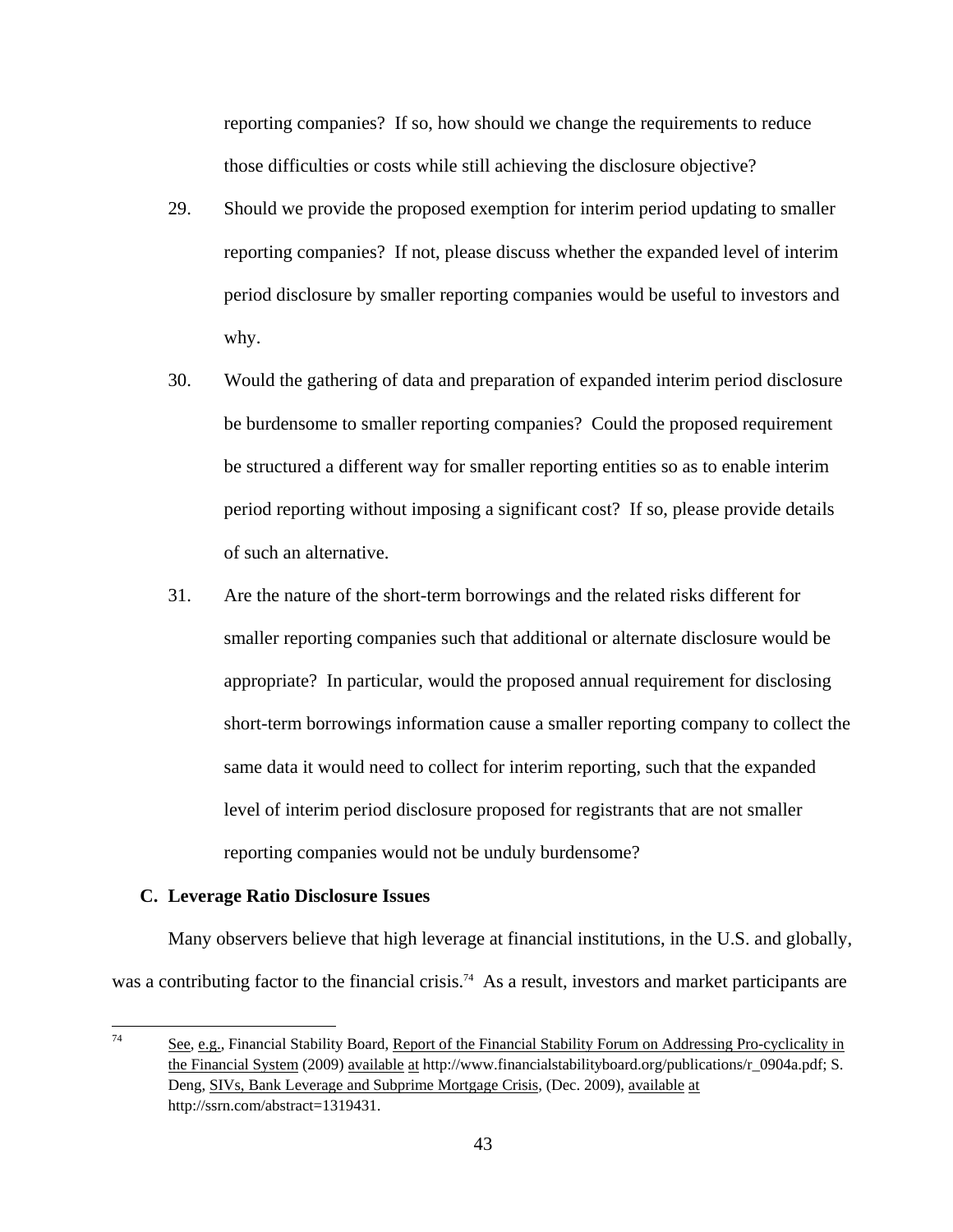increasingly focused on leverage ratio disclosures, particularly for banks and for non-bank financial institutions.75 Similarly, we believe that investors may benefit from additional transparency about the capitalization and leverage profile of non-financial companies, particularly for those companies that rely heavily on external financing and credit markets to fund their businesses and future growth.

banking regulator) in the financial statements that are included in filings with the Commission.<sup>76</sup> Under U.S. GAAP, bank holding companies are currently required to disclose certain capital and leverage ratios (calculated in accordance with the requirements of their primary The Commission's staff has observed that some bank holding companies also include disclosure of these ratios in their MD&A presented in annual and quarterly reports. The financial statement disclosure by bank holding companies of their capital and leverage ratios provides to investors some of the same information that banking regulators use to assess a bank's capital adequacy and leverage levels.<sup>77</sup> For U.S. banks and thrifts, the standards applied by the various banking agencies

 $\overline{a}$ 

<sup>75</sup> See, e.g., K. D'Hulster, The Leverage Ratio, WORLD BANK PUB. POL'Y J. (2009); J. Gabilondo, Financial Moral Panic! Sarbanes-Oxley, Financier Folk Devils, and Off-Balance Sheet Arrangements, 36 SETON HALL L. REV. 781 (2006) (proposing that a financial transparency ratio would reduce the public information gap arising from off-balance sheet arrangements); P. M. Hildebrand, Vice-Chairman of the Governing Board of the Swiss National Bank, Is Basel II Enough? The Benefits of a Leverage Ratio, London School of Economics Financial Markets Group Lecture, Dec. 15, 2008, available at http://www.bis.org/review/r081216d.pdf; Standard & Poor's, The Basel III Leverage Ratio is a Raw Measure but Could Supplement Risk Based Capital Measures, April 15, 2010, available at http://www.bis.org/publ/bcbs165/splr.pdf.

<sup>&</sup>lt;sup>76</sup> See FASB ASC 942-505-50, Regulatory Capital Disclosures. Specifically, bank holding companies must present their required and actual ratios and amounts of Tier 1 leverage, Tier 1 risk based capital, and total risk based capital, (for savings institutions) tangible capital, and (for certain banks and bank holding companies) Tier 3 capital for market risk. Under U.S. GAAP, bank holding companies are required to include this information in the footnotes to their financial statements.

 $\frac{77}{20}$  See Regulation Y, Appendices A (Risk-Based Capital), B (Leverage Measure) and D (Tier I Leverage Measure) [12 CFR 225].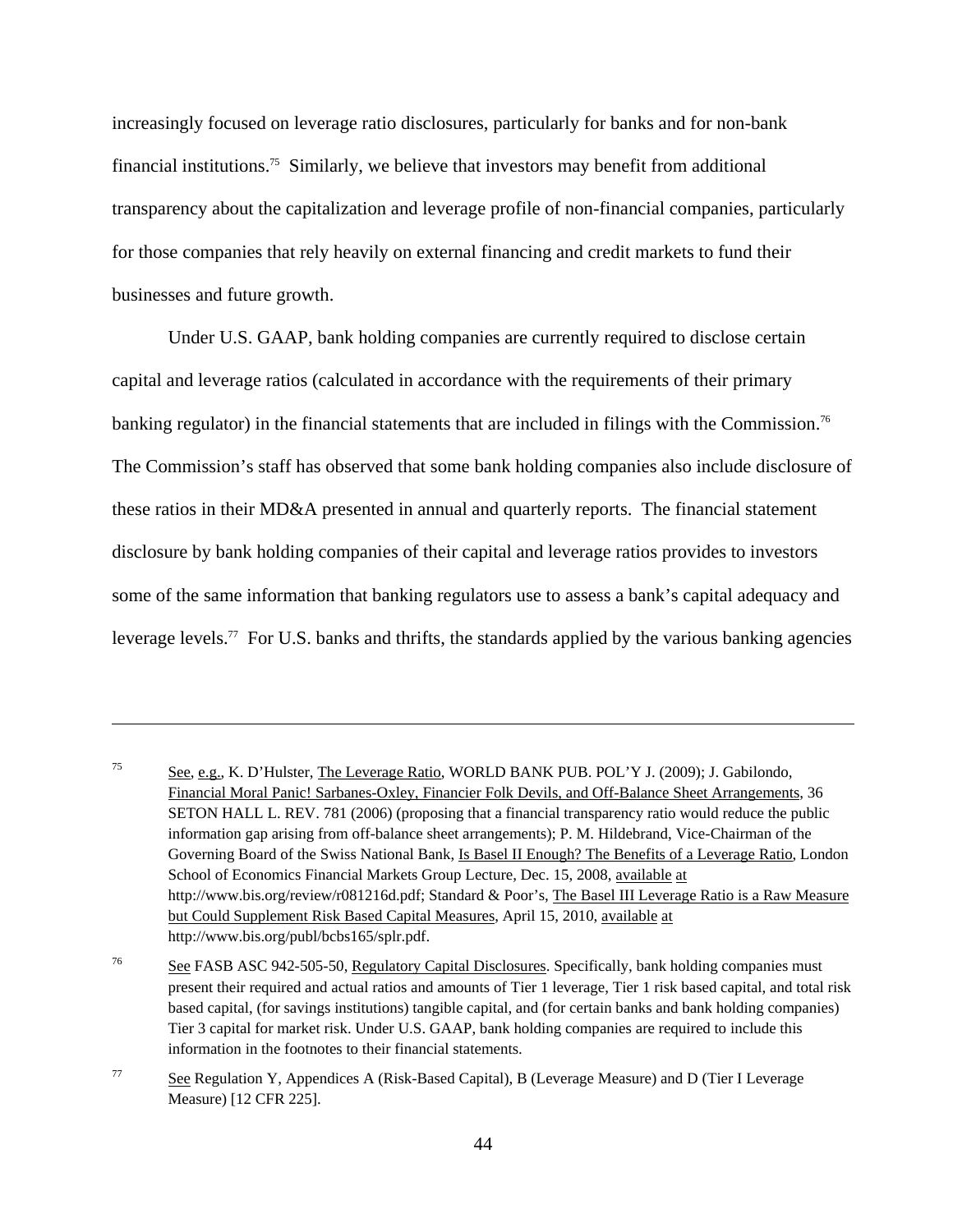are substantially uniform,78 which means that the ratios that bank holding companies are required to include in their financial statements filed with the Commission should be calculated using consistent methodology. Consistent with existing disclosure rules, where disclosed ratios are likely to be materially impacted by known events such as short-term borrowings, contractual obligations or off-balance sheet arrangements, or are not otherwise indicative of the registrant's leverage profile, additional disclosure would be required in order to provide an understanding of the registrant's financial condition and prospects.79

We are considering whether to extend a leverage ratio disclosure requirement to companies that are not bank holding companies. We understand that, outside the banking industry, a variety of metrics are used to evaluate a company's debt levels and capital adequacy. There does not appear to be a "one-size-fits all" leverage ratio that is used by companies or investors. For example, we understand that financial analysts, credit analysts and other sophisticated users of financial statements tend to apply their own models and calculate their own ratios for use in their analyses of a registrant's financial health, using their own proprietary calculation methods.<sup>80</sup> We also understand that there is not a consensus on how to measure and treat "off-balance sheet" leverage for purposes of calculating leverage or capital ratios. We are requesting comment today as to the scope of a potential disclosure requirement, and importantly, how such a requirement would take into account the differences among metrics and industries while still providing comparability.

 $78$ See The Federal Reserve Board et al., Joint Report: Differences in Capital and Accounting Standards among the Federal Banking and Thrift Agencies (Feb. 5, 2003) [68 FR 5976].

 $\frac{79}{2}$  See, e.g., Item 303(a)(1) of Regulation S-K, and Instructions 1, 2 and 3 to Paragraph 303(a).

and Bond Yields (Nov. 1, 2009) at http://ssrn.com/abstract=1266381. <sup>80</sup> See, e.g., P. Kraft, <u>Rating Agency Adjustment to GAAP Financial Statements and Their Effect on Ratings</u>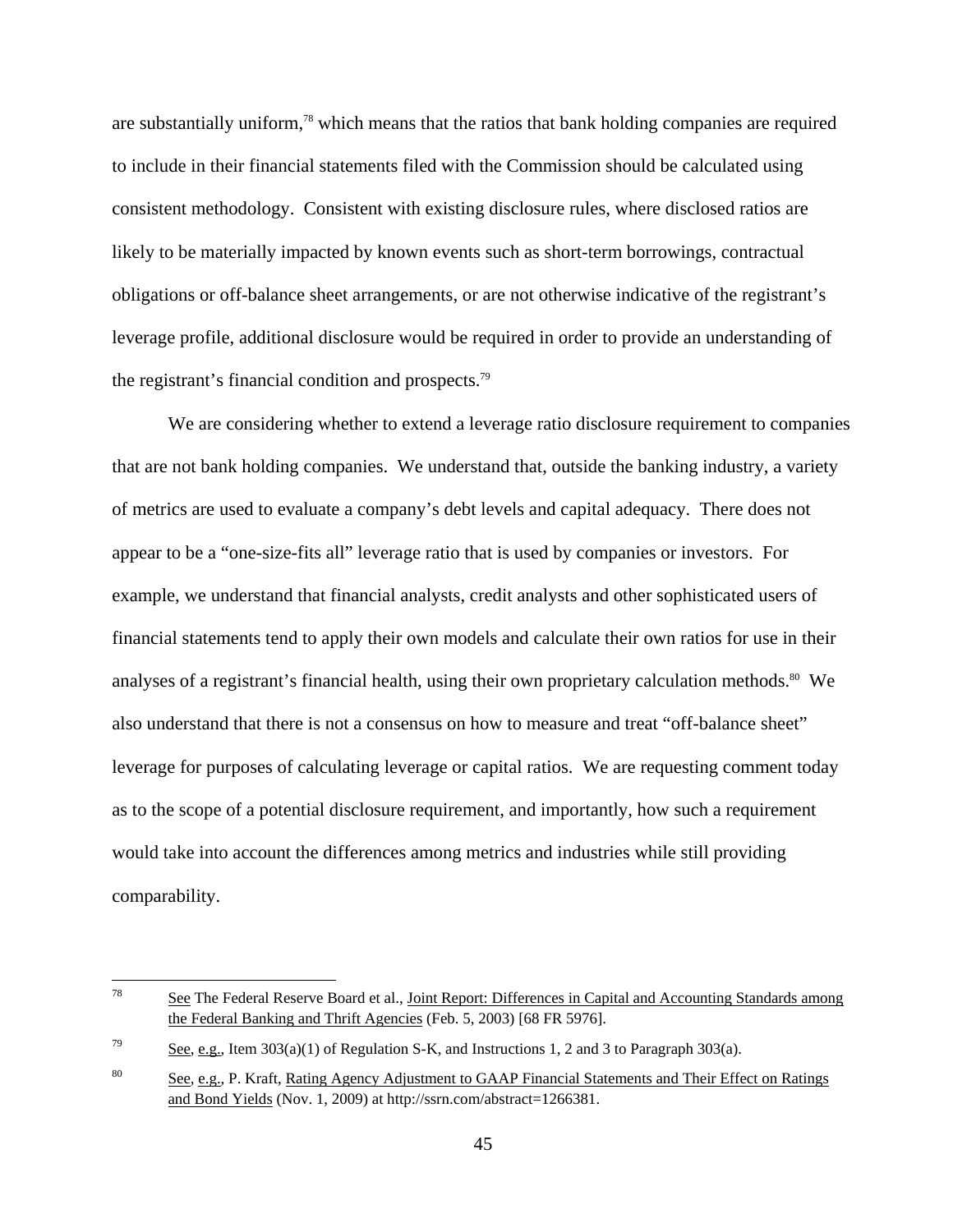### Request for Comment

- 32. Should all types of registrants be required to provide leverage ratio disclosure and discussion? Are there differences among industries or types of businesses that would need to be addressed in such a requirement so that it is meaningful to investors? If so, how should "leverage ratio" be defined in this context? Is comparability across companies and industries important, or is the disclosure more meaningful if it is presented in the context of the particular registrant's business?
- this context? Is there a different metric that would be more useful to investors? 33. Rather than extending the leverage ratio disclosure requirement to include all registrants, should we extend it only to other financial institutions or financial services companies? If so, how should the scope of included companies be defined? Would the proposed definition of "financial company" used in proposed Item 303(a)(6) work for this purpose? How should "leverage ratio" be defined in Should the ratio include "off-balance sheet" leverage or off-balance sheet equity adjustments? If so, describe how such a ratio would be calculated. What are the costs and benefits of defining a leverage ratio that would be applicable to all registrants? Where relevant, discuss the usefulness of a standardized ratio requirement given that many users of financial statements make their own calculations.
- 34. Should bank holding companies be required to include the same level of disclosure of leverage and capital ratios for quarterly financial statements as they do for annual financial statements, rather than quarterly reporting of material changes? Should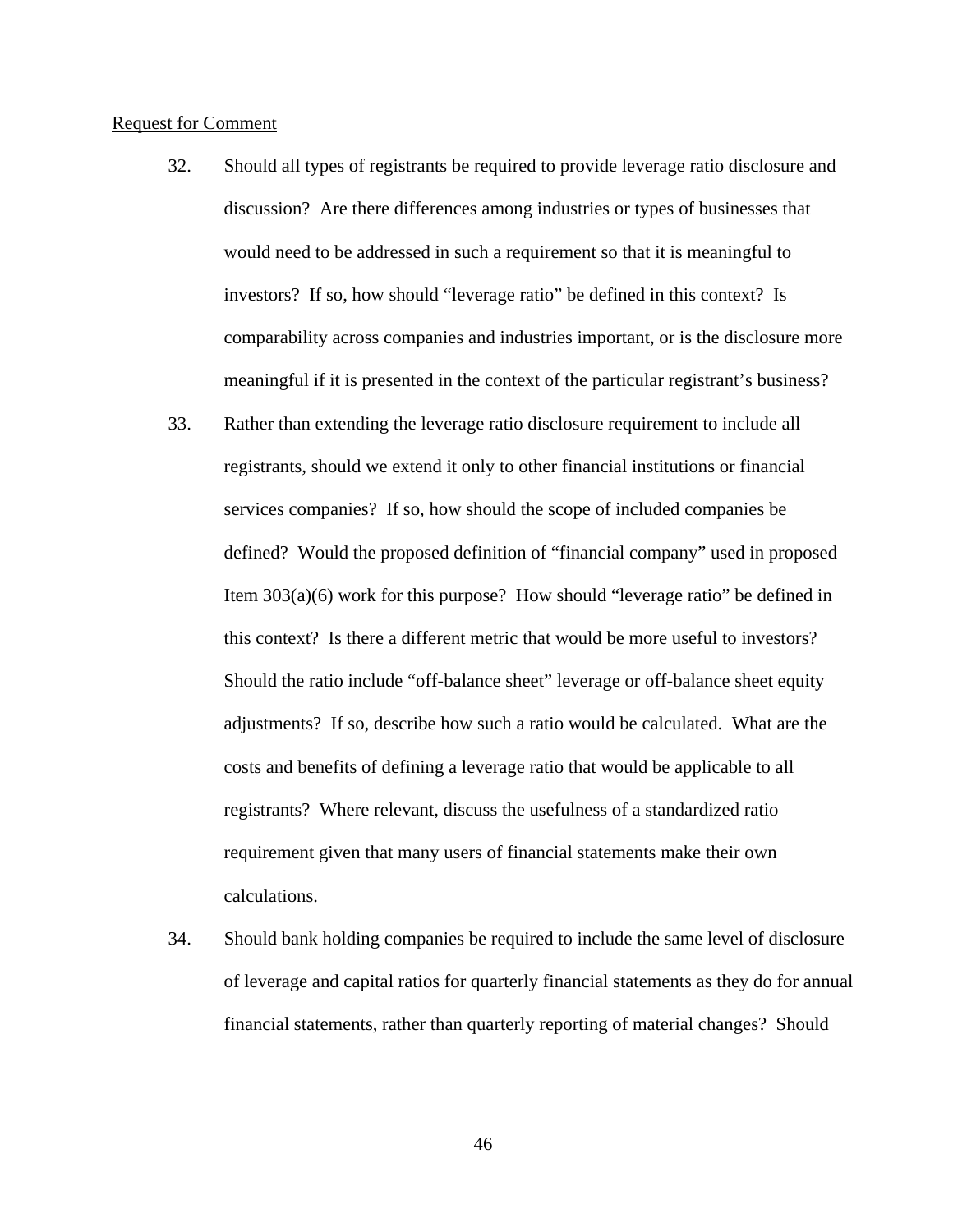additional disclosures be required to accompany existing ratio disclosure that would make it more meaningful?

### **D. Technical Amendments Reflecting FASB Codification**

On June 30, 2009, the FASB issued FASB Statement of Financial Accounting Standards No. 168, The FASB Accounting Standards Codification and the Hierarchy of Generally Accepted Accounting Principles – a replacement of FASB Statement No. 162, to establish the FASB Codification as the source of authoritative non-Commission accounting principles recognized by the FASB to be applied by nongovernmental entities in the preparation of financial statements in conformity with U.S. GAAP. In August 2009, we issued guidance regarding the interpretation of references in the Commission's rules and staff guidance to specific standards under U.S. GAAP in light of the FASB Codification.<sup>81</sup> As noted in that interpretive release, the Commission and its staff intend to embark on a longer term rulemaking and updating initiative to revise comprehensively specific references to specific standards under U.S. GAAP in the Commission's rules and staff guidance. Although we plan to make those comprehensive changes at a later date, we believe it is appropriate, at the same time that we propose to make other amendments to Item 303 of Regulation S-K and Item 5 of Form 20-F, to propose technical amendments to these provisions to reflect the FASB Codification. These proposed technical amendments include:

• updating the U.S. GAAP references in the definition of "off-balance sheet arrangement" in Item 303(a)(4)(ii) of Regulation S-K and Item 5.E.2 of Form 20-F;

 81See Commission Guidance Regarding the Financial Accounting Standards Board's Accounting Standards Codification, Release No. 33-9062A (Aug. 19, 2009)[74 FR 42772] (stating that, concurrent with the effective date of the FASB Codification, references in the Commission's rules and staff guidance to specific standards under U.S. GAAP should be understood to mean the corresponding reference in the FASB Codification).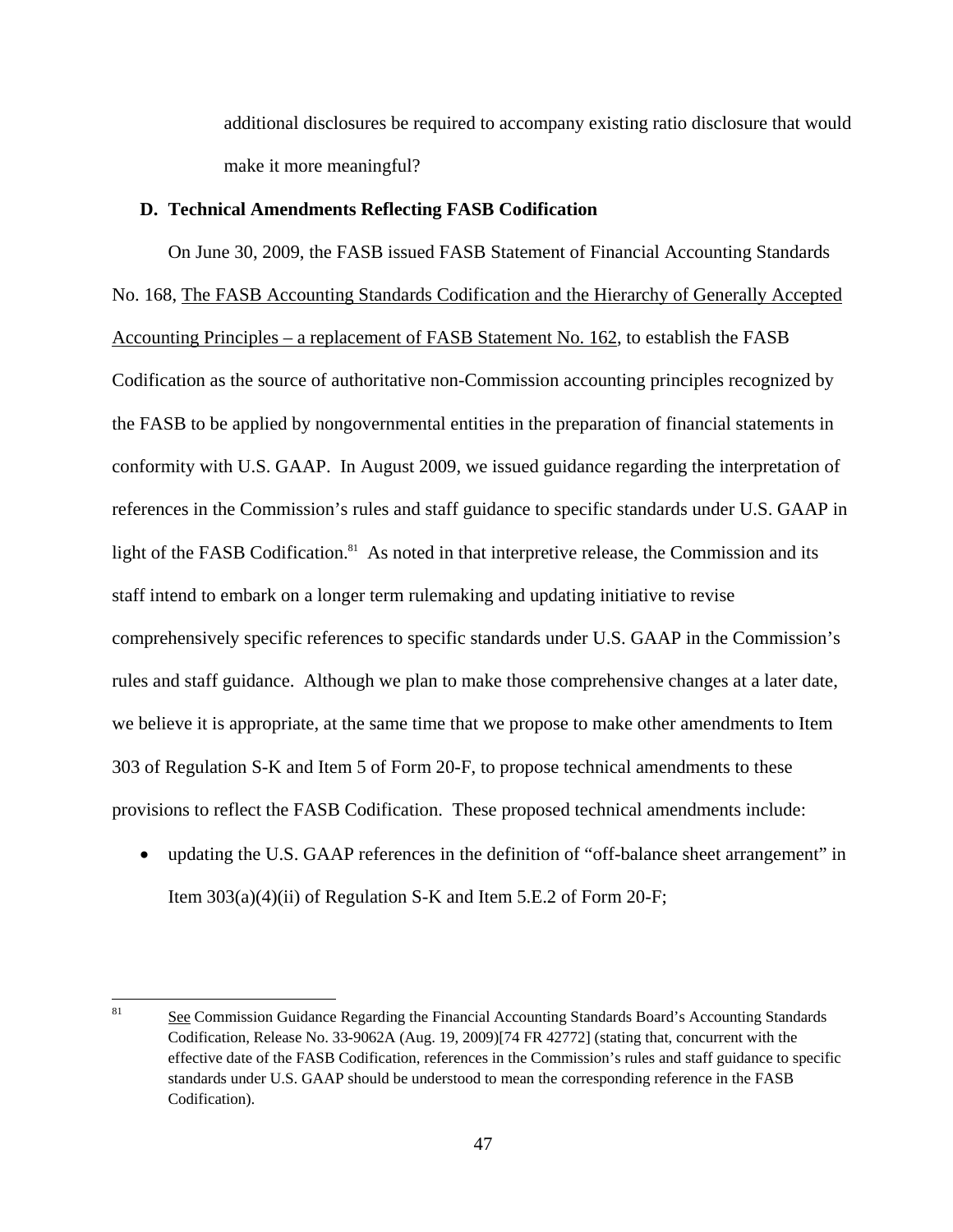- updating U.S. GAAP references in the existing definitions of "Long-Term Debt" Obligation," "Capital Lease Obligation" and "Operating Lease Obligation" in Item  $303(a)(5)(ii)$  of Regulation S-K; <sup>82</sup> and
- updating U.S. GAAP references in instructions 8 and 9 of the Instructions to Paragraph 303(a) of Regulation S-K.

As part of our continuing initiative to update the references in the Commission's rules and staff guidance, we believe that these proposed technical amendments would assist registrants in applying the relevant definitions and instructions, without needing to spend time and resources to identify the corresponding FASB provision as contemplated by the interpretive guidance.

# Request for Comment

 by the FASB of its FASB codification? 35. Are there any additional revisions to the provisions of Regulation S-K or Form 20-F affected by the proposal that would be necessary or appropriate to reflect the release

# **E. Conforming Amendments to Definition of "Direct Financial Obligation" in Form 8-K**

We are proposing revisions to the definition of "direct financial obligation" used in Items 2.03 and 2.04 of Form 8-K to conform to the definition of short-term borrowings used in proposed Item 303(a)(6). Specifically, the proposed amendment would revise paragraph (4) of the definition of "direct financial obligation" contained in Item 2.03(c) of Form 8-K.83

<sup>82</sup>  registrant prepares its primary financial statements. Accordingly, no update for FASB codification is The instructions to Item 5.F (Tabular Disclosure of Contractual Obligations) of Form 20-F direct registrants to provide disclosure of contractual obligations (other than purchase obligations, for which a definition is provided) based on the classifications used in the generally accepted accounting principles under which the necessary for Item 5.F of Form 20-F.

obligation, as defined in Item  $303(a)(5)(ii)(B)$  of Regulation S-K [17 CFR 229.303(a)(5)(ii)(B)];(3) an <sup>83</sup> Item 2.03(c) defines a "direct financial obligation" as any of the following: (1) a long-term debt obligation, as defined in Item  $303(a)(5)(ii)(A)$  of Regulation S-K [17 CFR 229.303(a)(5)(ii)(A)]; (2) a capital lease operating lease obligation, as defined in Item  $303(a)(5)(ii)(C)$  of Regulation S-K [17 CFR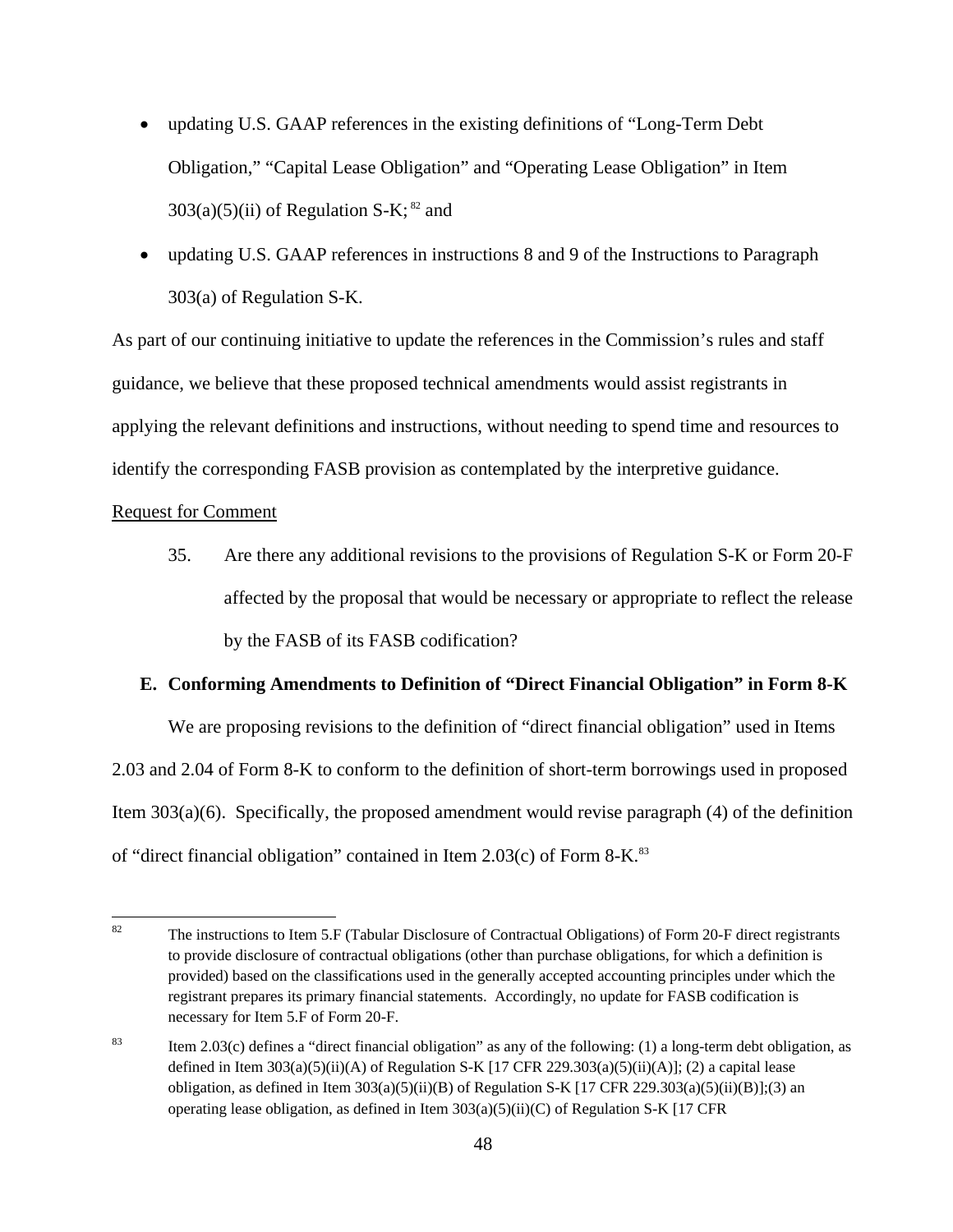The current definition of "direct financial obligation" was adopted as part of the 2004 adoption of Items 2.03 and 2.04 of Form 8-K, in connection with updates to Form 8-K to require real-time disclosure of material information regarding changes in a company's financial condition or operations as mandated by Section 409 of the Sarbanes-Oxley Act of 2002.<sup>84</sup> Items 2.03 and 2.04 of Form 8-K are intended to provide real-time disclosure when a company becomes obligated under a direct financial obligation or off-balance sheet arrangement that is material to the company, and upon the triggering of an increase or acceleration of any of those types of transactions where the impact would be material to the company. This real-time disclosure was intended to supplement and align with the requirements for annual and quarterly disclosure of offbalance sheet arrangements and contractual obligations under Items  $303(a)(4)$  and  $(a)(5)$  of Regulation S-K. Acknowledging the importance of short-term financing disclosure to an understanding of a company's financial condition and risk profile, we included certain short-term debt obligations in the definition of "direct financial obligations," along with the long-term debt, leases and purchase obligations identified by reference to Item 303(a)(5) of Regulation S-K.

We believe it is appropriate to align the existing reporting requirements for short-term debt obligations under Items 2.03 and 2.04 of Form 8-K with the new proposed definition of short-term borrowings in Item 303(a)(6), in order to continue to provide consistency of disclosure. Accordingly, we are proposing to amend clause (4) of the definition of direct financial obligation to refer to "a short-term borrowing, as defined in Item 303(a)(6)(iii) of Regulation S-K (17 CFR

Pub. L. No. 107-204, 116 Stat. 745 (2002). See Additional Form 8-K Disclosure Requirements and Acceleration of Filing Date, Release No. 33-8400 (Mar. 16, 2004) [69 FR 15594]. 84

 $\overline{a}$ 

 $229.303(a)(5)(ii)(C)$ ; or (4) a short-term debt obligation that arises other than in the ordinary course of business. The item defines "short-term debt obligation" as a payment obligation under a borrowing arrangement that is scheduled to mature within one year, or, for those companies that use the operating cycle concept of working capital, within a company's operating cycle that is longer than one year.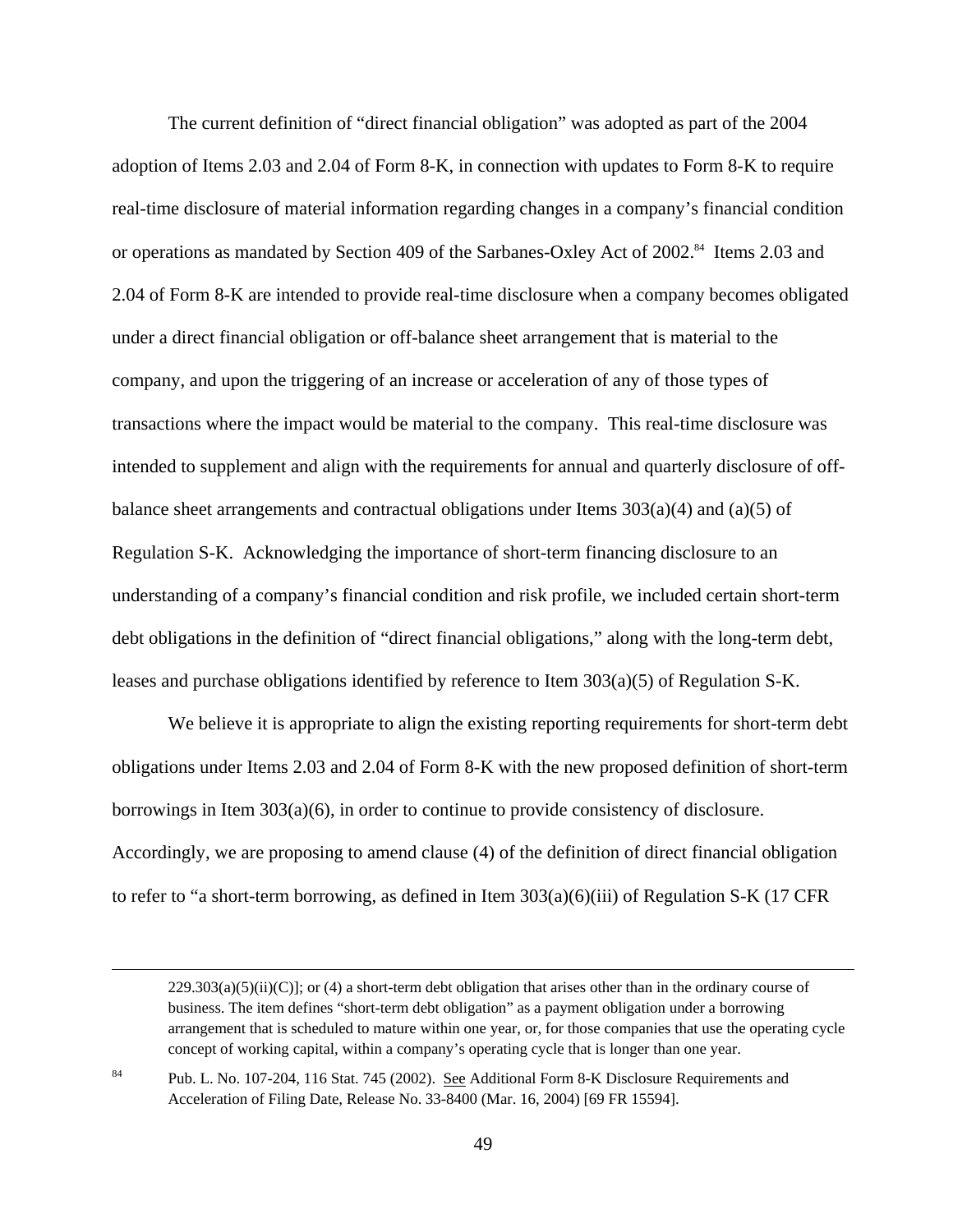$229.303(a)(6)(iii)$  that arises other than in the ordinary course of business."<sup>85</sup> In doing so, however, we propose to retain the existing carve-out in the definition of direct financial obligation for obligations that arise in the ordinary course of business, in order to maintain the focus of Items 2.03 and 2.04 on real-time disclosure of individual transactions that are not routine or "ordinary course" financing transactions. If we were to eliminate the ordinary course of business carve-out in the definition, we do not believe that the level of material information provided would justify the burden on registrants to prepare, and the burden on investors to review and understand, potentially voluminous disclosure about routine transactions. In addition, we believe that the proposed short-term borrowings disclosures in MD&A would provide investors with timely information about fluctuations in short-term borrowings levels and about short-term borrowings practices, such that current reporting on Form 8-K of particular instances of significant fluctuations that arise due to ordinary course transactions would not necessarily provide additional insight to investors. Moreover, a registrant that experiences a material increase in short-term borrowings during a reporting period that is not consistent with past practices would likely need to consider carefully whether the underlying transactions causing the fluctuations fall within the meaning of "ordinary course of business" for purposes of Items 2.03 and 2.04.

### Request for Comment

36. Instead of amending the definition of "direct financial obligation" to refer to proposed Item 303(a)(6), should the category of short-term financings included in the definition of "direct financial obligation" for purposes of Items 2.03 and 2.04 of Form 8-K differ from the standard used in proposed Item 303(a)(6)? Describe how

 $\frac{1}{85}$ 

See proposed revisions to Item  $2.03(c)(4)$  of Form 8-K.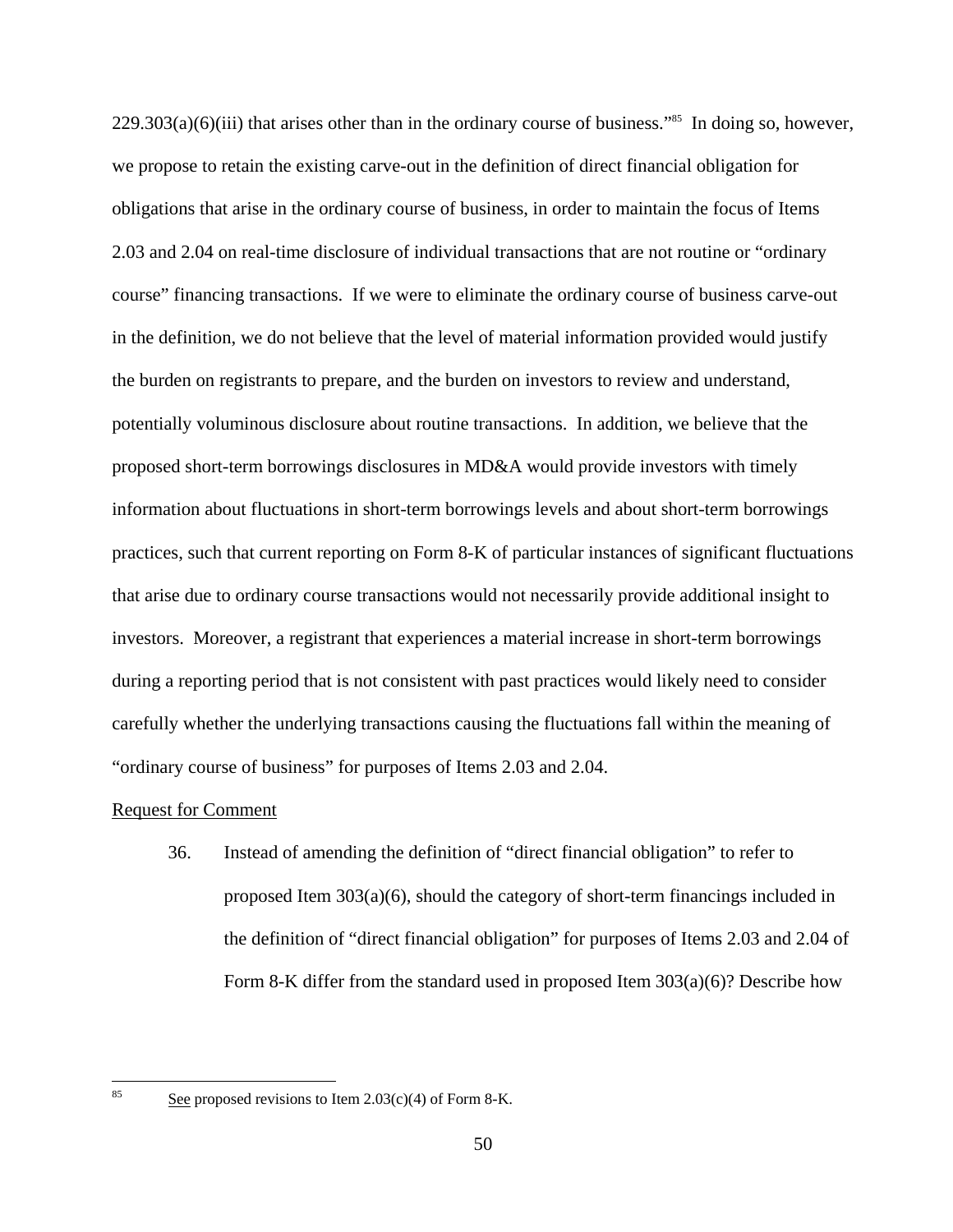the standards should differ and explain why. For example, should we retain the existing reference to "short-term debt obligation" instead?

37. Is the proposed definition of short-term borrowings sufficiently tailored so as to exclude borrowing obligations that arise in the ordinary course of business, so that the carve-out in the definition of direct financial obligation is unnecessary? Should the carve-out for obligations that arise in the ordinary course of business be retained, as proposed? Describe the costs and burdens for companies if the carveout were eliminated, particularly the burden on management to make an assessment of materiality of each short-term borrowing transaction within the filing timeframe. Is current reporting of routine short-term borrowing transactions that are material to the registrant sufficient? Would the new reporting requirements regarding shortterm borrowing practices and average borrowings sufficiently improve reporting on this topic, so that Form 8-K reporting of ordinary course short-term borrowings would be unnecessary? Explain why or why not.

### **F. Transition**

In connection with the proposed short-term borrowings disclosure, we are proposing a transition accommodation for registrants that are not bank holding companies or subject to Guide 3 that would, for purposes of the annual reporting requirement, permit those companies to phase in compliance with the comparable annual period disclosure under proposed Item 303(a)(6). In the initial year of the transition period, these companies would be required to include short-term borrowings information for the most recent fiscal year and permitted to omit information for the two preceding fiscal years. In the second year of the transition period, these companies would be required to include the two most recent fiscal years, and permitted to omit the third preceding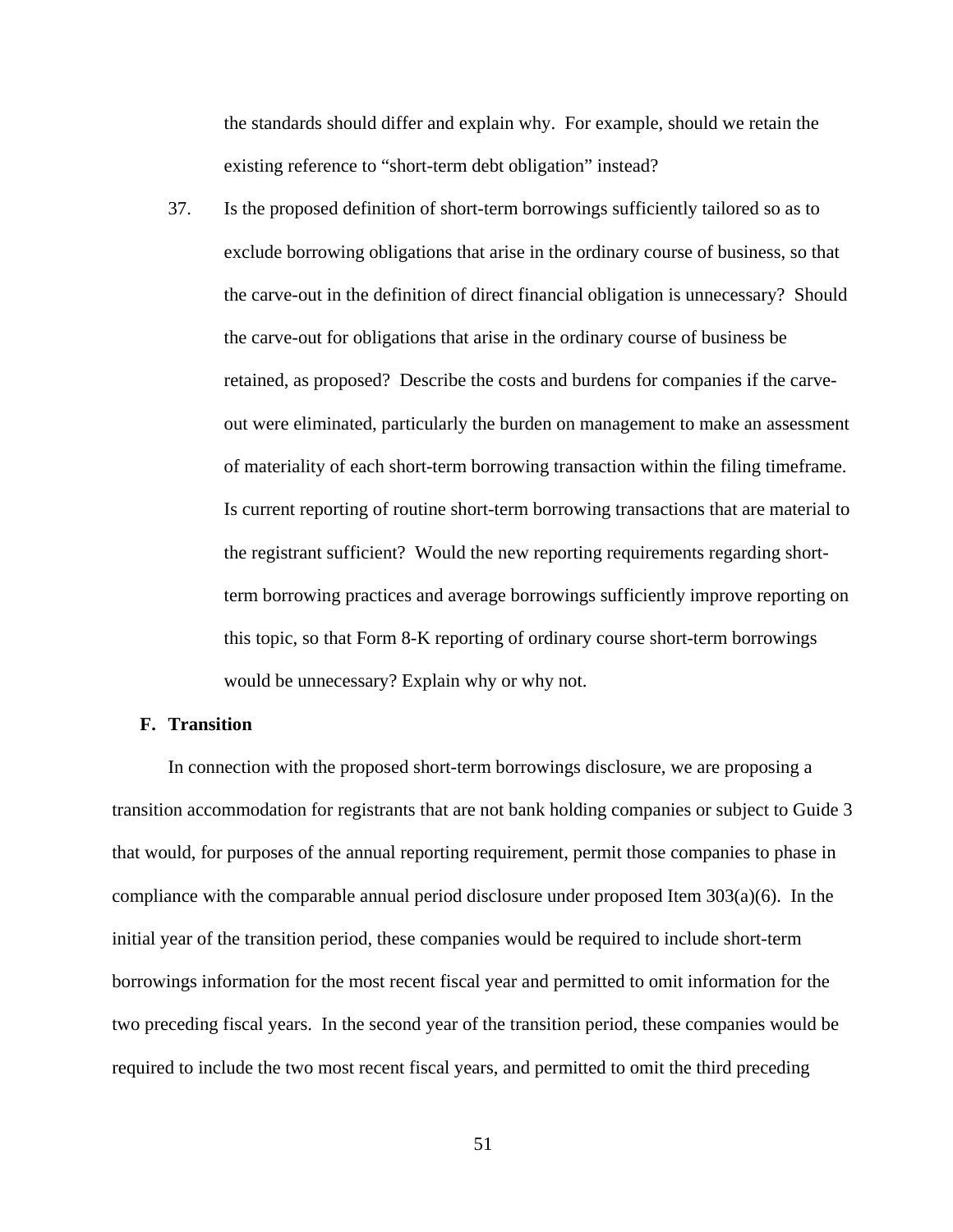fiscal year. In the third year of the transition period, and thereafter, these companies would be required to include disclosure for the each of the three most recent fiscal years as prescribed in proposed Item  $303(a)(6)(v)$ . This transition accommodation would not apply to bank holding companies or other companies subject to Guide 3, since those companies already provide this disclosure for the three most recent fiscal years (or two fiscal years for certain smaller bank holding companies).<sup>86</sup>

### Request for Comment

- 38. Is the proposed transition accommodation appropriate? Should we require all companies to present all required periods at the outset?
- 39. Would the proposed transition accommodation be useful for registrants? Is it sufficiently clear? Should we extend it to cover bank holding companies? If so, why?
- 40. Are any other transition accommodations necessary for any aspects of the proposed requirements? Would any of the proposed requirements present any particular difficulty or expense that should be addressed by a transition accommodation? If so, please explain what would be needed and why. For example, should we provide a transition period to allow smaller reporting companies and/or non-bank companies time to set up systems to gather the data for the proposed disclosure? If so, what should that period be?

# **III. GENERAL REQUEST FOR COMMENT**

We request and encourage any interested person to submit comments on any aspect of our proposals, other matters that might have an impact on the amendments, and any suggestions for

 $\frac{1}{86}$ 

See General Instruction 3 of Guide 3.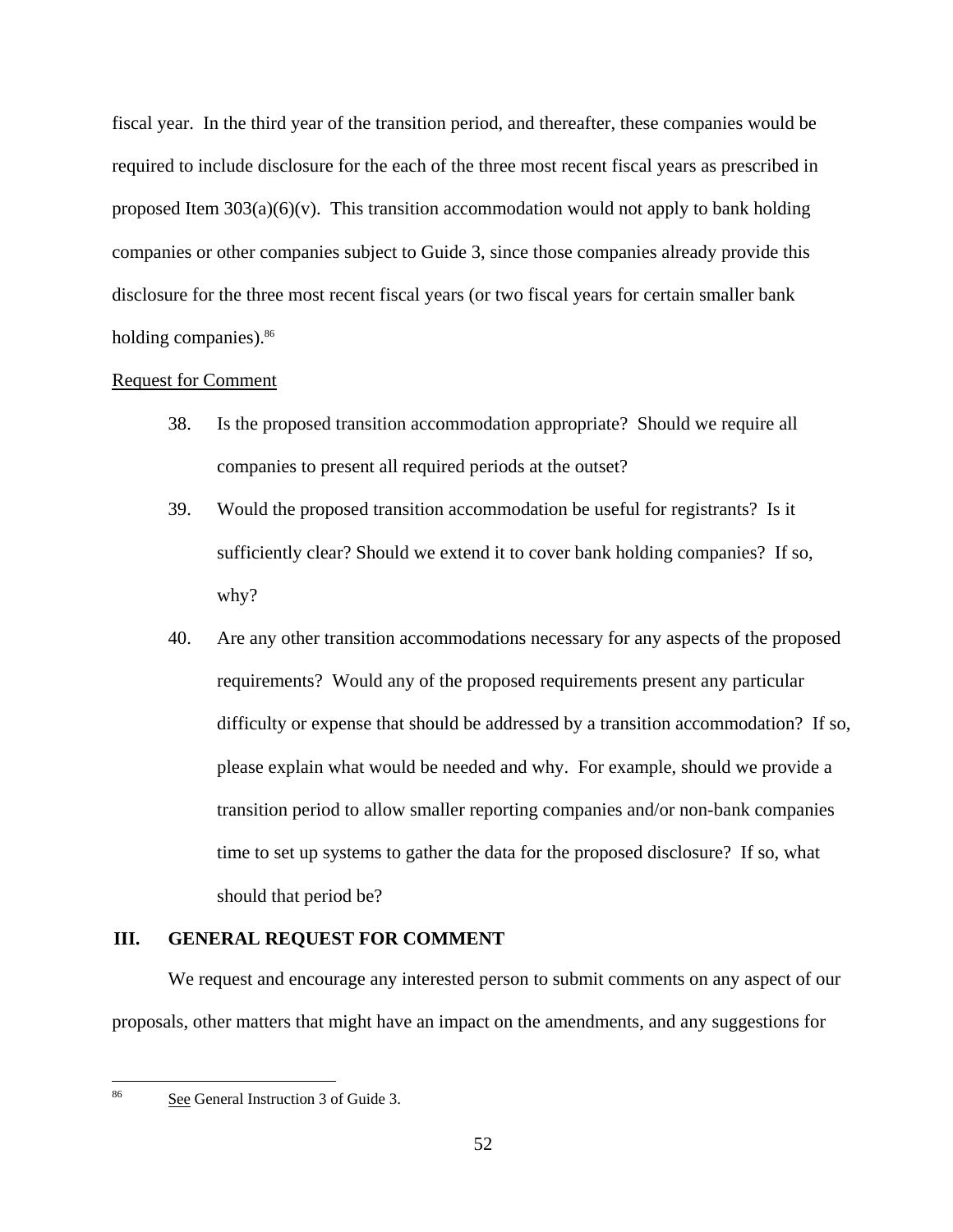additional changes. With respect to any comments, we note that they are of greatest assistance to our rulemaking initiative if accompanied by supporting data and analysis of the issues addressed in those comments and by alternatives to our proposals where appropriate.

## **IV. PAPERWORK REDUCTION ACT**

### **A. Background**

Certain provisions of the proposed amendments contain "collection of information" requirements within the meaning of the Paperwork Reduction Act of 1995 (PRA).<sup>87</sup> We are submitting the proposed amendments to the Office of Management and Budget (OMB) for review in accordance with the PRA.<sup>88</sup> The titles for the collection of information are:

- (A) "Regulation S-K" (OMB Control No. 3235-0071);<sup>89</sup>
- (B) "Form 10-K" (OMB Control No. 3235-0063);
- (C) "Form 10-Q" (OMB Control No. 3235-0070);
- (D) "Form 8-K" (OMB Control No. 3235-0060);
- (E) "Form 20-F" (OMB Control No. 3235-0288);
- (F) "Form 10" (OMB Control No. 3235-0064);
- (G) "Form S-1" (OMB Control No. 3235-0065);
- (H) "Form F-1" (OMB Control No. 3235-0258);
- (I) "Form S-4" (OMB Control No. 3235-0324);
- (J) "Form F-4" (OMB Control No. 3235-0325);

<sup>87</sup> 44 U.S.C. 3501 et seq.

<sup>88</sup> 44 U.S.C. 3507(d) and 5 CFR 1320.11.

<sup>&</sup>lt;sup>89</sup> The paperwork burden from Regulation S-K and the Industry Guides is imposed through the forms that are subject to the disclosures in Regulation S-K and the Industry Guides and is reflected in the analysis of those forms. To avoid a Paperwork Reduction Act inventory reflecting duplicative burdens, for administrative convenience, we estimate the burdens imposed by each of Regulation S-K and the Industry Guides to be a total of one hour.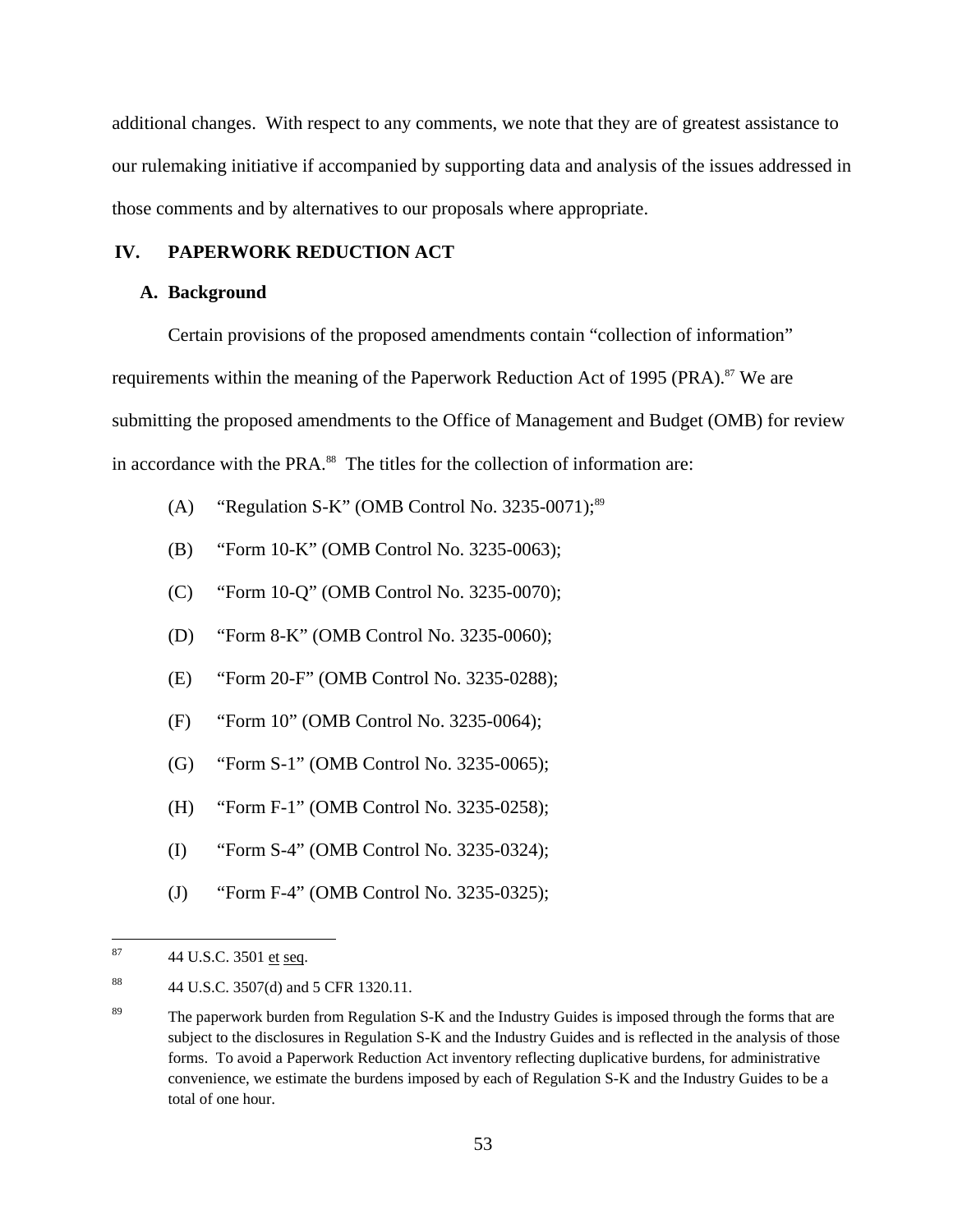- (K) "Proxy Statements Regulation 14A (Commission Rules 14a-1 through 14a-15) and Schedule 14A" (OMB Control No. 3235-0059);
- (L) "Information Statements Regulation 14C (Commission Rules 14c-1 through 14c-7) and Schedule 14C" (OMB Control No. 3235-0057); and
- (M) "Form N-2" (OMB Control No. 3235-0026).

These regulations, schedules and forms were adopted under the Securities Act and the Exchange Act, and in the case of Form N-2, the Investment Company Act of  $1940$ .<sup>90</sup> They set forth the disclosure requirements for periodic and current reports, registration statements, and proxy and information statements filed by companies to help investors make informed investment and voting decisions. The hours and costs associated with preparing, filing and sending each form or schedule constitute reporting and cost burdens imposed by each collection of information. An agency may not conduct or sponsor, and a person is not required to respond to, a collection of information unless it displays a currently valid OMB control number.

We anticipate that the proposed amendments to Item 303 of Regulation S-K and to Item 5 of Form 20-F would increase existing disclosure burdens for annual reports on Form 10-K and Form 20-F, quarterly reports on Form 10-Q, current reports on Form 8-K, proxy and information statements, and registration statements on Forms 10, S-1, F-1, S-4, F-4 and N-2 by requiring new disclosure and discussion of short-term borrowings to be provided on an annual and interim basis.

At the same time, the proposed technical amendments to Item 303 of Regulation S-K and Item 5.E of Form 20-F that update references to U.S. GAAP to reflect the FASB Codification would not increase existing disclosure burdens for annual reports on Form 10-K and Form 20-F,

 $\overline{a}$ 

 90 15 U.S.C. 80a-1 et seq.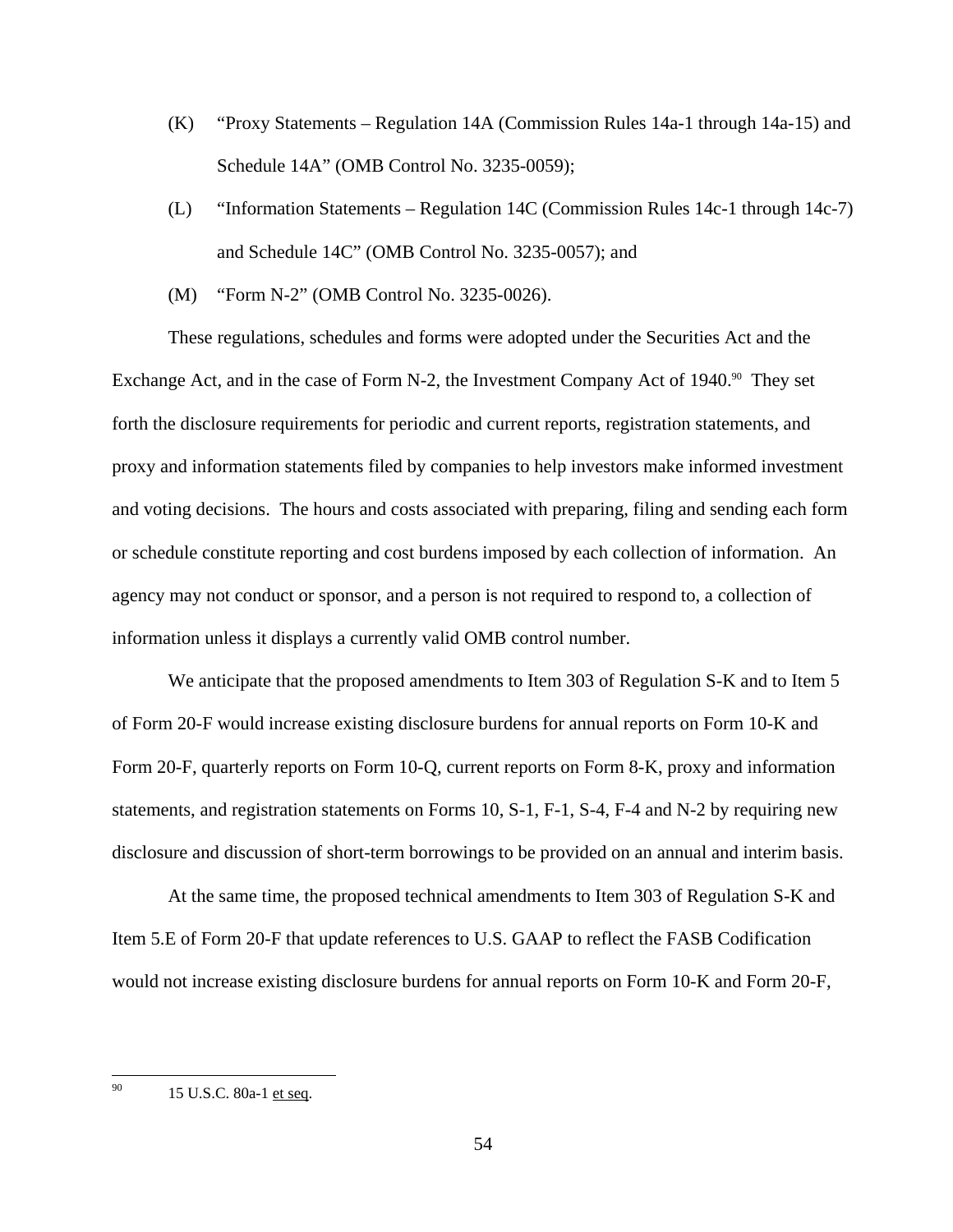quarterly reports on Form 10-Q, current reports on Form 8-K, proxy and information statements, and registration statements on Forms 10, S-1, F-1, S-4, F-4 and N-2.

We also estimate that the amendments to the definition of "direct financial obligation" for purposes of disclosure requirements in Items 2.03 and 2.04 of Form 8-K would not increase existing disclosure burdens for filings of Form 8-K. Although we propose to amend the existing definition to conform to the terminology used in the proposed MD&A requirements, we propose to retain the existing carve-out for ordinary course obligations. Thus, we assume that the proposed change in the definition would not substantially change the existing scope of the disclosure requirement, and, therefore, the proposed amendments would not increase the number of Form 8-K filings nor add incremental costs and burdens to the existing disclosure burden under Form 8-K. We solicit comment on whether our assumption is correct, and if not, how to estimate the additional number of Forms 8-K that would be filed pursuant to the proposed amendments to the definition of "direct financial obligation." We note that, based on the number of filings made under Items 2.03 and 2.04 of Form 8-K in 2009, only approximately 4% of all Form 8-K filings would be made in connection with those Items.

Compliance with the proposed amendments would be mandatory. Responses to the information collections would not be kept confidential, and there would be no mandatory retention period for the information disclosed.

#### **B. Burden and Cost Estimates Related to the Proposed Amendments**

As discussed below, we have estimated the average number of hours a company would spend preparing and reviewing the proposed disclosure requirements and the average hourly rate for outside professionals. In deriving our estimates, we recognize that some companies would experience costs in excess of those averages in the first year of compliance with the proposed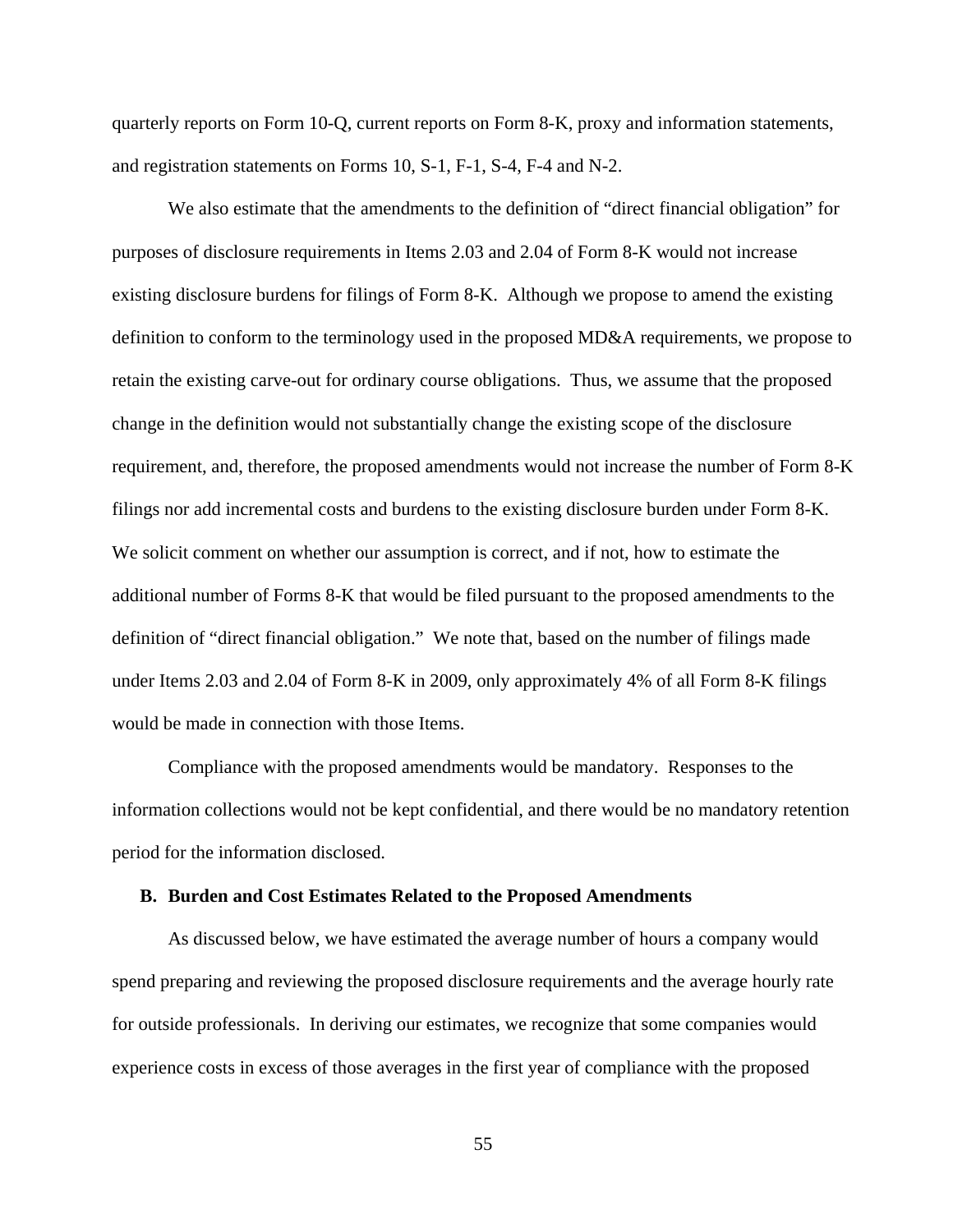amendments, and some companies may experience less than the average costs. The estimates of reporting and cost burdens provided in this PRA analysis address the time, effort and financial resources necessary to provide the proposed collections of information and are not intended to represent the full economic cost of complying with the proposal.

For purposes of the PRA, we estimate that over a three year period, the average annual incremental paperwork burden for all companies to prepare the disclosure that would be required under the proposals to be approximately 872,458 hours of company personnel time and a cost of approximately \$144,061,000 for the services of outside professionals.<sup>91</sup> These estimates include the time and the cost of implementing data gathering systems and disclosure controls and procedures, the time and cost of in-house preparers, review by executive officers, in-house counsel, outside counsel, in-house accounting staff, independent auditors and members of the audit committee, and the time and cost of filing documents and retaining records.

Our methodologies for deriving the burden hour and cost estimates presented in the tables below represent the average burdens for all registrants who are required to provide the disclosure, both large and small. As discussed elsewhere in this release, the time required to prepare the proposed disclosures could vary significantly depending on, among other factors, the nature of the registrant's business, its capital structure, its internal controls and disclosure controls systems, its risk management systems and other applicable regulatory requirements. In addition, the estimates do not distinguish between registrants that are bank holding companies and other registrants. Although bank holding companies and other companies that currently provide Guide 3 disclosure

<sup>&</sup>lt;sup>91</sup> and disclosing information under the PRA. Other costs associated with the proposed amendments are We calculated an annual average over a three-year period because OMB approval of PRA submissions covers a three-year period. For administrative convenience, the presentation of totals related to the paperwork burden hours have been rounded to the nearest whole number. The estimates reflect the burden of collecting discussed in below under "Cost-Benefit Analysis."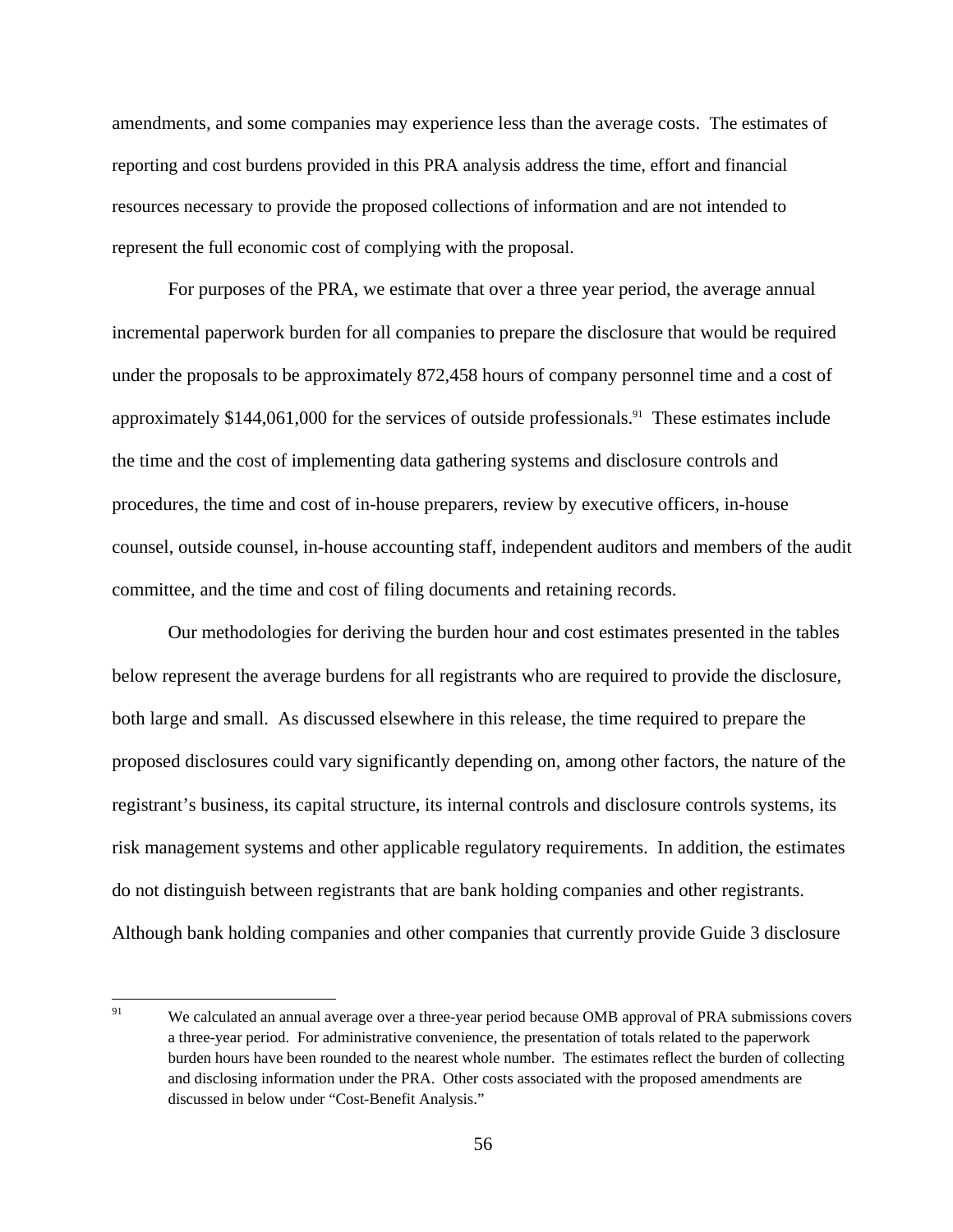would already collect and disclose on an annual basis some of the information covered by the new requirements, the new requirements are not identical to the provisions of Guide 3. Accordingly, for purposes of these estimates, we assume that bank holding companies would have the same burden as other registrants, although they might not actually incur additional expenses for those portions of the new requirements that are the same as the existing provisions of Guide 3.

Because our estimates assume that 100% of public companies engage in short-term borrowings from time to time, we estimate that the same percentage of companies would be impacted by the proposed disclosure requirements for short-term borrowings.<sup>92</sup> Therefore, for those companies that do not engage in short-term borrowing activities during a reporting period, the incremental burdens and costs may be lower than our estimate. However, because these companies may still need to implement systems and controls to capture short-term borrowings data that is not currently collected, we have assumed that they would share the same average burden and cost estimate. In addition, we assume that the burden hours of the proposed amendments would be comparable to the burden hours related to similar disclosure requirements, such as offbalance sheet arrangements disclosure requirements,<sup>93</sup> contractual obligations disclosure requirements, $94$  and requirements for the qualitative and quantitative disclosure of market risk,  $95$ which call for quantitative and/or qualitative discussion and analysis of financial data.

<sup>92</sup> We further assume that the proposed amendments would not affect the number of filings.

<sup>&</sup>lt;sup>93</sup> OBS Adopting Release, supra note 6, at 5994 (which we estimated to be 14.5 hours for annual reports and proxy statements, 16 hours for registration statements and 10 hours for quarterly reports).

 $^{94}$  OBS Adopting Release, supra note 6, at 5994 (which we estimated to be 7.5 hours for annual reports and proxy statements, 8.5 hours for registration statements and 3 hours for quarterly reports).

 Instruments and Disclosure of Qualitative and Quantitative Information About Market Risk Inherent in Release No. 33-7386 (Jan. 31, 1997) [62 FR 6044] (which we estimated to be 80 hours total per registrant). <sup>95</sup> Disclosure of Accounting Policies for Derivative Financial Instruments and Derivative Commodity Derivative Financial Instruments, Other Financial Instruments and Derivative Commodity Instruments,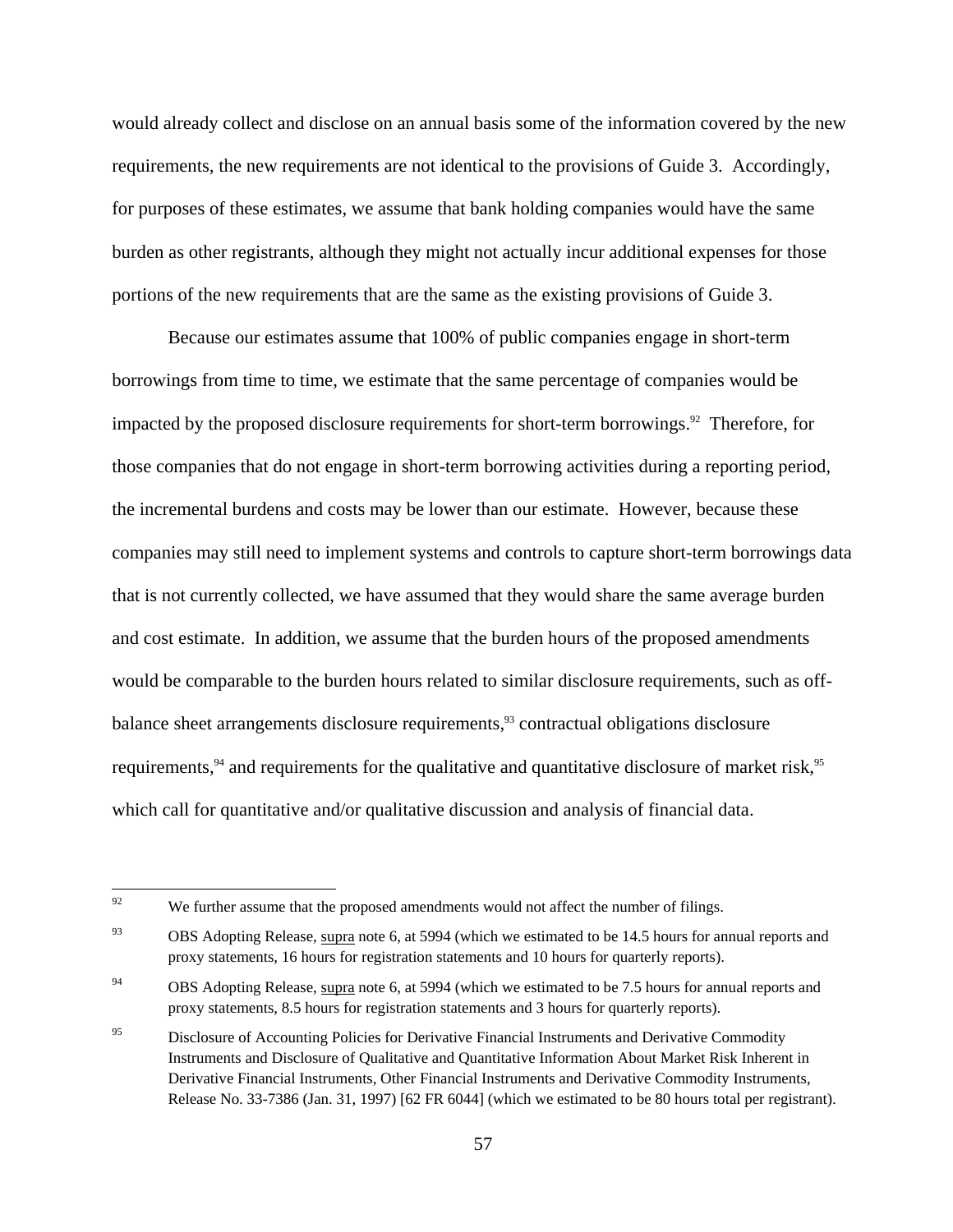We derived the estimates by estimating the total amount of time it would take a company to implement systems to capture the data, implement related disclosure controls and procedures, prepare and review the disclosure pursuant to the proposed short-term borrowings requirements. We first estimated the total amount of time it would take a company to prepare and review the proposed disclosure for each form, using the estimates for the comparable disclosure requirements identified above as a starting point. Because we believe that the proposed rules would impose an increased burden on companies in connection with the implementation of data gathering systems and the implementation of related disclosure controls and procedures as compared to those comparable disclosure requirements, we added hours to those estimates, to reflect our best estimate of the additional time needed to implement the new systems.

The tables below illustrate the total incremental annual compliance burden of the collection of information in hours and in cost under the proposed amendments for annual reports, proxy and information statements, quarterly reports and current reports on Form 8-K under the Exchange Act (Table 1) and for registration statements under the Securities Act and Exchange Act (Table 2). There is no change to the estimated burden of the collection of information under Regulation S-K because the burdens that Regulation S-K imposes are reflected in our revised estimates for the forms. The burden estimates were calculated by multiplying the estimated number of annual responses by the estimated average number of hours it would take a company to prepare and review the proposed disclosure requirements. We recognize that some registrants may need to include MD&A disclosure in more than one filing covering the same period, accordingly actual numbers may be lower than our estimates.

We have based our estimated number of annual responses on the actual number of filings during the 2009 fiscal year, with three exceptions. First, we reduced the number of annual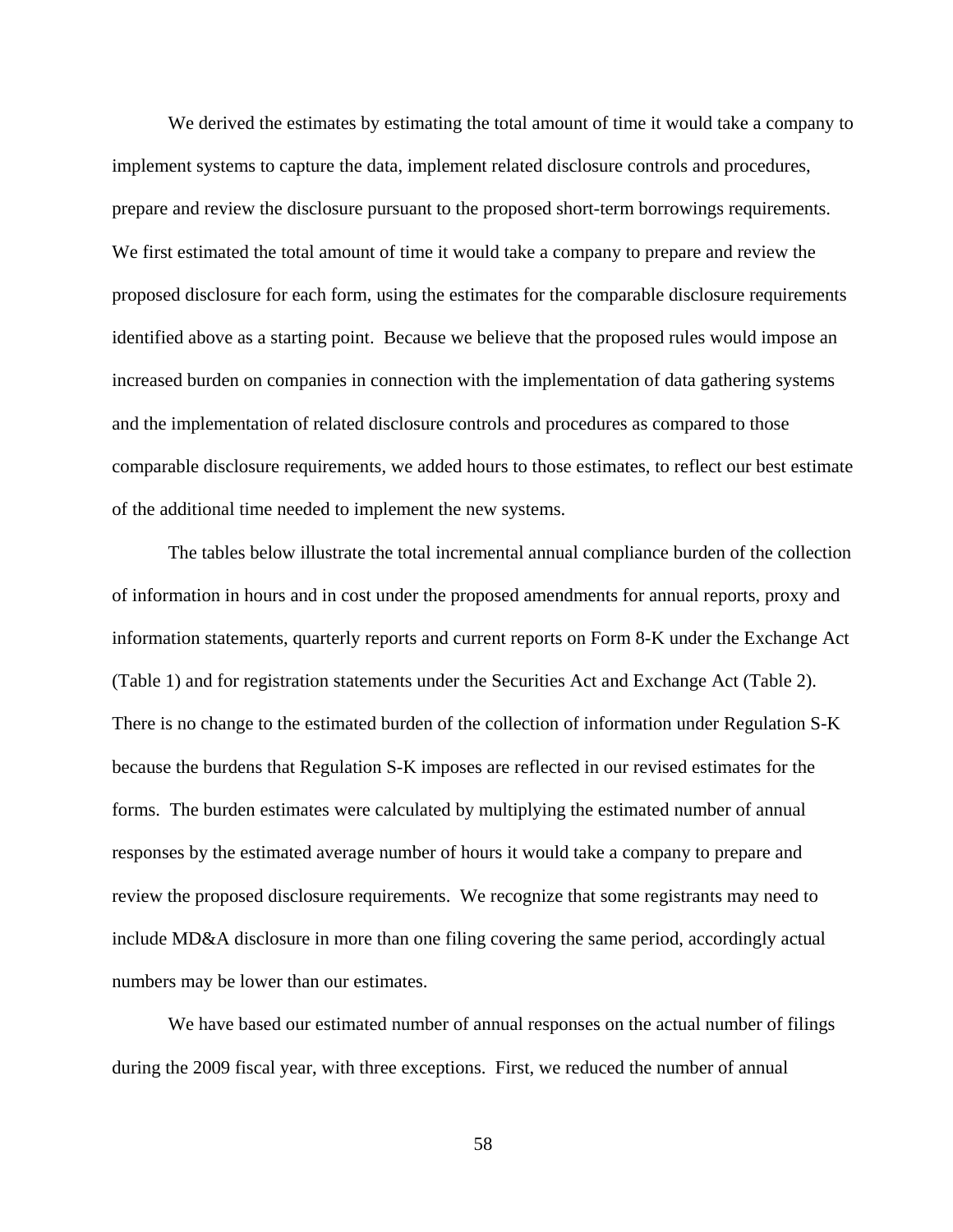responses for Schedules 14A and 14C, based on our belief that only a minimal number of companies that file these schedules would need to prepare MD&A disclosure for the filing, rather than incorporating by reference from a periodic report. Second, we reduced the number of annual responses for Form N-2, based on our estimate of the number of Form N-2 filings made by business development companies in 2009 because only business development companies are required to include MD&A disclosure in a Form N-2.<sup>96</sup> In addition, we recognize that smaller reporting companies would be exempted from "full" interim period reporting in their quarterly reports rather than only reporting material changes on a quarterly basis. To reflect this, we reduced the number of annual responses of Forms 10-Q by our estimate of the number of Forms 10-Q filed by smaller reporting companies. $97$ 

For Exchange Act reports and proxy and information statements, we estimate that 75% of the burden of preparation is carried by the company internally and that 25% of the burden of preparation is carried by outside professionals retained by the company at an average cost of \$400 per hour.<sup>98</sup> For registration statements, we estimate that 25% of the burden of preparation is carried by the company internally and that 75% of the burden of preparation is carried by outside professionals retained by the company at an average cost of \$400 per hour. The portion of the burden carried by outside professionals is reflected as a cost, while the portion of the burden carried by the company is reflected in hours.

 $\overline{a}$  N-2 filed in 2009 by business development companies is 29. Accordingly, for purposes of Table 2, we reduced the current estimate of annual responses for Form N-2 (205 Form N-2 filings) to 29 Form N-2 filings. The current estimate of annual responses for Form N-2 is 205. Our best estimate of the total number of Forms

<sup>&</sup>lt;sup>97</sup> This adjustment is based on our best estimate of the number of Forms 10-Q filed by smaller reporting companies in 2009.

<sup>&</sup>lt;sup>98</sup> For Form 20-F, we estimate that 25% of the burden is carried by the company and 75% by outside professionals because we assume that foreign private issuers rely more heavily on outside counsel for preparation of the Form.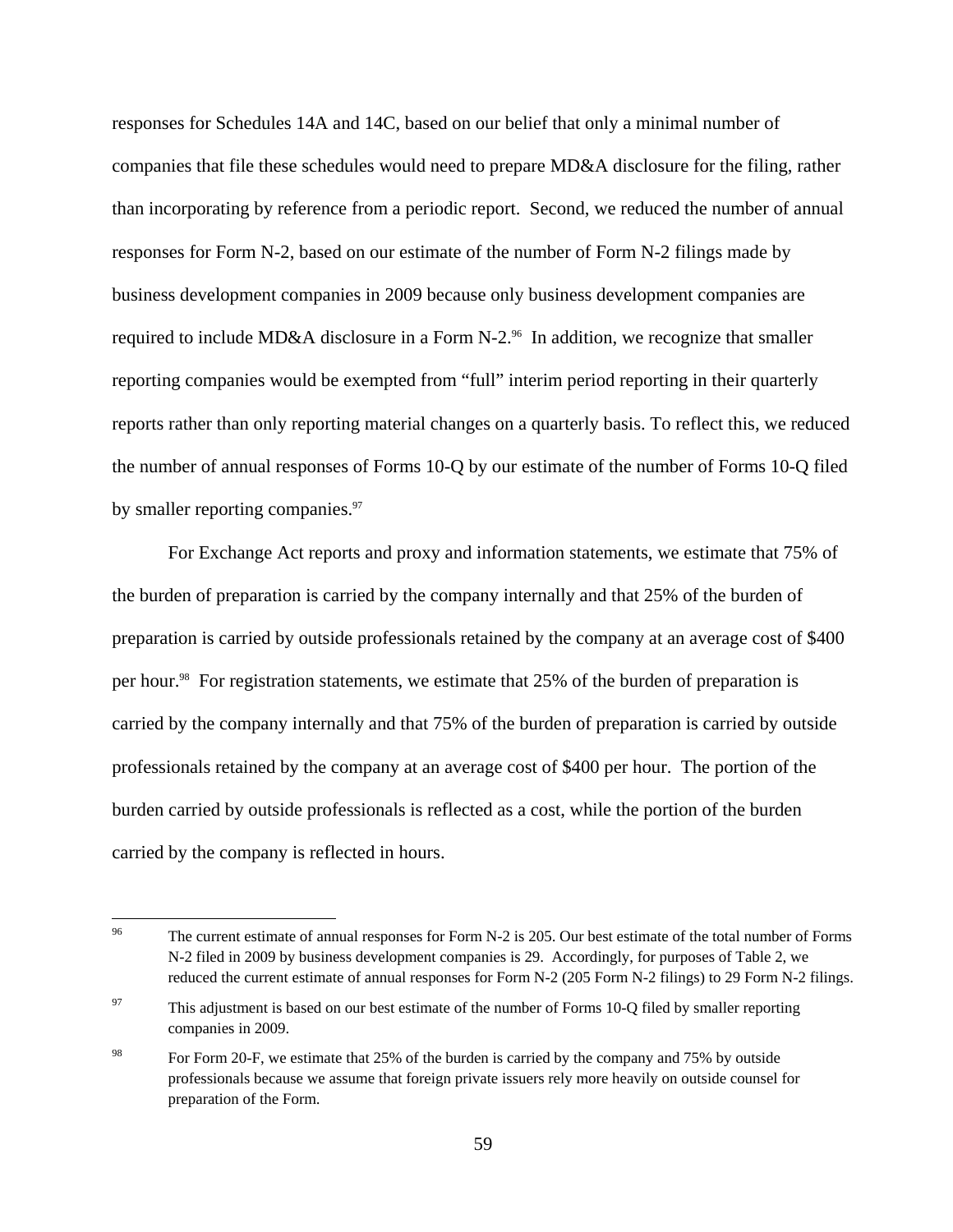|                     | Annual<br>Responses <sup>99</sup> | Incremental<br><b>Burden</b> | Total<br>Incremental | 75% Company    | 25%<br>Professional | <b>Professional Costs</b> |
|---------------------|-----------------------------------|------------------------------|----------------------|----------------|---------------------|---------------------------|
|                     |                                   | Hours/Form                   | <b>Burden Hours</b>  |                |                     |                           |
|                     | (A)                               | (B)                          | $(C)=(A)*(B)$        | $(D)=(C)*0.75$ | $(E)=(C)*0.25$      | $(F)=(E)*\$400$           |
| $10-K$              | 13,545                            | 40                           | 541,800              | 406,350        | 135,450             | \$54,180,000              |
| $20-F$              | 942                               | 30                           | 28,260               | 7,065          | 21,195              | \$8,478,000               |
| $10-Q$              | 28,841                            | 20                           | 574,840              | 431,130        | 143,710             | \$57,484,000              |
| $8-K$               | 115,795                           | $\Omega$                     | $\Omega$             | $\Omega$       | $\Omega$            | $\Omega$                  |
| SCH <sub>14</sub> A | 365                               | 30                           | 10,950               | 8,212.5        | 2,737.5             | \$1,095,000               |
| SCH <sub>14C</sub>  | 34                                | 30                           | 1,020                | 765            | 255                 | \$102,000                 |
| Total               | 159,522                           | 150                          | 1,156,860            | 853,522.5      | 303,347.5           | \$121,339,000             |

Table 1. Incremental Paperwork Burden under the proposed amendments for annual reports, quarterly reports, Forms 8-K and proxy and information statements:

# Table 2. Incremental Paperwork Burden under the proposed amendments for registration statements:

|       | Annual<br>Responses <sup>100</sup> | Incremental<br>Burden<br>Hours/Form | Total<br>Incremental<br><b>Burden Hours</b> | 25% Company    | 75%<br>Professional | <b>Professional Costs</b> |
|-------|------------------------------------|-------------------------------------|---------------------------------------------|----------------|---------------------|---------------------------|
|       | (A)                                | (B)                                 | $(C)=(A)*(B)$                               | $(D)=(C)*0.25$ | $(E)=(C)*0.75$      | $(F)=(E)*\$400$           |
| $S-1$ | 1,168                              | 35                                  | 40,880                                      | 10,220         | 30,660              | \$12,264,000              |
| $F-1$ | 42                                 | 35                                  | 1,470                                       | 367.5          | 1,102.5             | \$441,000                 |
| $S-4$ | 619                                | 35                                  | 21,665                                      | 5416.25        | 16,248.75           | \$6,499,500               |
| $F-4$ | 68                                 | 35                                  | 2,380                                       | 595            | 1,785               | \$714,000                 |
| 10    | 238                                | 35                                  | 8,330                                       | 2,082.5        | 6,247.5             | \$2,499,000               |
| $N-2$ | 29                                 | 35                                  | 1,015                                       | 253.75         | 761.25              | \$304,500                 |
| Total | 2,164                              | 210                                 | 75,740                                      | 18,935         | 56,805              | \$22,722,000              |

<sup>99</sup>  and schedules filed with the Commission during the 2009 fiscal year. Except as described above, the number of responses reflected in the table equals the actual number of forms

 filed with the Commission during the 2009 fiscal year. <sup>100</sup> Except as described above, the number of responses reflected in the table equals the actual number of forms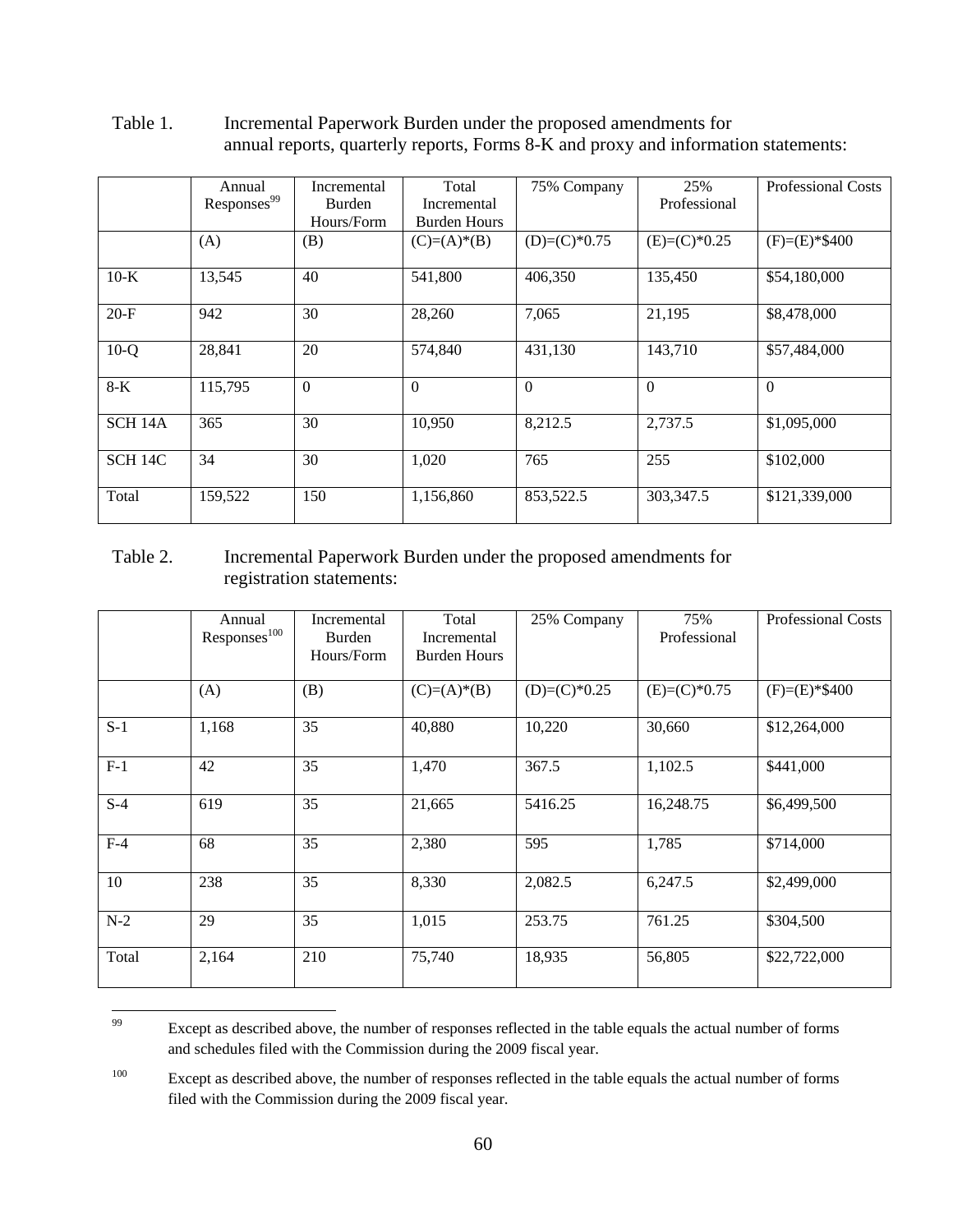### **1. Annual Reports and Proxy/Information Statements**

We estimate that the preparation of annual reports currently results in a total annual compliance burden of 21,986,455 hours and an annual cost of outside professionals of \$3,591,562,980. We estimate that the preparation of proxy and information statements currently result in a total annual compliance burden of 735,122 hours and an annual cost of outside professionals of \$86,608,526.

As set forth in Table 1 above, if the proposals were adopted, we estimate that the incremental cost of outside professionals for annual reports would be approximately \$62,658,000 per year and the incremental company burden would be approximately 413,415 hours per year; and, for proxy and information statements, the total incremental cost of outside professionals would be approximately \$1,197,000 per year and the incremental company burden would be approximately 8,978 hours per year. For purposes of our submission to the OMB under the PRA, if the proposals were adopted, the total cost of outside professionals for annual reports would be approximately \$3,654,220,980 per year and the total company burden would be approximately 22,399,870 hours per year; and the total cost of outside professionals for proxy and information statements would be approximately \$87,805,526 per year and the total company burden would be approximately 744,100 hours per year.

#### **2. Quarterly Reports**

We estimate that Form 10-Q preparation currently results in a total annual compliance burden of 4,559,793 hours and an annual cost of outside professionals of \$607,972,400. As set forth in Table 1 above, if the proposals were adopted, we estimate that the incremental cost of outside professionals for quarterly reports would be approximately \$57,484,000 per year and the incremental company burden would be approximately 431,130 hours per year. For purposes of our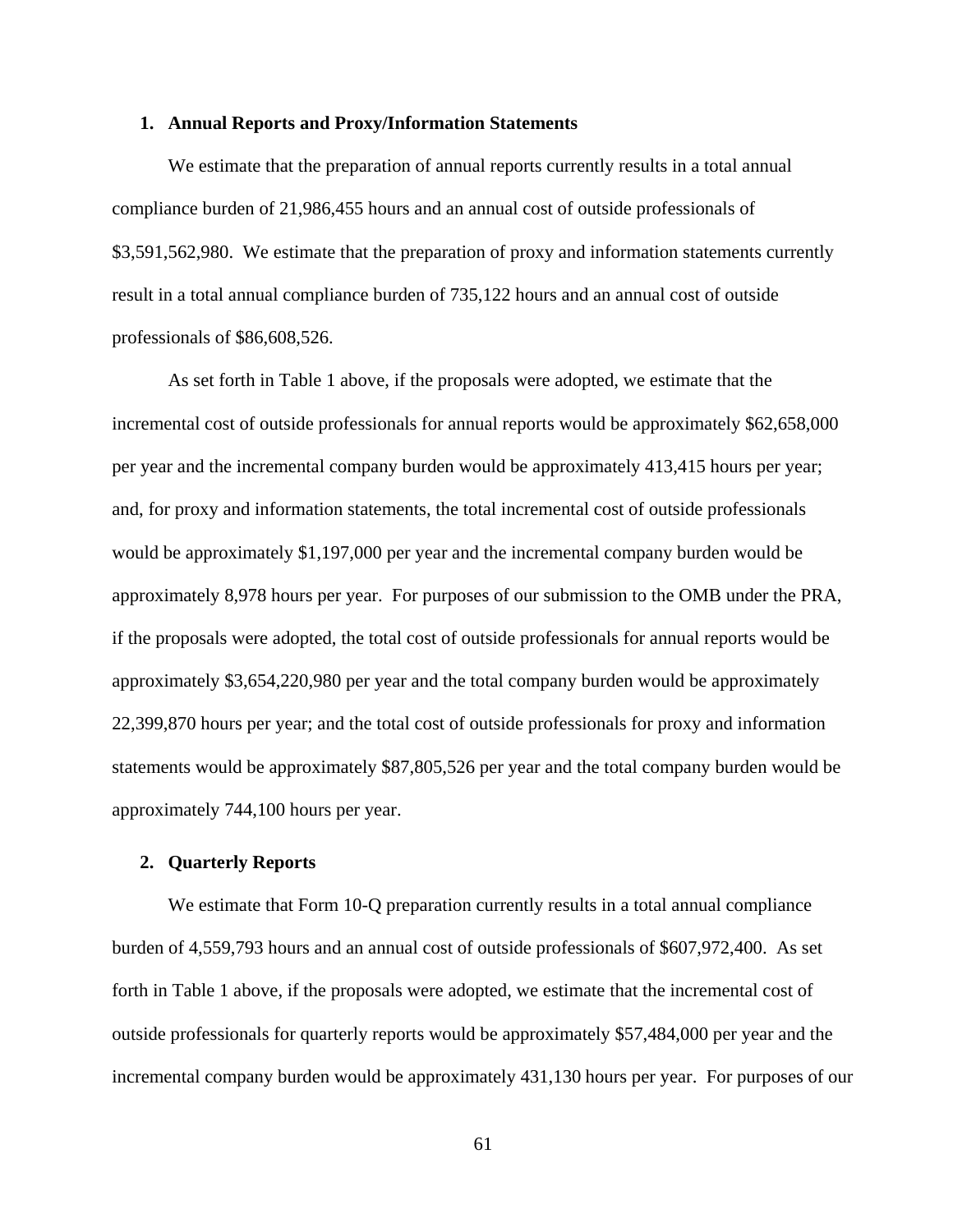submission to the OMB under the PRA, if the proposals were adopted, the total cost of outside professionals for quarterly reports would be approximately \$665,456,400 per year and the total annual company burden for quarterly reports would be approximately 4,990,923 hours per year.

### **3. Current Reports on Form 8-K**

Form 8-K prescribes information about significant events that a registrant must disclose on a current basis. We are proposing amendments to the definitions used in Items 2.03 and 2.04 of Form 8-K that revise the terminology used, but which we assume would not significantly impact the scope of information required to be disclosed under those items. Accordingly, we estimate that the proposed amendments would not increase the number of current reports filed on Form 8-K nor add incremental costs and burdens to the existing disclosure burden under Form 8-K. If the proposed revisions to Items 2.03 and 2.04 of Form 8-K were adopted, we estimate that, on average, completing and filing a Form 8-K would require the same amount of time currently spent by entities completing the form — approximately 4 hours.

We estimate that Form 8-K preparation currently results in a total annual compliance burden of 493,436 hours and an annual cost of outside professionals of \$65,791,500.

### **4. Registration Statements**

We estimate that the preparation of registration statements that would be affected by the proposed amendments currently has a total annual compliance burden of 1,023,273 hours and an annual cost of outside professionals of \$1,127,687,401. As set forth in Table 2 above, if the proposals were adopted, we estimate that the incremental cost of outside professionals for registration statements would be approximately \$22,722,000 per year and the incremental company burden would be approximately 18,935 hours per year. For purposes of our submission to the OMB under the PRA, if the proposals were adopted, the total cost of outside professionals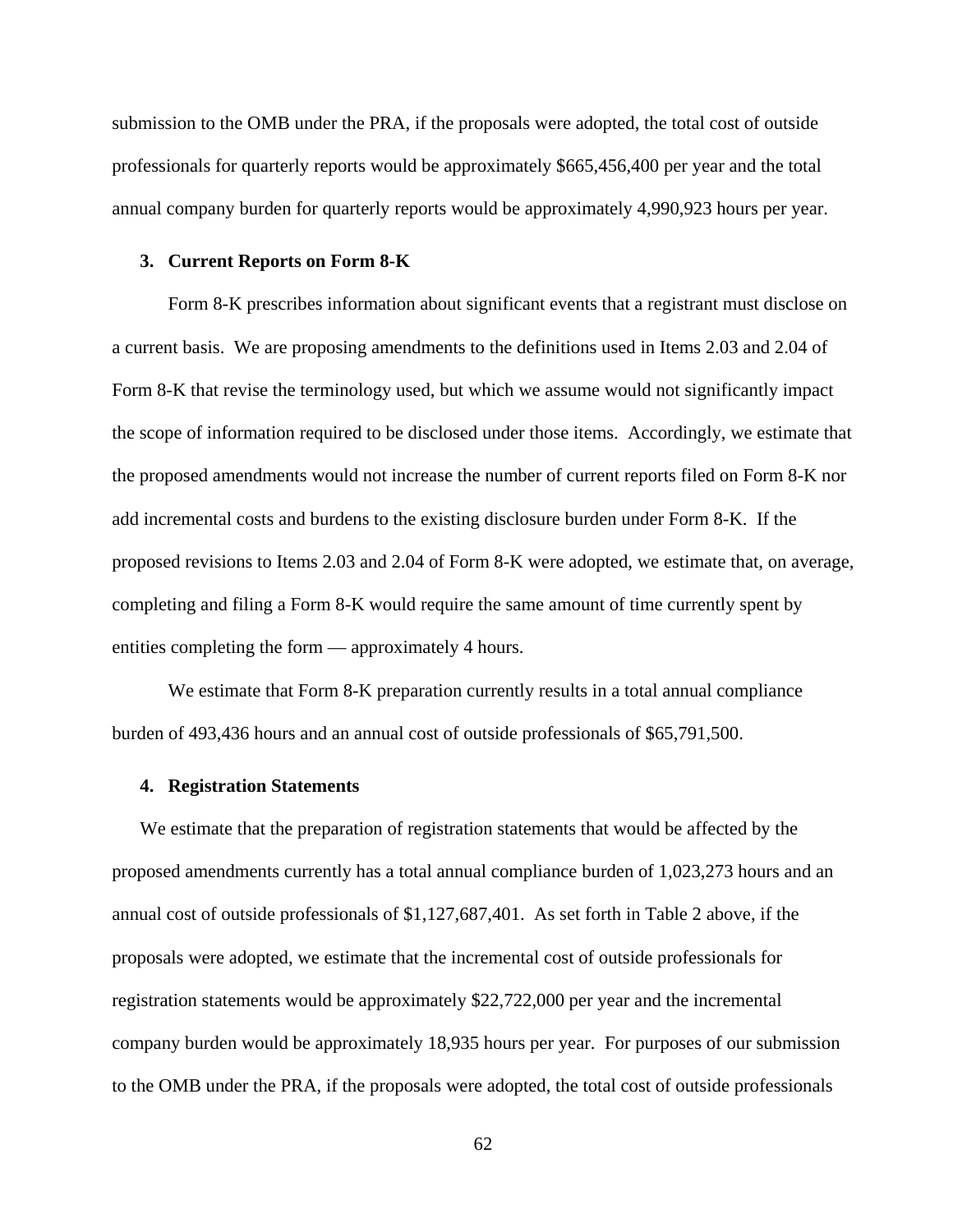for registration statements would be approximately \$1,150,409,401 per year and the total company burden would be approximately 1,042,208 hours per year.

## **C. Request for Comment**

Pursuant to 44 U.S.C.  $3506(c)(2)(B)$ , we request comment in order to:

- Evaluate whether the proposed collections of information are necessary for the proper performance of the functions of the Commission, including whether the information would have practical utility;
- Evaluate the accuracy of our estimates of the burden of the proposed collections of information;
- Determine whether there are ways to enhance the quality, utility, and clarity of the information to be collected;
- Evaluate whether there are ways to minimize the burden of the collections of information on those who respond, including through the use of automated collection techniques or other forms of information technology; and
- Evaluate whether the proposed amendments would have any effects on any other collections of information not previously identified in this section.

Any member of the public may direct to us any comments concerning the accuracy of these burden estimates and any suggestions for reducing the burdens. Persons who desire to submit comments on the collection of information requirements should direct their comments to the OMB, Attention: Desk Officer for the Securities and Exchange Commission, Office of Information and Regulatory Affairs, Washington, DC 20503, and send a copy of the comments to Elizabeth M. Murphy, Secretary, Securities and Exchange Commission, 100 F Street, NE, Washington, DC 20549-1090, with reference to File No. S7-22-10. Requests for materials submitted to the OMB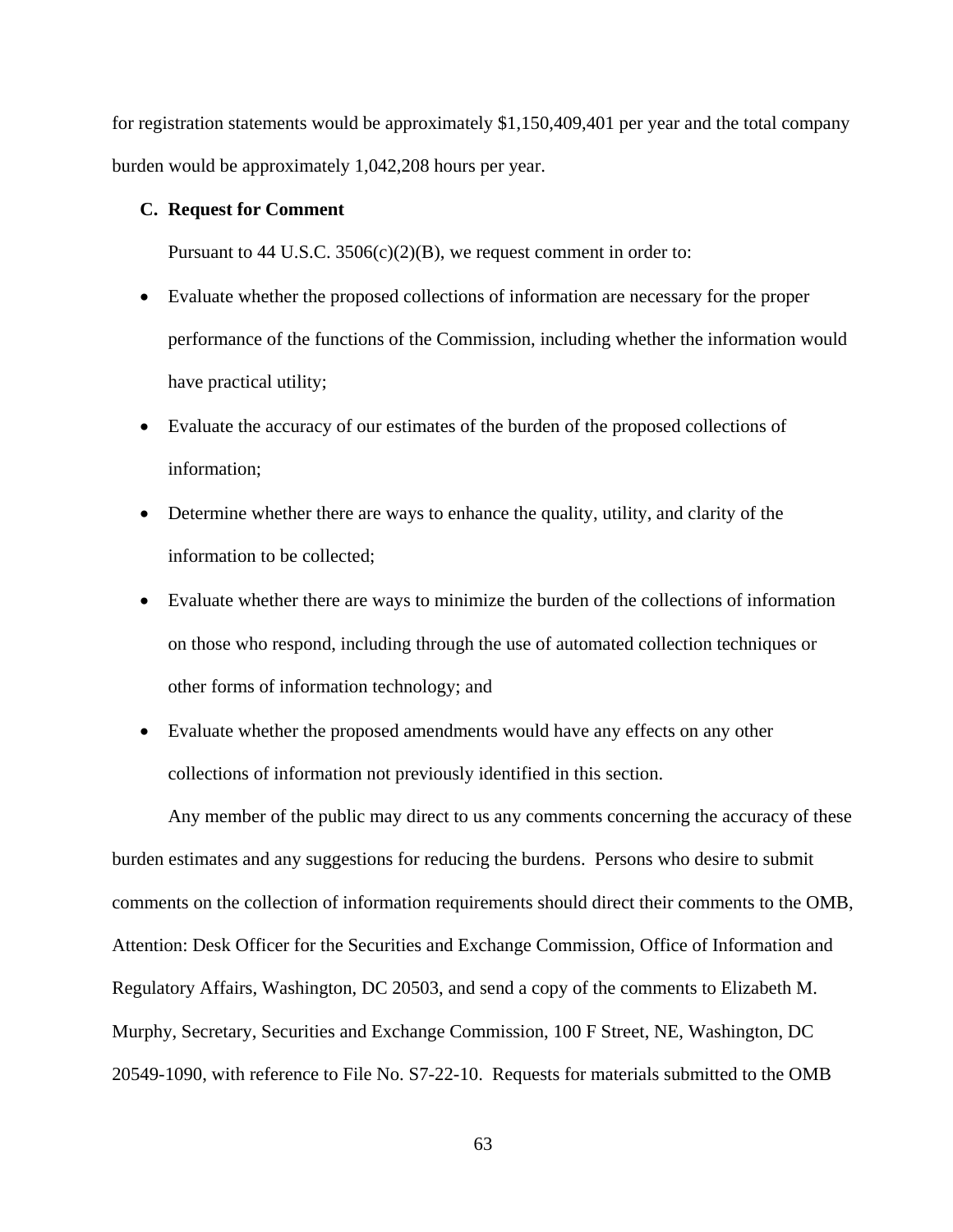by us with regard to these collections of information should be in writing, refer to File No. S7-22- 10 and be submitted to the Securities and Exchange Commission, Office of Investor Education and Advocacy, 100 F Street NE, Washington DC 20549-0213. Because the OMB is required to make a decision concerning the collections of information between 30 and 60 days after publication, your comments are best assured of having their full effect if the OMB receives them within 30 days of publication.

## **V. COST-BENEFIT ANALYSIS**

### **A. Introduction and Objectives of Proposals**

We are proposing amendments to enhance the disclosure that companies provide about short-term borrowings in order to provide more useful disclosure to investors about liquidity and short-term financings and to enhance investor understanding of issuers' liquidity. The proposed amendments are intended to improve disclosure by expanding and supplementing existing requirements.

First, the proposals would require a registrant to provide a comprehensive explanation of its short-term borrowings, including both quantitative and qualitative information. In addition, we are proposing conforming amendments to Form 8-K so that the Form uses the terminology contained in the proposed short-term borrowings disclosure requirement. Finally, we are making technical amendments to Item 303 of Regulation S-K to revise references to U.S. GAAP to reflect the FASB Codification.

The proposals seek to improve transparency of a company's short-term borrowings in order to provide investors with comprehensive information about a company's liquidity profile and demands on capital resources in each reporting period. The proposals also aim to clarify existing MD&A requirements in these areas to assist registrants in preparing disclosure that is meaningful,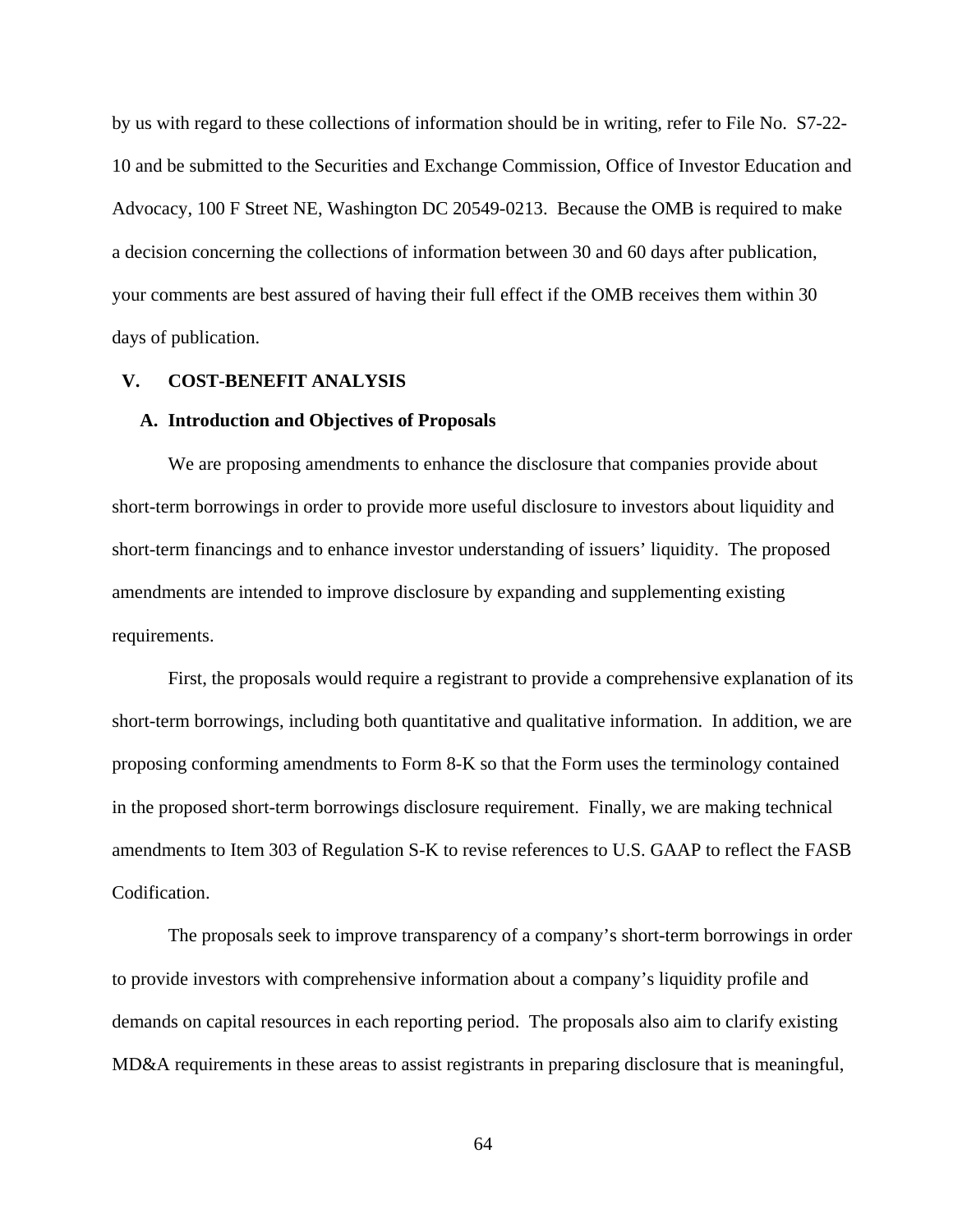useful and clear. Ultimately, the proposals are expected to enhance the ability of investors to make informed investment decisions and to allocate capital on a more efficient basis.

We considered alternative regulatory approaches for achieving these objectives, including providing further interpretive guidance on existing MD&A disclosure requirements and encouraging companies to voluntarily provide quantitative and qualitative information on shortterm borrowings where material to their financial condition. Although some public companies are voluntarily providing more detailed information as to short-term financings in their MD&A, we have observed that some companies generally do not provided investors with the desired level of detail in their disclosure absent a specific disclosure requirement or guidance, such as Guide 3. To elicit more detailed and comparable disclosures regarding a company's short-term borrowings activities in each reporting period as part of its overall liquidity profile, we are proposing mandated disclosure of short-term borrowings to complement existing MD&A disclosures.

#### **B. Benefits**

The proposed disclosures would benefit investors by informing them about the fluctuations in short-term borrowings during the reporting period. Information about the variability of borrowing levels and variations in types of borrowing activities over the course of the reporting period should enable investors to better understand the ability of a registrant to obtain the financing it needs to conduct its business operations and the costs of that financing, and how those may vary during the reporting period. The transparency of the financial statements should increase because investors would be able to learn more about the amount of financial risk taken by the company, its liquidity and capital resources, and the amount of capital deployed in earning activities by the company on an on-going basis during the year, including at quarter-ends. The proposed narrative discussion of the short-term borrowings arrangements, including the importance of those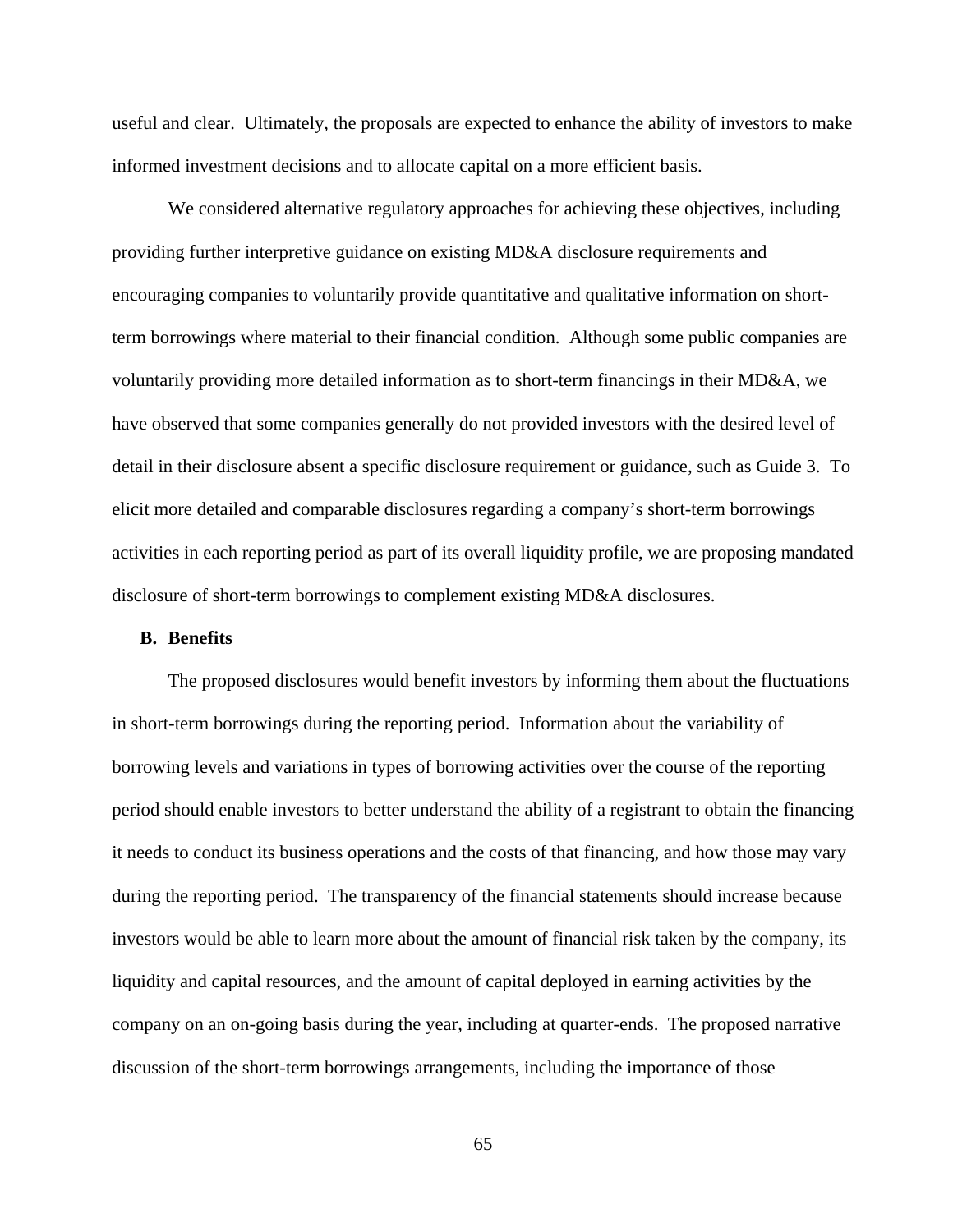arrangements to the registrant in terms of its liquidity and capital resources, should provide investors with insight into the magnitude of the registrant's short-term borrowing activities, the specific material impact of the short-term borrowing arrangements on the registrant, and the factors that could affect its ability to continue to use those short-term borrowing arrangements.

The proposed disclosures would inform investors about the amount of financial risk taken by the company.<sup>101</sup> For some businesses, short-term borrowings may decrease or increase at quarter- and year-ends due to innate fluctuations in cash flow obligations. In other cases, management may be deliberately reducing short-term debt at period ends.<sup>102</sup> Regardless of the cause, period-end financial statements could be less informative regarding the financial risks taken by companies during the period. The proposed disclosures should add transparency to the ongoing risks taken by companies. These disclosures should also help facilitate a more accurate understanding of a company's liquidity and capital resources.

The proposed disclosures should also inform investors about the amount of capital deployed in earning activities by a company and thus help evaluate its overall source of profitability. Investors should benefit from knowing whether the period-end balance sheet fully reflects all intra-period activities and assets. The disclosure should also enable more accurate comparisons between companies that engage in a pattern of borrowing and those that do not.

<sup>101</sup> Then Rise as New Period Progresses, WALL ST. J., Apr. 9, 2010; and M. Rappaport & T. McGinty, supra note 16 (reporting that "the practice, known as end-of-quarter 'window dressing' on Wall Street, suggests that K. Kelly et al., Big Banks Move to Mask Risk Levels — Quarter-End Loan Figures Sit 42% Below Peak, the banks are carrying more risk most of the time than their investors or customers can easily see. This activity has accelerated since 2008…").

Dressing?, 29 J. FIN. SERV. RES. 1, 2006. <sup>102</sup> M. Griffiths & D. Winters, The Turn of the Year in Money Markets: Tests of the Risk-Shifting Window Dressing and Preferred Habitat Hypotheses, J. BUS, 2005, vol. 78, no. 4.; M. Griffiths & D. Winters, On a Preferred Habitat for Liquidity at the Turn-of-the-Year: Evidence from the Term-Repo Market, 12 J. FIN. SERV. RES. 1, 1997; V. Kotomin & D. Winters, Quarter-End Effects in Banks: Preferred Habitat or Window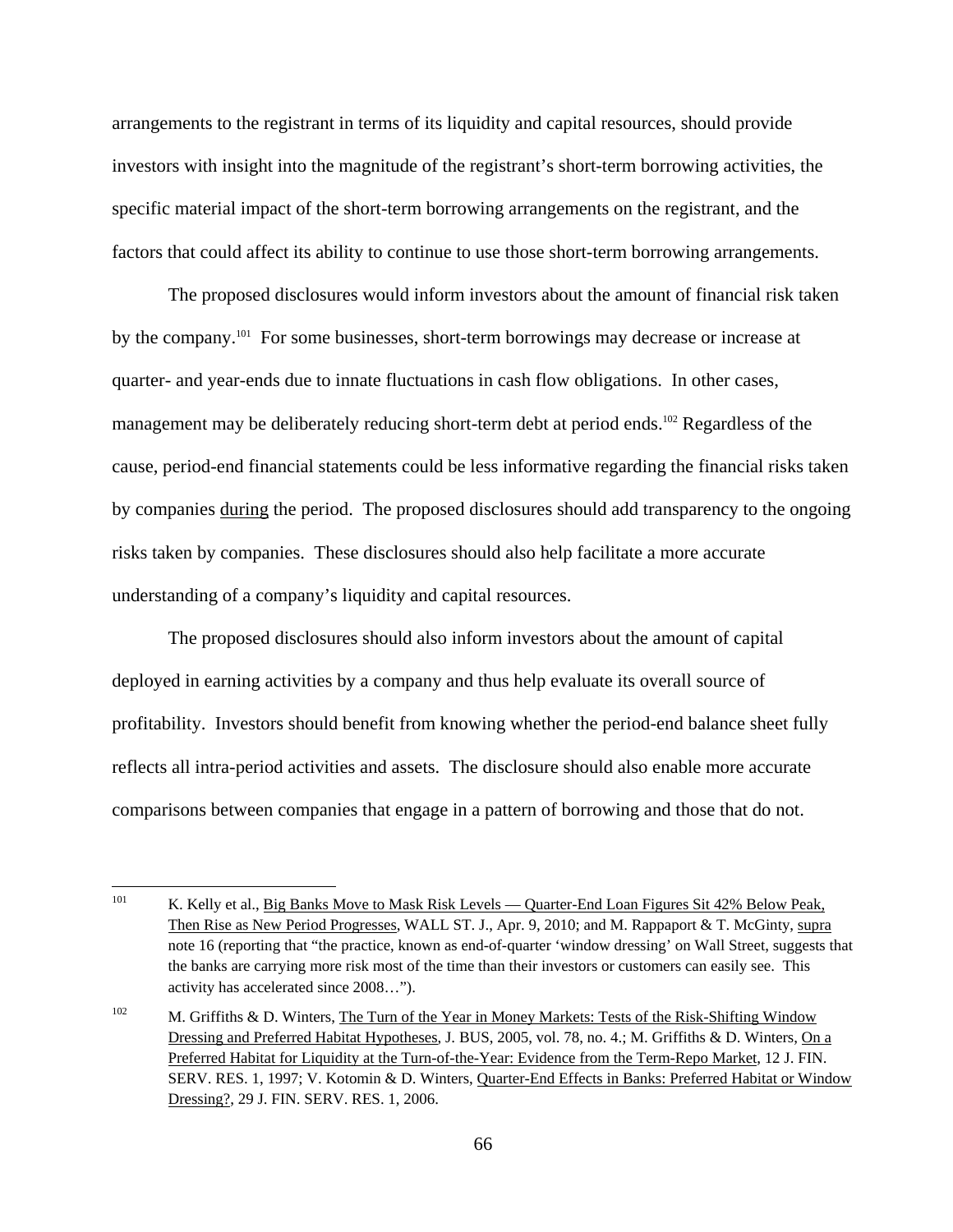Thus, the new disclosures should enhance transparency and competition especially in industries where short-term borrowing practices are common. Similar disclosure requirements exist in a more limited fashion for banks and bank holding companies under applicable banking regulations.103 Therefore, bank regulators find this information to be useful in monitoring the risk of these institutions.104

The proposed amendments are likely to increase transparency. Therefore, information asymmetry and information risk would be lower and investors should demand a lower risk premium and rate of return.105 Thus, the proposed disclosures would help reduce cost of capital and improve capital allocation and formation in the overall economy.

**C. Costs** 

The proposals to require short-term borrowings disclosure on an annual and quarterly basis are new. In connection with the new disclosure requirements, registrants would be required to incur additional direct costs to which they were previously not subject, and could incur indirect costs as well. Because the proposed requirements require additional disclosures that are not currently provided in connection with Guide 3 compliance, bank holding companies would also

<sup>103</sup> Banks and bank holding companies report the quarterly average for federal funds sold and securities purchased under agreements to resell (FFIEC 031 and 041 Schedule RC-K, and FR Y-9C Schedule HC-K).

 Delegated Authority and Submission to OMB, (March. 18, 2006) [71 FR 11194]. ("The FR Y-9 family of holding companies] between on-site inspections. Financial information from these reports is used to detect [bank holding company's] overall financial condition to ensure safe and sound operations."). <sup>104</sup> See e.g., Board of Governors of the Federal Reserve System, Announcement of Board Approval Under reports historically has been, and continues to be, the primary source of financial information on [bank emerging financial problems, to review performance and conduct pre-inspection analysis, to monitor and evaluate capital adequacy, to evaluate [bank holding company] mergers and acquisitions, and to analyze a

<sup>&</sup>lt;sup>105</sup> See D. Easley & M. O'Hara, Information and the Cost of Capital, 59 J. FIN. 1553 (2004) (arguing that the information composition between public and non-public information affects the cost of capital because investors demand a higher return from their investments when they face asymmetric information); R. Lambert et al., Accounting Information, Disclosure, and the Cost of Capital, 45 J. ACCT. RES. 385 (2007) (deriving conditions under which an increase in information quality leads to an unambiguous decline in the cost of capital).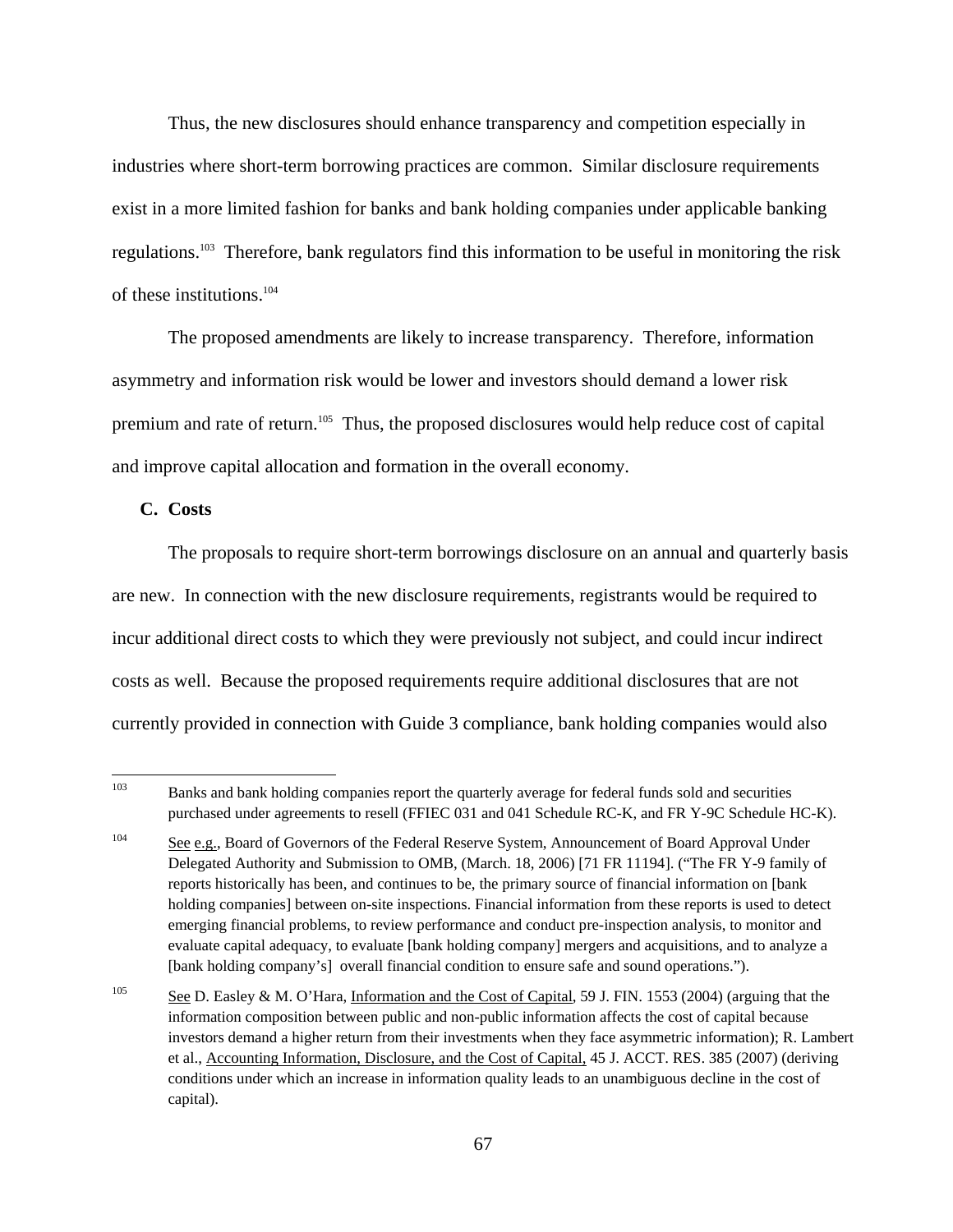incur additional direct and indirect costs to which they were previously not subject. Furthermore, as noted in our PRA analysis, we estimate that registrants would incur higher costs in the initial reporting periods than would be incurred in ongoing reporting periods.

We estimate that the proposals would impose new disclosure requirements on approximately 10,380 public companies.<sup>106</sup> We estimate that the collection of information and the preparation of the disclosure would involve multiple parties, including in-house preparers, senior management, in-house accounting staff, in-house counsel, information technology personnel, outside counsel, outside auditors and audit committee members. For purposes of our PRA analysis, we estimated that company personnel would spend approximately 872,204 hours per year (84 hours per company) to prepare, review and file the proposed disclosure. We also estimated that companies would spend approximately \$143,756,500 (\$13,849 per company) on outside professionals to comply with the proposed requirements.

We believe that the proposed amendments could increase the costs for some companies to collect the information necessary to prepare the disclosure. We also believe that the proposed amendments will impose different costs for companies, depending on whether they are bankholding companies that currently provide Guide 3 information, financial companies as defined in the proposed rule, non-financial companies, or smaller reporting companies, as described below. Although management must already consider short-term borrowing information as it prepares its financial statements and MD&A under existing requirements, the proposed amendments could impose significant incremental costs for the collection and calculation of data, particularly in connection with the registrant's initial compliance.

 106 We estimate that all registrants who filed annual reports in 2009 would be required to provide the proposed disclosures.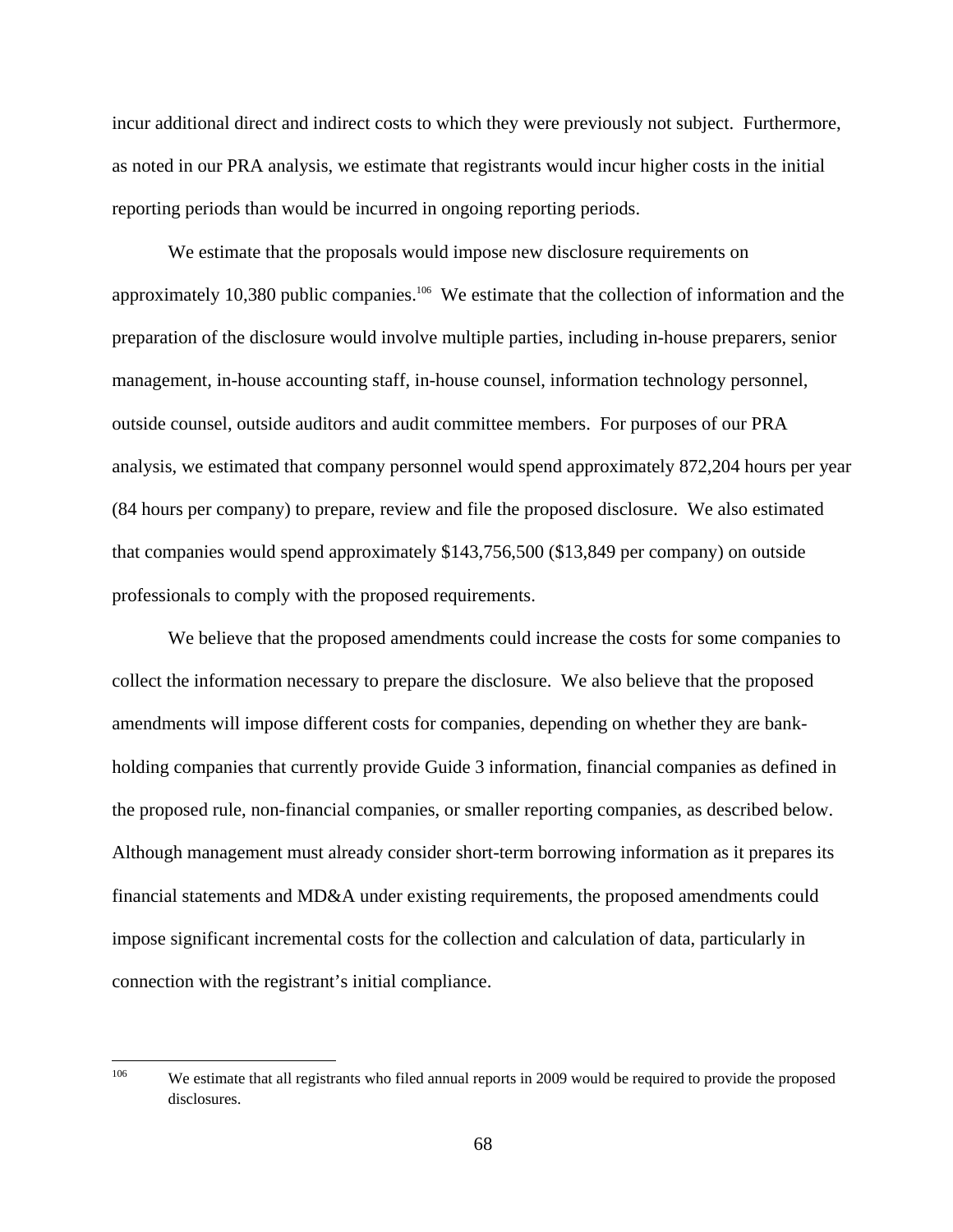In particular, this disclosure requires the production of new data for companies that are not already reporting this type of data voluntarily or to their primary regulators. In some industries, companies may readily have access to this information in their systems while others may not be producing it on a daily basis as would be required for financial companies under the proposals. For example, insurance companies may find it difficult to produce daily balances for each day that is necessary for the average and maximum short-term borrowing disclosures applicable to them. In addition, companies that are not financial companies under the proposed definition, particularly those with multi-national operations, may not currently be producing the data necessary for the monthly average and maximum short-term borrowings disclosures, and they may be faced with complex calculation issues when gathering the data from multiple jurisdictions. For many companies, the costs of data production may be high.

For bank holding companies currently subject to Guide 3, costs will likely arise primarily from the preparation of incremental disclosure in MD&A (i.e., the proposed requirements for maximum daily amounts instead of maximum monthly amounts and the proposed narrative discussion of short-term borrowings arrangements) as well as quarterly reporting of this information (rather than on an annual basis alone). These bank holding companies already report to the Commission average short-term borrowings data computed based on daily averages on an annual basis, pursuant to Item VII of Guide 3. Of the approximately 10,380 public companies, we estimate that approximately 800 are bank holding companies.

For registrants that meet the proposed definition of "financial company" but that are not bank holding companies, such as insurance companies, broker-dealers, business development companies, and financing companies, the costs imposed could be substantial because, as requirements that are newly applicable to these entities, costs would likely include implementing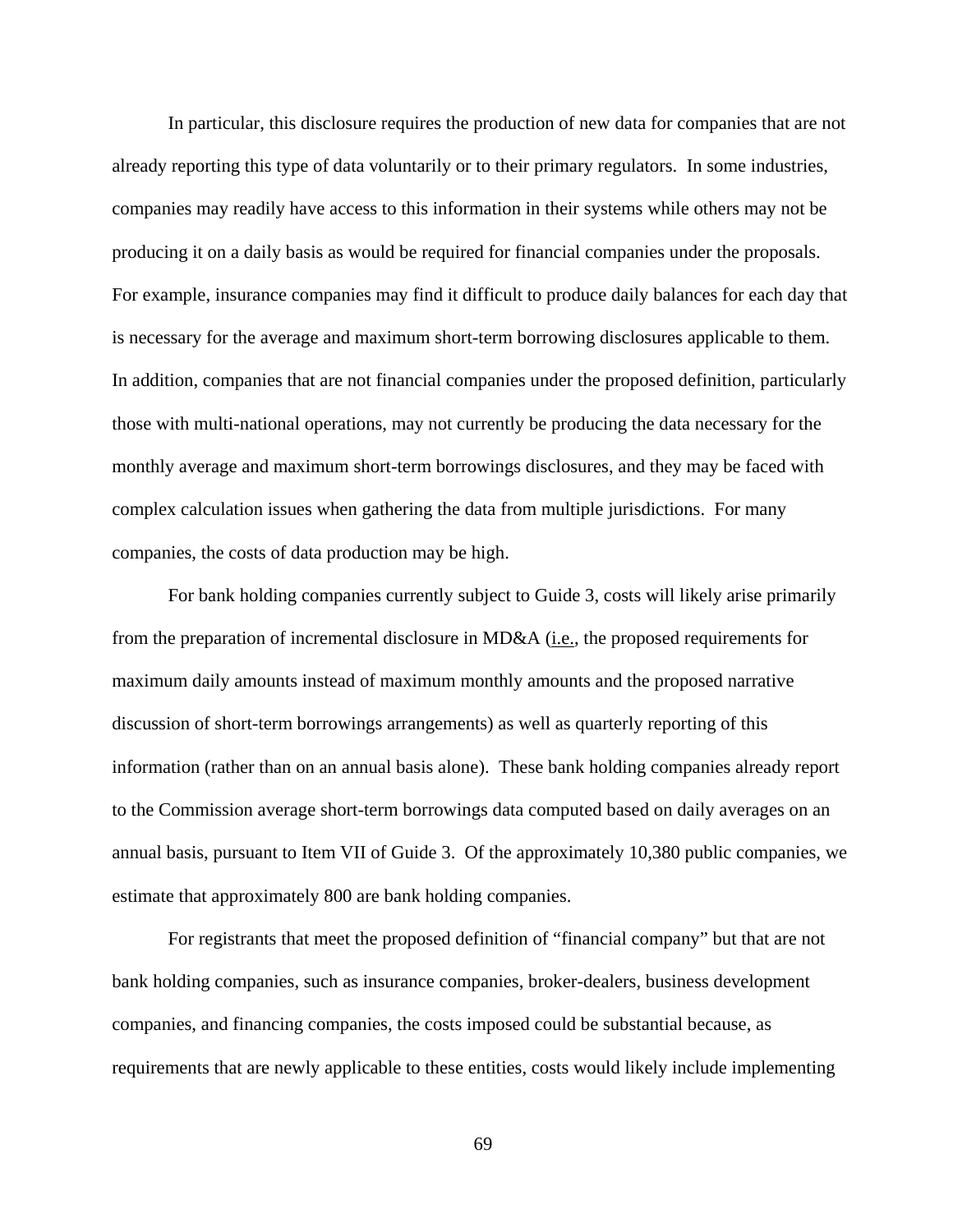or adjusting data gathering systems to capture daily balance information, implementing new disclosure controls and procedures, time spent by internal accounting staff to compile the data, as well as the preparation of narrative disclosure. As a portion of these costs would arise from data collection, the costs of compliance in the initial reporting period would likely be higher because systems may need to be implemented or adjusted. We estimate that, in addition to the approximately 800 bank holding companies, approximately 700 registrants would meet the proposed definition of "financial company."

Registrants that do not meet the definition of "financial companies" could have lower costs than those registrants that are financial companies, because they would not be required to compile data based on daily balances. Again, the requirements would be newly applicable, and could require these registrants to incur costs to implement or adjust data gathering systems to capture month-end balance information, the implementation of new disclosure controls and procedures, time spent by internal accounting staff to compile the data, as well as preparation of narrative disclosure. For companies that do not currently close their books on a monthly basis, the costs of gather the data would likely be higher than those that do, because monthly balances would not be readily available from existing books and records systems. The implementation or adjustment of data gathering systems would likely cause costs to be higher for these companies in the initial compliance period. We estimate that the number of registrants that are not financial companies and that are not smaller reporting companies, is approximately 7,640.

For smaller reporting companies, the proposed requirements would also be newly applicable, and costs incurred would be similar to those applicable to large reporting companies, except that, as proposed, smaller reporting companies would only be required to provide two years of annual short-term borrowings information, rather than three years, and would not be required to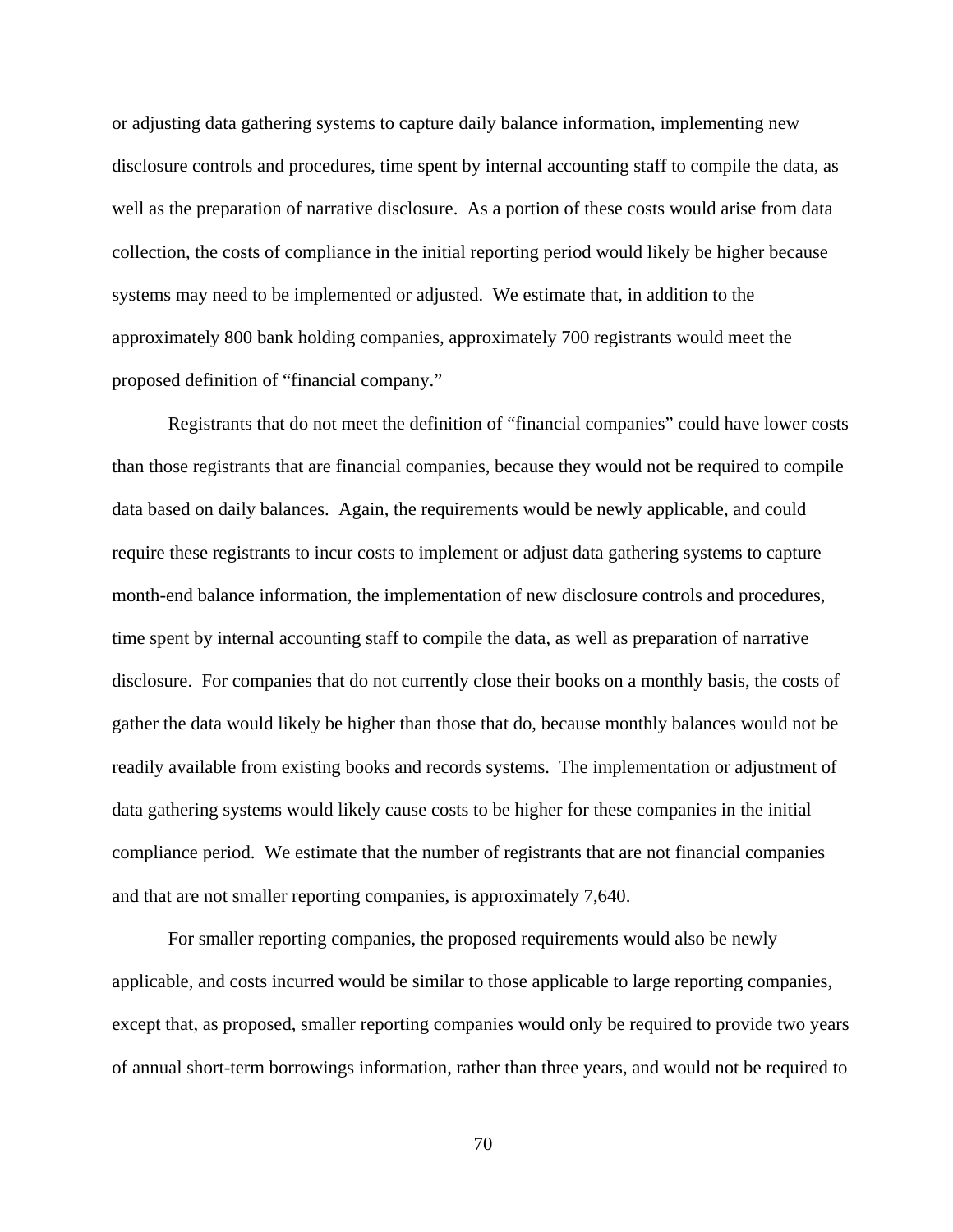provide quarterly disclosure on the same level of detail as annual disclosure. Accordingly, in addition to the costs to prepare and review the disclosure, smaller reporting companies that do not currently track the data needed to compile the short-term borrowings disclosure or that do not currently close their books on a monthly basis, would incur costs to implement or adjust data collection systems and disclosure controls and procedures. On the other hand, small entities without such systems would be more likely to engage in financing activities that are less complex, where the compilation and calculation of such data would not raise significant burdens. In addition, the cost estimates set forth in our PRA analysis may be lower for a small entity to the extent its costs for personnel and outside professionals are lower than our assumed amounts. As discussed elsewhere in this release, we estimate that there are approximately 1,240 smaller reporting companies.

In addition, registrants that are not smaller reporting companies could incur increased costs in connection with the preparation of their quarterly reports, as the amendments call for disclosure in quarterly reports at the same level of detail as in annual reports. To provide this increased level of detail, registrants may need to alter their existing disclosure controls and procedures for quarterly reporting. For purposes of our PRA analysis, we estimated that company personnel would spend approximately 18 additional hours per year to prepare, review and file the proposed disclosure in Form 10-Q. We estimate that approximately 8,200 registrants (based on our estimated number of annual report filers, less smaller reporting companies and foreign private issuers) would be subject to the requirement to provide quarterly disclosure at the same level of detail as in annual reports.

Companies may also be faced with indirect costs arising from the amendments. For example, companies may need to consider the impact of the amendments on their financing plans,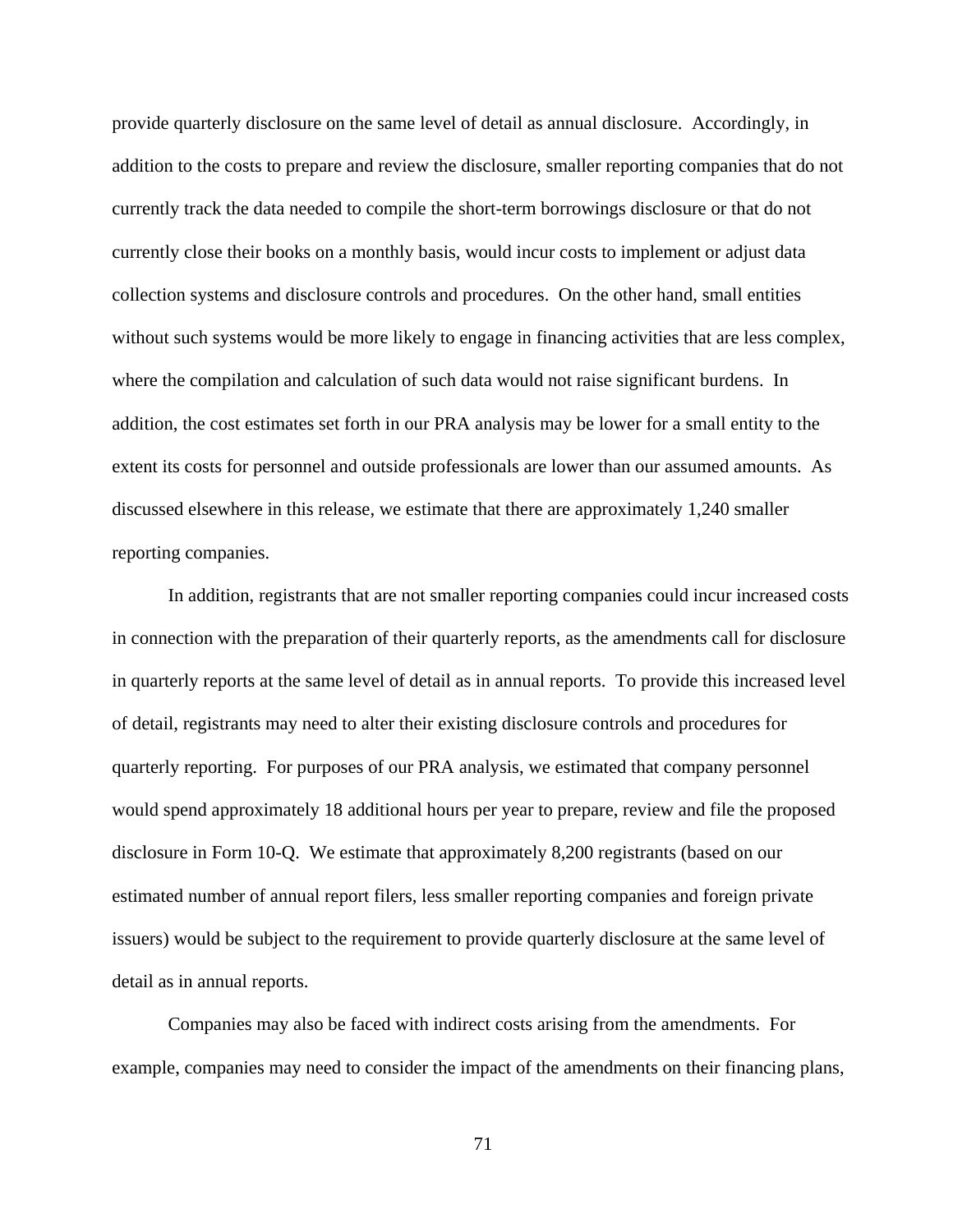to the extent the gathering of data and preparation of disclosure imposes significant time burdens. Specifically, companies could decide to delay registered offerings or conduct unregistered offerings if they are unable to gather data and prepare the new disclosures without significant time and expense. This indirect cost should decrease over time, as companies implement disclosure controls and procedures to comply with the new disclosures. In other cases, companies may alter their short-term borrowings activities in response to the proposed disclosure, in order to avoid incurring the cost of compliance, and in doing so could incur transaction costs or opportunity costs that they would not face without a mandatory disclosure requirement.

In certain cases, mandatory required disclosure requirements can have adverse effects for companies and their shareholders if the disclosures reveal confidential information and trade secrets of a company. In the case of the proposed short-term borrowings, however, such indirect costs should be minimal due to the non-proprietary nature of short-term borrowings. There is some possibility that a company's competitors could be able to infer proprietary or sensitive information about a company's business operations or strategy from disclosure about short-term borrowings arrangements. If this were the case, it could disproportionately impact companies that meet the proposed definition of "financial company," to the extent that amounts calculated based on daily balance information provide a more accurate basis for such inferences. We preliminarily believe that the likelihood of this impact is low.

#### **D. Request for Comment**

We request data to quantify the costs and the value of the benefits described above. We seek estimates of these costs and benefits, as well as any costs and benefits not already defined, that may result from the adoption of these proposed amendments. We also request qualitative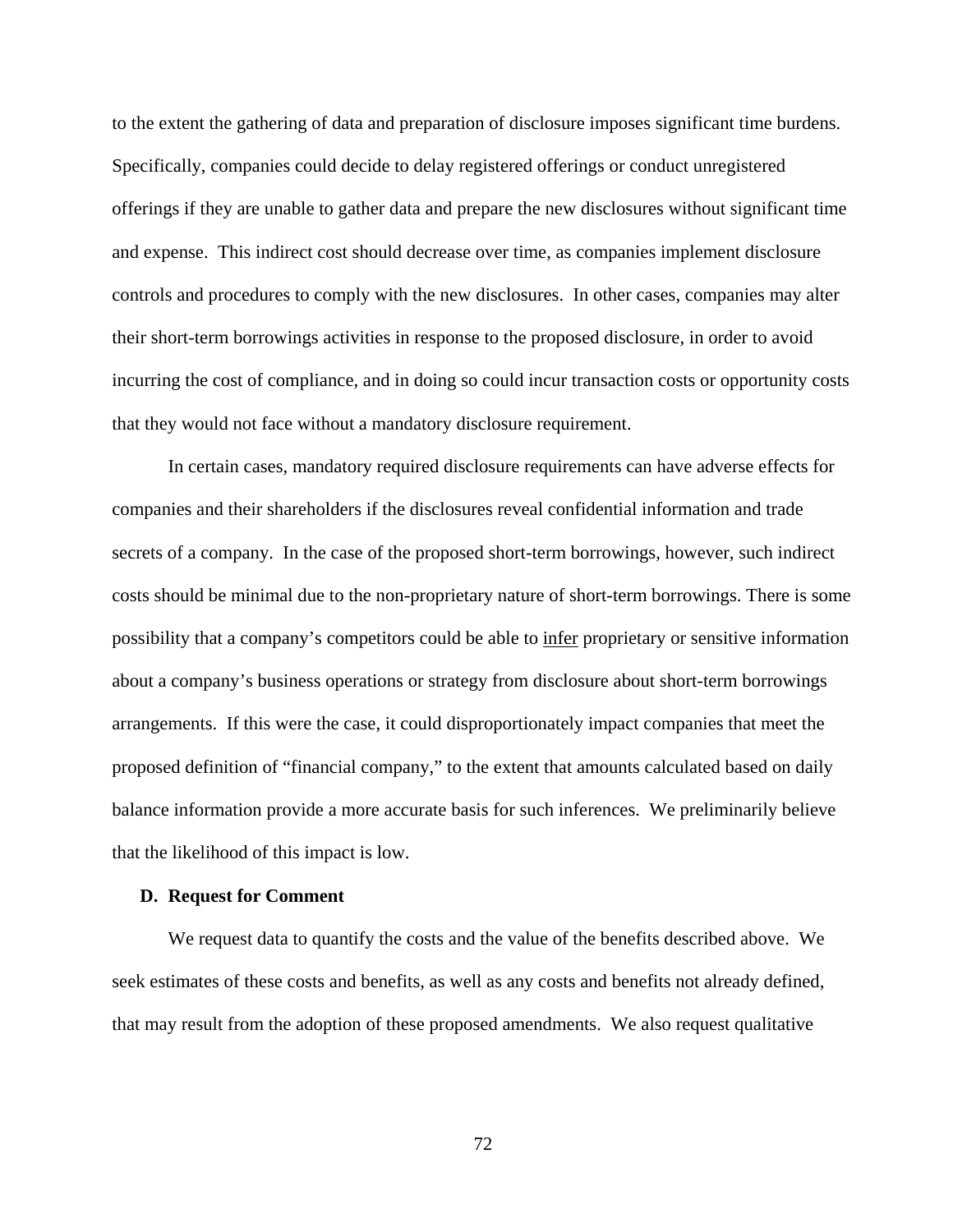feedback on the nature of the benefits and costs described above and any benefits and costs we may have overlooked.

# **VI. CONSIDERATION OF IMPACT ON THE ECONOMY, BURDEN ON COMPETITION AND PROMOTION OF EFFICIENCY, COMPETITION AND CAPITAL FORMATION**

Section 23(a)(2) of the Exchange Act requires us,<sup>107</sup> when adopting rules under the Exchange Act, to consider the impact that any new rule would have on competition. In addition, Section 23(a)(2) prohibits us from adopting any rule that would impose a burden on competition not necessary or appropriate in furtherance of the purposes of the Exchange Act.

Section 2(b) of the Securities Act<sup>108</sup> and Section 3(f) of the Exchange Act<sup>109</sup> require us, when engaging in rulemaking where we are required to consider or determine whether an action is necessary or appropriate in the public interest, to consider, in addition to the protection of investors, whether the action will promote efficiency, competition, and capital formation.

The proposed amendments are intended to enhance disclosure in MD&A relating to registrants' liquidity profile in each reporting period by highlighting and expanding disclosure requirements for short-term borrowings. The proposed amendments to Form 8-K, which would conform the disclosure requirements in the Form to the proposed amendments to Regulation S-K, are intended to continue to provide real-time disclosure in connection with these topics.

The proposed amendments may increase the usefulness of MD&A. The ability of users of financial information to understand registrants' financial statements and to determine the existence of trends in borrowing and funding activity is expected to improve as a result of the disclosure of average and maximum short-term borrowings during each reporting period.

<sup>107</sup>  $15$  U.S.C.  $78w(a)(2)$ .

<sup>&</sup>lt;sup>108</sup> 15 U.S.C. 77b(b).

 $109$  15 U.S.C. 78c(f).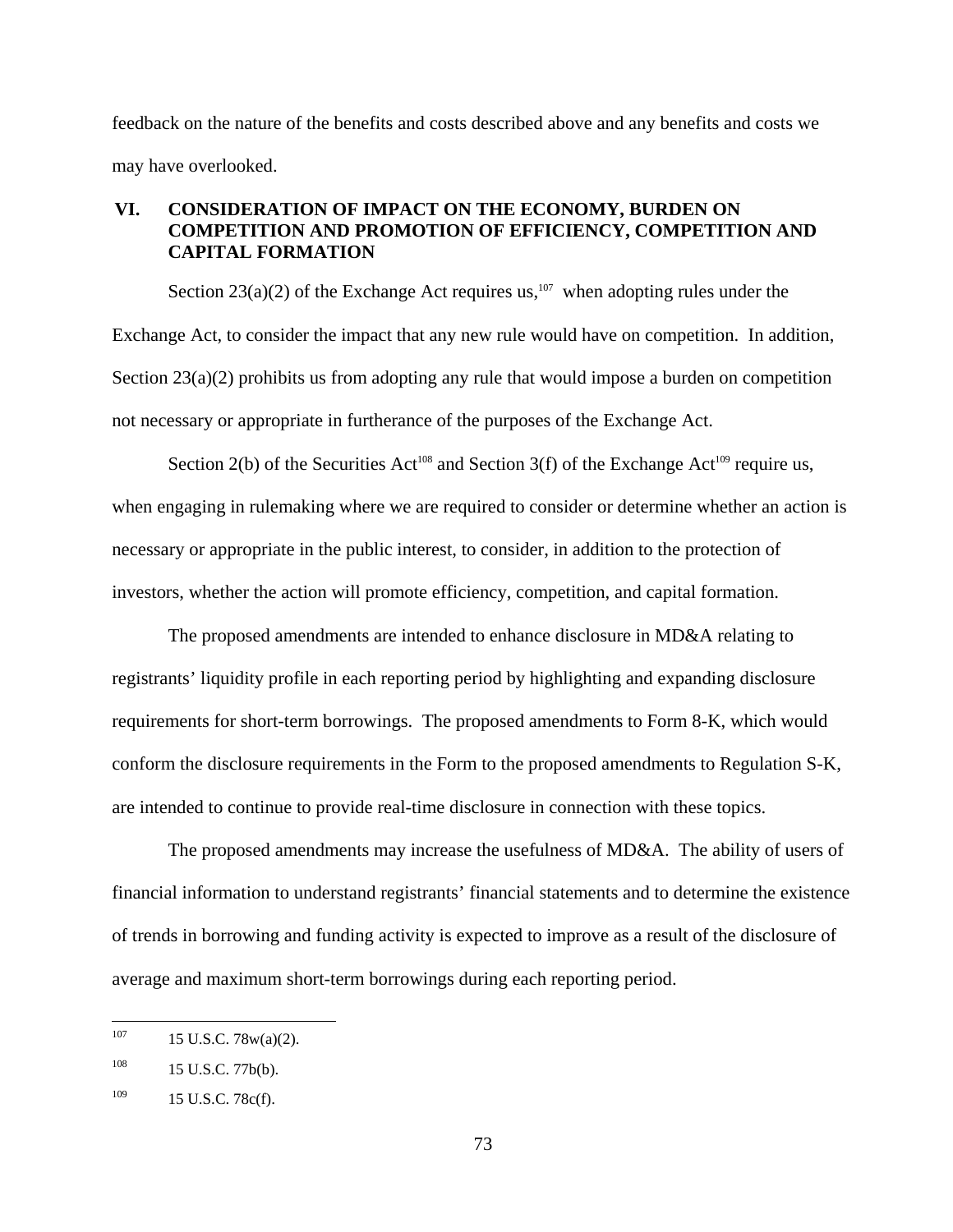The proposed amendments also should increase the efficiency of U.S. capital markets by providing investors with additional and more timely information about registrants' borrowing and funding activities, including borrowing activities that are not apparent on the face of period-end financial statements and exposures to market and funding liquidity risks. This information could be used by investors in allocating capital across companies, and toward companies where the risk incentives appear better aligned with an investor's appetite for risk. Furthermore, these reductions in the asymmetry of information between registrants and investors could reduce registrants' cost of capital as investors may demand a lower risk premium when they have access to more information. $110$ 

In certain cases, mandatory required disclosure requirements can have adverse effects for companies and their shareholders if the disclosures reveal confidential information and trade secrets of a company. In the case of the proposed short-term borrowings, however, such indirect costs should be minimal due to the non-proprietary nature of short-term borrowings. There is some possibility that a company's competitors could be able to infer proprietary or sensitive information about a company's business operations or strategy from disclosure about short-term borrowings arrangements. If this were the case, it could disproportionately impact companies that meet the proposed definition of "financial company," to the extent that amounts calculated based on daily balance information provide a more accurate basis for such inferences. We preliminarily believe that the likelihood of this impact is low.

We request comment on whether the proposed amendments would promote efficiency, competition, and capital formation or have an impact or burden on competition. Commentators are requested to provide empirical data and other factual support for their view to the extent possible.

 $\frac{1}{110}$ 

See D. Easley & M. O'Hara, supra note 98, and R. Lambert et al, supra note 98.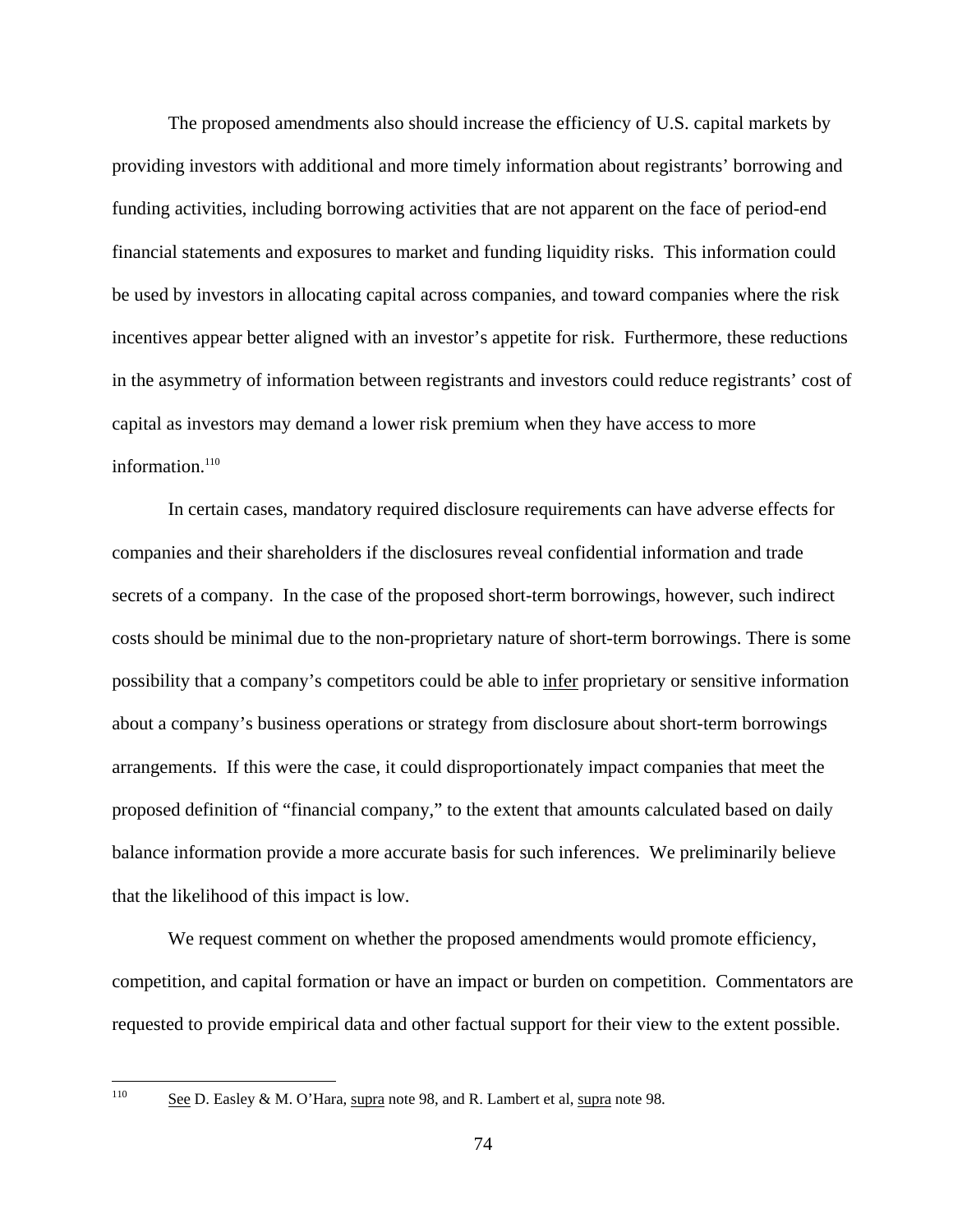## **VII. SMALL BUSINESS REGULATORY ENFORCEMENT FAIRNESS ACT**

For purposes of the Small Business Regulatory Enforcement Fairness Act of 1996

 $(SBREFA)^{111}$  we solicit data to determine whether the proposed rule amendments constitute a "major" rule. Under SBREFA, a rule is considered "major" where, if adopted, it results or is likely to result in:

- An annual effect on the economy of \$100 million or more (either in the form of an increase or a decrease);
- • A major increase in costs or prices for consumers or individual industries; or
- Significant adverse effects on competition, investment or innovation.

Commentators should provide empirical data on (a) the potential annual effect on the economy; (b) any increase in costs or prices for consumers or individual industries; and (c) any potential effect on competition, investment or innovation.

# **VIII. INITIAL REGULATORY FLEXIBILITY ACT ANALYSIS**

This Initial Regulatory Flexibility Analysis (IRFA) has been prepared in accordance with the Regulatory Flexibility Act.<sup>112</sup> It relates to proposed revisions to the rules and forms under the Securities Act and Exchange Act to enhance disclosure that registrants provide in MD&A regarding short-term borrowings.

## **A. Reasons for, and Objectives of, the Proposed Action**

The proposed amendments are intended to enhance disclosure in MD&A relating to registrants' liquidity profile by highlighting and expanding disclosure requirements for short-term borrowings. The proposed amendments to Form 8-K, which would conform the disclosure requirements in the Form to the proposed amendments to Regulation S-K, are intended to continue

 $111\,$ Pub. L. No. 104-121, tit. II, 110 Stat. 857 (1996).

<sup>112</sup> 5 U.S.C. 603.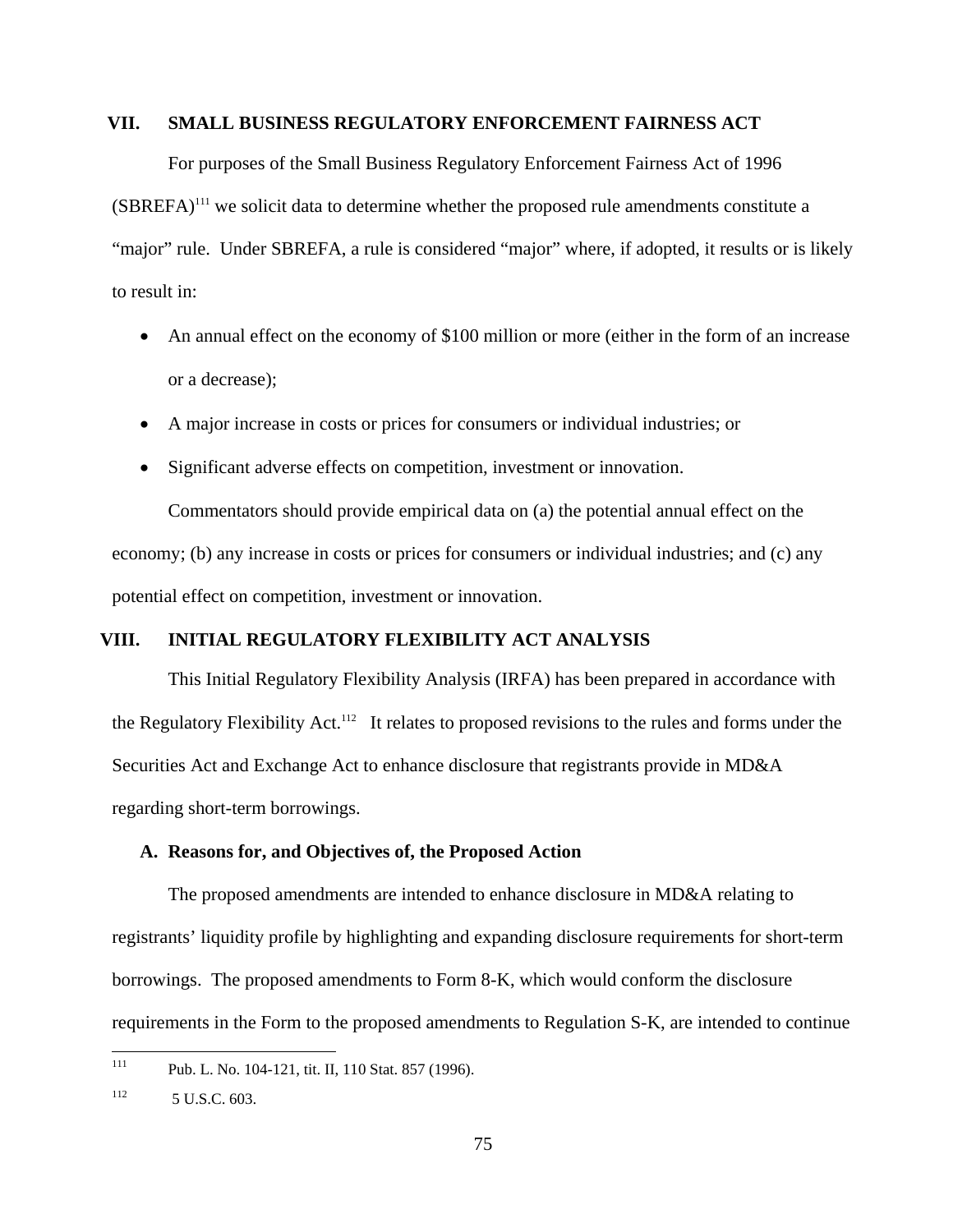to provide real-time disclosure in connection with these topics. These amendments are being proposed to increase transparency in the presentation of registrants' borrowing and funding activities and exposure to liquidity risks in connection with that activity. This increased transparency in areas of increasing importance to investors is intended to maintain investor confidence in the full and fair disclosure required of all registrants.

### **B. Legal Basis**

We are proposing the amendments pursuant to Sections 6, 7, 10, 19(a) and 28 of the Securities Act and Sections 12, 13, 14, 15(d), 23(a) and 36 of the Exchange Act.

#### **C. Small Entities Subject to the Proposed Action**

The proposed amendments would affect some companies that are small entities. The Regulatory Flexibility Act defines "small entity" to mean "small business," "small organization," or "small governmental jurisdiction."113 The Commission's rules define "small business" and "small organization" for purposes of the Regulatory Flexibility Act for each of the types of entities regulated by the Commission. Securities Act Rule  $157^{114}$  and Exchange Act Rule 0-10(a)<sup>115</sup> define a company, other than an investment company, to be a "small business" or "small organization" if it had total assets of \$5 million or less on the last day of its most recent fiscal year. We estimate that there are approximately  $1,240$  companies that may be considered small entities.<sup>116</sup> The proposed amendments would affect small entities that (i) have a class of securities that are registered under Section 12 of the Exchange Act, or are required to file reports under Section 15(d)

<sup>113</sup> 5 U.S.C. 601(6).

<sup>114 17</sup> CFR 230.157.

 $115$  17 CFR 240.0-10(a).

<sup>116</sup> 116 This includes approximately 30 business development companies that are small entities. For purposes of the Regulatory Flexibility Act, an investment company ( including a business development company) is a small entity if it, together with other investment companies in the same group of related investment companies, has net assets of \$50 million or less as of the end of its most recent fiscal year. 17 CFR 270.0-10(a).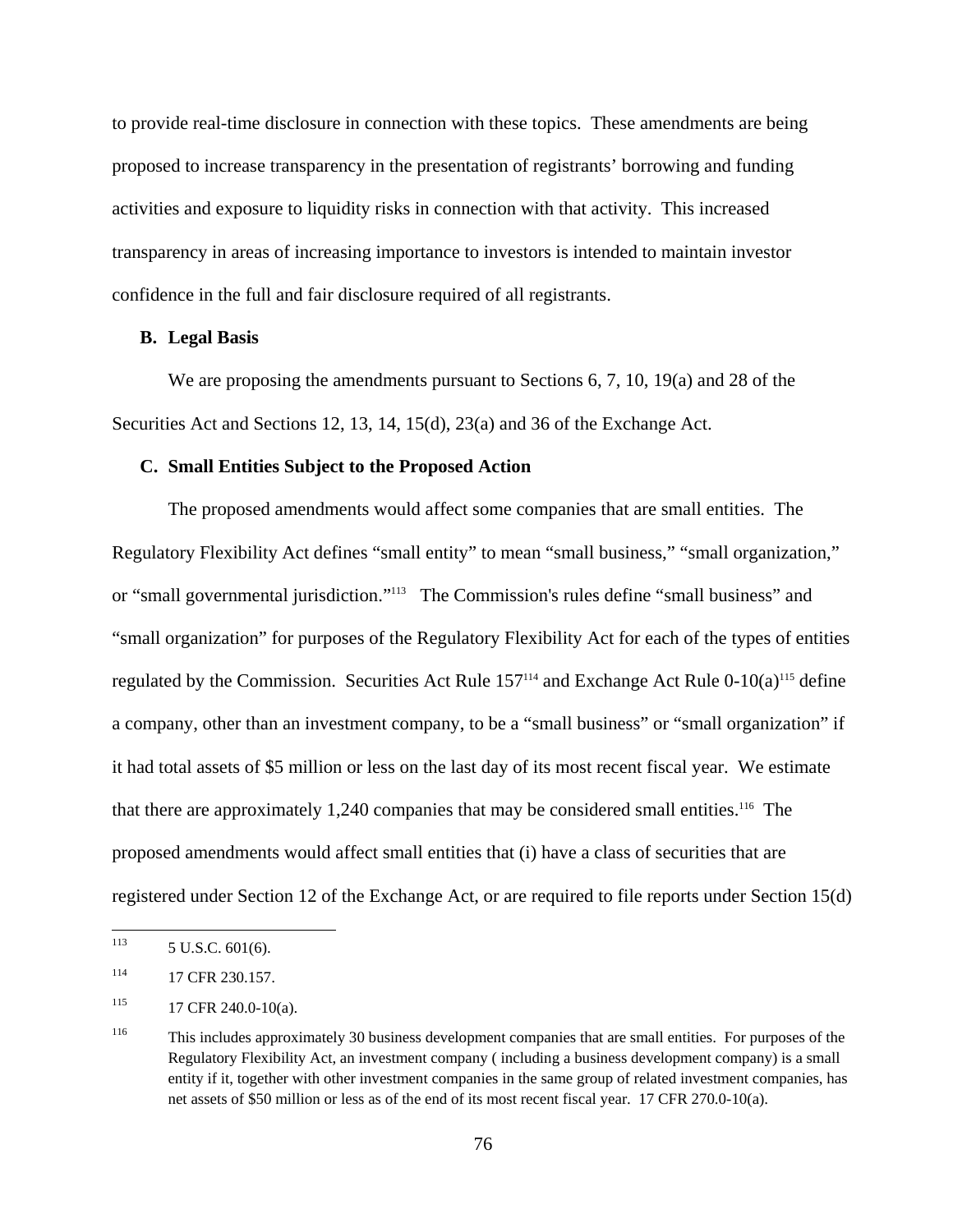of the Exchange Act and (ii) are required to provide MD&A disclosure under applicable rules and forms or disclosure under Items 2.03 and 2.04 of Form 8-K. In addition, the proposals also would affect small entities that file, or have filed, a registration statement (that is required to include MD&A disclosure under the applicable rules and forms) that has not yet become effective under the Securities Act and that has not been withdrawn.

The data underlying the proposed short-term borrowing disclosures should be available from a company's books and records, although it may not currently be collected on month-end basis or daily basis, as proposed in the rule. As discussed in our PRA analysis, we believe that the collection and calculation of short-term borrowing data in the form proposed may have a cost impact on registrants, including small entities, that do not currently maintain information technology systems for the collection of the required data. On the other hand, small entities without such systems would be more likely to engage in financing activities that are less complex, where the compilation and calculation of such data would not raise significant burdens. In addition, the cost estimates set forth in our PRA analysis may be lower for a small entity to the extent its costs for personnel and outside professionals are lower than our assumed amounts.

We are proposing an accommodation for smaller reporting companies, such that expanded disclosures of short-term borrowings would not be required for interim periods and annual period data would only be required for two years rather than three years.

#### **D. Reporting, Recordkeeping, and other Compliance Requirements**

The proposed amendments are intended to enhance disclosure about short-term borrowings. These proposals would require a small entity to:

• provide, in a separately captioned subsection of MD&A, a comprehensive explanation of its short-term borrowings, including both quantitative and qualitative information; and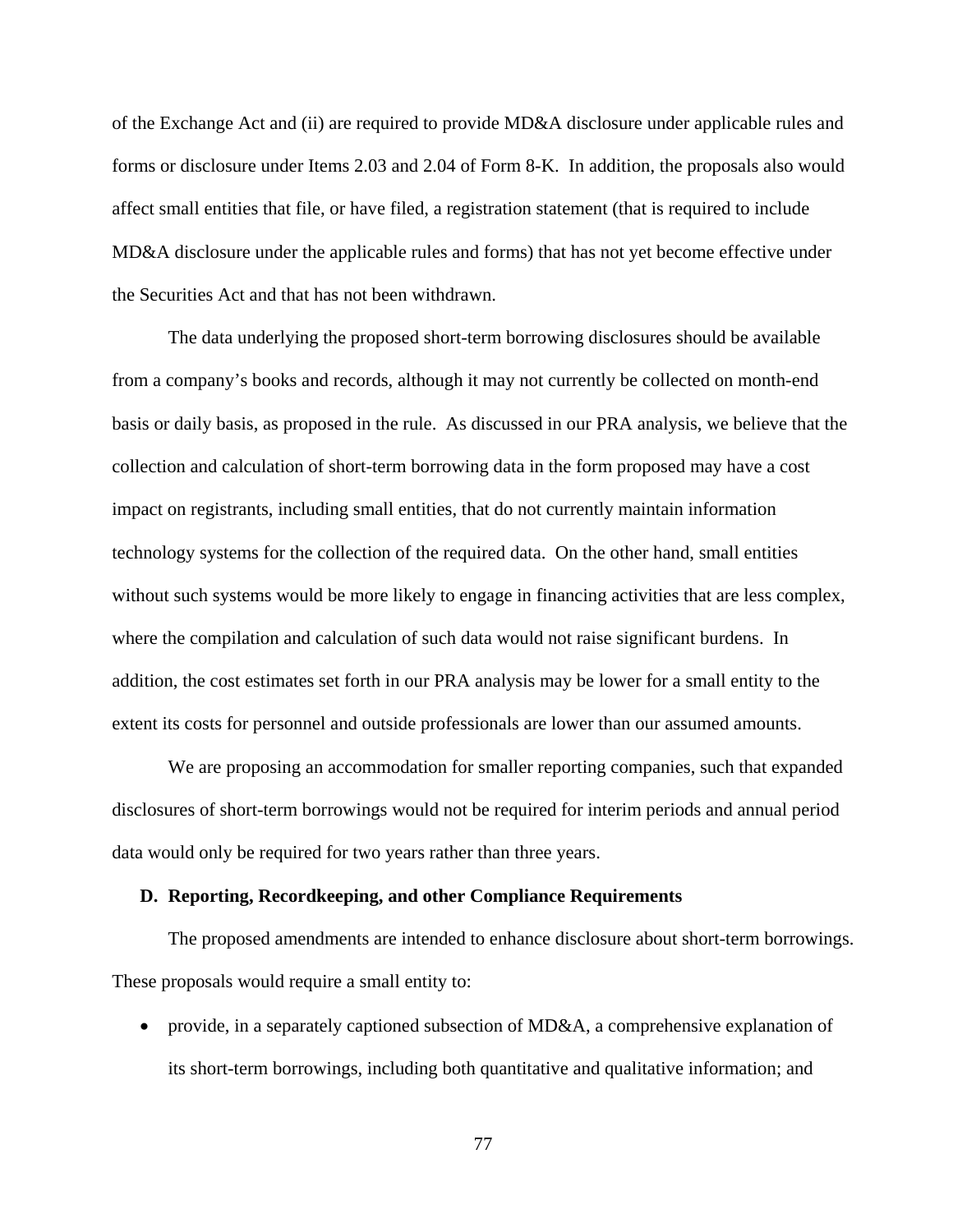• use a revised definition of "direct financial obligation" for purposes of disclosure requirements in Items 2.03 and 2.04 of Form 8-K.

These proposed amendments largely would apply to both large and small entities equally, except that smaller reporting companies would benefit from the proposed exclusion from expanded interim reporting of short-term borrowings and would provide two years of annual data rather than three. As noted above, the proposed short-term borrowings disclosure should be available from a company's books and records and tracked with existing internal controls without a significant incremental burden imposed on small entities, except to the extent that it doesn't track the data on a monthly basis.

## **E. Duplicative, Overlapping, or Conflicting Federal Rules**

We believe the proposed amendments would not duplicate, overlap, or conflict with other federal rules. The proposed new requirements for short-term borrowings disclosures provide specific, additional information that would be complementary to existing MD&A requirements.

#### **F. Significant Alternatives**

The Regulatory Flexibility Act directs us to consider alternatives that would accomplish our stated objectives, while minimizing any significant adverse impact on small entities. In connection with the proposed disclosure amendments, we considered the following alternatives:

- Establishing different compliance or reporting requirements or timetables that take into account the resources available to small entities;
- Clarifying, consolidating or simplifying compliance and reporting requirements under the rules for small entities;
- Using performance rather than design standards; and
- Exempting small entities from all or part of the requirements.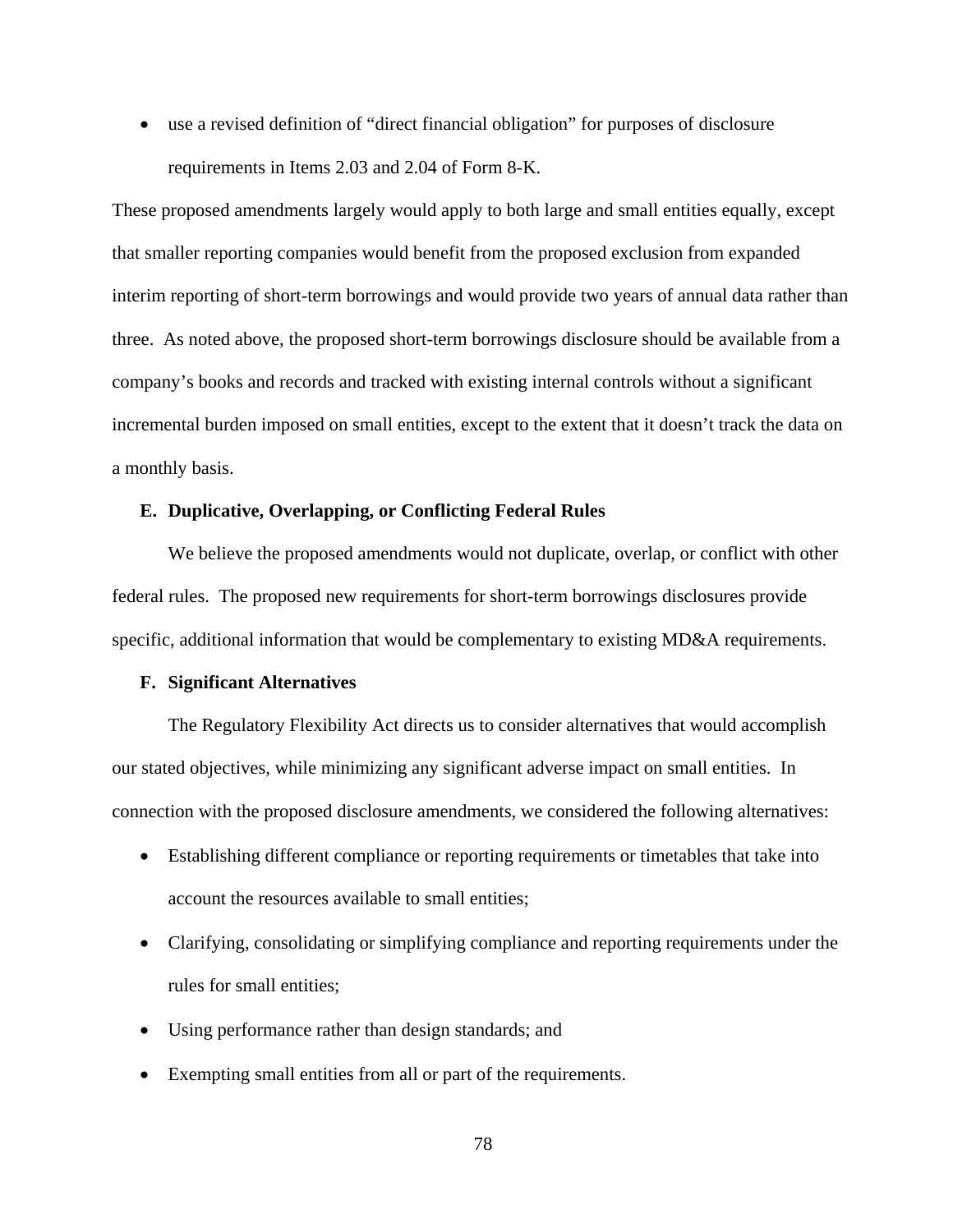Currently, small entities are subject to the same MD&A requirements as larger registrants under Item 303 of Regulation S-K, except that smaller reporting companies are permitted to exclude information as to their contractual obligations.<sup>117</sup> The proposed amendments would not alter the exclusions applicable to smaller reporting companies, except, as discussed above, an additional exclusion would be provided for smaller reporting companies so that they would not need to provide the proposed expanded interim period disclosures of short-term borrowings and would be permitted to provide two years of annual data instead of three years. The remaining proposed disclosure requirements would apply to small entities to the same extent as larger registrants, and would require clear, straightforward disclosure about short-term borrowings.

Except for the exclusions noted above, we are not proposing to change existing alternative reporting requirements under Item 303 of Regulation S-K, or establish additional different compliance requirements or an exemption from coverage of the proposed amendments for small entities. The proposed amendments would provide investors with greater transparency into the liquidity profile of registrants, by highlighting short-term borrowings. With potentially fewer financing options available to small entities, information about critical funding risks and future commitments is important to investors in the context of small entities as it is in the context of larger entities. Therefore, we do not believe it is appropriate to develop separate requirements for small entities that would involve clarification, consolidation, or simplification of the proposed disclosure requirements, other than the proposed exclusions discussed above. We do not believe that these proposed disclosures would create a significant new burden for small entities, and, we

 $\overline{a}$ 

Item 303(d) of Regulation S-K provides an exclusion for smaller reporting companies from the requirements of Item 303(a)(5), and permits smaller reporting companies to provide, if they meet specified conditions, only two fiscal years of information on the impact of inflation and changing prices pursuant to Item 303(a)(3)(iv). 117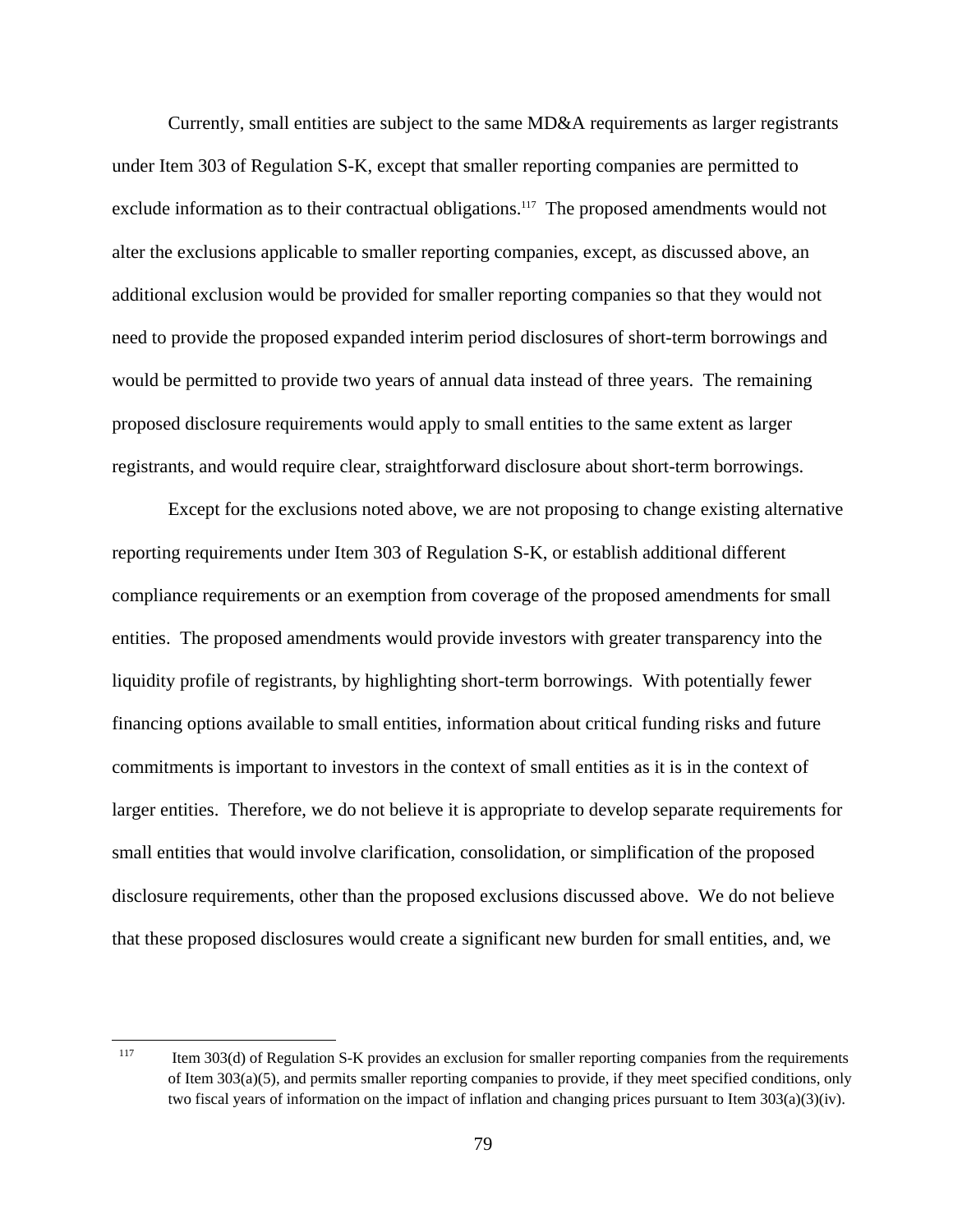believe that uniform, comparable disclosures across all companies would be beneficial for investors and the markets.

We have used design standards and performance standards in connection with the proposed amendments. We rely on design standards for two reasons. First, based on our past experience, we believe that the proposed requirements would result in disclosure that is more useful to investors than if there were specific, enumerated informational requirements. The proposed requirements are intended to elicit more comprehensive and clear disclosure, while still affording registrants the ability to tailor the disclosure to reflect their specific activities and to provide the information that is most important in the context of their specific business. Second, the proposed amendments would promote consistent disclosure among all companies, providing information that is increasingly important to investors. Our existing MD&A requirements are largely performance standards, designed to elicit disclosure unique to the particular company.

Finally, we believe that requiring additional short-term borrowings information in MD&A is the most effective way to elicit the disclosure both for small entities. MD&A's existing emphasis on liquidity and capital resources, as well as identification of significant uncertainties and events, makes the placement of the disclosure as part of MD&A an appropriate choice. Because the proposed disclosure of short-term borrowings is intended to supplement the discussions of liquidity and capital resources already required to be provided by smaller reporting companies under existing rules, we believe the inclusion of the proposed requirements in MD&A would reduce redundant disclosure requirements and promote investors' understanding of this important and, at times highly complex, information.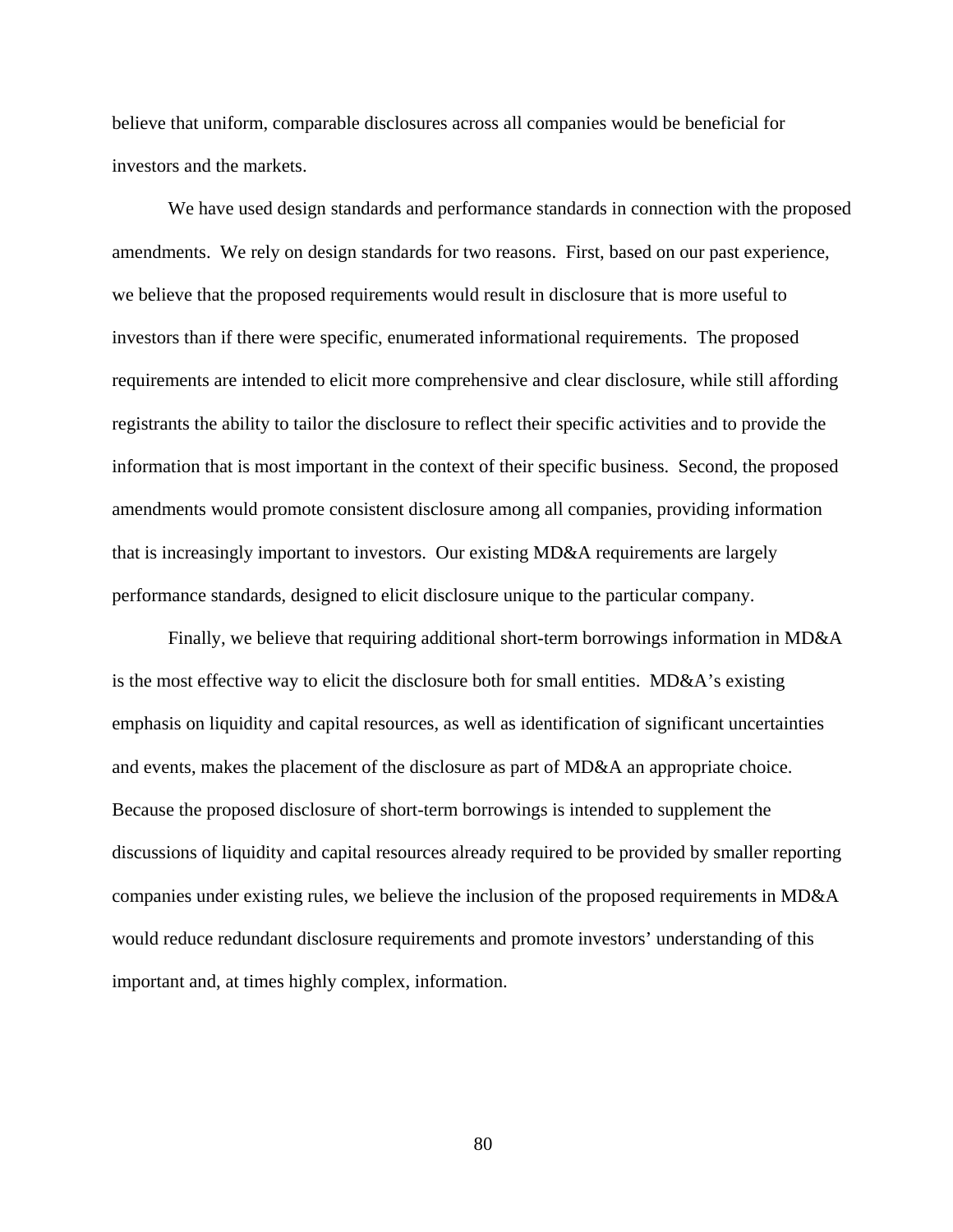We seek comment on whether we should exempt small entities from any of the proposed amendments or scale the proposed disclosure requirements to reflect the characteristics of small entities and the needs of their investors.

#### **G. Solicitation of Comments**

We encourage the submission of comments with respect to any aspect of this Initial Regulatory Flexibility Analysis. In particular, we request comments regarding:

- How the proposed amendments can achieve their objective while lowering the burden on small entities;
- The number of small entities that may be affected by the proposed amendments;
- The existence or nature of the potential impact of the proposed amendments on small entities discussed in the analysis; and
- How to quantify the impact of the proposed amendments.

Respondents are asked to describe the nature of any impact and provide empirical data supporting the extent of the impact. Such comments will be considered in the preparation of the Final Regulatory Flexibility Analysis, if the proposed rule amendments are adopted, and will be placed in the same public file as comments on the proposed amendments themselves.

## **IX. STATUTORY AUTHORITY AND TEXT OF THE PROPOSED AMENDMENTS**

The amendments contained in this release are being proposed under the authority set forth in Sections 6, 7, 10, 19(a) and 28 of the Securities Act and Sections 12, 13, 14, 15(d), 23(a) and 36 of the Exchange Act.

## **List of Subjects**

### 17 CFR Parts 229 and 249

Reporting and recordkeeping requirements, Securities.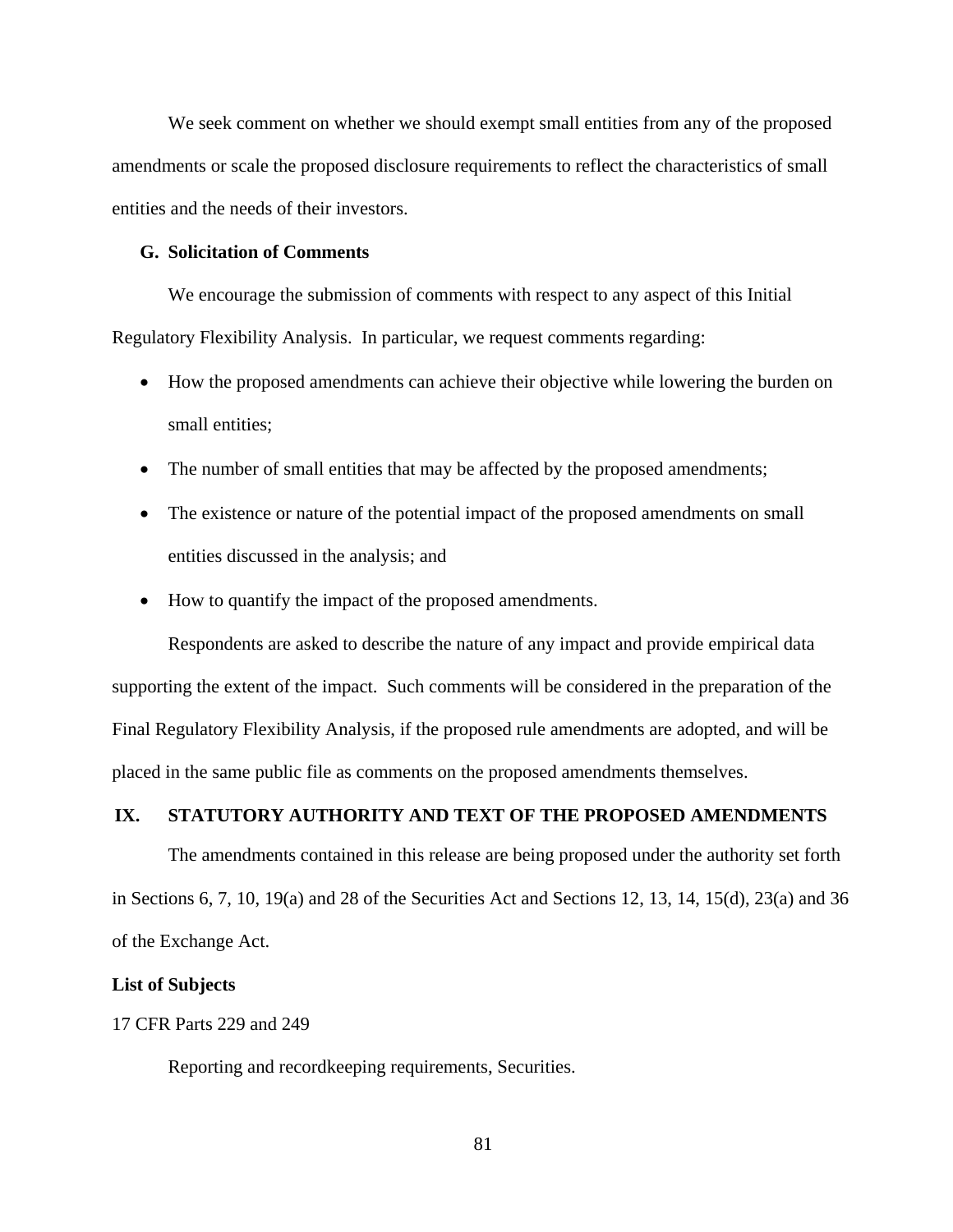## **TEXT OF THE PROPOSED AMENDMENTS**

For the reasons set out in the preamble, the Commission proposes to amend Title 17,

Chapter II, of the Code of Federal Regulations as follows:

# **PART 229 — STANDARD INSTRUCTIONS FOR FILING FORMS UNDER SECURITIES ACT OF 1933, SECURITIES EXCHANGE ACT OF 1934 AND ENERGY POLICY AND CONSERVATION ACT OF 1975 — REGULATION S-K**

1. The authority citation for Part 229 continues to read in part as follows:

Authority: 15 U.S.C. 77e, 77f, 77g, 77h, 77j, 77k, 77s, 77z-2, 77z-3, 77aa(25), 77aa(26),

77ddd, 77eee, 77ggg, 77hhh, 77iii, 77jjj, 77nnn, 77sss, 78c, 78i, 78j, 78l, 78m, 78n, 78o, 78u-5,

78w, 78ll, 78mm, 80a-8, 80a-9, 80a-20, 80a-29, 80a-30, 80a-31(c), 80a-37, 80a-38(a), 80a-39,

80b-11, and 7201 et seq.; and 18 U.S.C. 1350, unless otherwise noted.

\* \* \* \* \*

2. Amend Section 229.303 by:

a. Removing the phrase "paragraphs  $(a)(1)$  through (5) of this Item" and adding in its place "paragraphs  $(a)(1)$  through  $(a)(6)$  of this Item" in the second sentence of the introductory text of paragraph (a);

b. Revising paragraphs  $(a)(4)(ii)(A)$ ,  $(a)(4)(ii)(C)$  and  $(a)(4)(ii)(D)$ , and  $(a)(5)(ii)(A)$ ,

 $(a)(5)(ii)(B)$  and  $(a)(5)(ii)(C)$ ;

c. Redesignating the "Instructions to paragraph  $303(a)$  (4)" to directly follow paragraph  $(a)(4)(ii)(D)$ ;

d. Adding a new paragraph (a)(6) directly above the "Instructions to paragraph  $303(a)$ ";

e. Revising the fourth sentence of Instruction 8 to paragraph 303(a);

f. Revising Instruction 9 to paragraph 303(a);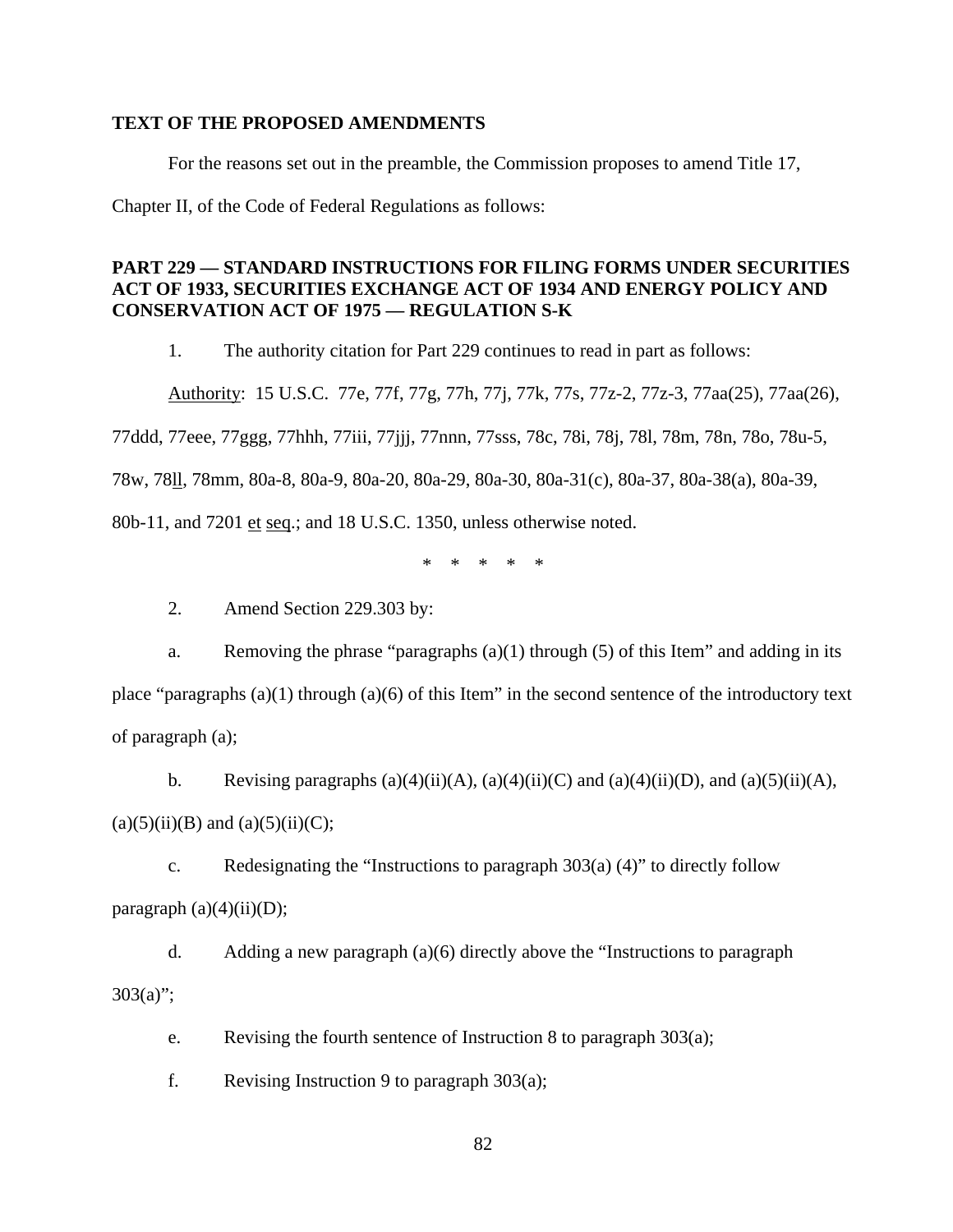g. Adding the phrase ", except as provided in Instruction 8 to paragraph 303(b)" at the end of the first sentence of Instruction 3 of the Instructions to paragraph (b) of Item 303;

h. Adding Instruction 8 to the Instructions to paragraph (b) of Item 303; and

i. Revising paragraph (d).

The revisions and additions read as follows:

**§229.303 (Item 303) Management's Discussion and Analysis of Financial Condition and Results of Operations.** 

\* \* \* \* \*

- $(a)$
- $\ast$  $(4)$  \* \* \*
- $\ast$  $(ii)$  \* \* \*

(A) Any obligation under a guarantee contract that has any of the characteristics identified in FASB ASC Topic 460, Guarantees, paragraph 460-10-15-4, as may be modified or supplemented, and that is not excluded from the initial recognition and measurement provisions of FASB ASC paragraphs 460-10-15-7, 460-10-25-1, and 460-10-30-1;

(B) \* \* \*

(C) Any obligation, including a contingent obligation, under a contract that would be accounted for as a derivative instrument, except that it is both indexed to the registrant's own stock and classified in stockholders' equity in the registrant's statement of financial position, and therefore excluded from the scope of FASB ASC Topic 815, Derivatives and Hedging, pursuant to FASB ASC subparagraph 815-15-74(a), as may be modified or supplemented;

(D) Any obligation, including a contingent obligation, arising out of a variable interest (as defined in the FASB ASC Master Glossary, as may be modified or supplemented) in an unconsolidated entity that is held by, and material to, the registrant, where such entity provides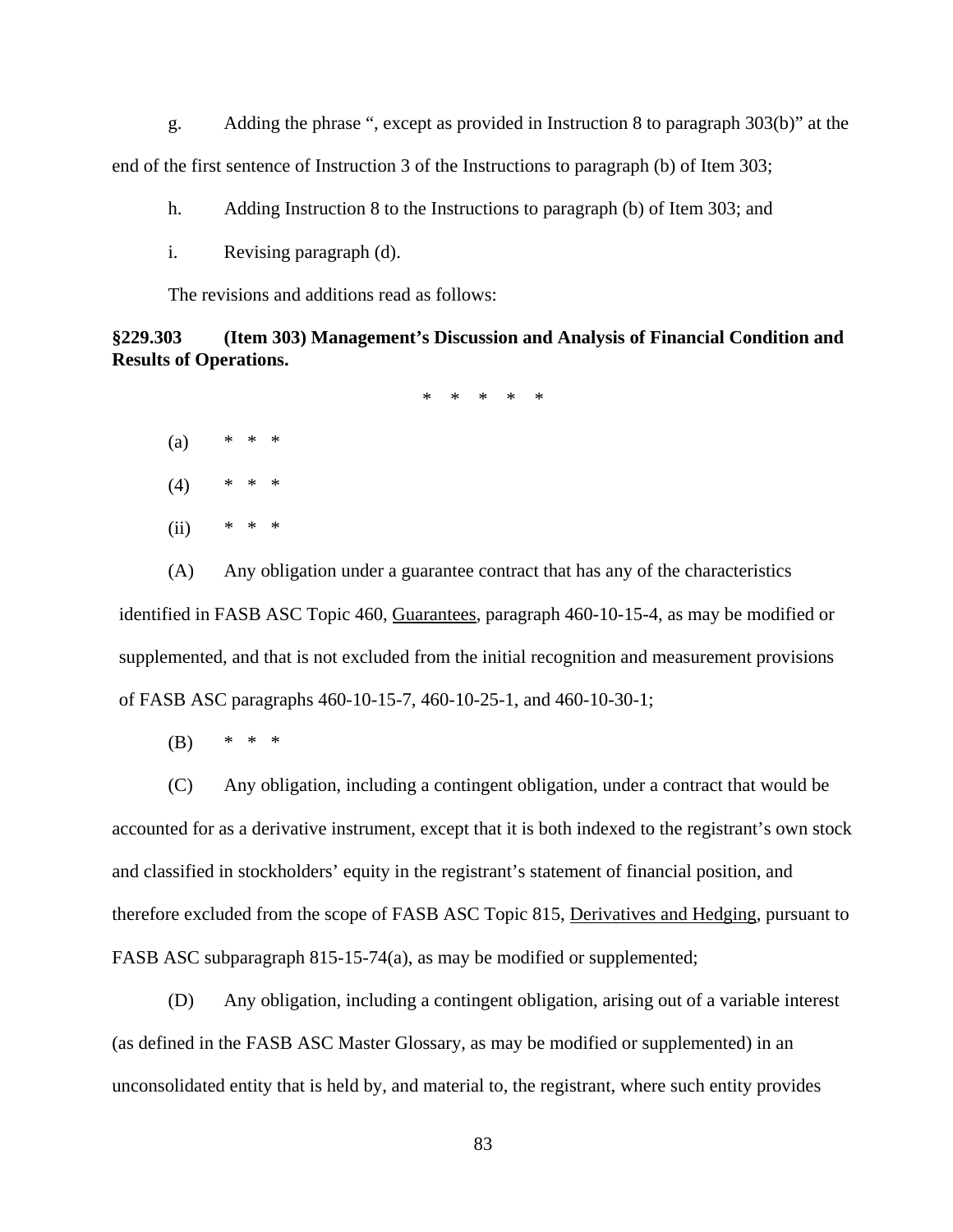financing, liquidity, market risk or credit risk support to, or engages in leasing, hedging or research and development services with, the registrant.

 $(5)$ 

(ii) \* \* \*

(A) Long-Term Debt Obligation means a payment obligation under long-term borrowings referenced in FASB ASC Topic 470, Debt, paragraph 470-10-50-1, as may be modified or supplemented.

(B) Capital Lease Obligation means a payment obligation under a lease classified as a capital lease pursuant to FASB ASC Topic 840, Leases, as may be modified or supplemented.

(C) Operating Lease Obligation means a payment obligation under a lease classified as an operating lease and disclosed pursuant to FASB ASC Topic 840, as may be modified or supplemented.

\* \* \* \* \*

(6) Short-term Borrowings. (i) In tabular format, provide for each category of shortterm borrowings specified in paragraph (a)(6)(iii) of this Item and for the periods specified in paragraph  $(a)(6)(v)$  of this Item:

(A) The average amount outstanding during each reported period and the weighted average interest rate thereon;

(B) The amount outstanding at the end of each reported period and the weighted average interest rate thereon;

 $(C)$  (1) For registrants that are financial companies, the maximum daily amount outstanding during each reported period or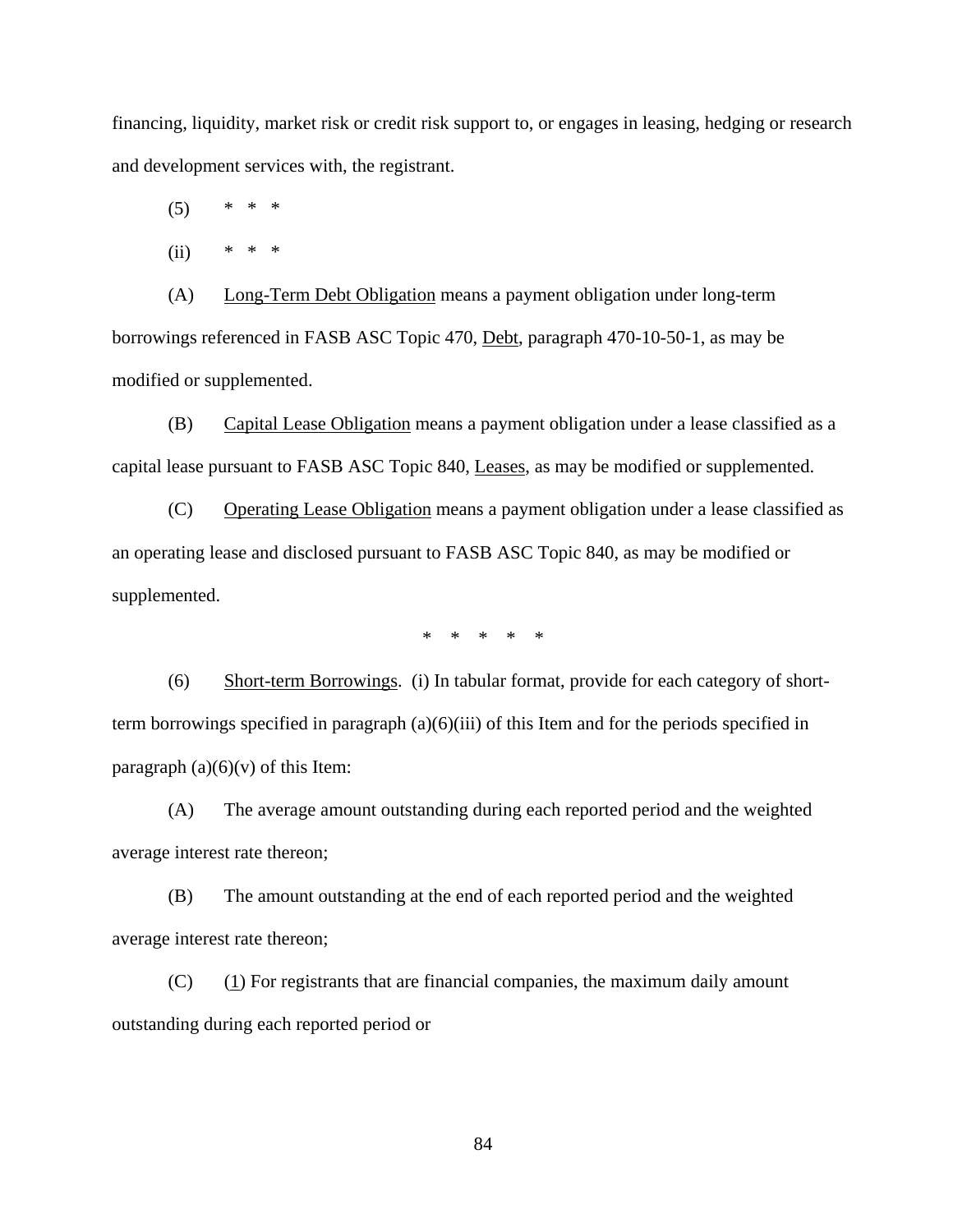(2) For registrants that are not financial companies, the maximum month-end amount outstanding during each reported period; and

(D) For any of the amounts referred to in paragraphs  $(a)(6)(i)(A)$ ,  $(B)$  or  $(C)$  of this Item, disaggregate the amounts in the table by currency, interest rate or other meaningful category, to the extent presentation of separate amounts is necessary to promote understanding or to prevent aggregate amounts from being misleading, and include a footnote to the table indicating the method of disaggregation and any other pertinent data relating to the calculation of the amounts presented, including, without limitation, the timing and exchange rates used for currency translations.

(ii) Discuss the registrant's short-term borrowings, including the items specified in paragraphs  $(a)(6)(ii)(A)$  through  $(D)$  of this Item to the extent necessary to an understanding of such borrowings and the current or future effect on the registrant's financial condition, changes in financial condition, revenues or expenses, results of operations, liquidity, capital expenditures or capital resources:

(A) A general description of the short-term borrowings arrangements included in each category (including any key metrics or other factors that could reduce or impair the company's ability to borrow under any of such arrangements and whether there are any collateral posting arrangements) and the business purpose to the registrant of such short-term borrowings;

(B) The importance to the registrant of such short-term borrowings in respect of its liquidity, capital resources, market-risk support, credit-risk support or other benefits;

(C) The reasons for any material differences between average short-term borrowings and period-end borrowings; and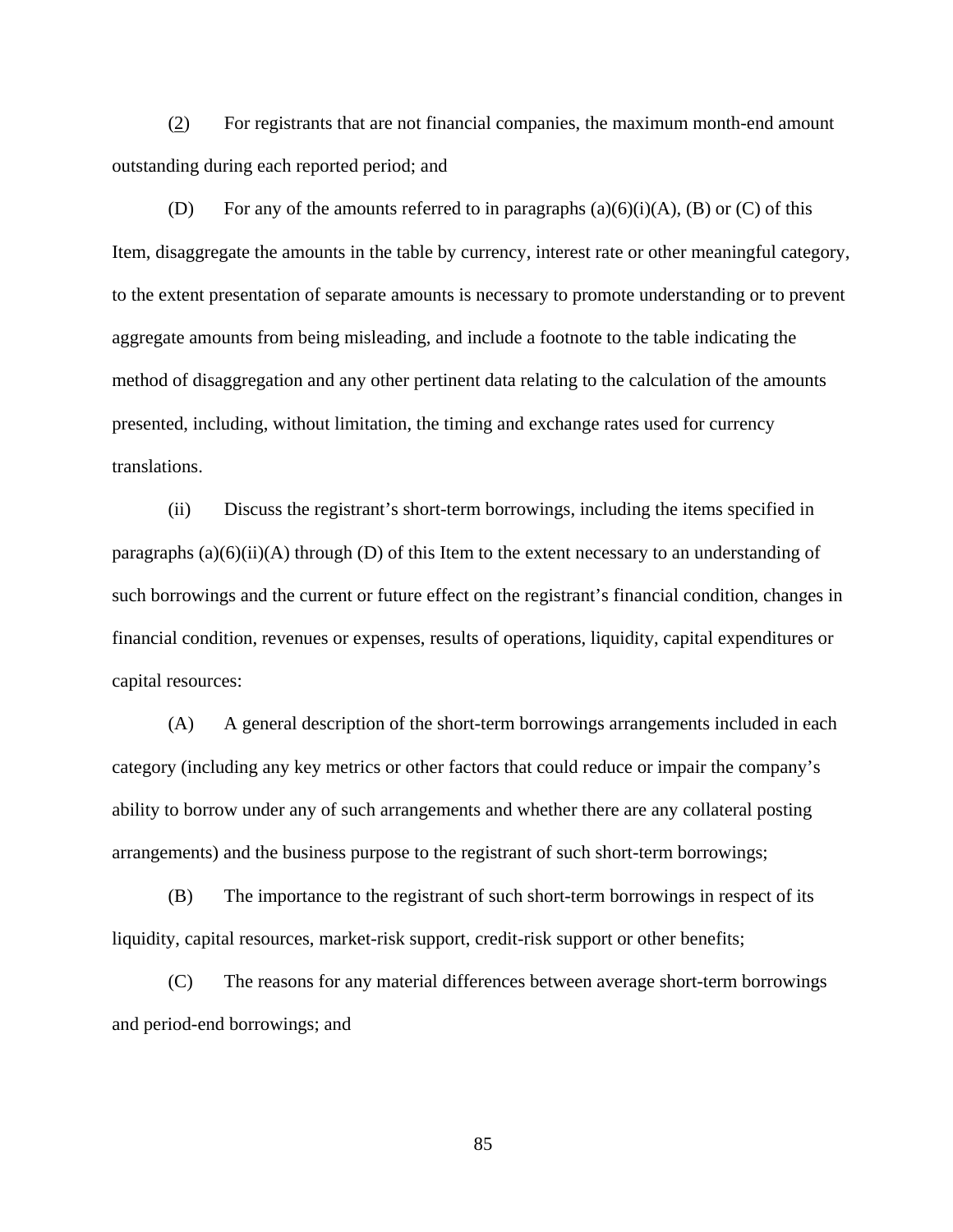(D) The reasons for the maximum outstanding amounts in each reported period, including any non-recurring transactions or events, use of proceeds or other information that provides context for the maximum amount.

(iii) As used in this paragraph (a)(6), the term "short-term borrowings" includes amounts payable for short-term obligations that are:

(A) Federal funds purchased and securities sold under agreements to repurchase;

(B) Commercial paper;

(C) Borrowings from banks;

(D) Borrowings from factors or other financial institutions; and

(E) Any other short-term borrowings reflected on the registrant's balance sheet.

 $(iv)$  As used in this paragraph  $(a)(6)$ , the term "financial company" means a registrant that, during the reported period, is engaged to a significant extent in the business of lending, deposit-taking, insurance underwriting or providing investment advice, or is a broker or dealer as defined in Section 3 of the Exchange Act (15 U.S.C. 78c), and includes, without limitation, an entity that is, or is the holding company of, a bank, a savings association, an insurance company, a broker, a dealer, a business development company as defined in Section 2(a)(48) of the Investment Company Act of 1940 (15 U.S.C. 80a-2(a)(48)), an investment adviser, a futures commission merchant, a commodity trading advisor, a commodity pool operator, or a mortgage real estate investment trust.

(v) Information required by this paragraph (a)(6) shall be presented for each of the three most recent fiscal years, and, in the case of annual reports filed on Form 10-K (referenced in §249.310), information for the registrant's fourth fiscal quarter presented in accordance with the requirements for interim periods set forth in Instruction 8 to paragraph (b) of this Item 303;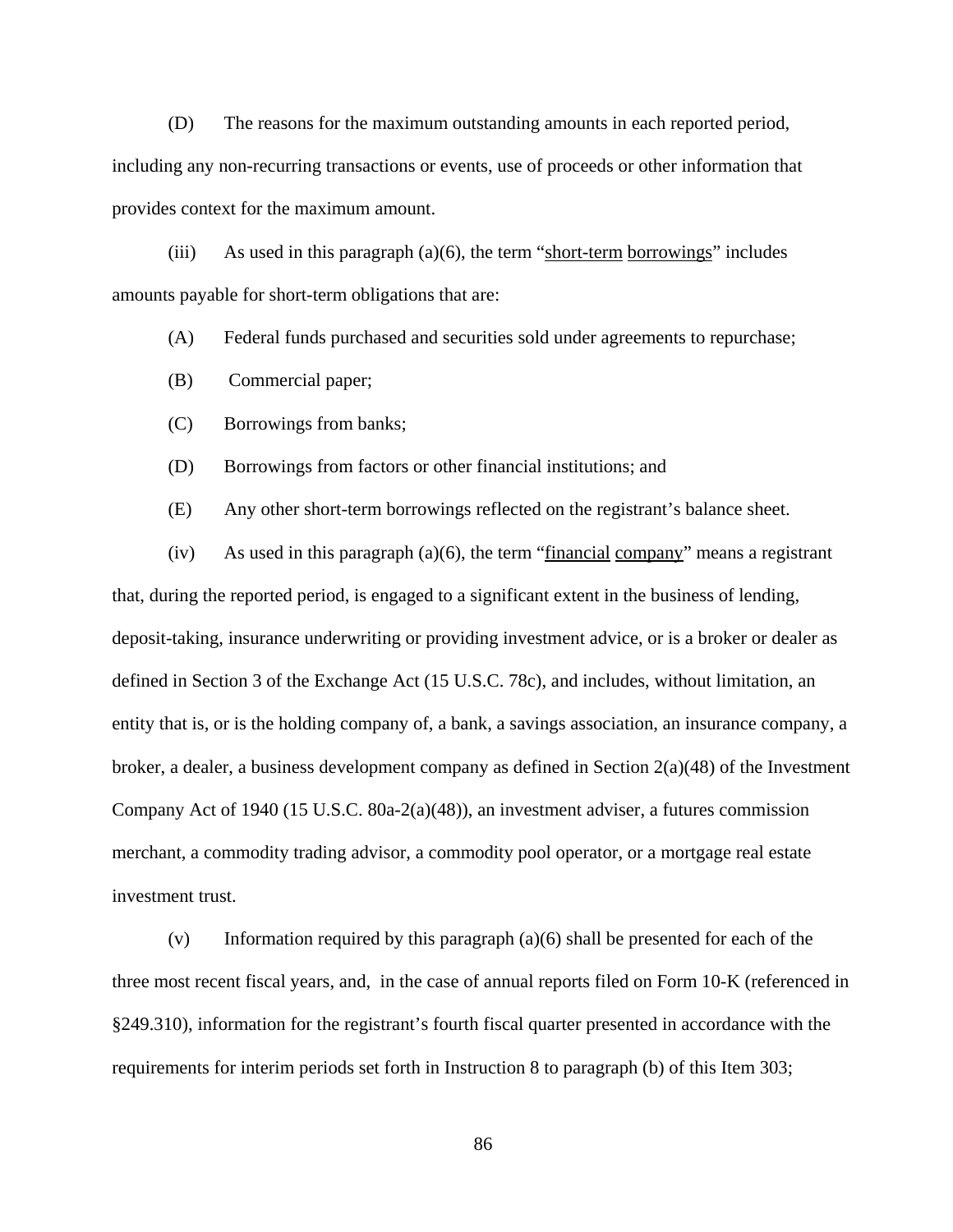provided that a registrant that is a smaller reporting company may provide the information required for each of the two most recent fiscal years in accordance with paragraph (d) of this Item 303 and, in the case of annual reports filed on Form 10-K (referenced in §249.310), is not required to include information for the fourth fiscal quarter.

Instruction 1 to Paragraph  $303(a)(6)$ : Where a registrant meets the definition of financial company, but also has operations that do not involve lending, deposit-taking, insurance underwriting, providing investment advice, or broker or dealer activities, it may present the information specified in Item  $303(a)(6)(i)$  separately for such operations. In doing so, the registrant may disclose averages and maximum amounts for such operations using the rules and instructions applicable to registrants that are not financial companies, provided that it must disclose averages computed on a daily average basis and maximum daily amounts for its operations that fall within the definition of financial company. For purposes of making this segregation, the registrant should make the distinction assuming the business in question were itself a registrant. Additional information should be presented by footnote to enable readers to understand how the registrant's operations have been grouped for purposes of the disclosure.

Instruction 2 to Paragraph  $303(a)(6)$ : For registrants that are financial companies, averages called for by paragraph (a)(6) of this Item are averages computed on a daily average basis (which means the amount outstanding at the end of each day, averaged over the reporting period). For all other registrants, the basis used for calculating the averages must be identified, and the averaging period used must not exceed a month.

Instruction 3 to Paragraph  $303(a)(6)$ : As used in this Item  $303(a)(6)$ , the maximum daily amount outstanding during a reported period means the largest amount outstanding at the end of any day in the reported period, and the maximum month-end amount outstanding during a reported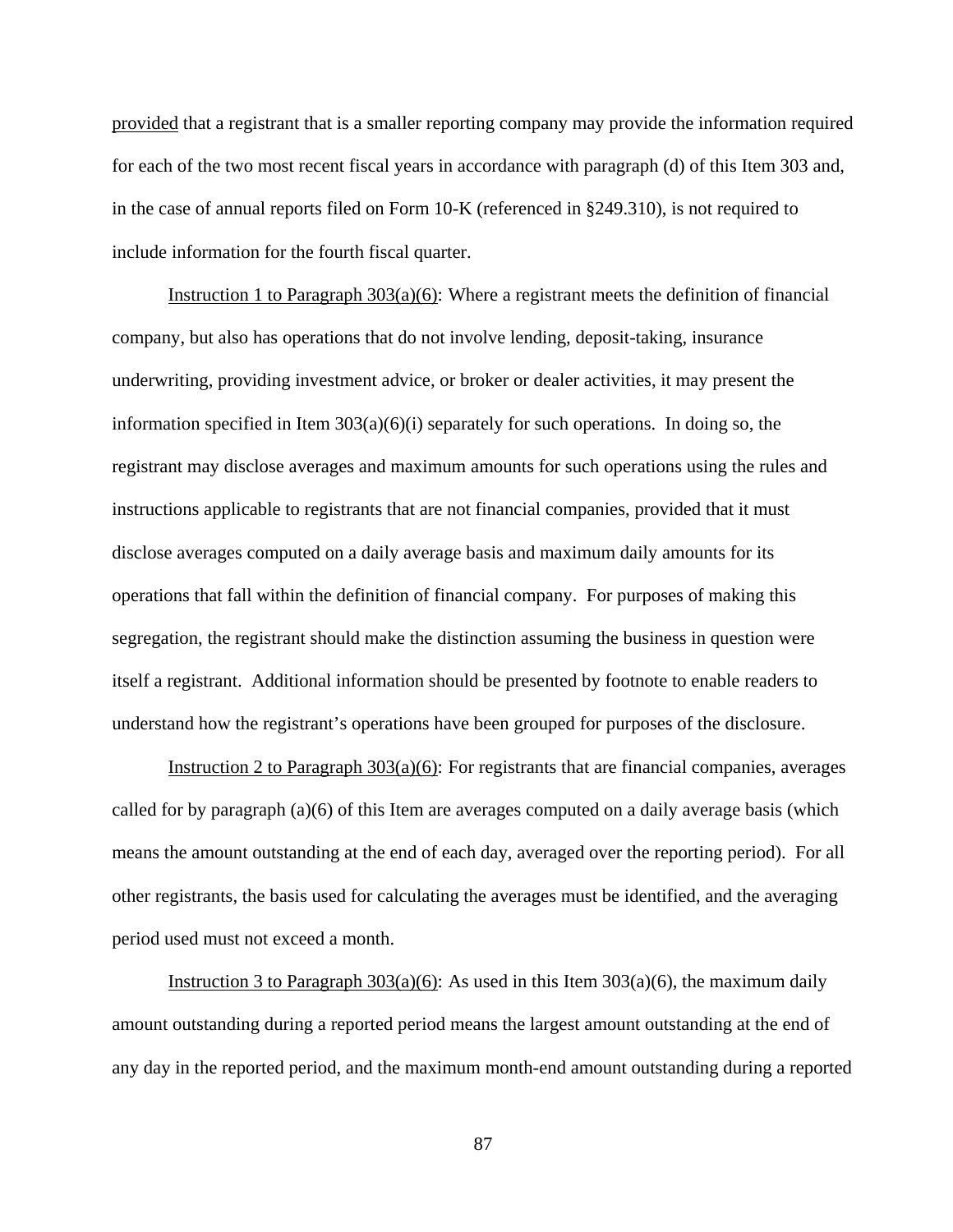period means the largest amount outstanding at the end of the last day of any month in the reported period.

Instructions to Paragraph 303(a):

\* \* \* \* \*

 8. \* \* \* However, registrants may elect to voluntarily disclose supplemental Prices, or through other supplemental disclosures. \* \* \* information on the effects of changing prices as provided for in FASB ASC Topic 255, Changing

9. Registrants that elect to disclose supplementary information on the effects of changing prices as specified by FASB ASC Topic 255 may combine such explanations with the discussion and analysis required pursuant to this Item or may supply such information separately with appropriate cross-reference.

\* \* \* \* \*

(b) \* \* \*

Instructions to Paragraph 303(b):

\* \* \* \* \*

8. Notwithstanding anything to the contrary in this Item 303, a registrant that is not a smaller reporting company must include the disclosure required pursuant to (a)(6) of this Item for each interim period for which financial statements are included or required to be included by Article 3 of Regulation S-X (17 CFR 210.3-01 to 3.18), and for the registrant's fourth fiscal quarter in the case of an annual report filed on Form 10-K (referenced in §249.310), and must provide an updated discussion and analysis of the information presented. The discussion and analysis should also highlight any material changes from prior periods. For purposes of interim period disclosures of short-term borrowings required by paragraph (a)(6) of this Item, the term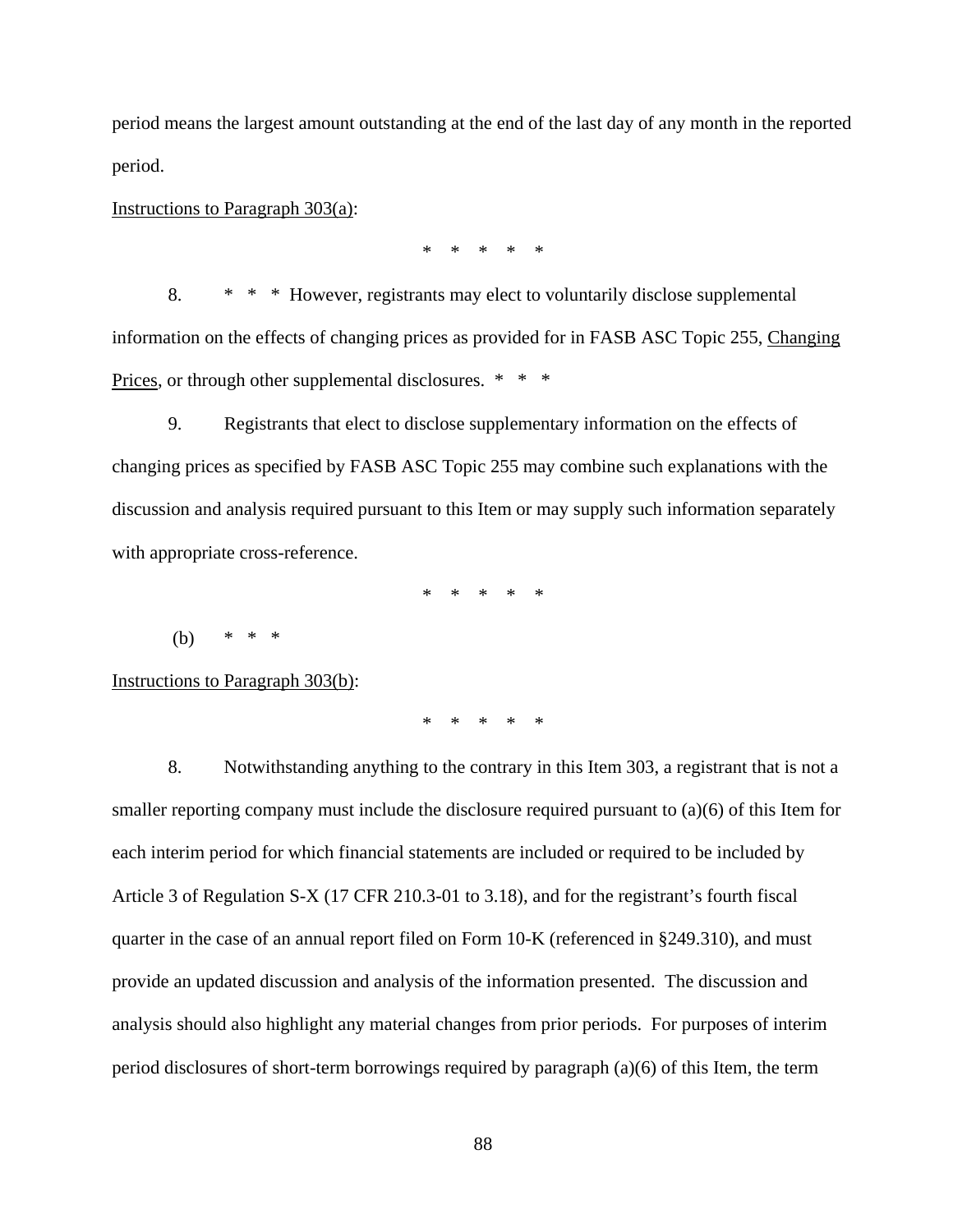"reported period" used in paragraph (a)(6) of this Item means the most recent interim period presented or, in the case of an annual report filed on Form 10-K (referenced in §249.310), the registrant's fourth fiscal quarter.

\* \* \* \* \*

(d) Smaller reporting companies. A smaller reporting company, as defined in  $§229.10(f)(1)$  of this Chapter, may provide the information required in paragraphs (a)(3)(iv) and (a)(6) of this Item for the last two most recent fiscal years of the registrant if it provides financial information on net sales and revenues and on income from continuing operations for only two years. For interim periods, a smaller reporting company is not required to follow Instruction 8 to paragraph 303(b) and, instead, must discuss material changes to the information specified in paragraphs (a)(4) and (a)(6) of this Item from the end of the preceding fiscal year (and, if included, from the corresponding interim balance sheet date of the preceding fiscal year) to the date of the most recent interim balance sheet provided. In the case of an annual report filed on Form 10-K (referenced in §249.310), a smaller reporting company is not required to provide information for the fourth quarter of the most recent fiscal year.

\* \* \* \* \*

#### **PART 249 — FORMS, SECURITIES EXCHANGE ACT OF 1934**

3. The authority citation for part 249 continues to read in part as follows: Authority: 15 U.S.C. 78a et seq. and 7201 et seq.; and 18 U.S.C. 1350, unless otherwise noted.

\* \* \* \* \*

4. Form 8-K (referenced in §249.308) is amended by: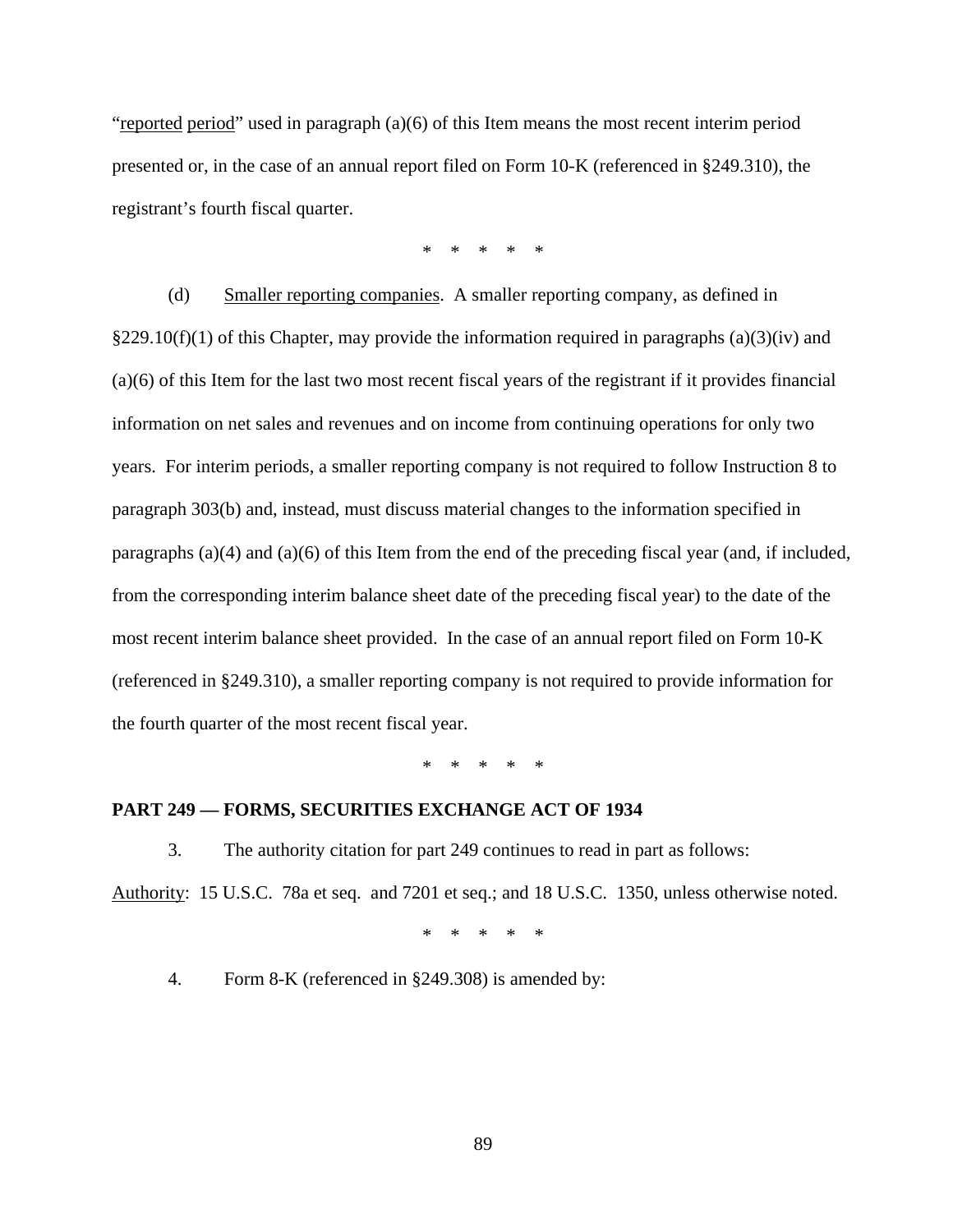- a. Revising paragraph  $(c)(4)$  of Item 2.03; and
- b. Removing paragraph (e) of Item 2.03.

The revisions read as follows:

**Note: The text of Form 8-K does not, and this amendment will not, appear in the Code of Federal Regulations.** 

**Form 8-K** 

\* \* \* \* \*

**Item 2.03 Creation of a Direct Financial Obligation or an Obligation under an Off-Balance Sheet Arrangement of a Registrant.** 

\* \* \* \* \*

- $* * *$  $(c)$
- (4) a short-term borrowing, as defined in Item 303(a)(6)(iii) of Regulation S-K (17

CFR  $229.303(a)(6)(iii)$ , that arises other than in the ordinary course of business.

\* \* \* \* \*

- 5. Form 20-F (referenced in §249.220f) Item 5 is amended by:
- a. Revising paragraphs (a) and (d) of Item 5.E.2;
- b. Adding Item 5.H; and
- c. Adding Instructions to Item 5.H after the "Instructions to Item 5.F".

The revisions and additions read as follows:

**Note: The text of Form 20-F does not, and this amendment will not, appear in the Code of Federal Regulations.** 

**Form 20-F** 

\* \* \* \* \*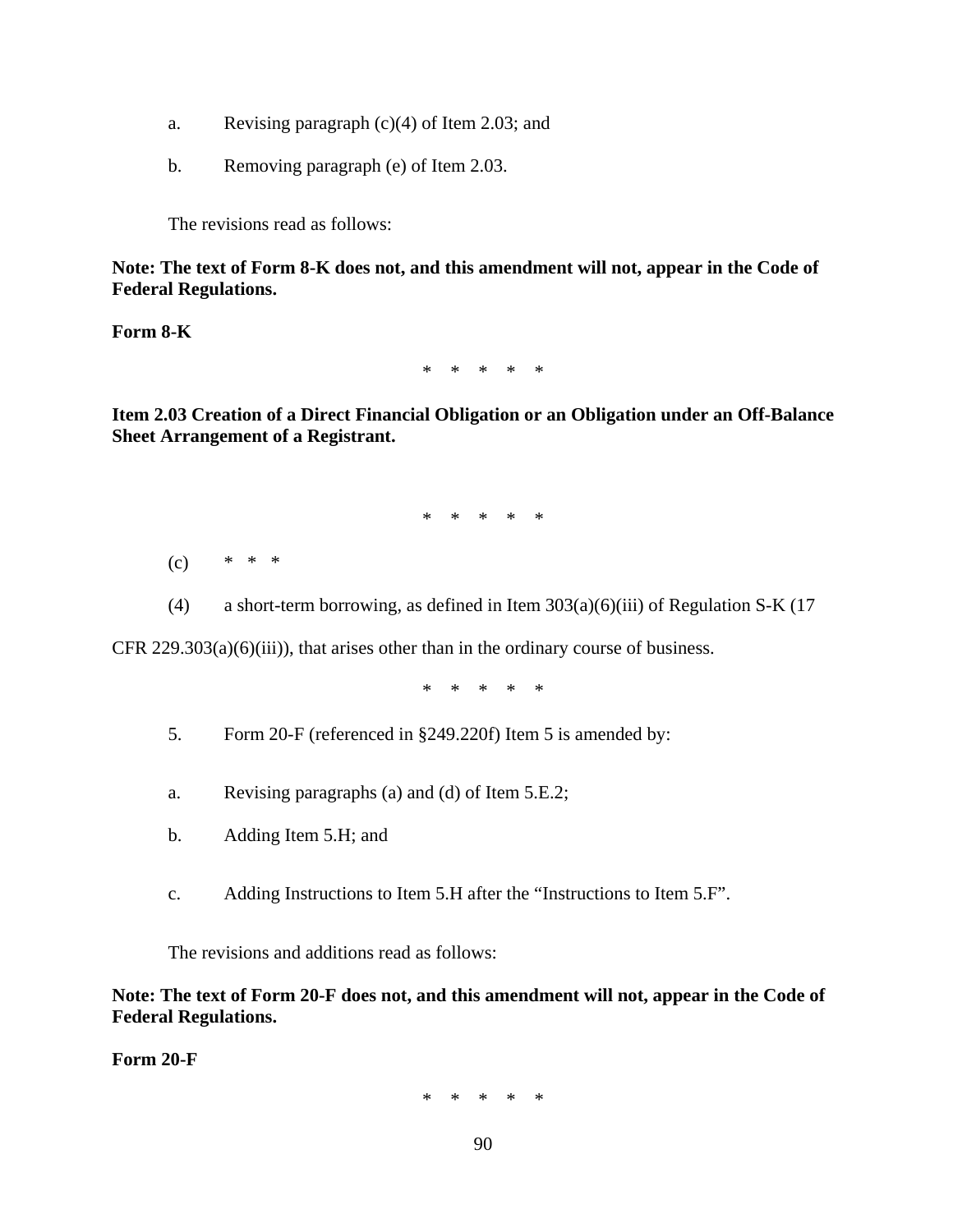#### **Item 5. Operating and Financial Review and Prospects**

\* \* \* \* \*

E. Off-balance sheet arrangements.

\* \* \* \* \*

2. \* \* \*

(a) Any obligation under a guarantee contract that has any of the characteristics identified in FASB ASC Topic 460, Guarantees, paragraph 460-10-15-4, as may be modified or supplemented, excluding the types of guarantee contracts described in FASB ASC paragraphs 460- 10-15-7, 460-10-25-1, and 460-10-30-1;

- $\ast$ (b) \* \* \*
- $(c)$  \* \* \*

(d) Any obligation, including a contingent obligation, arising out of a variable interest (as defined in the FASB ASC Master Glossary, as may be modified or supplemented) in an unconsolidated entity that is held by, and material to, the company, where such entity provides financing, liquidity, market risk or credit risk support to, or engages in leasing, hedging or research and development services with, the company.

\* \* \* \* \*

H. Short-Term Borrowings

1. In tabular format, provide for each category of short-term borrowings specified in Item 5.H.3 of this Form and for the periods specified in Item 5.H.5 of this Form:

(a) The average amount outstanding during each reported period and the weighted average interest rate thereon;

(b) The amount outstanding at the end of each reported period and the weighted average interest rate thereon;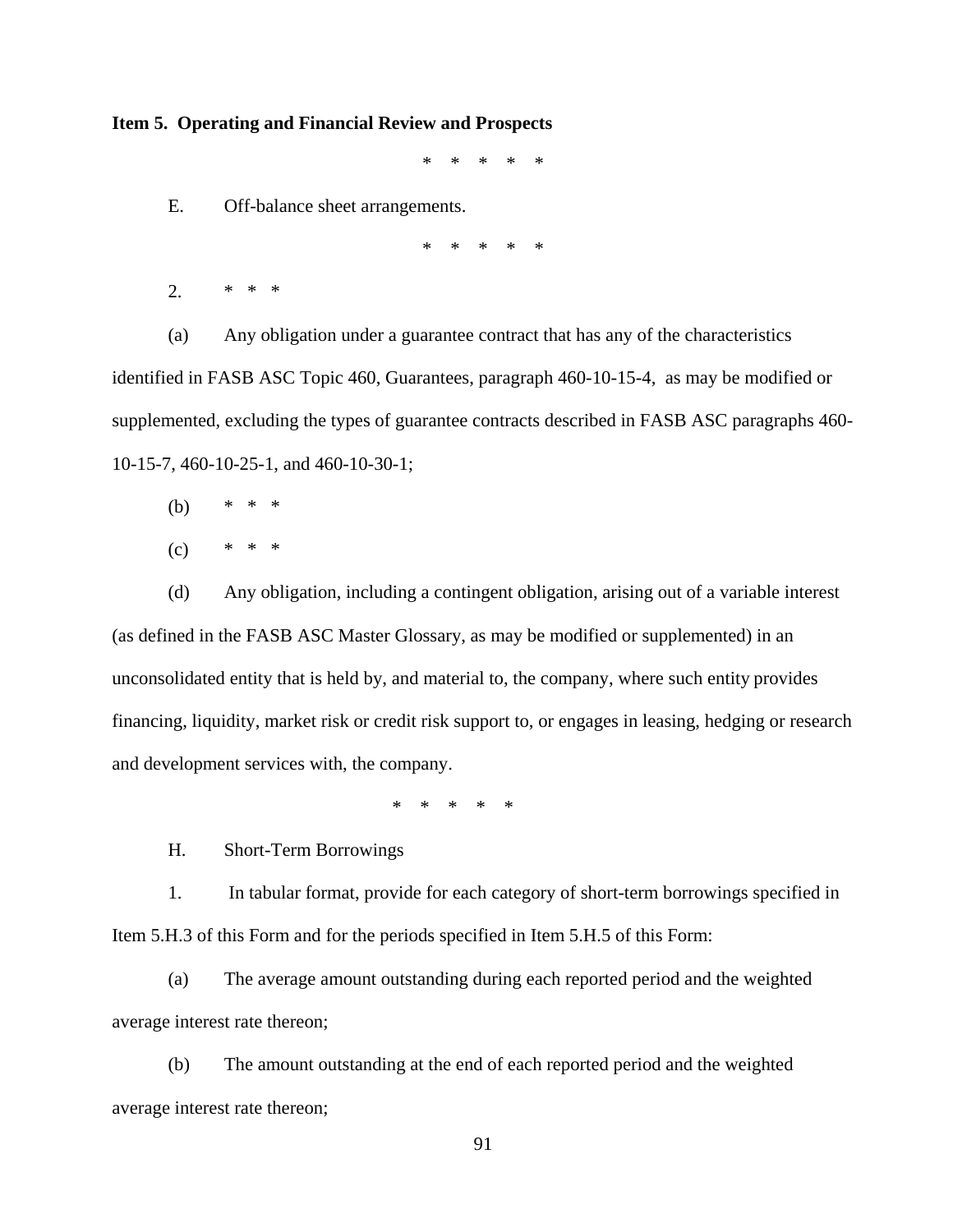(c)(i) For companies that are financial companies, the maximum daily amount outstanding during each reported period or

(ii) For companies that are not financial companies, the maximum month-end amount outstanding during each reported period; and

(d) For any of the amounts referred to in (a), (b) or (c) of this Item 5.H.1, disaggregate the amounts in the table by currency, interest rate or other meaningful category, to the extent presentation of separate amounts is necessary to promote understanding or to prevent aggregate amounts from being misleading, and include a footnote to the table indicating the method of disaggregation and any other pertinent data relating to the calculation of the amounts presented, including, without limitation, the timing and exchange rates used for currency translations.

2. Provide a discussion of the company's short-term borrowings, including the items specified in paragraphs (a) through (d) of this Item 5.H.2 to the extent necessary to an understanding of such borrowings and the current or future effect on the company's financial condition, changes in financial condition, revenues or expenses, results of operations, liquidity, capital expenditures or capital resources:

(a) A general description of the short-term borrowings included in each category (including any key metrics or other factors that could reduce or impair the company's ability to borrow under any of such arrangements and whether there are any collateral posting arrangements) and the business purpose to the company of such short-term borrowings;

(b) The importance to the company of such short-term borrowings in respect of its liquidity, capital resources, market-risk support, credit-risk support or other benefits;

(c) The reasons for any material differences between average short-term borrowings and period-end borrowings; and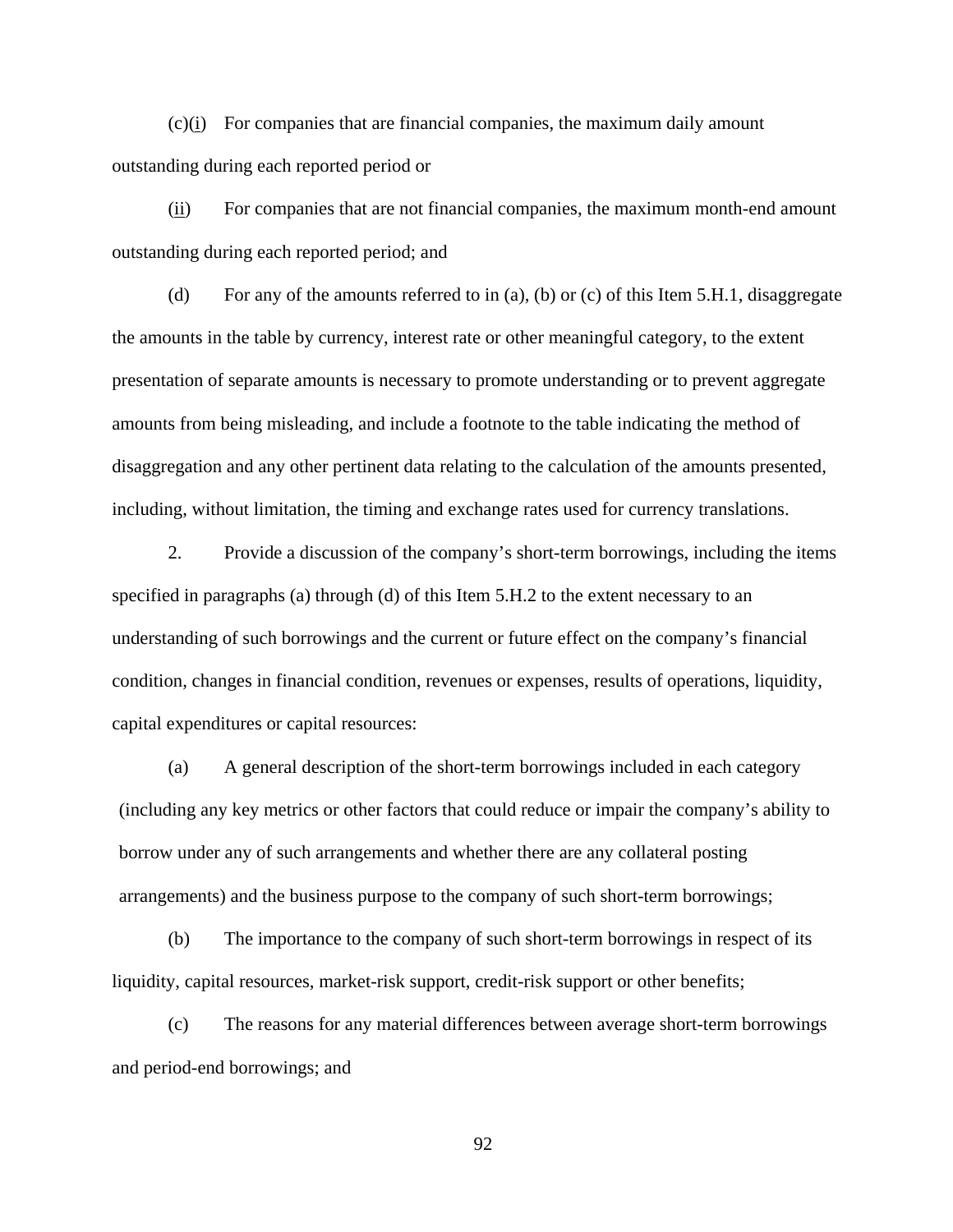(d) The reasons for the maximum outstanding amounts in each reported period, including any non-recurring transactions or events, use of proceeds or other information that provides context for the maximum amount.

3. As used in this Item 5.H, the term "short-term borrowings" means amounts payable for short-term obligations that are:

(a) Federal funds purchased and securities sold under agreements to repurchase;

(b) Commercial paper;

(c) Borrowings from banks;

(d) Borrowings from factors or other financial institutions; and

(e) Any other short-term borrowings reflected in the company's balance sheet.

4. As used in this Item 5.H, the term "financial company" means a company that, during the reported period, is engaged to a significant extent in the business of lending, deposittaking, insurance underwriting or providing investment advice, or is a broker or dealer as defined in Section 3 of the Exchange Act (15 U.S.C. 78c), and includes, without limitation, an entity that is or is the holding company of, a bank, a savings association, an insurance company, a broker, a dealer, a business development company as defined in Section 2(a)(48) of the Investment Company Act of 1940 (15 U.S.C. 80a-2(a)(48)), an investment adviser, a futures commission merchant, a commodity trading advisor, a commodity pool operator, or a mortgage real estate investment trust.

5. Information required by this Item 5.H shall be presented for each of the three most recent fiscal years.

> $\mathbf{e}$ \* \* \* \* \*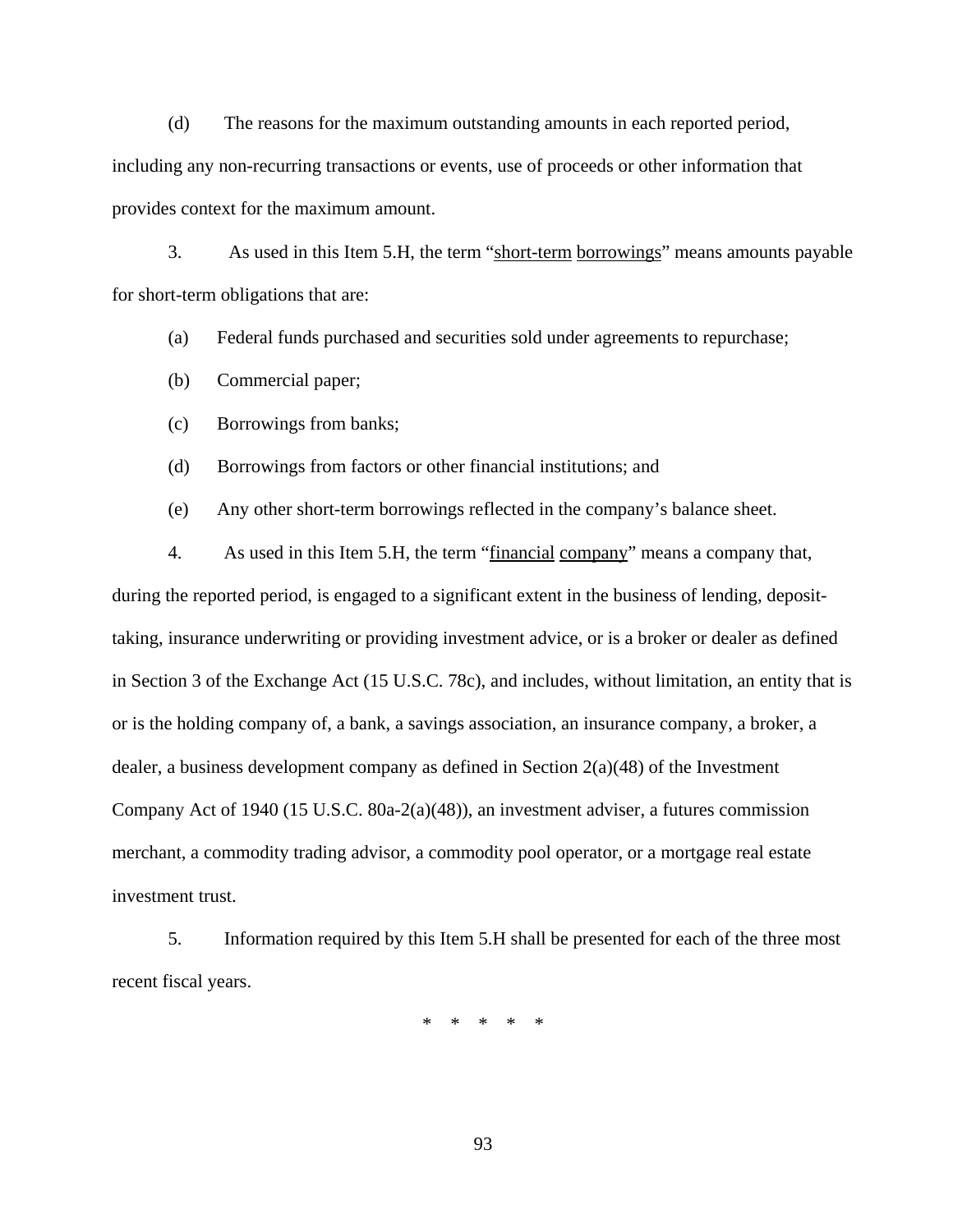#### **Instructions to Item 5.H**:

1. Notwithstanding Item 5.H.3, the categories of short-term borrowings disclosed pursuant to Item 5.H of this Form may be based on the classifications for such types of short-term borrowings used under the comprehensive set of accounting principles that the company uses to prepare its primary financial statements, so long as the disclosure is provided at a level of detail that satisfies the objective of this Item 5.H disclosure requirement.

2. Where a company meets the definition of financial company, but also has operations that do not involve lending, deposit-taking, insurance underwriting, providing investment advice, or broker or dealer activities, it may present the information specified in Item 5.H.1 of this Form separately for such operations. In doing so, the company may disclose averages and maximum amounts for such operations using the rules and instructions applicable to companies that are not financial companies, provided that it must disclose averages computed on a daily average basis and maximum daily amounts for its operations that fall within the definition of financial company. For purposes of making this segregation, the company should make the distinction assuming the business in question were itself a registrant. Additional information should be presented by footnote to enable readers to understand how the company's operations have been grouped for purposes of the disclosure.

3. For companies that are financial companies, averages called for by this Item 5.H are averages computed on a daily average basis (which means the amount outstanding at the end of each day, averaged over the reporting period). For all other companies, the basis used for calculating the averages must be identified, and the averaging period used must not exceed a month.